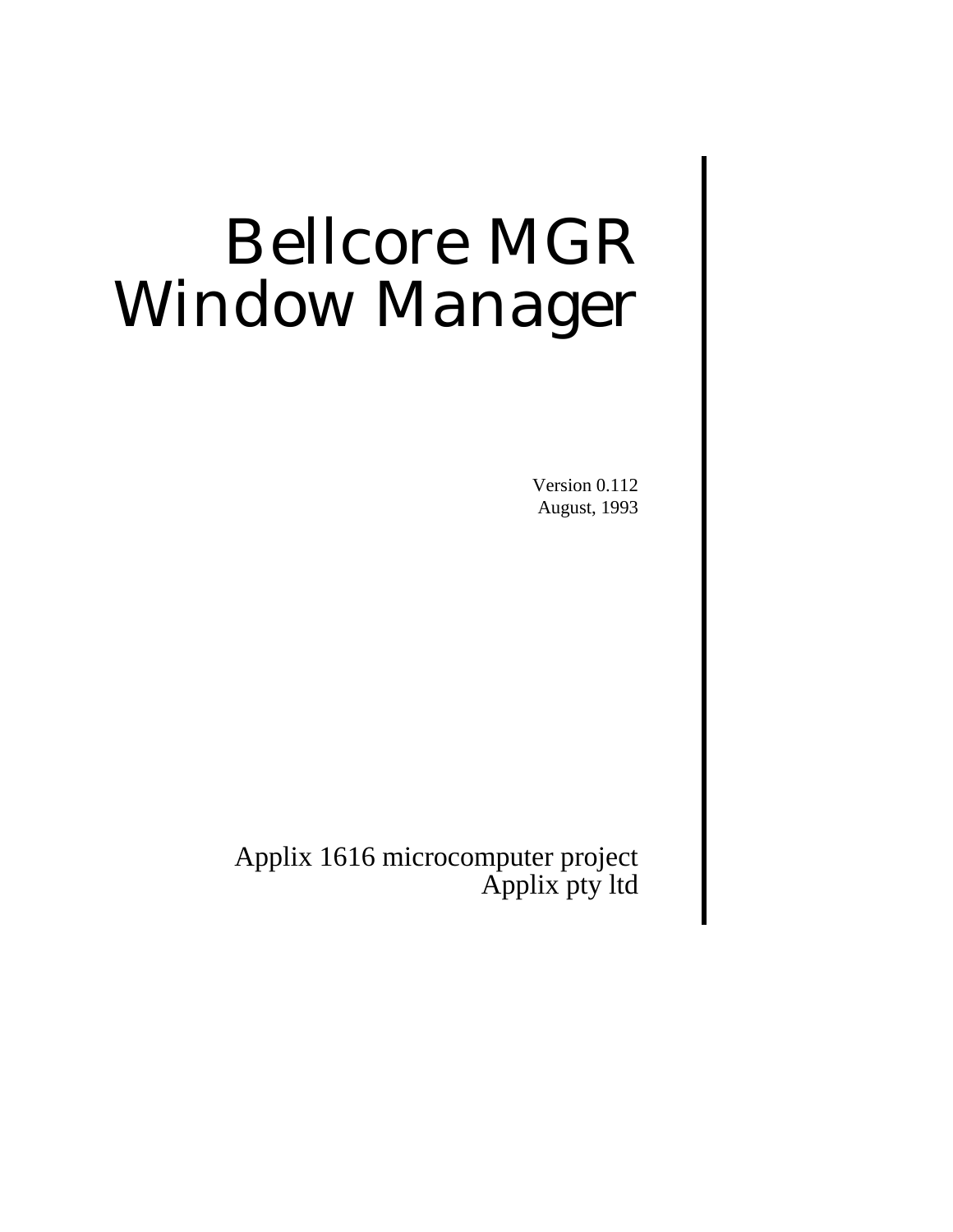## Bellcore MGR Window Manager

Even though Applix has tested the software and reviewed the documentation, Applix makes no warranty or representation, either express or implied, with respect to software, its quality, performance, merchantability, or fitness for a particular purpose. As a result this software is sold "as is," and you the purchaser are assuming the entire risk as to its quality and performance.

In no event will Applix be liable for direct, indirect, special, incidental, or consequential damages resulting from any defect in the software or its documentation.

The Applix portions of this manual were written by Andrew Morton Additional introductory and tutorial material by Eric Lindsay

Comments about this manual or the software it describes should be sent to:

Applix Pty Limited 324 King Georges Road Beverly Hills 2209 N.S.W. Australia (02) 758 2688

 Copyright 1989, 1990 Applix Pty Limited. All Rights Reserved. Copyright 1988, Bellcore. All Rights Reserved. Revised material © Copyright 1990 Eric Lindsay

ISBN 0 947341 ?? ?

*MC68000*<sup>®™</sup> *is a trademark of Motorola Inc.*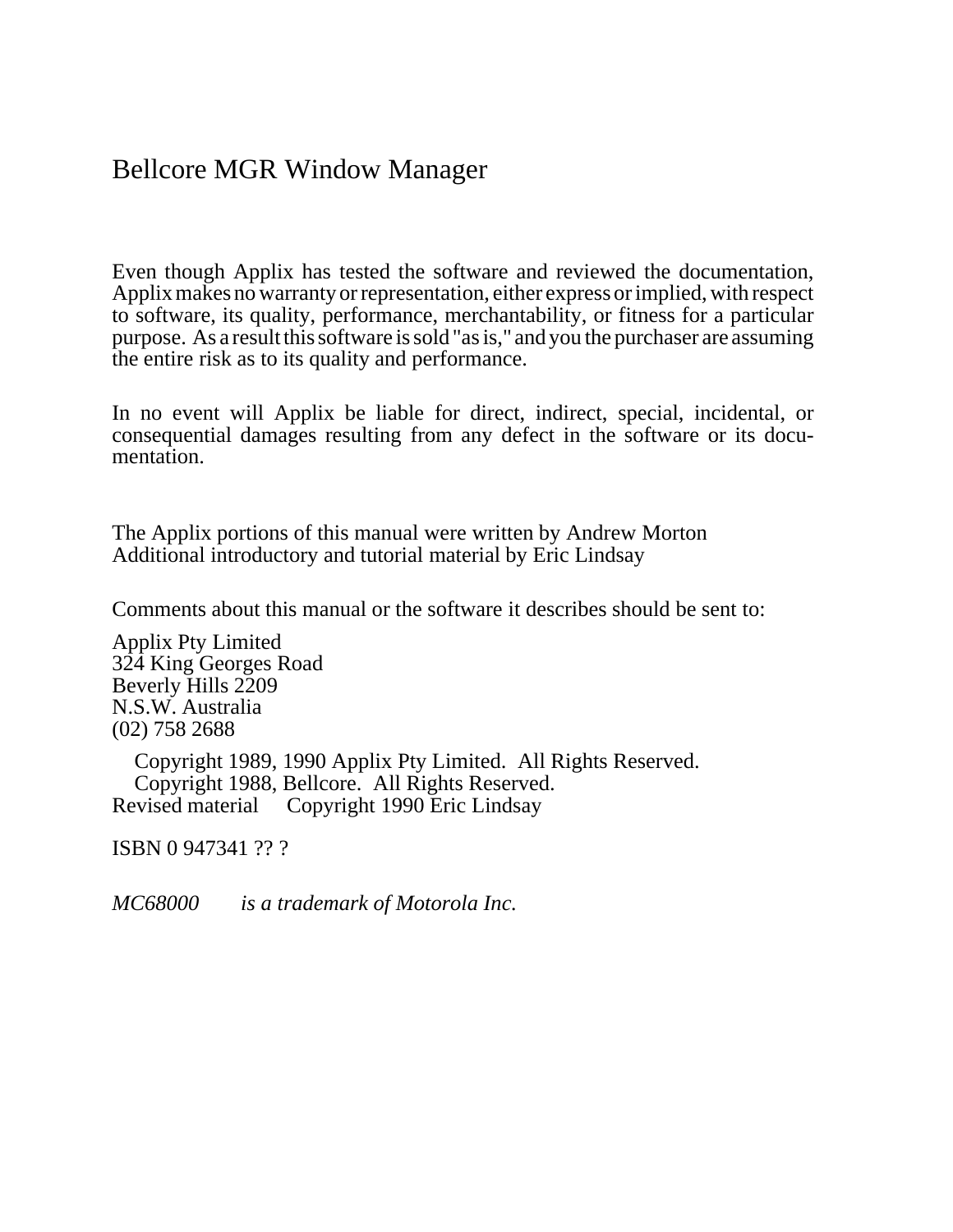# **1 Bringing up MGR**

Bringing up the Bellcore window manager MGR on the Applix 1616, by Andrew Morton, 28 Sept 1989.

To run mgr, a few ASSIGNments, files, and programs must first be set up, as detailed below.

## **ROM version**

mgr is supported on 1616/OS version 4.1a and higher.If you haven't updated to at least this version, then it won't work.For best results, you also require more than a half megabyte of memory, although small tasks will run without memory expansion.

## **ASSIGNments**

The path /mgr must be assigned to point to the directory under which the mgr font, icon and library directories must be found. Specifically, the following directories must be available:

| /mgr/icon      | <b>Icons</b>                                                                |
|----------------|-----------------------------------------------------------------------------|
| $/mqr/font-16$ | Fonts                                                                       |
| /mgr/lib       | Libraries $\&$ include files for mgr C language application<br>development. |

## **Environment**

mgr and a number of its application programs expect to be able to read a file called /usr/lib/environ. Assignments must be set up so that this file is readable. Assign /usr or /usr/lib, rather than assigning all of /usr/lib/environ. This is because other applications expect to find files under /usr/lib.

The environment file consists of lines of the form:

THINGY=setting

with no white space around the  $\equiv$  sign. Upper and lower case is significant in this file. The following environment settings must be defined in the environment file for mgr to work:

MAX\_X The width of the video display in pixels minus one.

MAX\_Y The height of the video display in pixels minus one.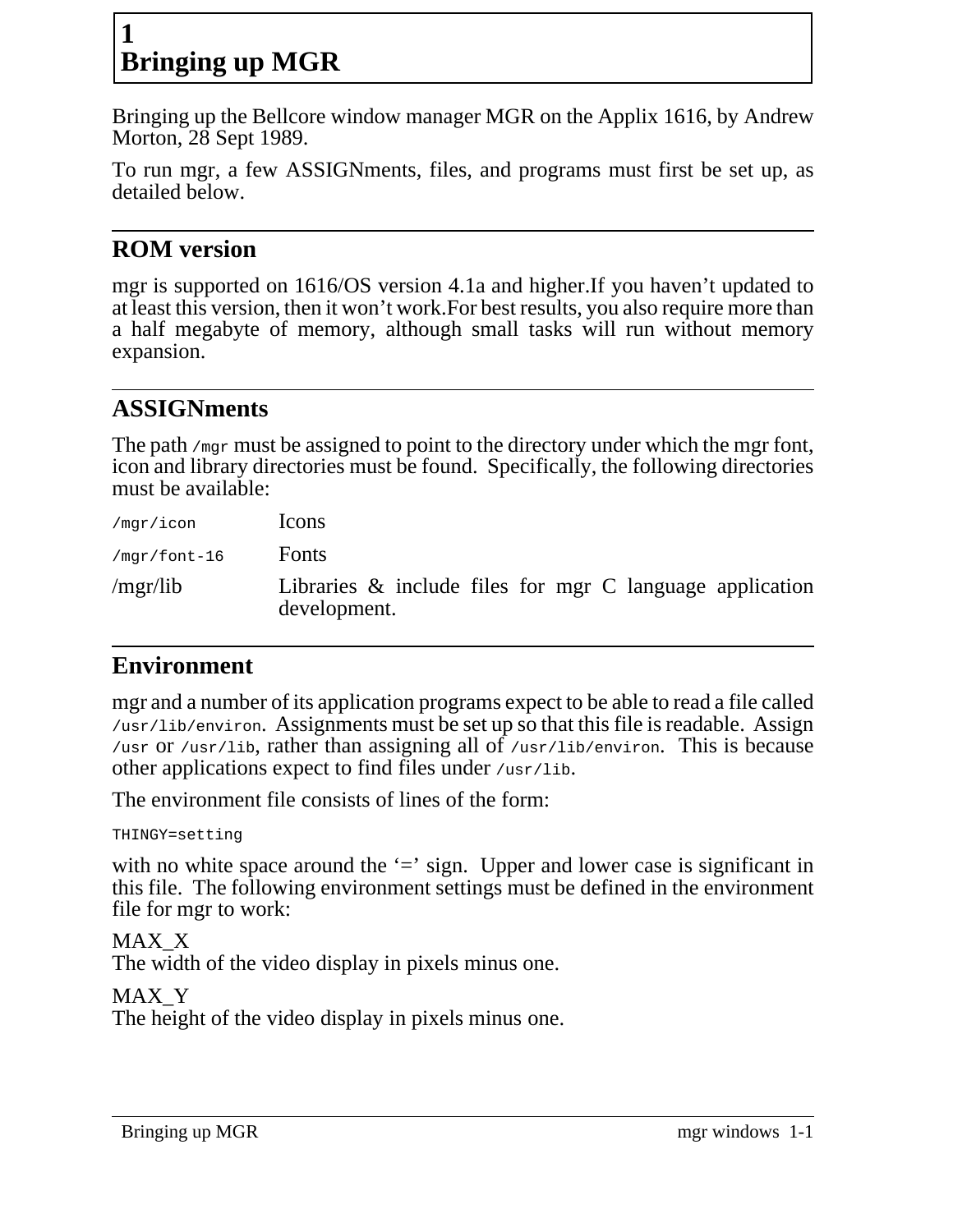#### **WIDE**

The width of the video display in pixels.

#### HIGH

The height of the video display in pixels.

#### **HOME**

This should be assigned to  $/mgr$ .

#### MGRSCREENINIT

Must be set to the name of a program which initialises the video display hardware for WIDE x HIGH pixels. mgr must be able to EXEC this program. This can be a multiple assignment, such as

MGRSCREENINIT=serial a .1200880 0!GO\_1024

#### MGRCLEANUP

Set to the name of a program which mgr EXECs before exitting: can be used for restoring the video mode. Other optional settings in the environment file are:

#### MICROSOFTMOUSE

Normally mgr expects a three button 5 byte packet PC-systems mouse. If MICROSOFTMOUSE is defined then the mouse driver expects a two button 3 byte packet microsoft mouse. mgr requires a three button mouse for some applications, so the microsoft mouse driver uses the combined press of both buttons to simulate the third (rightmost) button on the PC-systems mouse.

If you are using a microsoft mouse program set the serial port in the following manner:

serial a .1200 7 7 0 0 The PC-systems mice use the following settings: serial a .1200 8 8 0 0

#### MOUSEXSCALE, MOUSEYSCALE

Multipliers for mouse movements. If not set these default to 100, which is a 1:1 multiplier. Increase these settings to increase the mouse sensitivity.

#### NONLINEARMOUSE

If this is present in the environment file, mgr uses a non-linear scaling algorithm which moves the mouse further when it is moving faster, which takes some getting used to, but reduces large mouse motions, whilst permitting accurate work. The MOUSEXSCALE and MOUSEYSCALE settings still take effect when non-linear mode is selected.

#### **JOYSTICK**

If present in the file, this causes mgr to use the joystick for mouse positioning. Doesn't work very well.

#### **DEBUG**

If present in the file, this setting causes most of the mgr application programs to produce debug output on their standard error.

The program setenv. xrel is supplied for altering the environment file. Usage is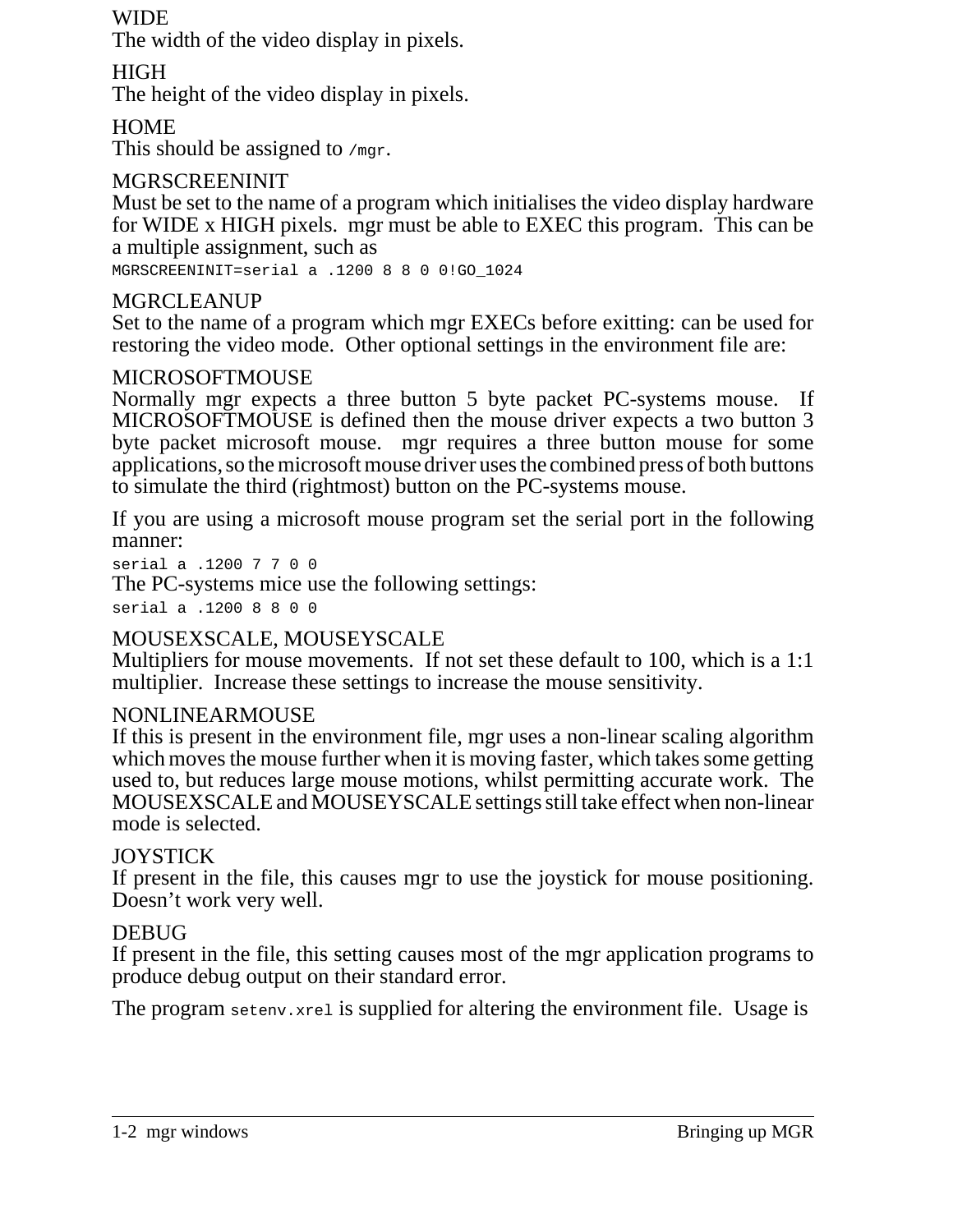setenv [THINGY] setenv [THINGY=setting]

The first mode removes the definition of THINGY from /usr/lib/environ. The second gives it a new setting.

## **Files**

There are a number of other special files for mgr:

/mgr/.mgrc The mgr startup file: see mgr.man for details.

/mgr/font-16/.mgrc

The mgr font startup file: see mgr.man for details.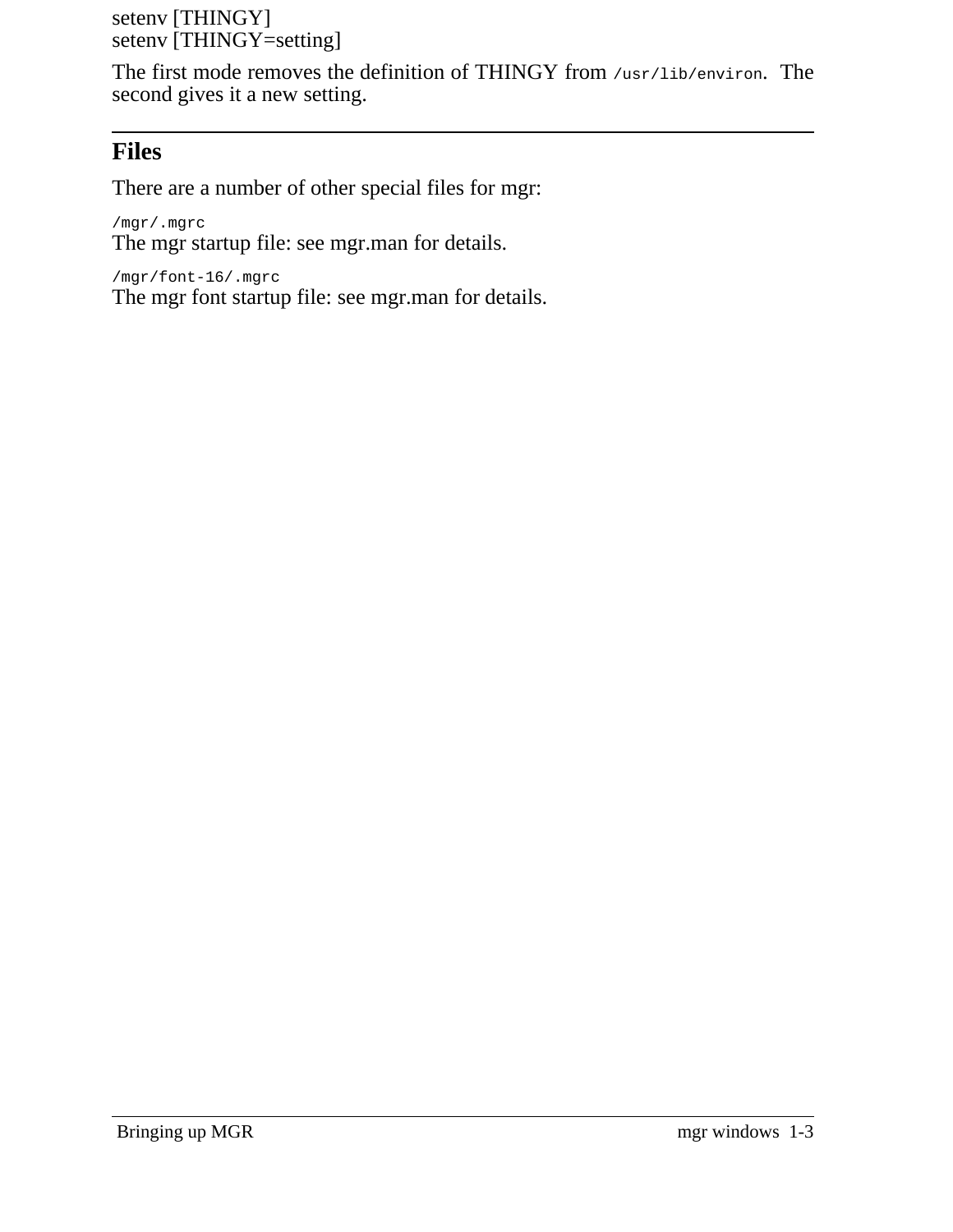# **2 Invoking mgr**

#### Usage is

mgr [flags]

the flags are as follows:

-c

Run the Bellcore copyright program on startup.

-dSS

Set debug mode, using chars in SS as flags. As supplied mgr has been compiled with debugging disabled.

 $-\mathbf{X}$ 

Do not run a startup file. See mgr.man.

-m filename

Use the file 'filename' as the source of mouse input. Presumably sa: or sb:, mgr expects to see a 3 button 5 byte/packet mouse.

-s filename

Get startup commands from 'filename' instead of from /mgr/.mgrc on startup.

-F filename

Use 'filename' as the default mgr font, instead of the inbuilt one. Use a full pathname, such as

mgr -F /mgr/font-16/oldeng.fnt

-f dirname

Look in the specified directory for fonts, rather than /mgr/font-16.

-i dirname

Look in the specified directory for icons, rather than  $/mgr/icon$ .

# **Running under mgr**

Basically everything goes as per the mgr documentation. The system menu (activated by the left button) has been modified so that it displays the name of the character device associated with the window which the button is clicked on. This has been done so that the user can direct the output of a program to that character device and have it come out on the appropriate window.

The 'buckey' keys are obtained by holding down 'ALT' whilst typing a key. The ALT-N sequence has been altered to ALT-A.

If you are running 1616/OS V4.1a, use ALT-O in place of the usual ALT-S to suspend output in the current window.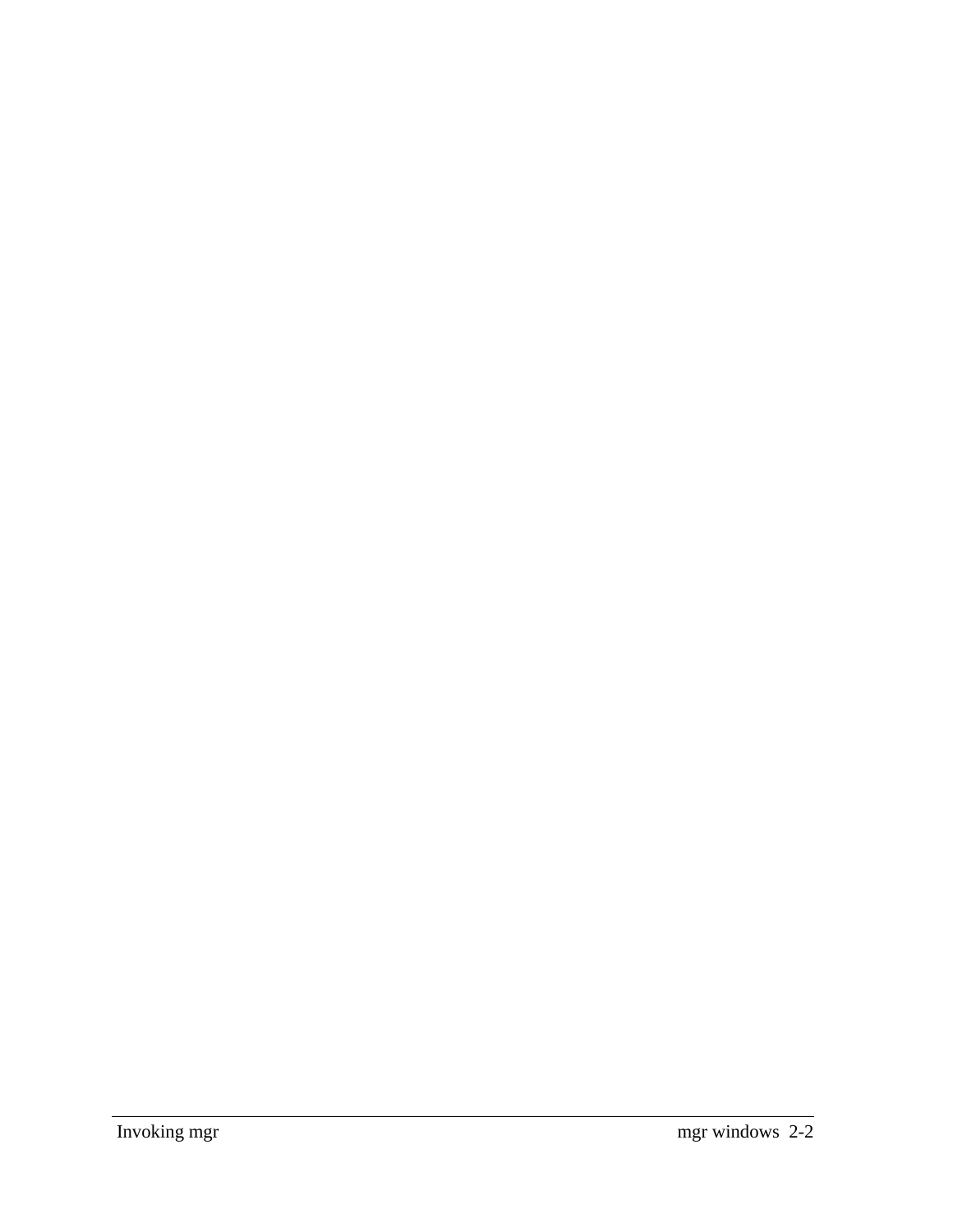# **3 Writing mgr applications**

How to do it, from Andrew Morton, 28 Sept 1989

The mgr user manual comprehensively describes how to write programs which use mgr's features. The manual is quite complicated and very much written from the standpoint of the C language.

Because mgr's communications with client programs are performed entirely via standard input and standard output, mgr applications can be written in ANY language which has available a getchar function and a putchar one. In fact an mgr program can run on another machine which is not running mgr: all it need do is send up the appropriate escape sequences and read back and interpret the results.

The mgr documantation needs to be reworked in a more language independent manner, documenting the raw escape sequences, rather than the C macro libraries (unfortunately, this isn't real high on the priority list).

The basic format of an MGR escape sequence is

**ESCC ESCnnC** ESCnn,nnC ESCnn.nn.C etc.

where ESC is the escape character, 'nn' is a decimal number (a sequence of digits in the range '0' to '9') and C is a single character. The commas are commas.

If a variable length string is to be uploaded (such as with a menu upload) the length of the string is coded as a decimal number and then that number of characters are sent.

All of mgr's terminal emulation codes follow this scheme also. I have added a TVI925/applix 1616 terminal emulator front end to mgr which translates the normal 1616 escape sequences coming from the application programs into mgr sequences. Most of the 1616 escape codes are supported. mgr patches the DEF\_WIND system call so that it can provide the correct window dimensions to those programs (specifically EDIT) which use DEF\_WIND to read the current 1616 video driver window dimensions.

No attempt has been made to translate the 1616 graphics system calls into mgr escape sequences: the overhead of encoding and decoding the escape sequences greatly slow the graphics performance. mgr is not really a graphics program; it is an enhancement to the command line shell. Use the 1616 SSEG! video graphics package for serious graphics work.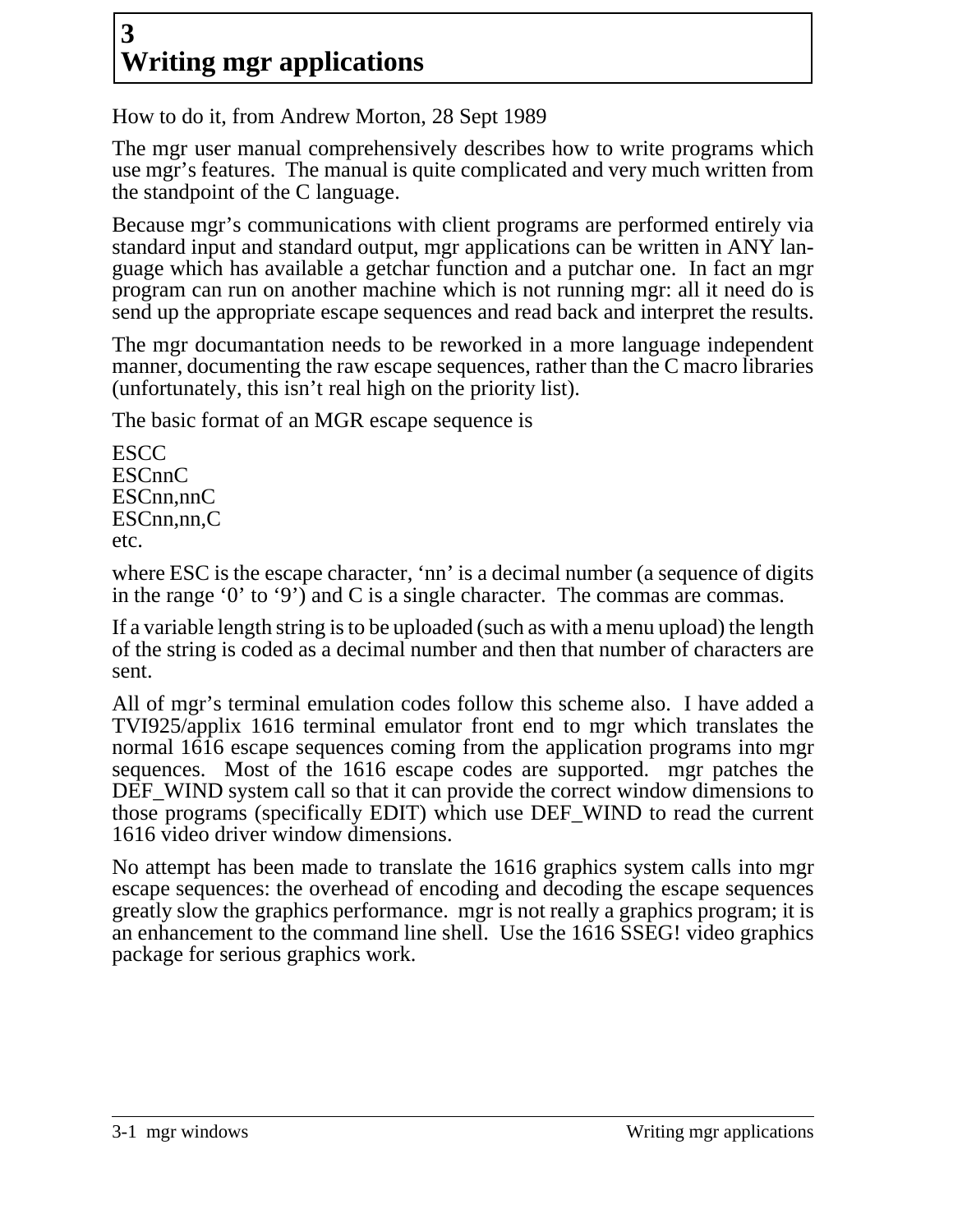Applix's Dr Doc word processor for the 1616 has been modified so as to use mgr's facilities for implementation of pull-down menus, scroll bars, point-and-click cursor positioning, block marking via the mouse, etc. The source code for the mgr part of Dr Doc is included on the Dr Doc distribution disk, along with the whole editor in linkable form. This is a good demonstration of how an mgr interface can be tacked onto an existing application.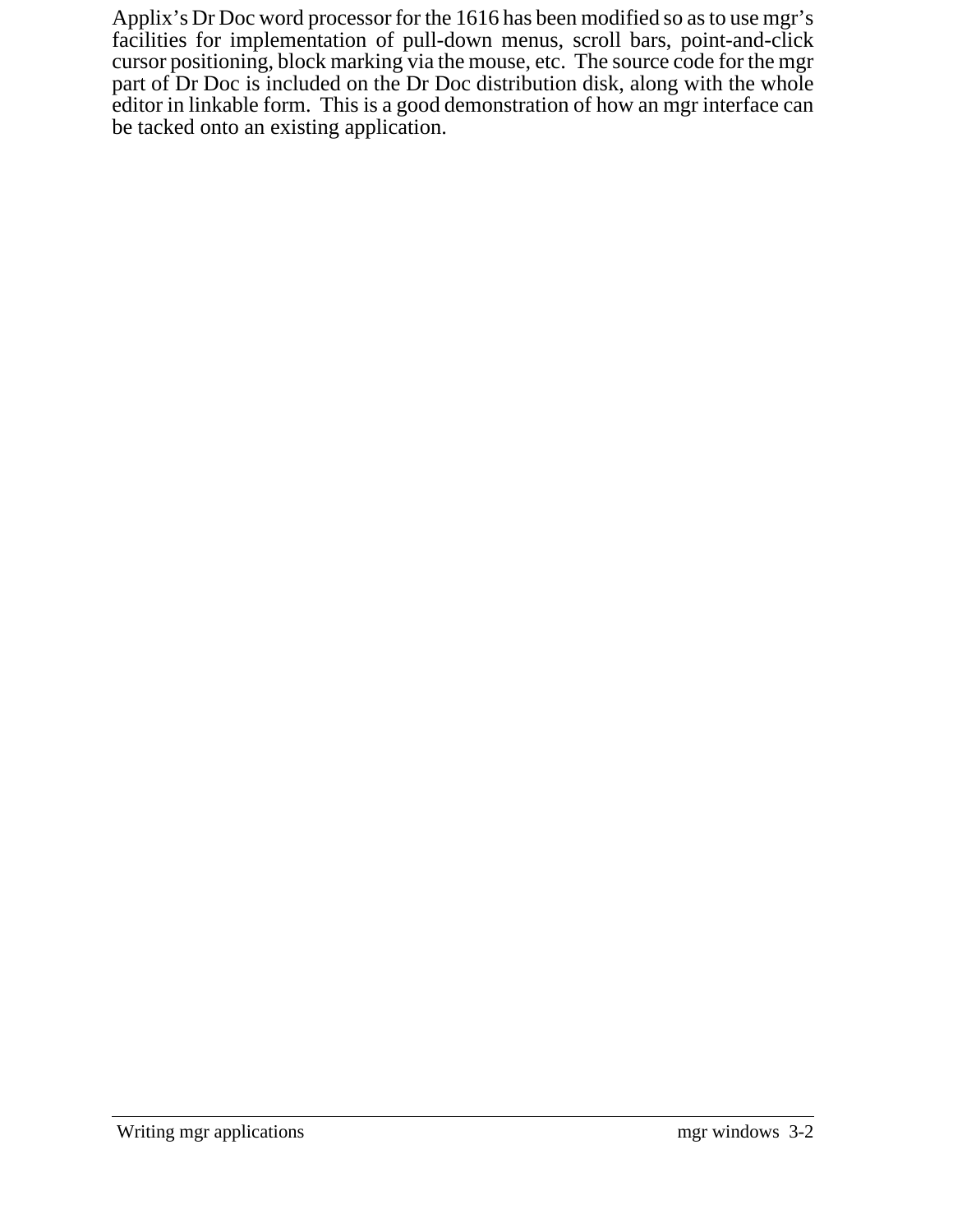# **4 Installation of mgr**

Installation of the Bellcore window manager mgr in the Applix 1616, by Andrew Morton, 28 September, 1989

The window manager mgr was orginally designed to run on Sun workstations under SunOS, an enhanced implementation of Unix. The 1616 version retains practically all the functionality of the original. There are, in fact, a few 1616 specific enhancements.

Suns have large video monitors: 1152(W) pixels by 912(H) pixels. This sort of resolution is needed to run a windowing shell such as mgr. To get a reasonable resolution from the 1616's inbuilt video mgr requires that the 30MHz video circuitry modification be done. This modification involves the replacemant of an IC on the 1616 motherboard (U3: 74LS298) with a 20 pin 16L8B PAL. The PAL preserves the functions of the 298, as well as permitting the 30MHz 1 bit/pixel mode.

# **Installation**

Remove U3. Put the PAL in U3's socket with pins 1, 2, 19 and 20 hanging out. Solder 3 pieces of wire onto the pins of U3 to make the following connections:

U3 pin 1 to U3 pin 12 U3 pin 2 to U27 (6845) pin 17 U3 pin 20 to  $+5$ .

The +5 connection is best done to the plate-through hole in the wide trace leading to the collector of Q1, between R9 and U5.

That's it! The connection to pin 1 is to permit the PAL to determine whether to display the border colours or the display colours. Pin 17 of the 6845 is an unused address line output; it is used here to select the video mode: setting the start address register (register 12) in the 6845 to \$20 selects 30MHz mode; setting it to zero selects 15MHz mode.

# **Fixing horizontal sync**

The HSYNC signal (pin 8 of the video connector) is in fact CSYNC in the 1616; that is, it is HSYNC ORed with VSYNC, rather the HSYNC on its own. This is a design flaw. Some monitors (especially when you push them) will exhibit tearing or complete loss of sync because of the loss of horizontal sync during vertical sync. It is therefore recommended that you perfrom the following modification, which brings the true horizontal sync signal out, without affecting the composite video signal.

Cut the track leading to pin 11 of U2. Connect pin 11 of U2 to pin 39 of U27.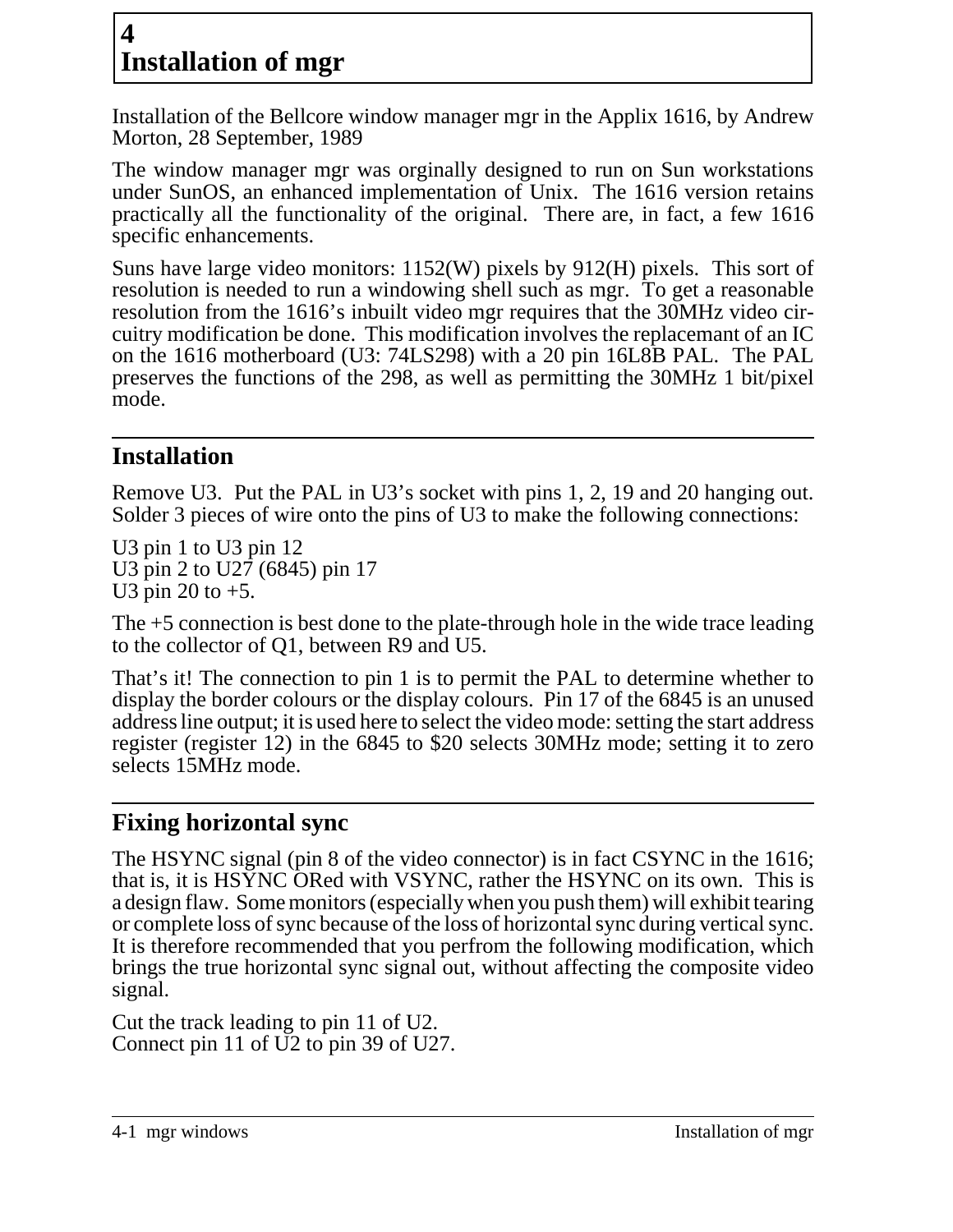This modification significantly improves the appearance of Conal Walsh's EGA video mode software on multisync monitors, and probably makes even more difference on straight EGA and dual-scan monitors.

## **Inverting vertical sync**

When mgr is used in high resolution modes such as 960x512 some 'smart' monitors will detect the new line rate and will decide that the vertical sync signal should be inverted. If you are experiencing problems with either a dual-sync or multi-sync monitor it is quite possible that vsync needs inversion.A simple way to invert vsync is to use the spare inverter at pin 1 of U54.

Cut the track going to U54 pin 1 on the solder side of the 1616 PCB and run a wire from U54 pin 1 to vsync (U27 pin 40).

Pull pin 8 of U2 out of its IC socket and connect it to inverted vsync (U54 pin 2).

Of course this scheme is not software switchable. It can be improved by taking both vsync (U27 pin 40) and inverted vsync (U54 pin 2, as above) to either side of a 3 pin strapping block.

Connect the middle pin of the strapping block to U2 pin 8, as above. The sync polarity can now be swapped using a shorting shunt on the 3 way strap.

The best way of performing the sync inversion is to make it software programmable by adding another IC to the board. An exclusive-OR gate does the job, but a single output bit needs to be found for doing the selection. The most significant bit of the border colour latch is an appropriate signal to use, as border colours brighter than 7 are unlikely to be used. Perform the following steps:

1) Adding the XOR gate

Put a 74LS86 exclusive-or gate in at the spare IC position U65. Align it with pin 1 of the 20 way socket, so pin 14 of the 74LS86 goes into pin 20 of the socket. Connect pin 7 of the 74LS86 to pin 10 of the socket.

2) The select bit

Remove U16 from its socket, bend out pin 6 and replace the chip. This pin is BC3, the most significant bit of the display border colour. Run a wire from the floating pin 6 to pin 1 of the new 74LS86.

3) Restoring the border colours

As bit 3 of the border colour is now used for something else we must do something about the border colours: connect the BC3 signal to ground by running a wire between pins 6 and 10 of U16's socket, on the solder side of the PCB.

4) Connecting up the XOR gate

Run a wire from pin 40 of U27 (vsync) to pin 2 of the 74LS86. Remove U2 from its socket, bend out pin 8 and replace U2 in the socket. Connect a wire from the floating pin 8 of U2 to pin 3 of the 74LS86.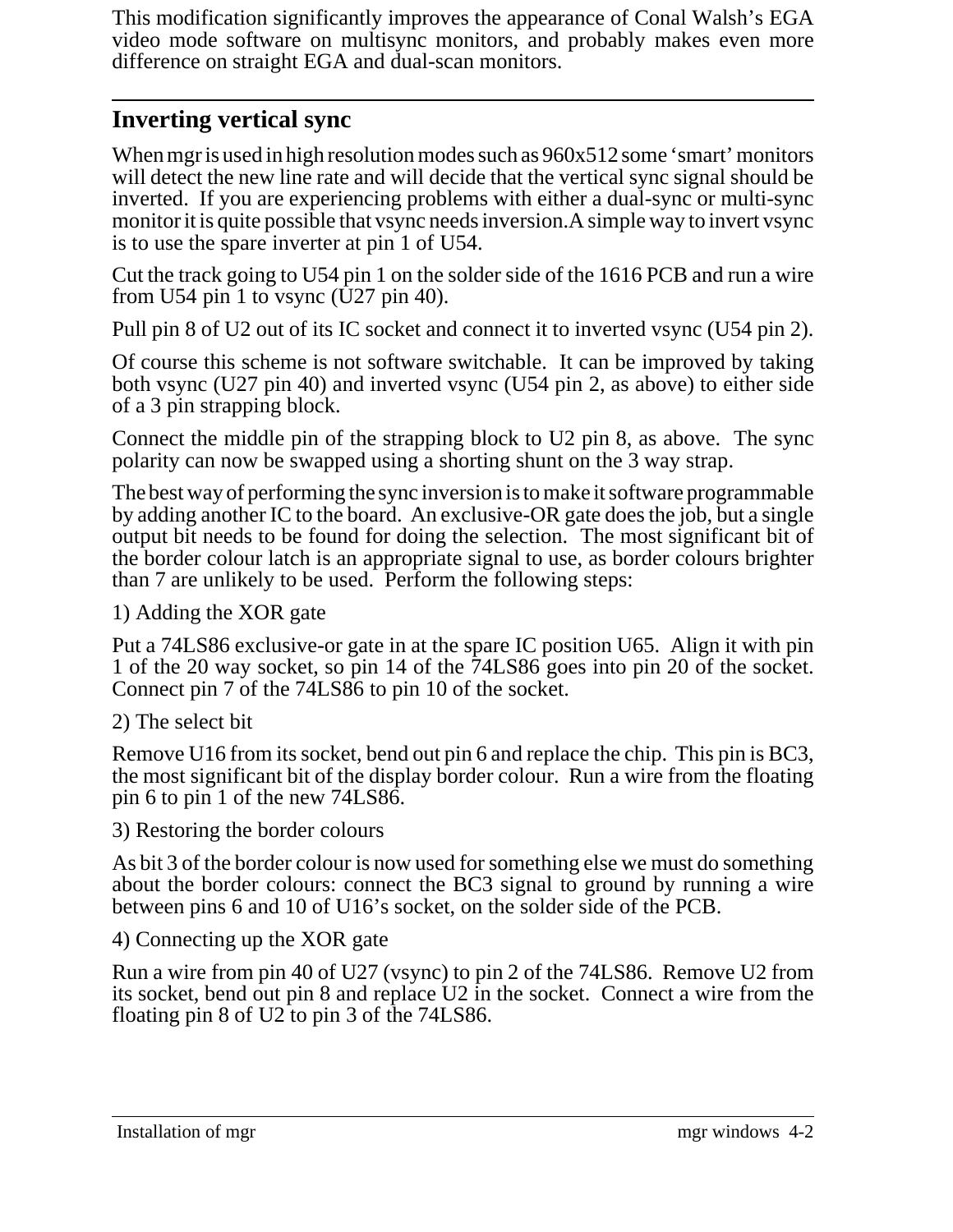Normally border colours in the range of 8-15 are not used, so BC3 will be low. This means that vsync is passed through the 74LS86 unchanged. To invert vsync you must add 8 to the current border colour. From assembly language:

```
move.l #36,d0 * set_bdcol system call
clr.l d1
move.b $301,d1 * video latch shadow register
lsr.b #4,d1 * Get border colour bits<br>and.b #7,d1 * Preserve current setti
and.b #7,d1 * Preserve current setting
* Leave the next line out for normal sync
or.b #8,d1 * Set BC3
trap #7 * New colour
```
From the command line:

syscall .36 8

# **Programming**

In 30MHz mode the pallette registers must have the following settings:

Pallette entry Setting

 $0 \qquad 0$  $\begin{array}{ccc} 1 & 3 \\ 2 & 12 \end{array}$  $\frac{2}{3}$  12 3 15

The whole object of the exercise is to persuade your monitor to produce the maximum number of pixels. This is inevitably done by experimentation. Look at the many different initialisation programs supplied, pick and/or modify one to you and your monitor's taste.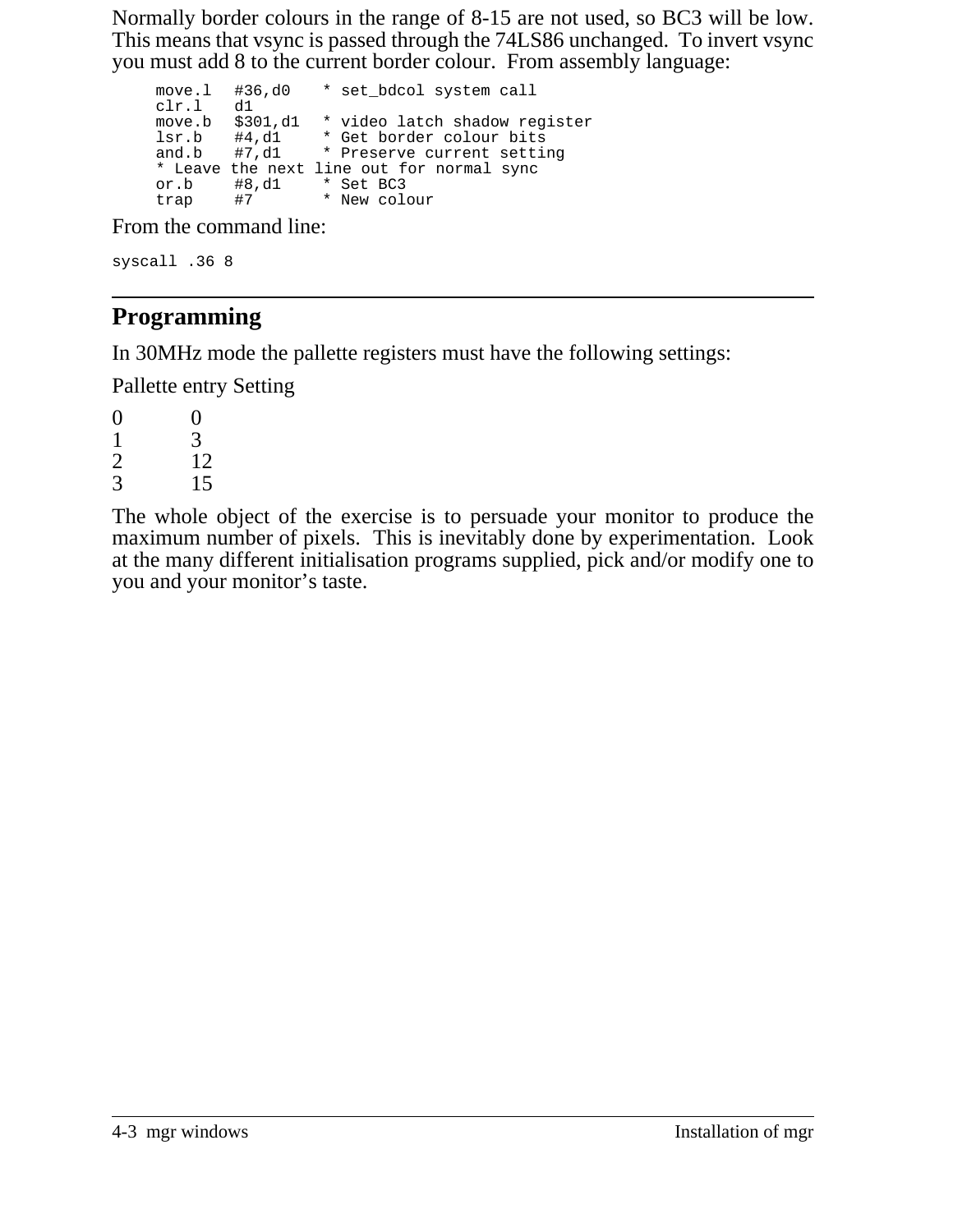# **5 mgr - manage windows on a SUN Workstation**

# **Synopsis**

```
mgr [ -ffont_dir ] [ -iicon_dir ] [ -sstartup_file ] [ -n ] [ -x ] [ -v ] [
        -V ] [ -Fdefault_font ] { [ -dlist ] [ -m mouse_device ] [ -Bwin-
        dow_buff ] [ -bshell_buff ] [ -Ppoll_interval ] [ -Sscreen ] }
```
# **Description**

Mgr is a window manager for the SUN workstation, now ported to the Applix 1616 by Andrew Morton.

It permits the creation and manipulation of overlapping windows, with different processes running in each window. The user controls the function and layout of the display with a mouse. Windows are updated asynchronously even if they are partially (or completely) obscured by other windows, although obscured windows may arrange to have their output suspended until the window is uncovered.

Each window runs a terminal emulator which, in addition to the functions normally required to run screen oriented programs, such as vi, provides primitives for drawing lines, doing bit-blts, and performing administrative functions such as reshaping the window, changing fonts, or starting a new window. Details of of the terminal emulator operation are described in the MGR - C Language Application Interface.

The useful command line options are:

-ffont\_dir

Use font\_dir as the directory to find the fonts, instead of  $/usr/mgr/font$ .

-iicon\_dir

Use icon dir as the directory to find the icons, instead of  $/usr/mqr/icon.$ 

-sstartup\_file

Use startup file instead of  $\frac{1}{2}$ HOME/.mgrc to obtain initial configuration information. See the description of startup commands below.

- -n Bitmap files are created using the new, portable bitmap format. The portable format has an 8 byte header, and each row is padded to a byte boundary. Ordinarily the old (6 byte) bitmap header is produced, followed by the bitmap data with each line padded to an 16 bit boundary. Eventually, the sense of -n will change, when all of the programs that were written in the old format are changed.
- -x Don't use a startup file upon execution.
- -v Don't run MGR at all. Print the current version number and creation date instead.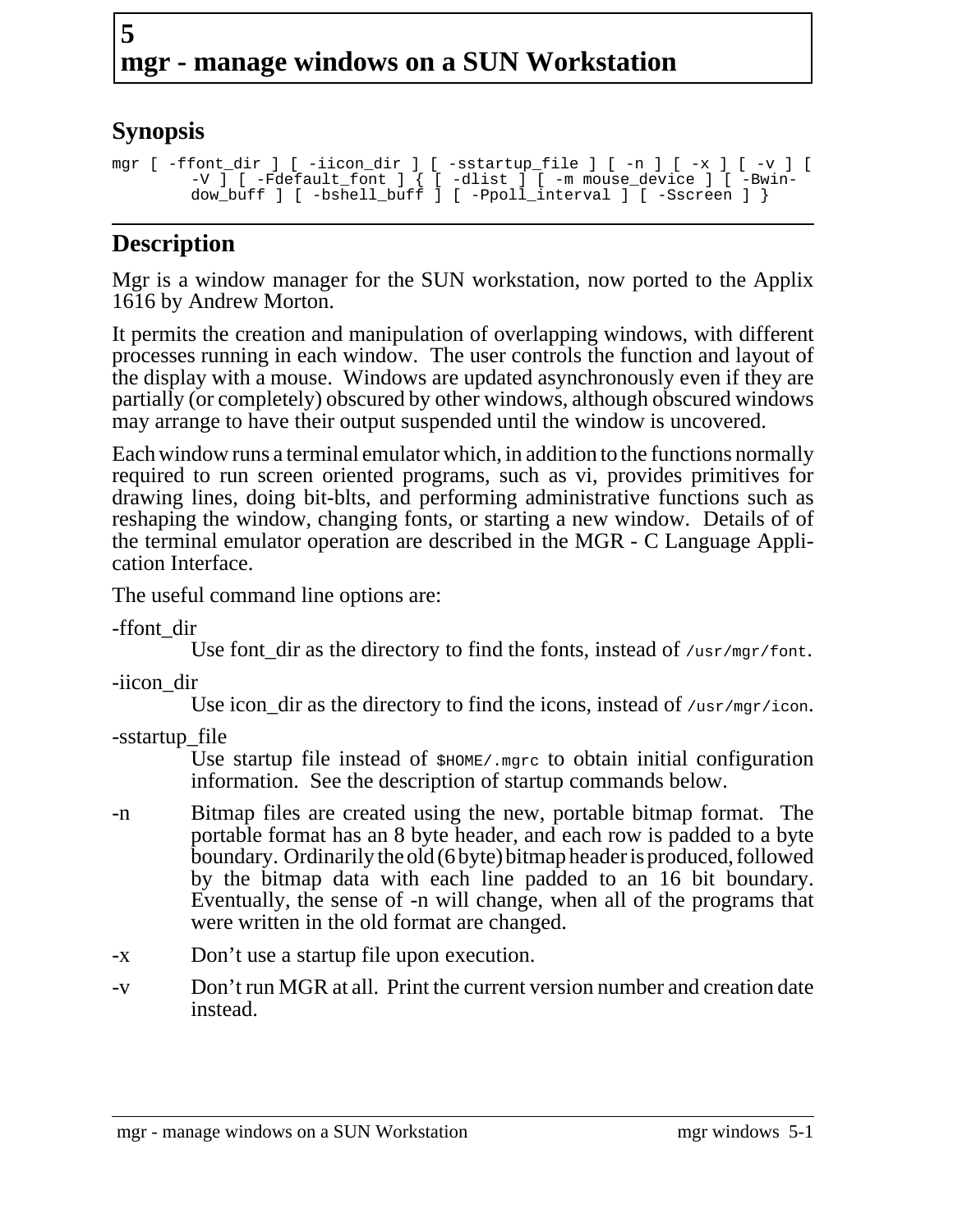-V Just like -v above only prints the compile flags used to make MGR and its home directory.

#### -Fdefault\_font

Use default font as the pathname of a MGR font to be used in place of MGR's builtin default font.

The rest of the options are:

-dlist

Print debugging information on stderr. list is one or more of the characters: \*ABCEFMNPSUbcdefilmnopsuwxy each of which turns on debugging output for some aspect of MGR.

#### -mmouse device

Use mouse device instead of /dev/mouse to obtain mouse coordinates.

#### -Sscreen

Use screen instead of /dev/bwtwo0 as the display device.

#### -Bwin\_buff

Process characters to a window in up to win\_buff byte chunks (the default is 40).

#### -bshell\_buff

Buffer up to shell\_buff bytes of output from a program before writing it on a window (the default is 256).

#### -Ppoll interval

When output is pending in a window, wait poll interval micro-seconds on every polling loop to give more process time to the processes running in the windows. The default is zero.

#### Startup File Format

Upon invocation MGR reads commands from the "startup file",  $$HOME-$$ /.mgrc (see -s flag above) to initialize the display. Commands are placed one per line with the command arguments separated by spaces or tabs. The following commands are supported:

#### initcmd command [ args... ]

This command line is handed to the shell and executed at the time the startup file is read.

#### suspendcmd command [ args... ]

This command line is handed to the shell and executed each time MGR suspends it self, either due to a main menu selection or the Left-z key.

## resumecmd command [ args... ]

This command line is handed to the shell and executed each time MGR resumes after a suspension.

## quitcmd command [ args... ]

This command line is handed to the shell and executed just before MGR quits, either due to a main menu selection or the Left-Q key.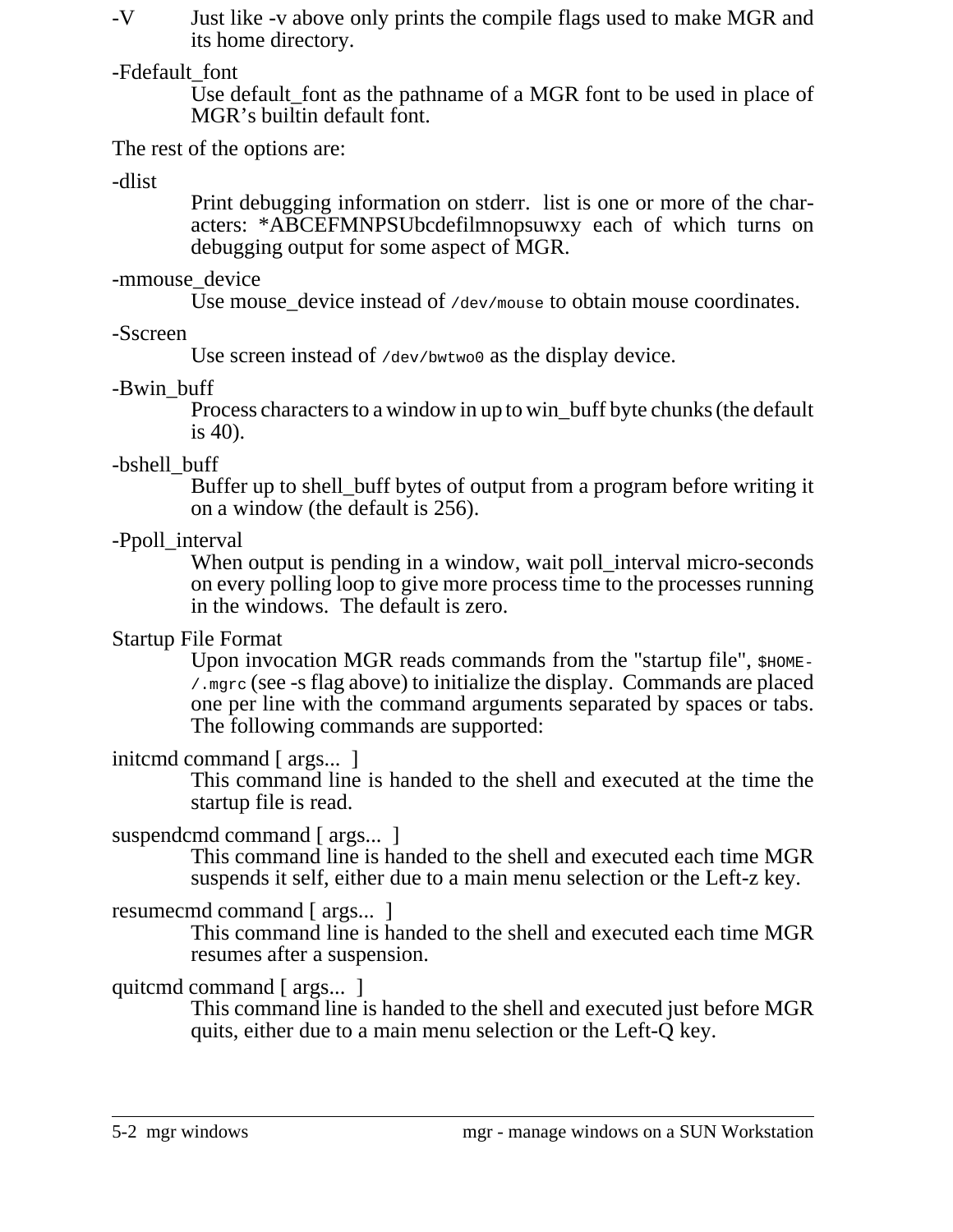#### map n0 n1 n2 n3 n4 n5 n6 n7

This changes the meaning of the mouse buttons. Each n<sup>[0-7]</sup> represents one of the 8 states of the three mouse buttons. The default mapping is: 0 1 2 3 4 5 6 7. To change the meaning of the left and right buttons, 0 2 461357 would be used. It is possible to map a button out of existence, which may have grave consequences.

#### font font number font name

The default font may be overridden by specifying the font name which is to be substituted for the font at position font\_number. Font numbers are small integers, in the range of 0-99. The font\_names are found in the font directory, by default /usr/mgr/font. See the -f flag above.

#### window x y wide high  $\lceil$  font\_number  $\rceil$

A window is created whose corner is at the coordinates  $(x, y)$  and whose size is (wide, high). Units are in pixels, with x and y increasing to the right and down respectively. Wide and high can be set in terms of characters in the current font by appending the letter "c" to the value. If x and y are -1, then they are replaced by values that causes new windows to "tile" across the screen. Setting wide and high to -1 is identical to setting them to "80c" and "24c" respectively. The scope of the window command continues until either another window command or done is reached. The rest of the options, shell, start, init, flags, and newwindow apply only to the current window command.

#### shell command [ args... ]

Command is the name of the command or shell to be started in the window. If command is not specified, then the environment variable \$SHELL, or /bin/csh is used (this option applies under Sun version, not Applix).

start command

The command is sent to the shell upon startup, as if it had been typed at the keyboard.

#### init initial\_string

The initial string is sent to the window upon startup. The string is terminated by white space, the remainder of the line may be used as a comment. The codes:  $\setminus$ ,  $\setminus$ ,  $\setminus$ ,  $\setminus$ ,  $\setminus$ ,  $\setminus$ ,  $\setminus$ ,  $\setminus$ ,  $\setminus$ ,  $\setminus$ ,  $\setminus$ ,  $\setminus$ ,  $\setminus$ ,  $\setminus$ ,  $\setminus$ ,  $\setminus$ ,  $\setminus$ ,  $\setminus$ ,  $\setminus$ ,  $\setminus$ ,  $\setminus$ ,  $\setminus$ ,  $\setminus$ ,  $\setminus$ ,  $\setminus$ ,  $\setminus$ ,  $\setminus$ ,  $\setminus$ ,  $\setminus$ backspace formfeed, escape, newline, return, or space respectively.

#### flags flag...

Normally a window self destructs when the original process running in it dies. if nokill, currently the only flag, is specified, the window hangs around until specifically snuffed by the user.

#### newwindow

The current window specification is not to be used to initialize the display, but instead will be used when Left n or Right n to create a new window.

done done must be the last line in the startup file if any window commands are specified, or the last window command will not take affect.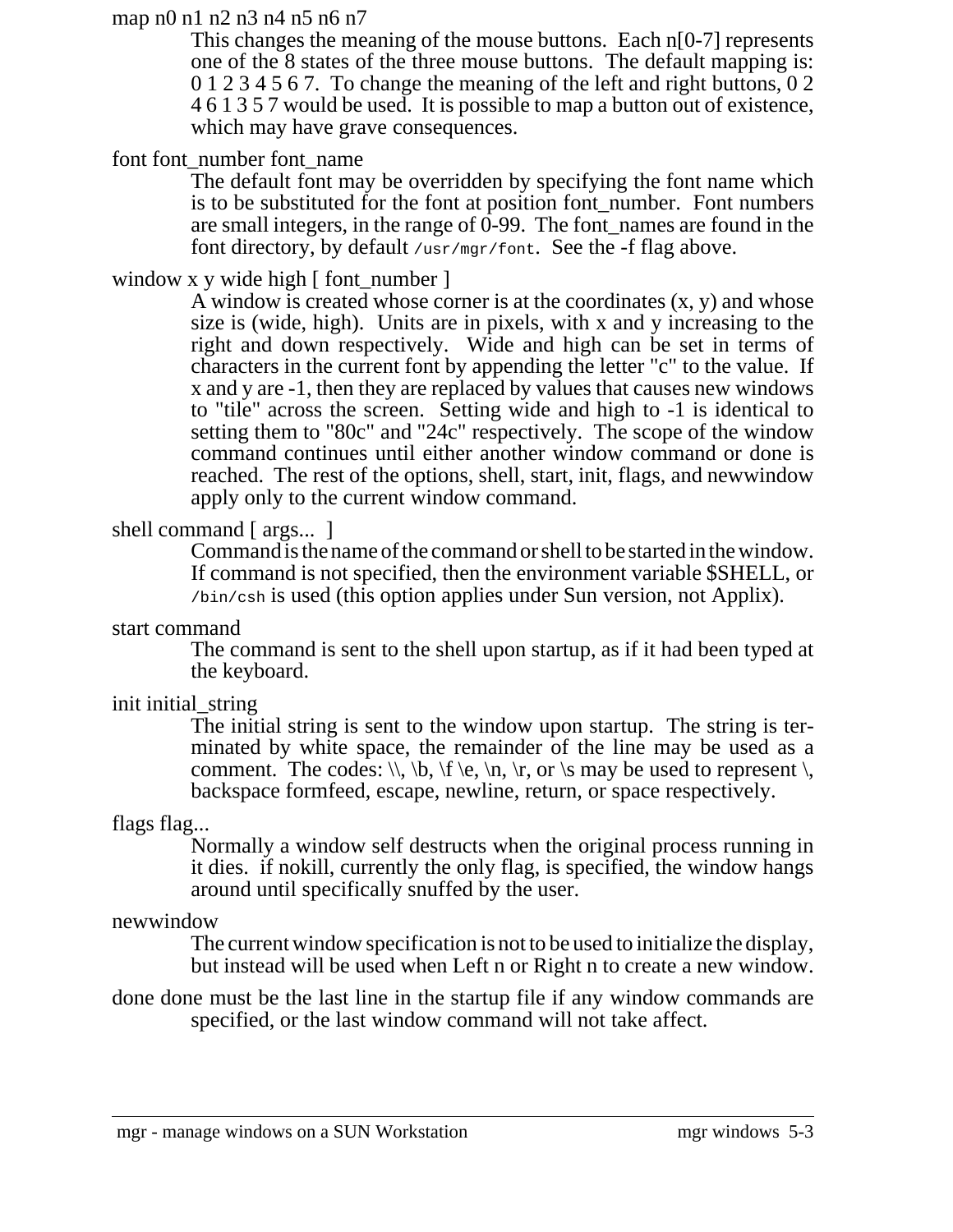## **Using The Mouse**

User interaction with MGR is with the mouse. Moving the mouse causes a corresponding movement of the mouse cursor, usually an arrow pointing to the upper left. The left or command button of mouse activates a menu whose options depend upon the current mouse position. An option is chosen by moving the mouse vertically while the command button is depressed, releasing the button when the appropriate selection is highlighted.

When the mouse is over the background pattern, or at the extreme left edge of the screen, the command menu is activated by the mouse. The command menu options are:

new window

A new window is created by moving the the mouse cursor (now a box) to the upper left corner of the window, depressing the command button, sweeping out the window, then releasing the command button. The new window, if it is big enough, is started with a shell running in it.

redraw

The background and windows are redrawn. This is useful if a process unknown to MGR scribbles on the display. It is left to the processing running in a window to fix the contents of its window.

quit

MGR is terminated, after the quit is confirmed. Alternately, MGR may be suspended (ala  ${}^{\wedge}Z$  in csh).

When the mouse is over the active window, the fat bordered window the keyboard is connected to, the window menu is activated by depressing the command button. The window menu options are:

reshape

Reshape reshapes the active window, using a procedure similar to new window above.

move

An outline of the current window is moved along with the mouse until the command button is depressed and released. The current window is then moved to the new location.

bury

The current window is made inactive. Another window (if any) becomes the active window.

cut

The mouse may be used to sweep out and save text from the current windowinto aglobal buffer. Asmall scissors appears as the mouse cursor. Position the upper left corner of the scissors with the upper left corner of the first character to be saved, then push one of the mouse buttons, moving the mouse to sweep out the desired text. Releasing the button causes the outlined text to be saved. Using the command button with cut causes the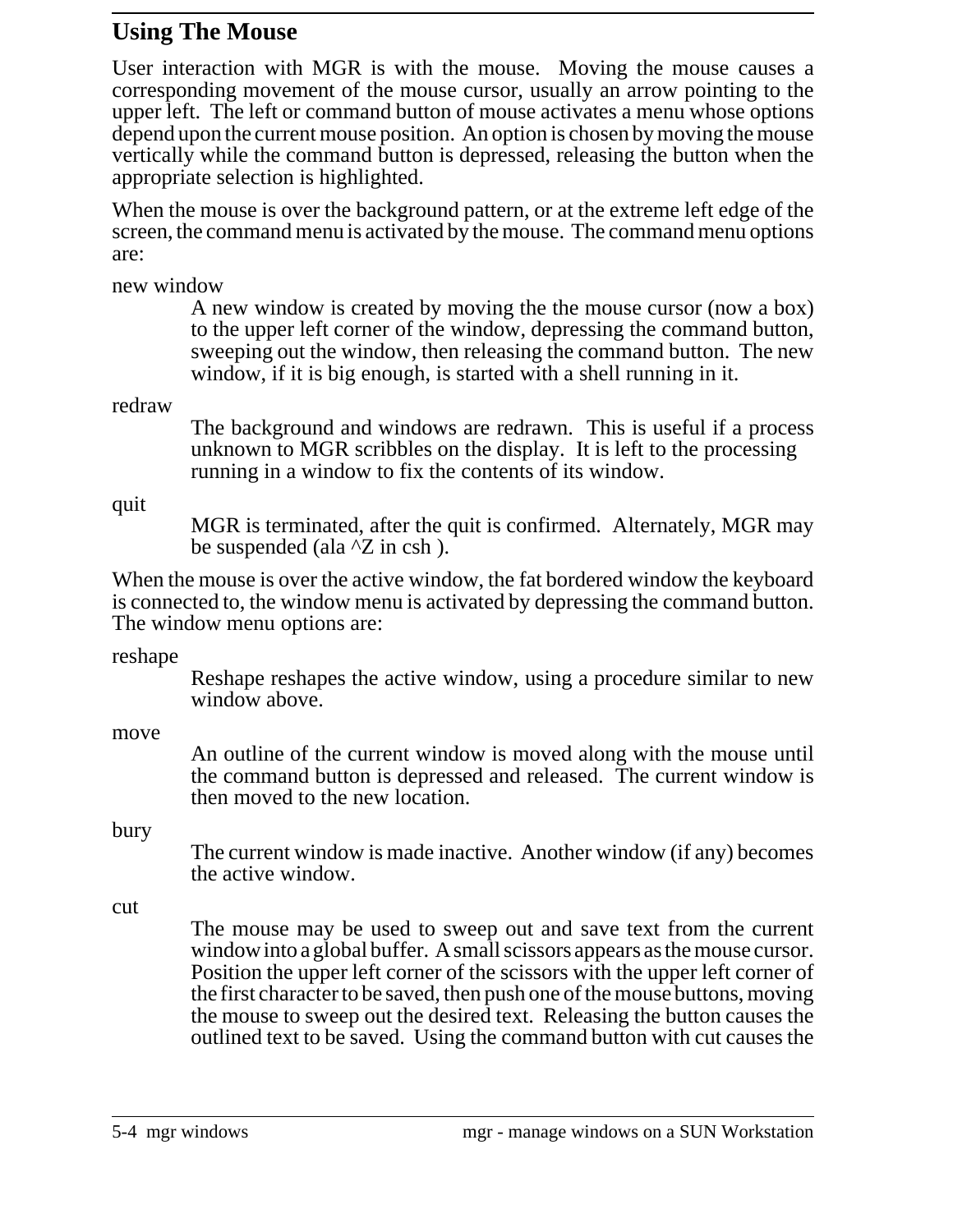currentcontents of the global buffer (if any) to be replaced by the indicated text. Either of the other two buttons causes the indicated text to be appended to the global buffer.

The cut facility currently works only for windows containing a single font, aligned on the default character boundaries. Applications which use only the terminal emulator sub-set of MGR capabilities, such as the shell, mail, and editors automatically meet this restriction. Cuttability may be restored by issuing a clear (i.e. form feed) to the window. The window flashes and beeps if the cut operation could not be completed, usually the result of corrupted data in the window. In such cases, no text is saved. See MGR - C Language Application Interface for a detailed description of the various cut option settings.

paste

The contents of the global buffer (if any) are inserted into the input stream of the current window. The global buffer is filled using cut above, or under program control.

destroy

All processes associated with the current windoware sent a hangup signal, and the window is destroyed.

When the mouse is clicked on any window except the active window, that window moves to the front and becomes the active window.

## **Using The Left and Right Keys**

When MGR is invoked from the console keyboard, many of the system menu functions have keyboard equivalents. Some of the more interesting ones are activated by holding down the Left or Right keys, and then pressing:

space bar

to activate the previous window

Back Space

to activate the bottom window

- c to initiate a cut-text operation
- p to initiate a paste operation
- h hide the top window on the bottom
- l to clear the active window
- m initiate a cut-text operation which will automatically cause a paste operation when completed
- n to start a new window, 80 x 24 characters (if it will fit), placed in the "tile" position of its window-set ID
- N start a new window by sweeping with the mouse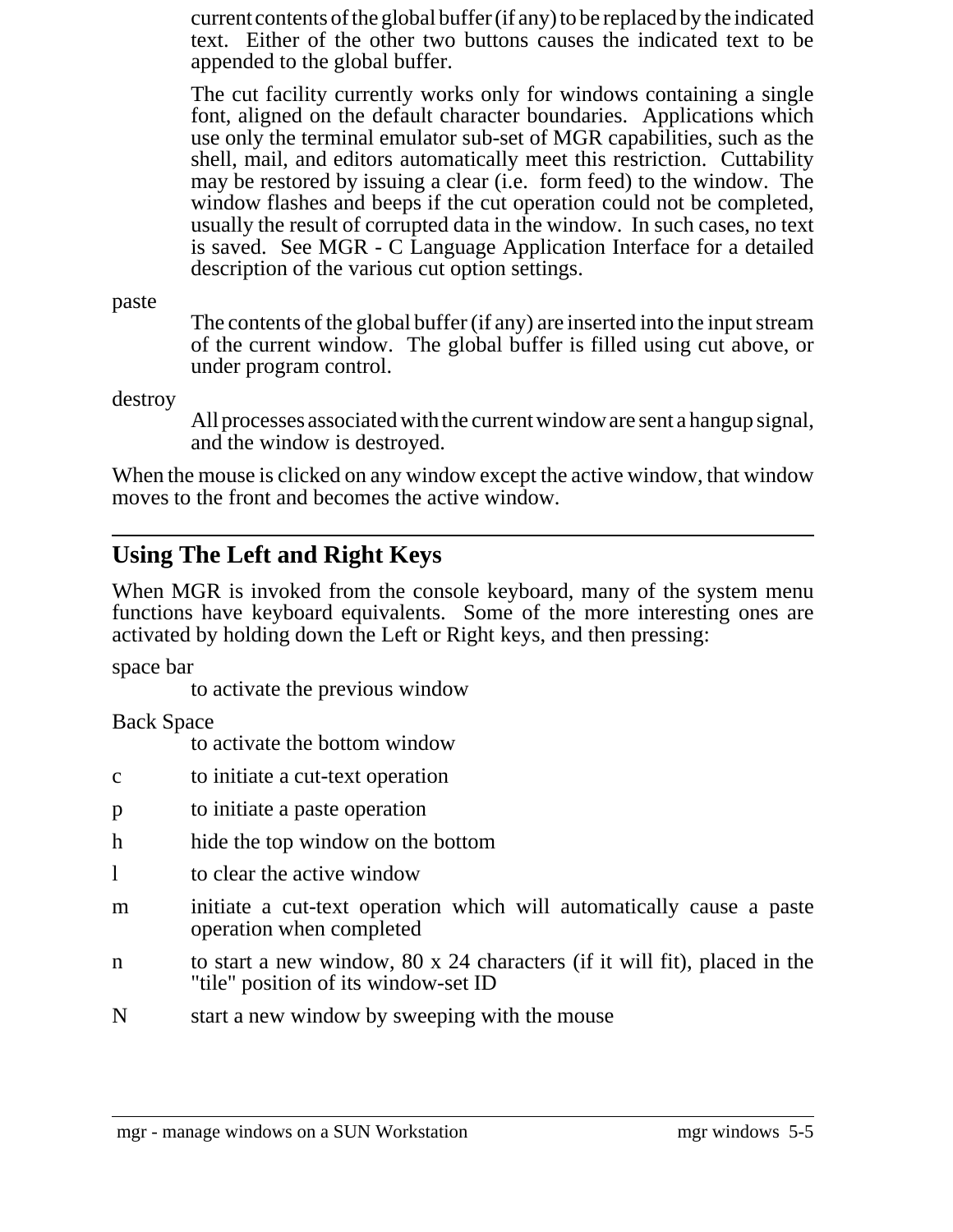- Q to exit MGR quickly
- 1-9 to activate the window with window-set ID 1 through 9
- 0 activates the window with window-set ID 10, a synonym for  $w10<$ Return>

wnumber<Return>

activate the window with window-set ID number

- r to redraw the windows
- R to redraw the windows

The environment variable DEFAULT\_FONT may be assigned the full path name of a MGR font, which will then replace MGR's built in default font.

## **Files**

/dev/mouse place to obtain mouse coordinates.

/dev/bwtwo0 name of the display.

/usr/mgr/icon place to find MGR icons.

/usr/mgr/font place to find MGR fonts.

/usr/mgr/font/.mgrc the global default startup file; delivered with 15 fonts specified.

\$HOME/.mgrc place to find startup commands.

/dev/bell For ringing the bell.

/dev/[pt]ty[pq]? Name of the pseudo-tty's.

## **See also**

MGR - C Language Application Interface

bounce(1L) browse(1L) bury(1L) clock(1L) clock2(1L) close(1L) dmgr(1L) ether(1L) font(1L) iconmail(1L) iconmsgs(1L) loadfont(1L) maze(1L) menu(1L) mgr(1L) mgrmail(1L) mgrmsgs(1L) oclose(1L) omgrmail(1L) rotate(1L) set\_console(1L) set\_termcap(1L) shape(1L) show(1L) showfont(1L) snap(1L) startup(1L) stat(1L) stringart(1L) tjfilter(1L) window\_print(1L) zoom(1L) bit $map(5L)$  font $(5L)$ 

## **Diagnostics**

Can't find a frame buffer No display device available. Make sure /dev/bwtwo0 exists in /dev.

Can't find a mouse, or it is already in use MGR must have exclusive control of the mouse.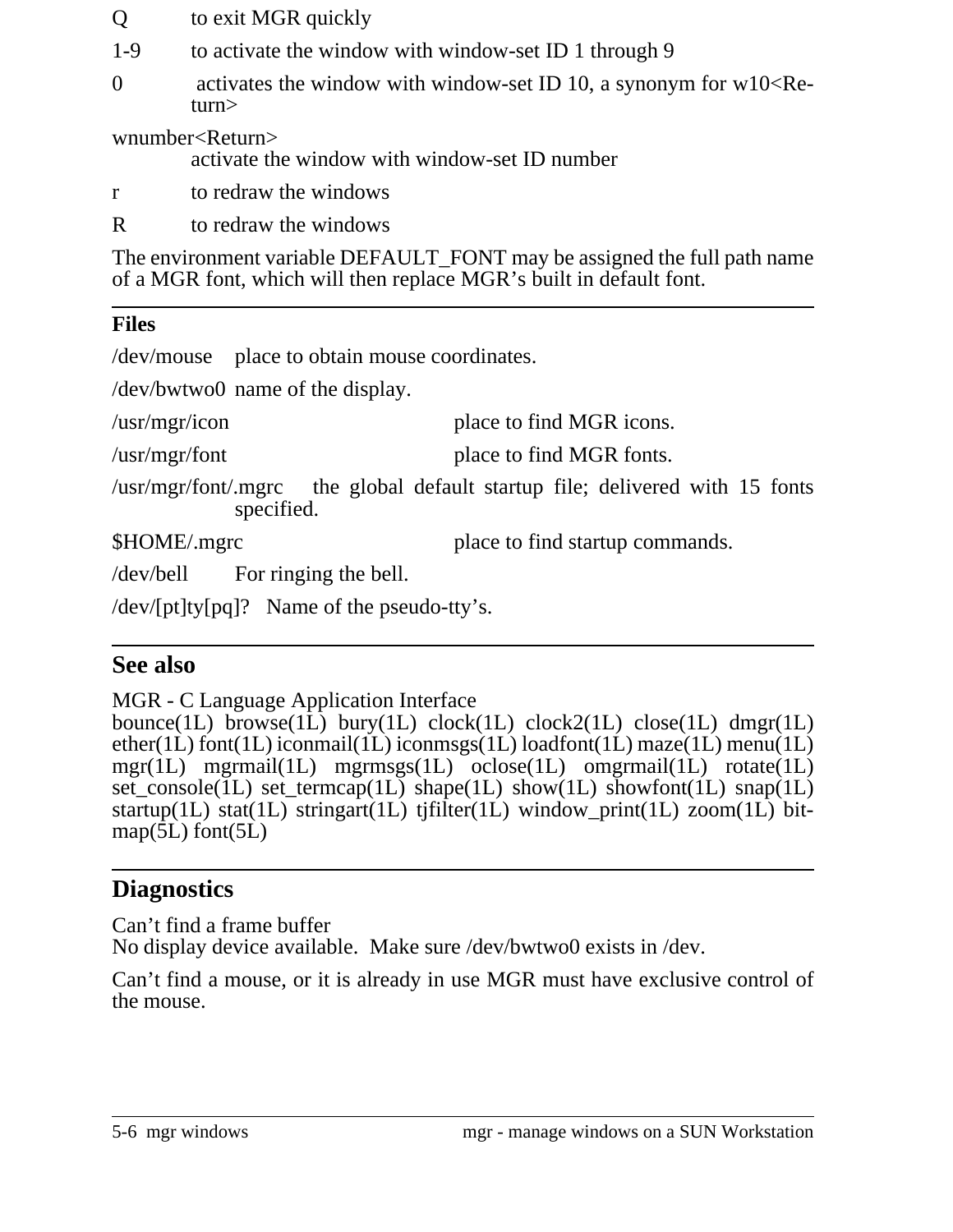Internal MGR error everything else.

## **Bugs**

\* A separate application program, set\_console(1L) is required to prevent others from scribbling on /dev/console and messing up the display.

\* As MGR requires exclusive control of the mouse, it may not be invoked from within itself.

\* Only fixed-width fonts are supported.

## **Author**

Stephen A. Uhler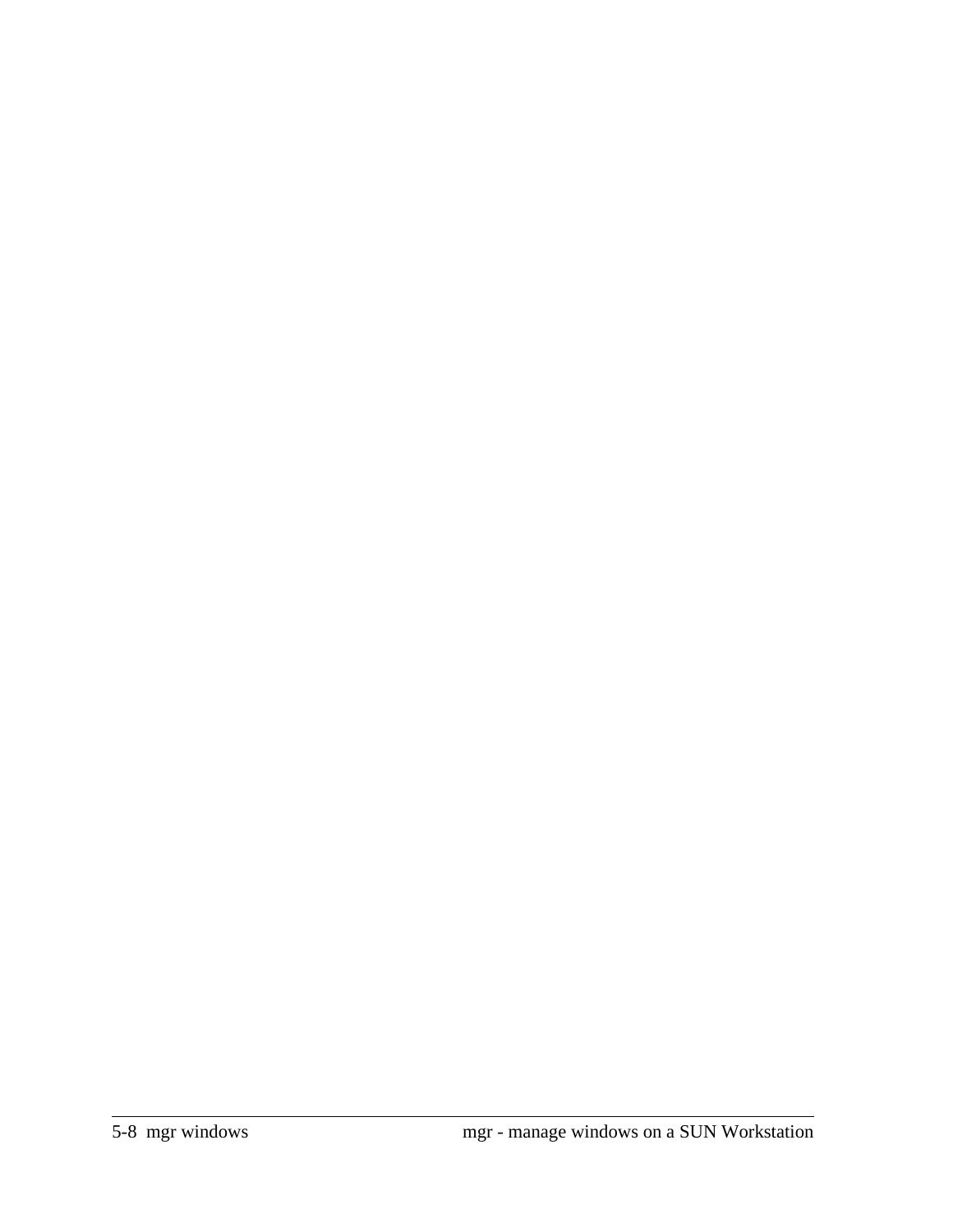# **6 Programs Available**

A considerable number of additional programs are available for use in conjunction with mgr. Some are for programmers only, while others are simple demonstrations, for impressing viewers. Details of these programs are listed hereunder, in alphabetical order. Have fun!

## **Bitmap - Bitmap header format for mgr bitmaps.**

#### **Synopsis**

#include "dump.h"

## **Description**

There are two styles of bitmaps recognized by MGR , The old machine dependent format, and the new portable format.

Old bitmap files are prepended with a 6 byte ascii header which contains:

1) a two byte magic number,

2) a 2 byte bitmap width, and

3) a two byte bitmap height.

The bitmap data follows the header in raster scan order, with each row padded out to a 16 bit boundary.

The new, portable bitmap format consists of an 8 byte ascii header containing:

1) a two byte magic number,

2) a 2 byte bitmap width,

3) a two byte bitmap height, a single byte bitmap depth, and 1 reserved byte.

The bitmap data follows the header in raster scan order, with each row padded to a byte boundary.

The following macros, defined in dump.h may be useful for dealing with bitmap headers:

B\_HSIZE

The bitmap header size in bytes.

B\_GETHDR(header,width,height)

extracts the width and height from the B\_HSIZE buffer header

## B\_PUTHDR(header,width,height)

produces a bitmap header for a bitmap width bits wide and height bits high.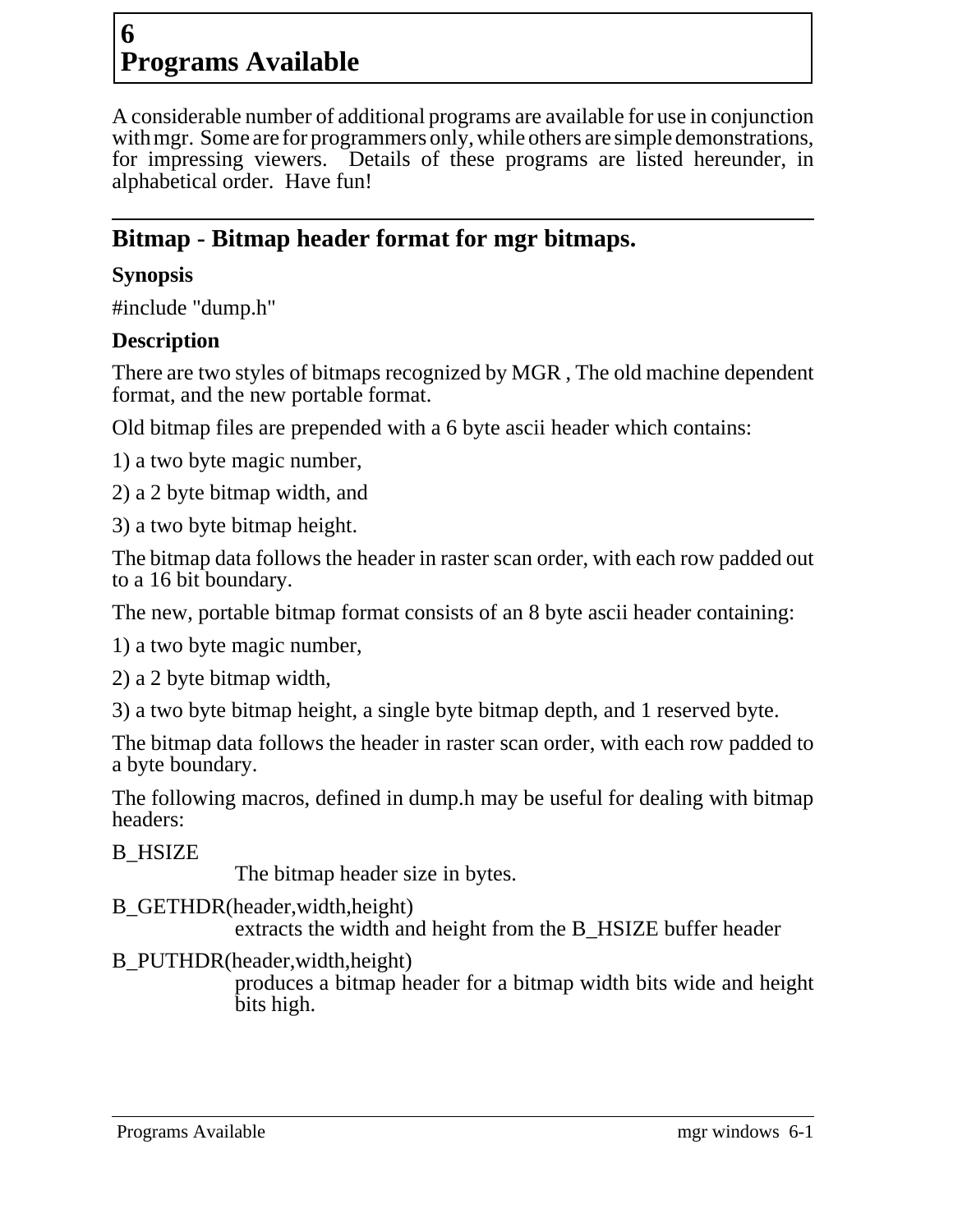#### B\_ISHDR(header)

returns true if header is a valid bitmap header

#### B\_SIZE(width,height)

returns the size in bytes (not including the header) of a bitmap width bits wide and height bits high.

#### B\_MAGIC

is a pointer to a character string whose first 2 bytes are the bitmap header magic number.

## **Bugs**

The existence of two different bitmap formats is unfortunate. The old format should go away when the programs that use it are rewritten.

#### **See also**

 $mgr(1L)$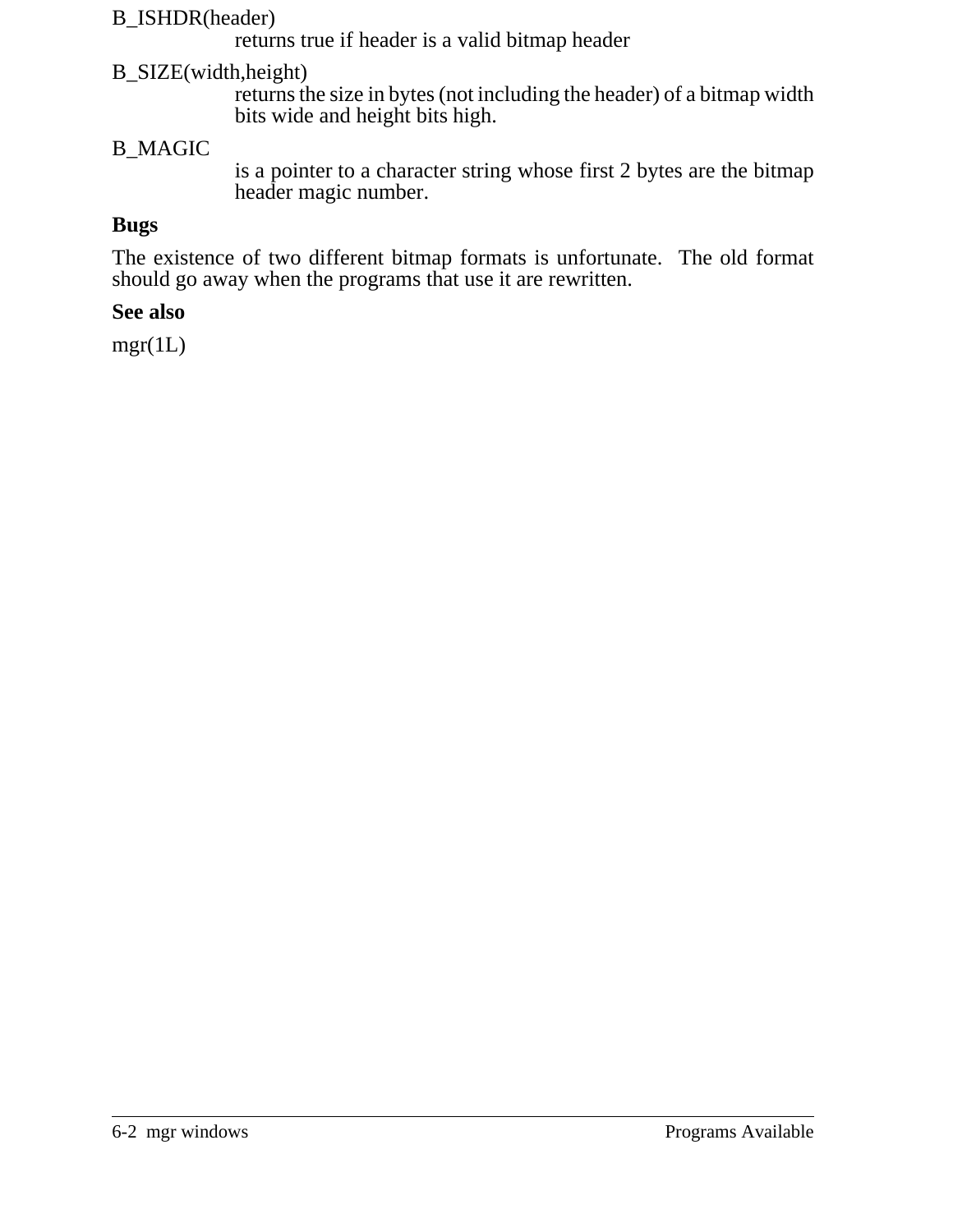## **bounce - A standard graphics demo**

#### **Synopsis**

bounce [ -s ]

#### **Description**

Bounce bounces 10 lines around the window forever. The -s flag bounces the lines slower. Bounce stops if its window is obscured.

#### **See also**

 $mgr(1L)$ 

#### **Author**

D. Nachbar

# **browse - An icon browser for MGR**

## **Synopsis**

browse filename...

#### **Description**

Browse displays the icon files specified on the command line in the current window. If all of the icons specified won't fit in the window, the pop-up menu accessed from the middle mouse button permits paging back and forth among the icons.

The Right or pointing button of the mouse, when clicked over an icon, highlights the icon and prints its filename.

#### **Bugs**

\* The icon files are read from the same host MGR is executing on, not the host browse is running on.

#### **See also**

mgr(1L) bitmap(5L) zoom(1L)

## **Author**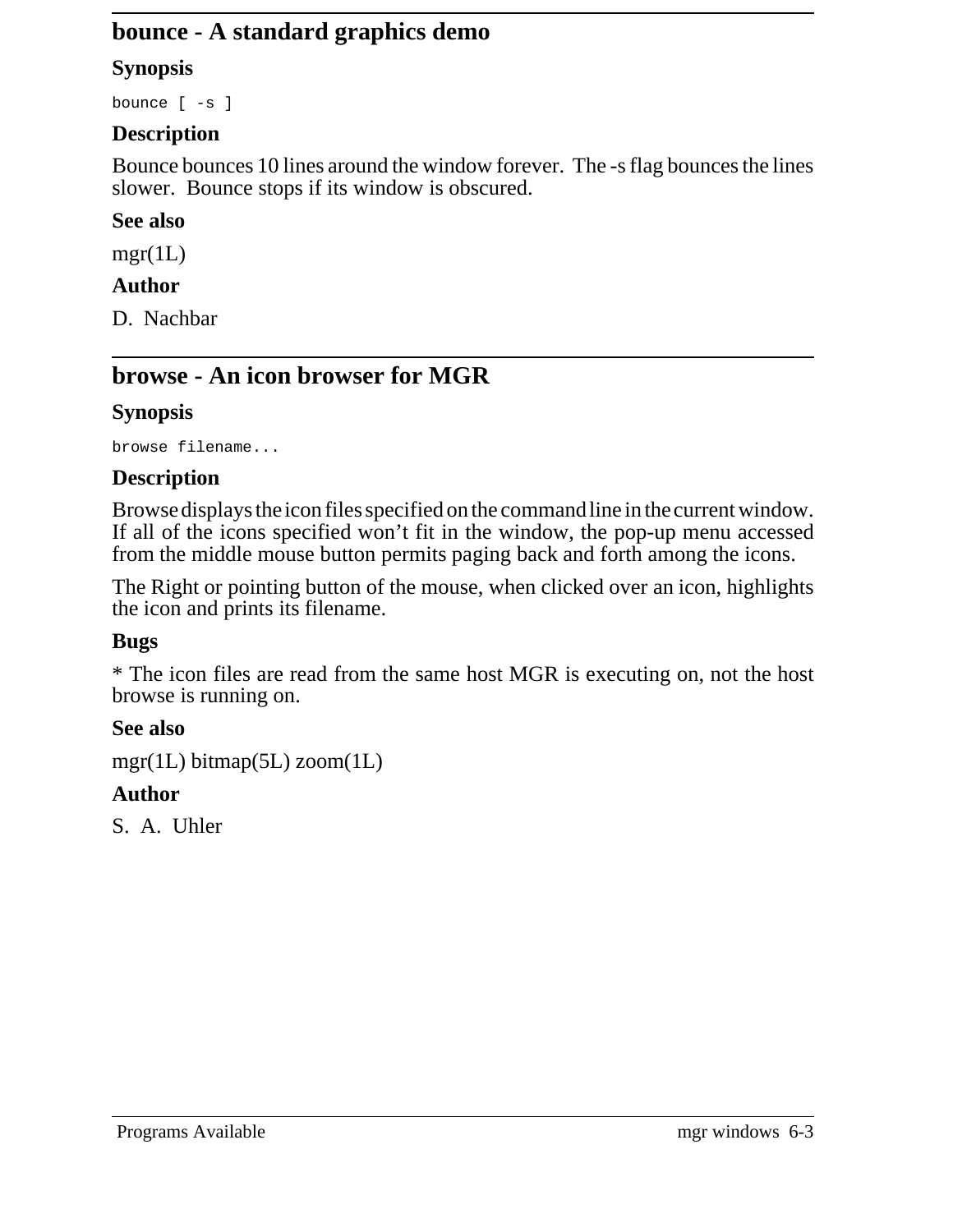## **bury - Bury a mgr window.**

#### **Synopsis**

bury

#### **Description**

Bury pushes the window to the bottom of the screen.

#### **See also**

mgr(1L)

#### **Author**

S. A. Uhler

# **c\_menu - Turn C error messages into vi menus.**

#### **Synopsis**

make -k | c\_menu; vi

#### **Description**

C\_menu reads its standard input and looks for lines of the form:

```
"foo.c", line 19: word undefined.
```
All such lines are gathered into a set of menus, one for each C file, that are useful for locating the errors in the source files using the vi edittor.

The main menu contains the names of the C files with errors, selecting a file causes that file to be editted. Sliding off to the right of the file name menu pops up a list of error messages. Selecting an error message while in vi causes vi to move its cursor to the line containing the error.

The most common way to use c menu is with the MGR cut and paste facility. After running a make or cc that produces C error messages, simply cut the error messages, type c\_menu;vi, paste the errors into c\_menu, then key CNTL d.

#### **See also**

```
mgr(1L) menu(1L)
```
#### **Bugs**

After adding or deleting lines from the file, c\_menu's notion of which line contains the error is incorrect.

## **Author**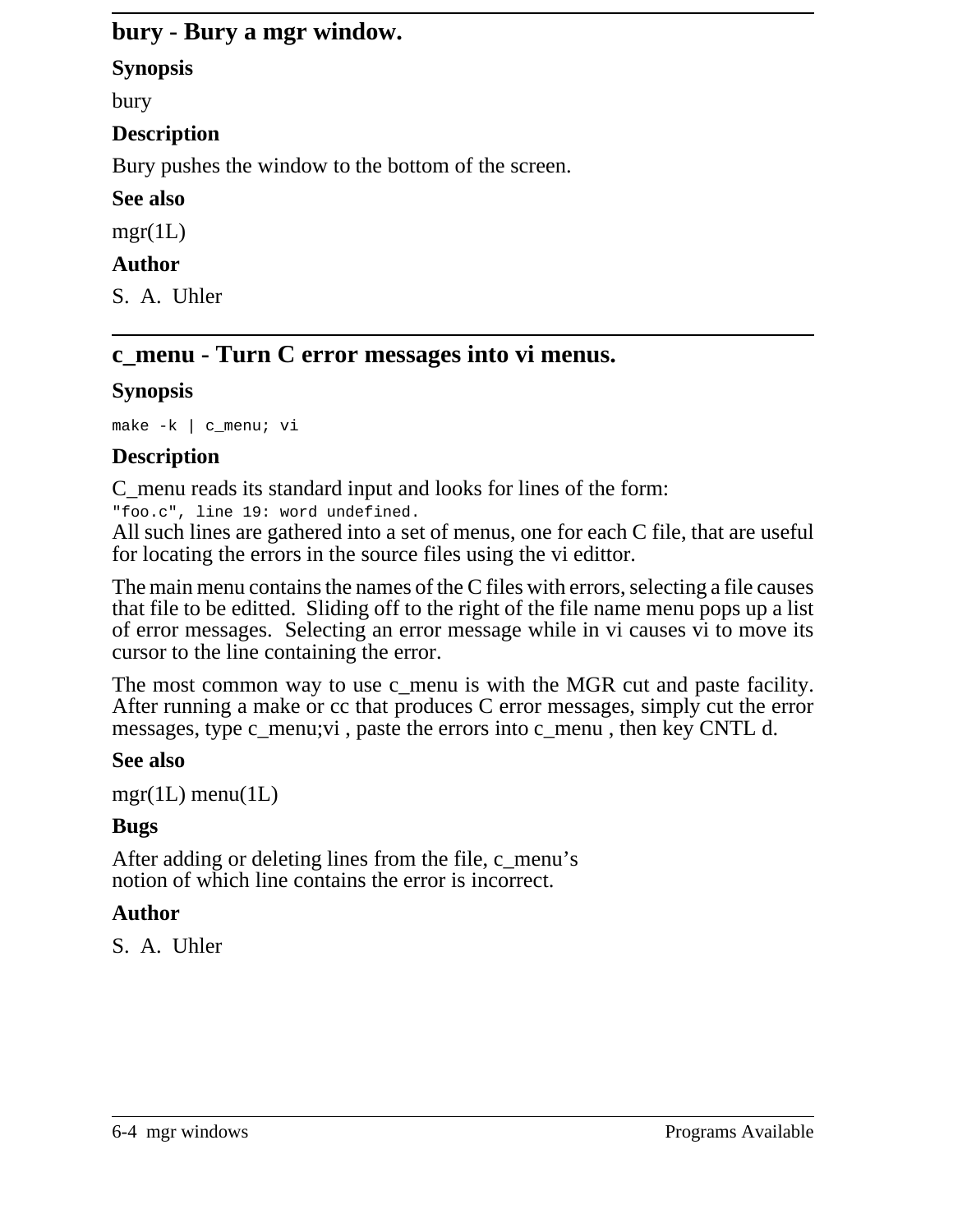## **clock - Digital display of time of day on a mgr terminal.**

#### **Synopsis**

clock [ -b ] [ -f<font> ] [ -s ]

#### **Description**

Clock displays a time of day clock on a mgr window. The window shrinks to just enclose the display. The -f flag is used to specify the font to use for the display. clock -f5 is typical. -b pushes the clock to the bottom of the display, and -s doesn't reshape the window.

#### **See also**

 $clock2(1L)$  mgr(1L)

#### **Author**

S. A. Uhler

# **clock2 - Analog display of time of day on a mgr terminal.**

#### **Synopsis**

clock2

#### **Description**

Clock2 draws an analog clock face that fills the current window, on which it shows the current time of day. Square-ish windows produce the best results.

#### **See also**

 $clock(1L)$  mgr $(1L)$ 

#### **Author**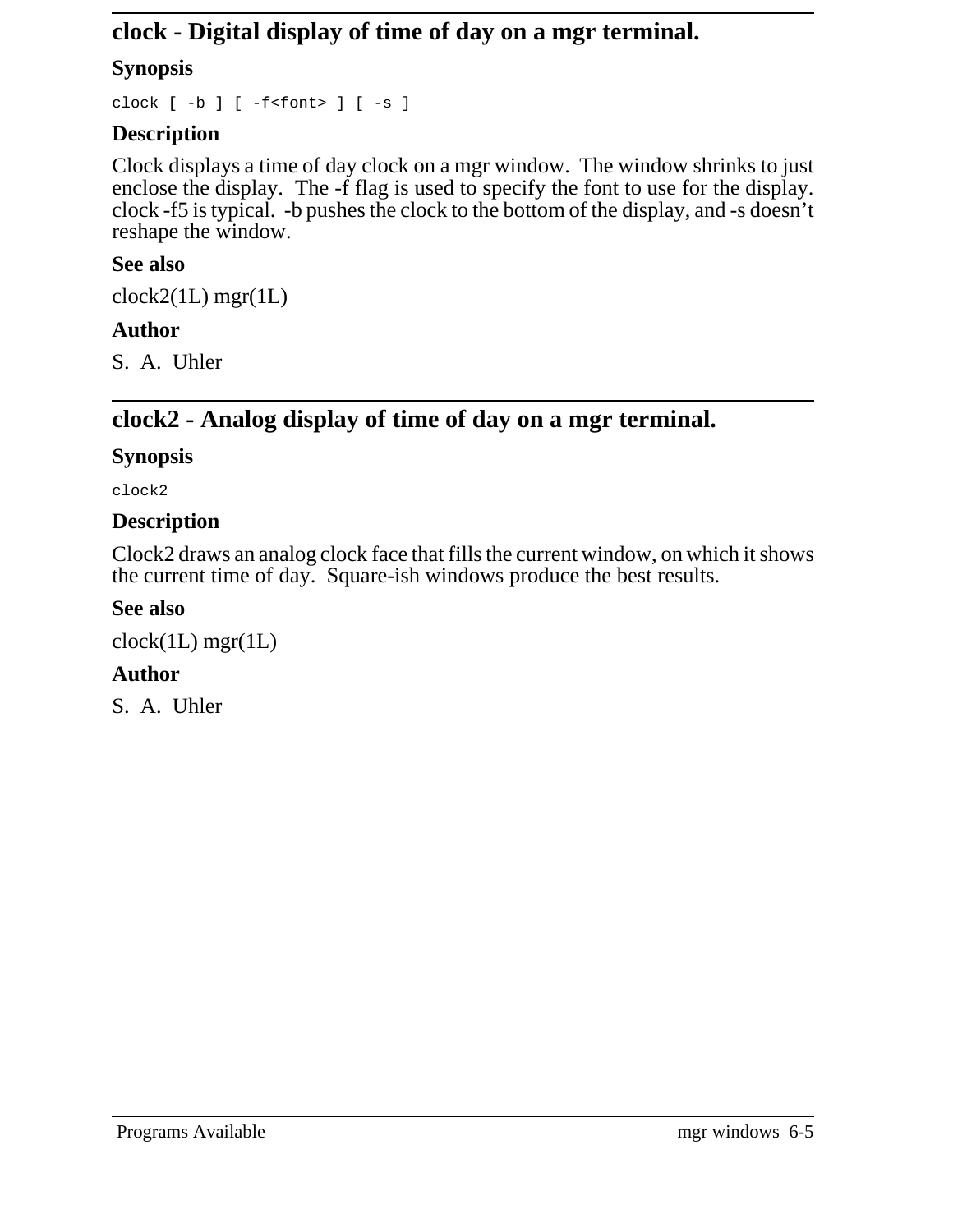#### **close - Close a mgr window.**

#### **Synopsis**

close [ message [ font-number ] ]

#### **Description**

Close Makes the current window very small, displays message in it, and moves it to an unoccupied spot on the screen. If the message includes "%d then the window set ID will replace it when the message is displayed. Upon reactivation, the window returns to its former size and position. If the closed window is ever covered, it attempts to find and move itself to some other unoccupied spot.

If no message is given or the message is of zero length, the current hostname along with the parenthesized window ID is displayed. The window ID can be used to activate the window from the keyboard. Left-windowID or Right-windowID will activate the window if the window ID is a single digit. Left-w-windowID or Right-w-windowID will activate the window for any window ID. Window ID 0 is an alias for window ID 10.

An optional second argument, fontnumber, may be specified to indicate the font in which message is displayed.

## **Examples**

close close 'source directory' close '' 0 close 'source directory' 7

#### **Bugs**

\* Not all windows on the screen may be closed at once.

#### **See also**

 $\text{mgr}(1L)$ 

#### **Authors**

S. A. Uhler M. H. Bianchi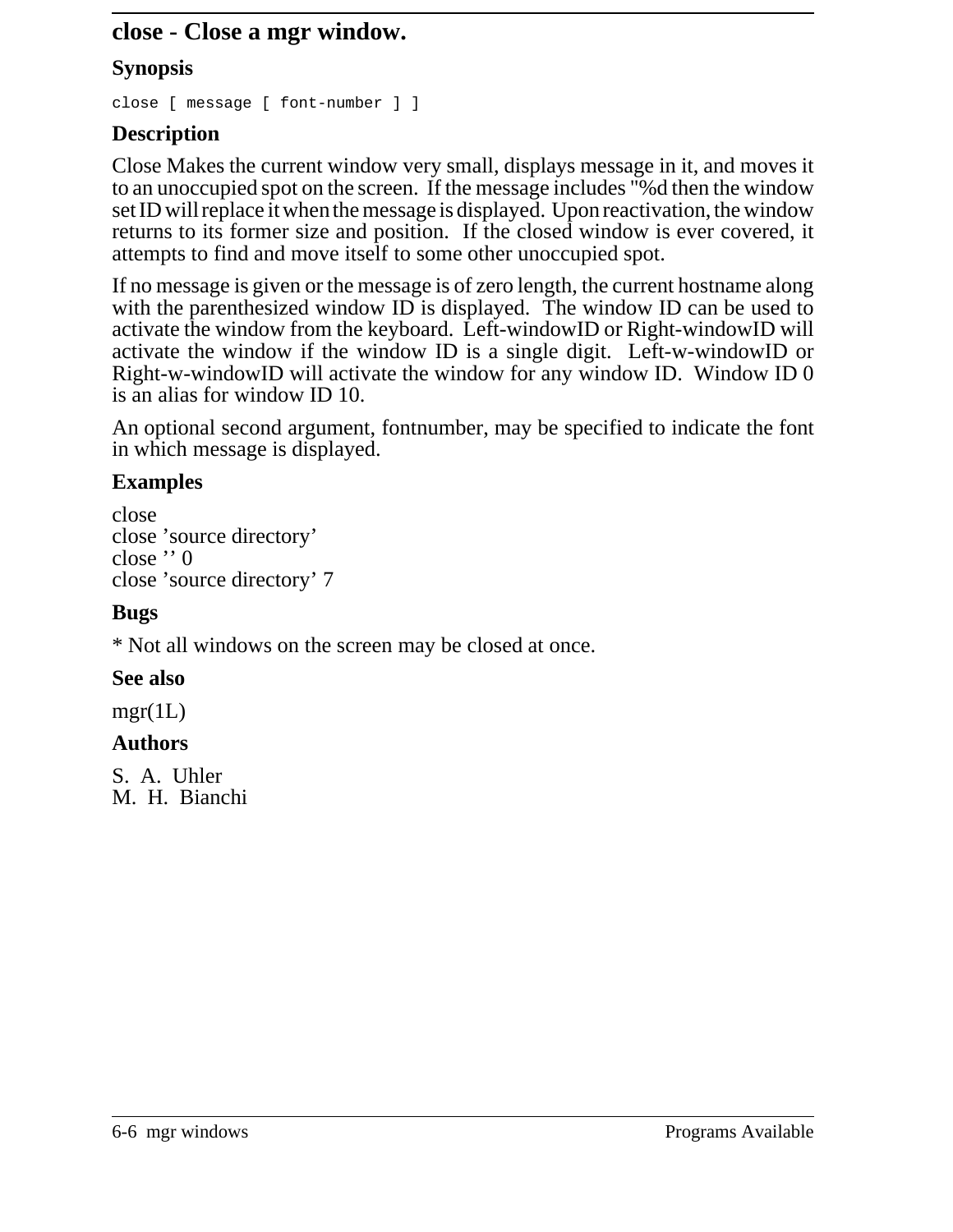#### **color - set the forground and background color for text in an Mgr window.**

#### **Synopsis**

color [dark|light] color on [dark|light] color

#### **Description**

color sets the current foreground and background text color for an Mgr window. Color is one of black, white, red, green, blue, yellow, cyan or magenta. Alternately, color may be specified as an index in the color lookup table. Color calls set\_colormap(1L) to initialize the color map.

#### **See also**

mgr(1L) set\_colormap(1L)

## **Bugs**

Color only works with color Mgr .

#### **Author**

S. A. Uhler

# **cut - cut text from a MGR window and send it to a program.**

## **Synopsis**

```
cut [ -s ] [ command ]
```
#### **Description**

Cut watches the global MGR cut buffer and when activated, reads the buffer and starts <command> with the contents of the buffer as <command>'s standard input.

Initially, cut prompts the user for a spot on the display, moves there and becomes a closed file cabinet icon. Any time text is cut to to MGR's global buffer, cut highlights the file cabinet to indicate it has seen the cut text. Cut prepends the current date, time and message size to the text sent to  $\leq$ command>.

If -s is specified, cut does not prompt the user for a spot, but uses the window as is. This is useful for starting cut from the MGR startup file. If no command is given, cut looks for the command in the environment variable CUT .

#### **See also**

 $mgr(1L)$  snap(1L)

#### **Author**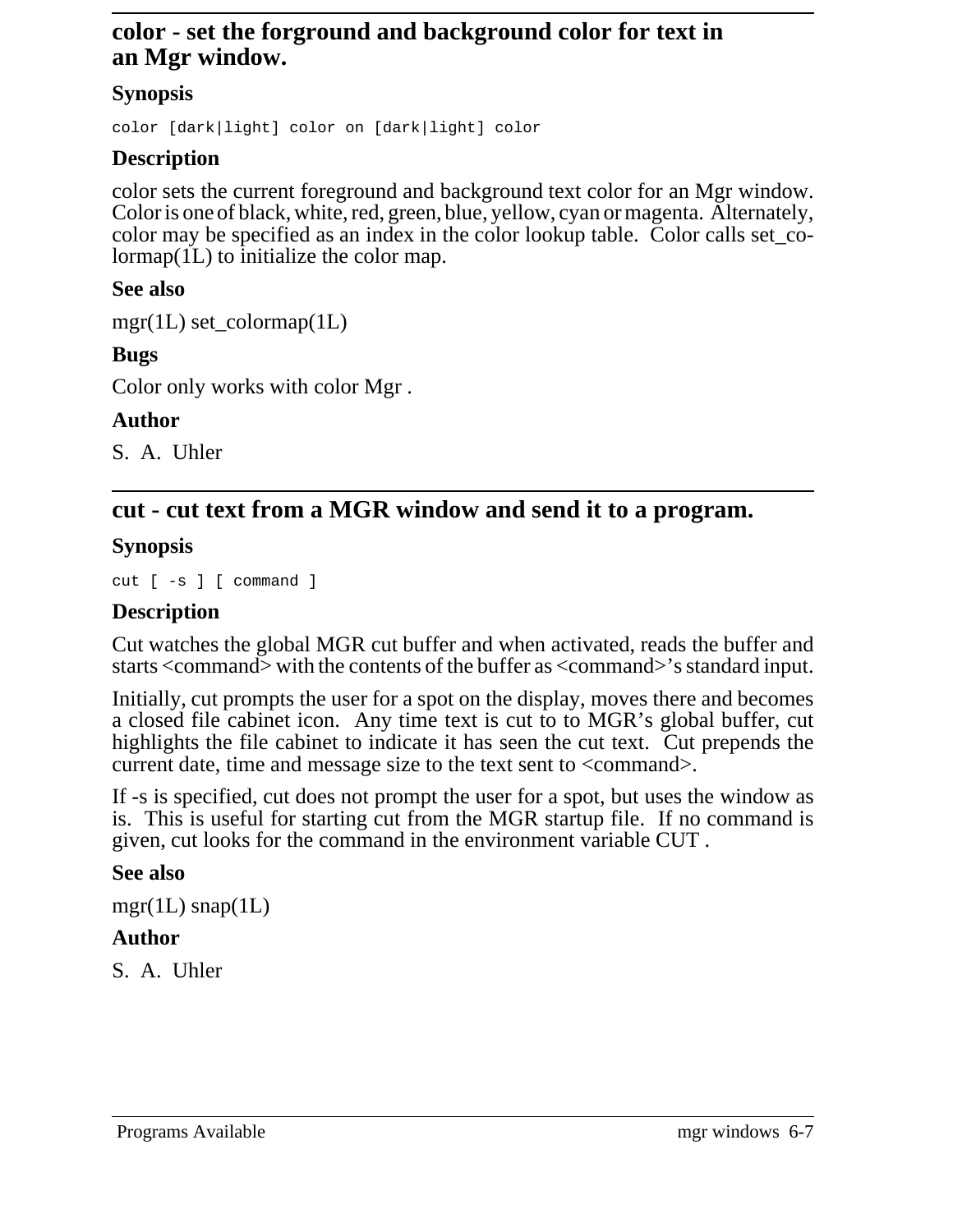## **cycle - Display a sequence of icons on an mgr terminal.**

#### **Synopsis**

cycle [ -sspeed ] [ -r ] icon1 icon2 [ ... <iconn> ]

#### **Description**

cycle will display the list of specified icons in sequence in an mgr window.

The flag -s speed sets the delay between frames in micro-seconds

The flag -r causes the frames to be run forward and then in reverse and then repeat, rather than just running them forward repeatedly.

#### **See also**

 $\text{mgr}(1L)$ 

#### **Author**

S. D. Hawley

# **dmgr - A rudimentary troff previewer for mgr**

#### **Synopsis**

ditroff [ <ditroff args> ] ... | Dmgr

#### **Description**

Dmgr is a simple troff previewer for MGR . It reads ditroff output and places characters on an MGR window in their proper relative location on the page, using whatever MGR character font happens to be current. Bold face is indicated by overstiking, italics by underlining. Dmgr pauses at the end of every page and rings the bell. A RETURN causes dmgr to continue with the next page.

#### **Bugs**

\* Dmgr uses the current Mgr font for output, which is probably never the appropriate font to use. As such Dmgr is useful for previewing the page layout; not for actually reading the document.

\* Dmgr doesn't know about special characters or ligatures, which are printed as dashes "-".

\* Dmgr invents a page size, suitable for 8-1/2 by 11 inch printers instead of extracting it from ditroff output.

#### **See also**

 $mgr(1L)$  ditroff(1)

#### **Author**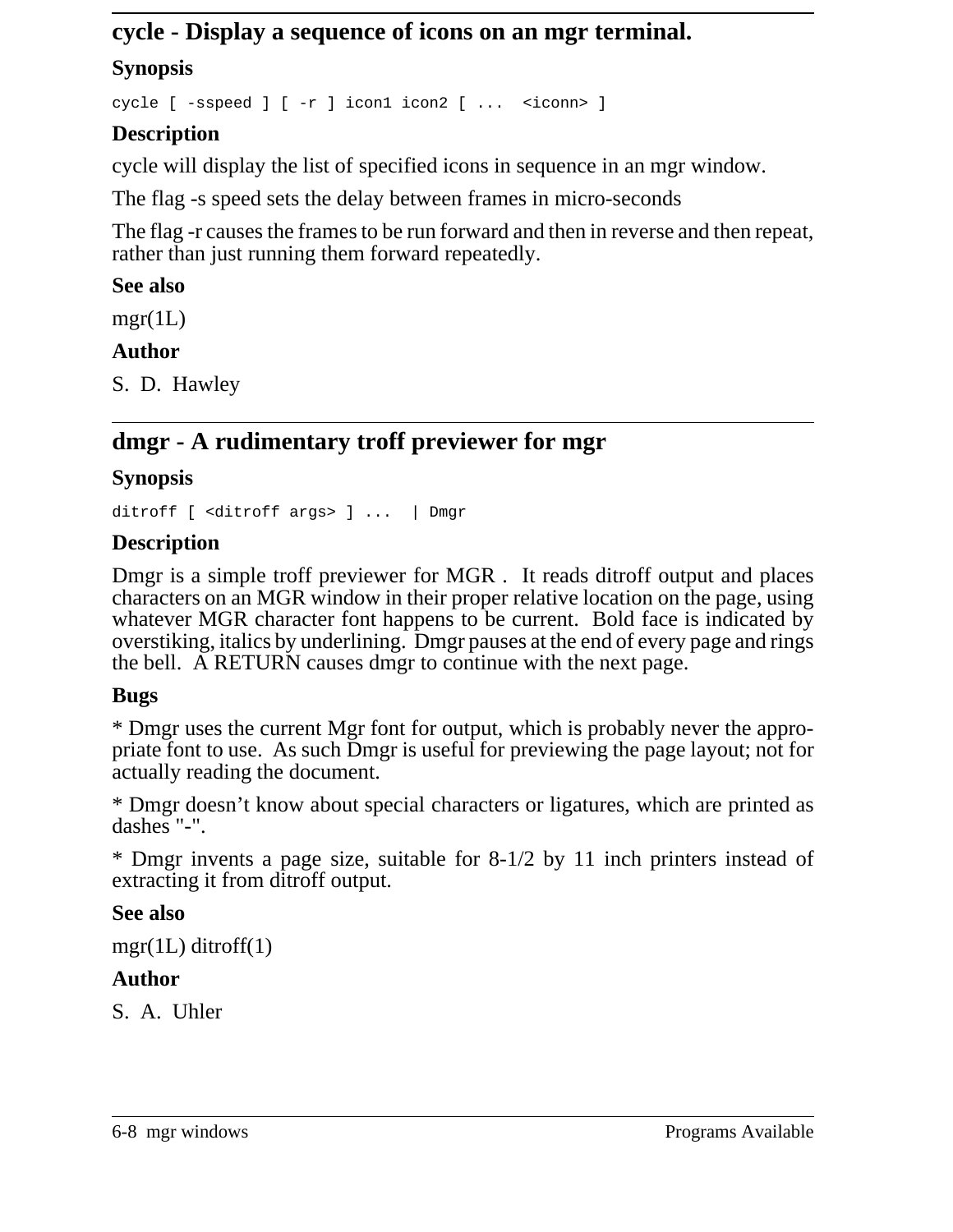## **ether - Display a strip chart of network traffic.**

## **Synopsis**

ether [ -f<freq> ] [ -m<max> ]

## **Description**

Ether is a graphical version of netstat that runs on mgr terminals. Ether, displays the number of input packet, output packets, and collisions on the first network interface reported by netstat.

The following options are recognized on the command line:

-f<freq> The display is updated every freq seconds, instead of the default 3 seconds.

-m<max> specifies the maximum number of packets counted per update. The default is 15.

## **See also**

 $mgr(1L)$  netstat(1)

## **Diagnostics**

Window is not wide enough Make the window wider and the graph will continue.

Window is not high enough Make the window taller and the graph will continue.

## **Bugs**

If the window is reshaped, ether requires up to freq (usually 3) seconds to learn about the new window size.

Ether calls netstat(1) and assumes a particular output (i.e. 4.2 BSD).

## **Author**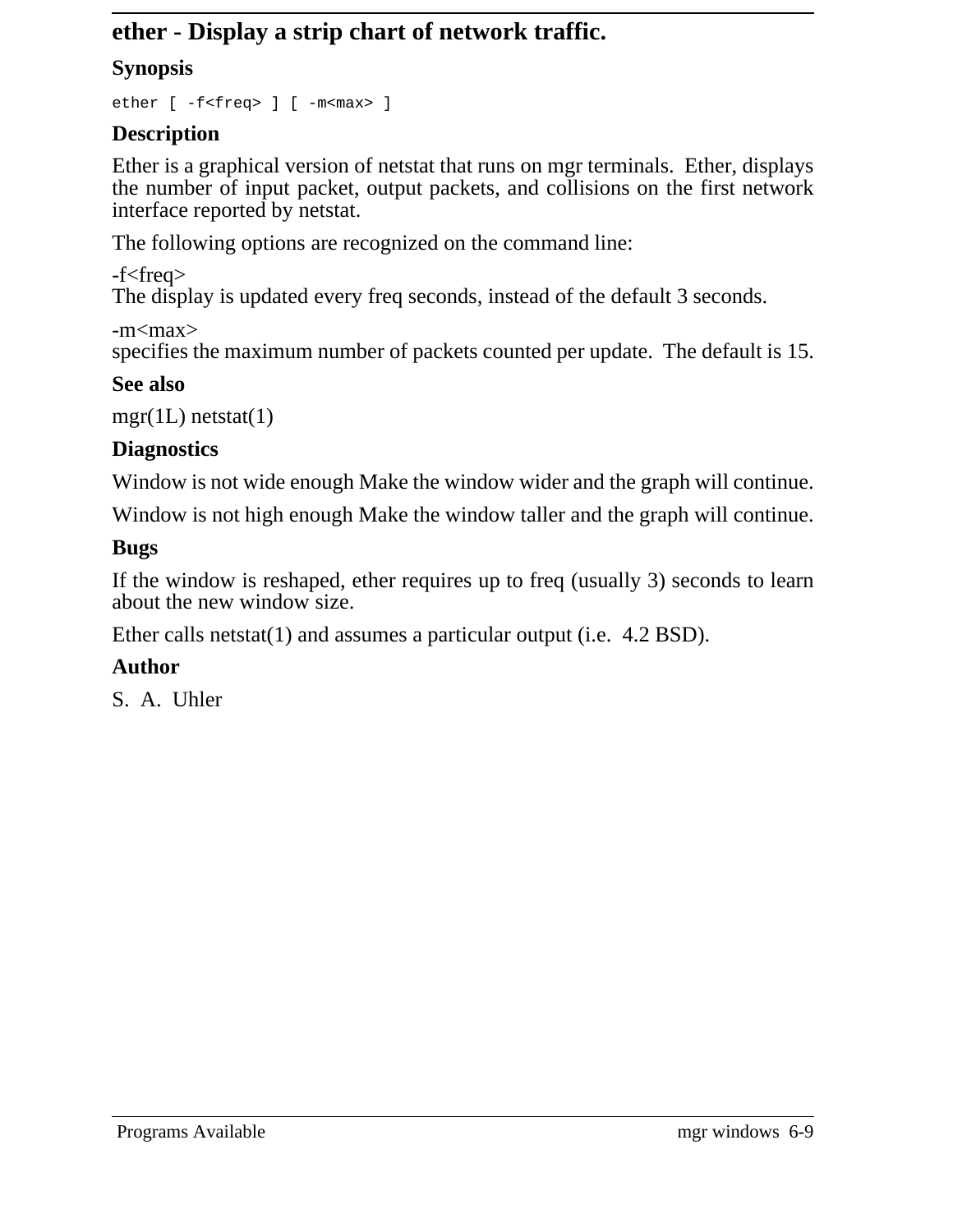# **font - font file format for mgr bitmaps.**

## **Synopsis**

#include "font.h"

## **Description**

MGR font files consist of a font header followed by the bitmap data for each character. The header format is:

```
struct font_header {
unsigned char type; /* font type (magic number) '\gamma v' */unsigned char wide; /* character width (pixels) */
unsigned char high; /* char height (pixels) */
unsigned char baseline; /* pixels from bottom of glyph */
unsigned char count; \frac{1}{*} number of chars in font \frac{1}{*}char start; /* starting char in font */
};
```
All of the characters in the font are are stored in a single bitmap, wide x count pixels wide, and high pixels high.

# **Bugs**

Only fixes width fonts are currently supported.

## **See also**

```
mgr(1L) bitmap(5L)
```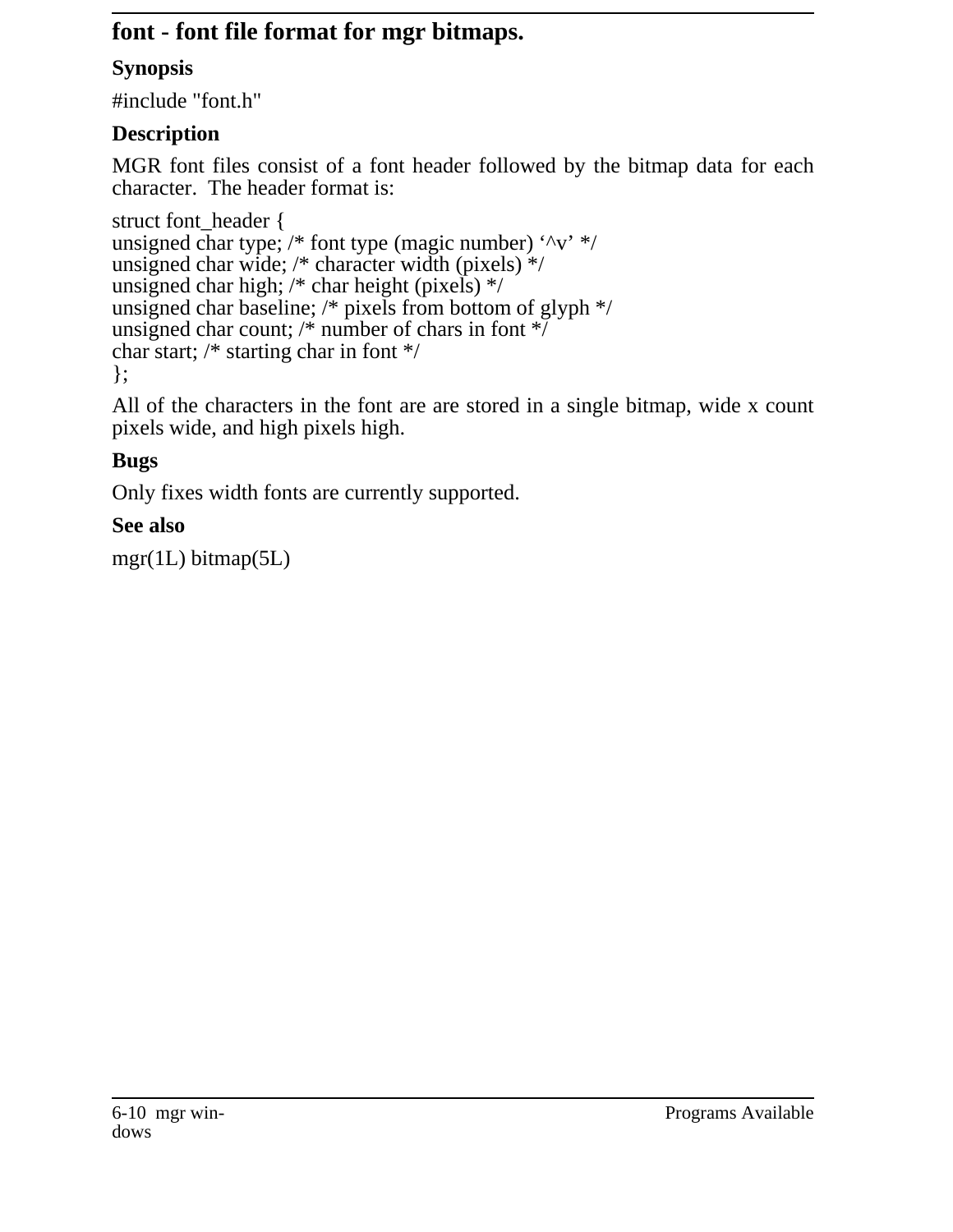## **iconmail - Notification of mail arrival**

#### **Synopsis**

```
iconmail [ -s ] [ -x<pos> ] [ -y<pos> ] [ -f<font> ] [ -p<poll> ] [ -M<mailer>
]
```
## **Description**

Iconmail looks for, and announces the arrival of new mail. When initially invoked, iconmail shrinks its window into a mailbox icon. When new mail arrives, iconmail rings the bell, displays a mailbox with mail in it. If the iconmail window is activated, usually by clicking on it with the

mouse, It either creates a larger window with readmail running in it - if you have mail, or indicates you have no mail.

While in the readmail window, the middle mouse button activates a menu of commonly used mail commands.

iconmail recognizes the following command line flags:

-s Don't reshape the window upon iconmail invocation.

 $-x<$ pos $>$ Starting x-coordinate of readmail window.

```
-y<pos>Starting y-coordinate of readmail window.
```
-f<font\_number> Font to use for readmail window.

-p<poll interval> Look for new mail every poll interval seconds (defaults to 60).

-M<mailer> Use mailer to read mail, instead of mail.

#### **Bugs**

The readmail window sleeps for a second at its termination to permit mail to indicate new mail arrival while reading mail.

Destroying the mail subwindow is a bad thing to do.

## **Files**

/usr/spool/mail/\$USER

#### **See also**

```
mail(1) mgr(1L) mgrmail(1L)
```
## **Author**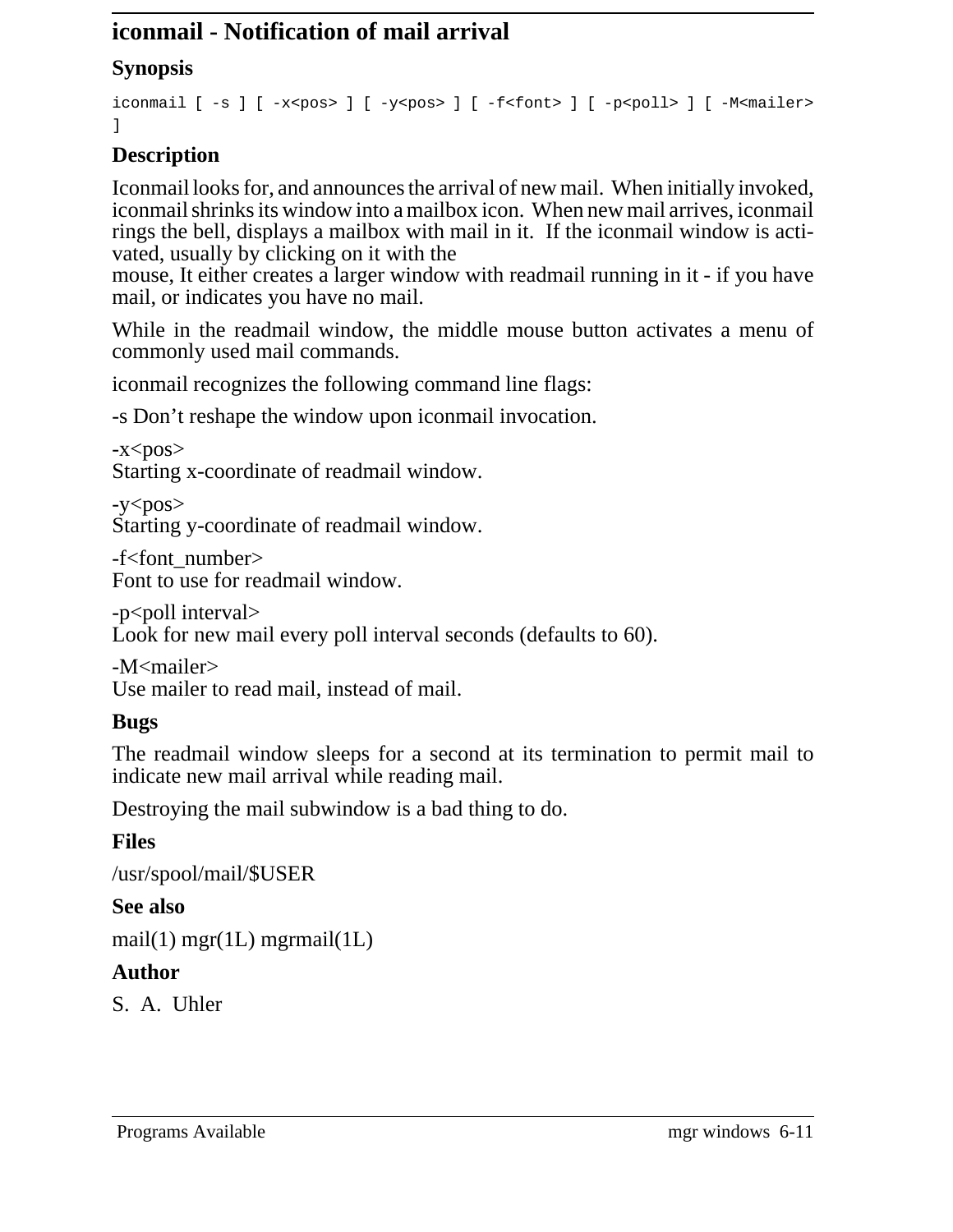#### **iconmsgs - message arrival notification**

#### **Synopsis**

iconmsgs  $[-s]$   $[-x  $[-y  $[-f ]$   $[-p ]$$$ 

## **Description**

iconmsgs looks for, and announces the arrival of new msgs. When initially invoked, iconmsgs shrinks its window to a bulletin board icon, displaying the number of pending messages as notes tacked to the board. When new messages arrive, iconmsgs rings the bell, and tacks a new message to the bulletin board. If the iconmsgs window is activated when messages are pending, usually by clicking on it with the mouse, iconmsgs creates a larger window with msgs running in it.

While in the msgs window, the middle mouse button activates a menu of commonly used msgs commands.

iconmsgs recognizes the following command line flags:

-s Don't reshape the window upon iconmsgs invocation.

 $-x<$ pos $>$ 

Starting x-coordinate of msgs window.

 $-y<$ pos $>$ 

Starting y-coordinate of msgs window.

 $-f$   $font number$ 

Font to use for msgs window.

-p<poll interval>

Look for new messages every poll interval seconds (defaults to 60).

#### **Bugs**

Destroying the msgs window while msgs is running is a bad thing to do.

#### **Files**

/usr/spool/msgs/bounds

\$HOME/.msgsrc

#### **See also**

 $msgs(1)$  mgr(1L) mgrmsgs(1L)

## **Author**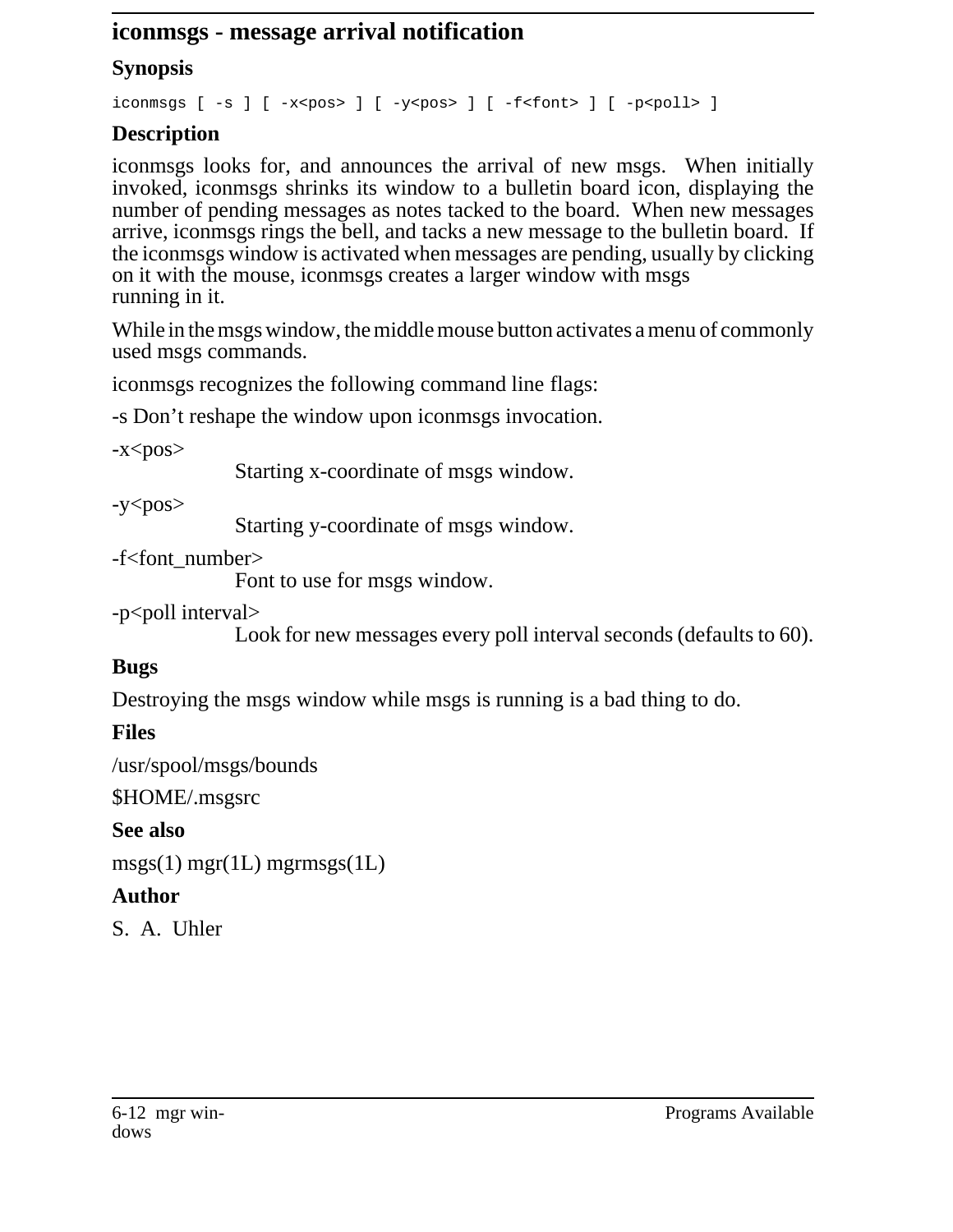## **invert\_colormap - inverts the colormap on a SUN color display MGR .**

#### **Synopsis**

invert\_colormap

## **Description**

Set\_colormap inverts the current color map in the sense of a photographic negative.

## **See also**

set\_colormap(1L) overlay(1L)

## **Author**

S. A. Uhler

## **lock - lock the sun console**

#### **Synopsis**

lock

#### **Description**

lock displays a screen-phosphor saving pattern on the sun console. When you login password is typed on standard input, the screen is restored. If you mistype your password, the pattern direction reverses, and you may try again.

#### **Files**

/dev/bwtwo0 to find the screen

/etc/passwd to check the login password

#### **See also**

lockscreen(1)

## **Bugs**

Error checking is poor

#### **Author**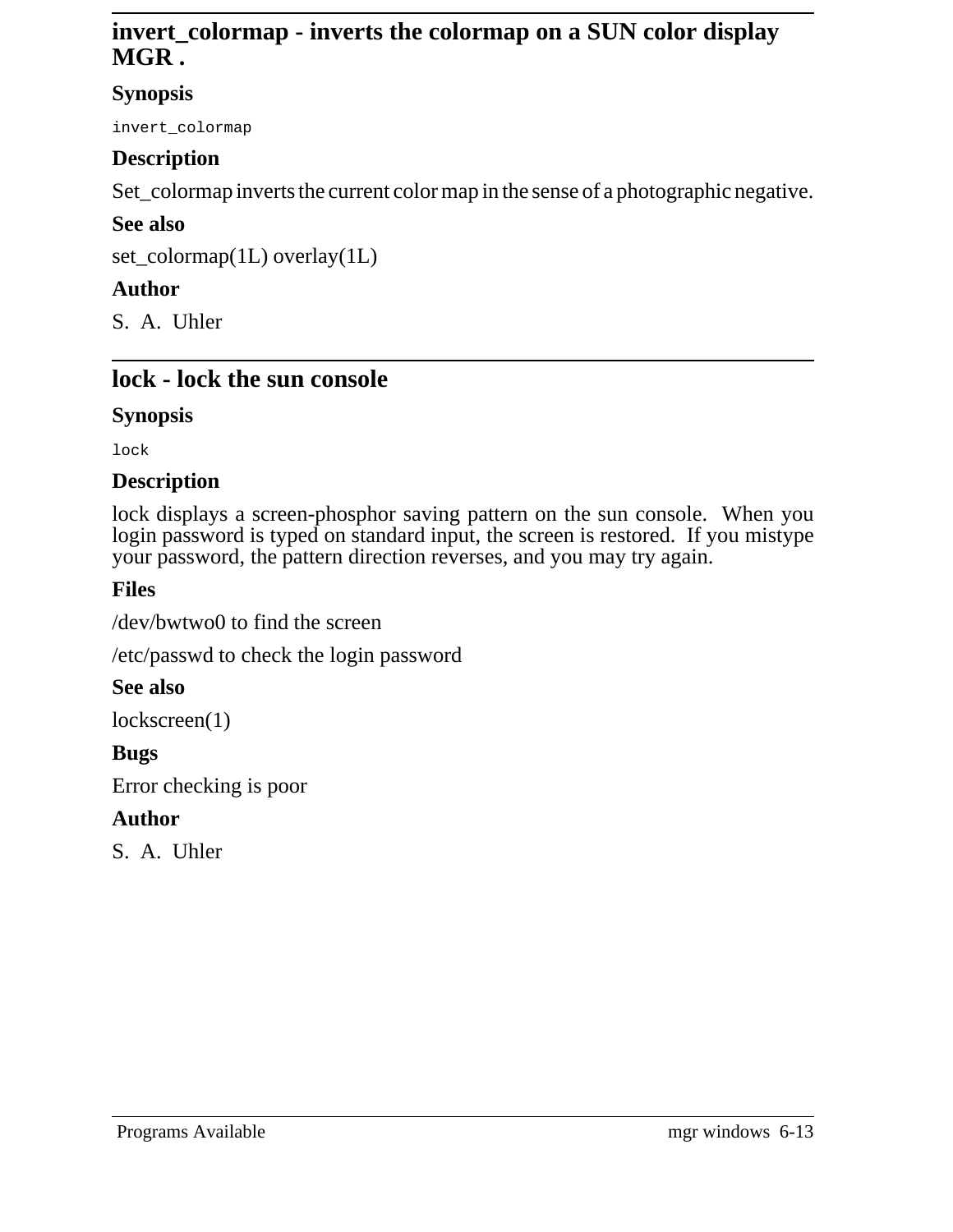## **maze - A graphical game of solitare**

#### **Synopsis**

maze

#### **Description**

Maze draws a maze and permits you to navigate around it while displaying both a top and perspective view. The f (or space ), r, l, and b keys move you forward, right, left, and backwards respectively. You can sometimes see others in the maze if they are playing maze somewhere else on the network.

## **Bugs**

\* This is truly a mindless endeavor.

\* When other maze players die, they leave ghosts in the maze.

## **See also**

 $mgr(1L)$ 

## **Acknowledgments**

This program was written by J. Gosling for Andrew and ported to mgr.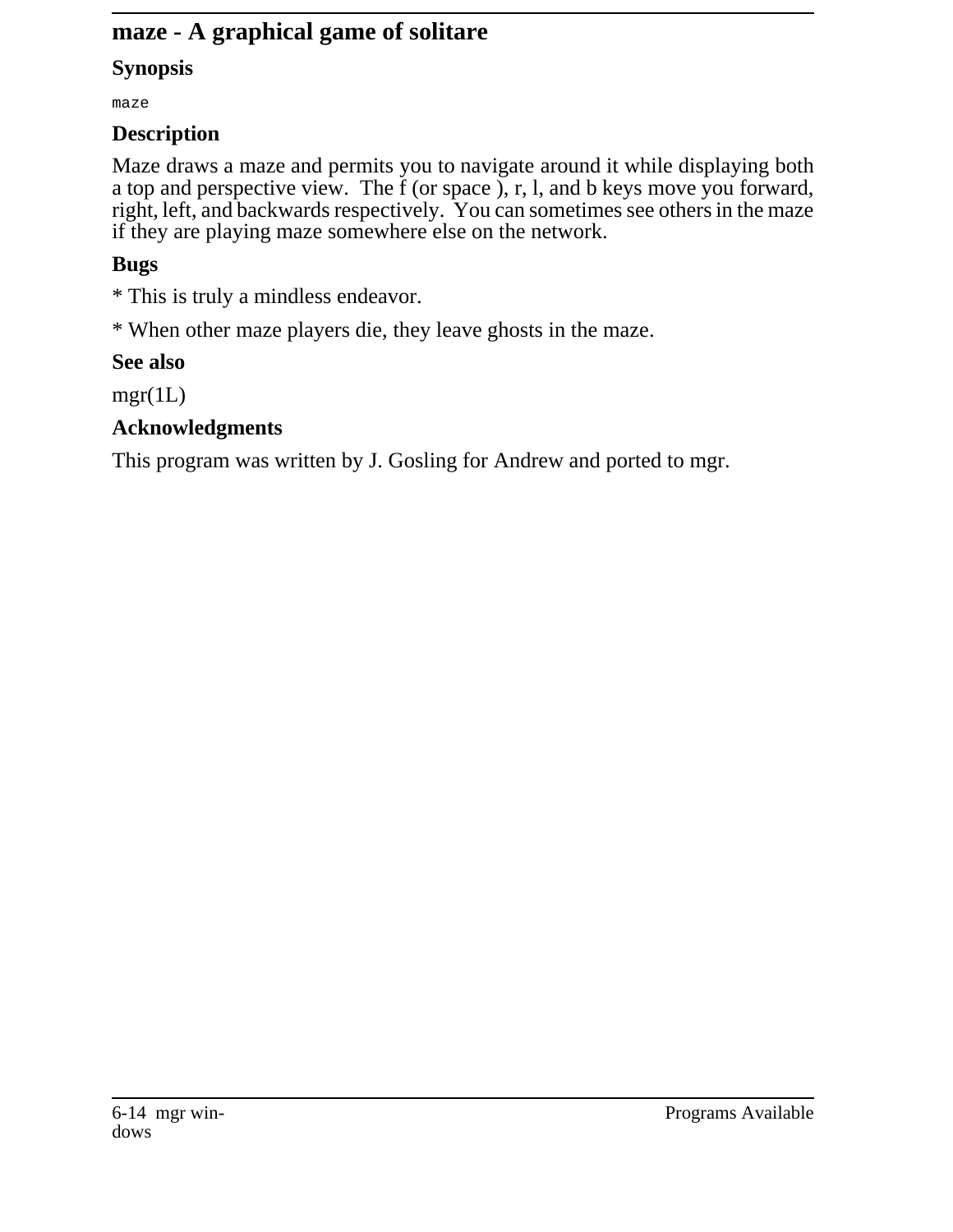#### **menu - create or select an mgr pop-up menu**

#### **Synopsis**

menu [ -options ] [ menufile(s) ]

#### **Description**

Menu downloads or selects a pop-up menu for the mgr window manager for a Sun workstations.

## **Options**

- -sn selects the menu previously loaded into position n; that is, it binds the menu in position n to the middle mouse button. No downloading takes place.
- -s by itself allows downloading of a new menu, without it being selected.
- -ln causes loading of a new menu into position n. By default, n is 1. The loaded menu is also selected (unless -s was specified).
- -n "Name of Menu" specifies a name for the menu. Alternatively, a name may be specified by one or more lines of the form name=anything in the menu file. By default, the name of the menu is taken to be the name of the input file converted to upper-case. The menu's name is displayed at the top of the menu.
- -n by itself suppresses the name altogether.
- -fn specifies that the font loaded into font postion n will used for the menu. Default is 6.
- -d<char> indicates that <char> will be used instead of the default, TAB, to delimit items from actions in the menu file.

The named input files (or standard input by default) should contain one item-action pair per line, delimited by by one or more delimiter characters (TABs by default). Items and actions are arbitrary character strings not containing the delimiter character. The items are displayed in the pop-up menu, and the user is allowed to select an item using the mouse and middle button. The corresponding action string is then written to the standard input of the process running in the window. If an action ends with  $\c$ , the newline character following the action is suppressed.

Optionally, the menu file may begin with a delim=<char> line to specify an alternate delimiter, followed by any number of name=anything lines to specify one or more lines of menu name, and a font=n line to select a font. The total number of characters in all actions and items may not exceed approximately 1000.

## **Examples**

menu  $<$ delim=: name= FRUITS name=------------- apples:echo apples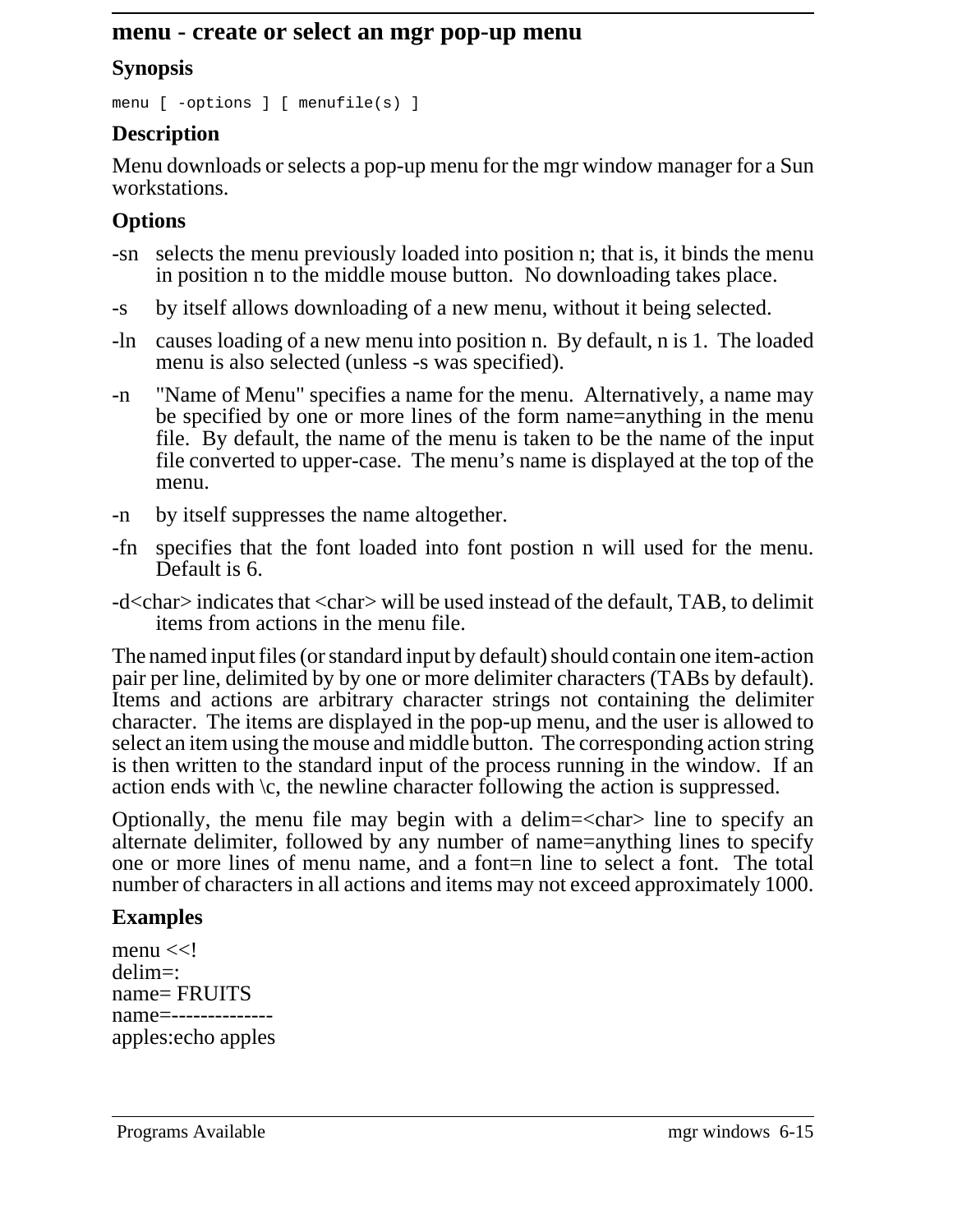oranges:echo oranges pears:echo pears passion fruit:echo passion fruit three cherries:echo Jackpot! !

## **Author**

Paul A. Tukey (bellcore!paul)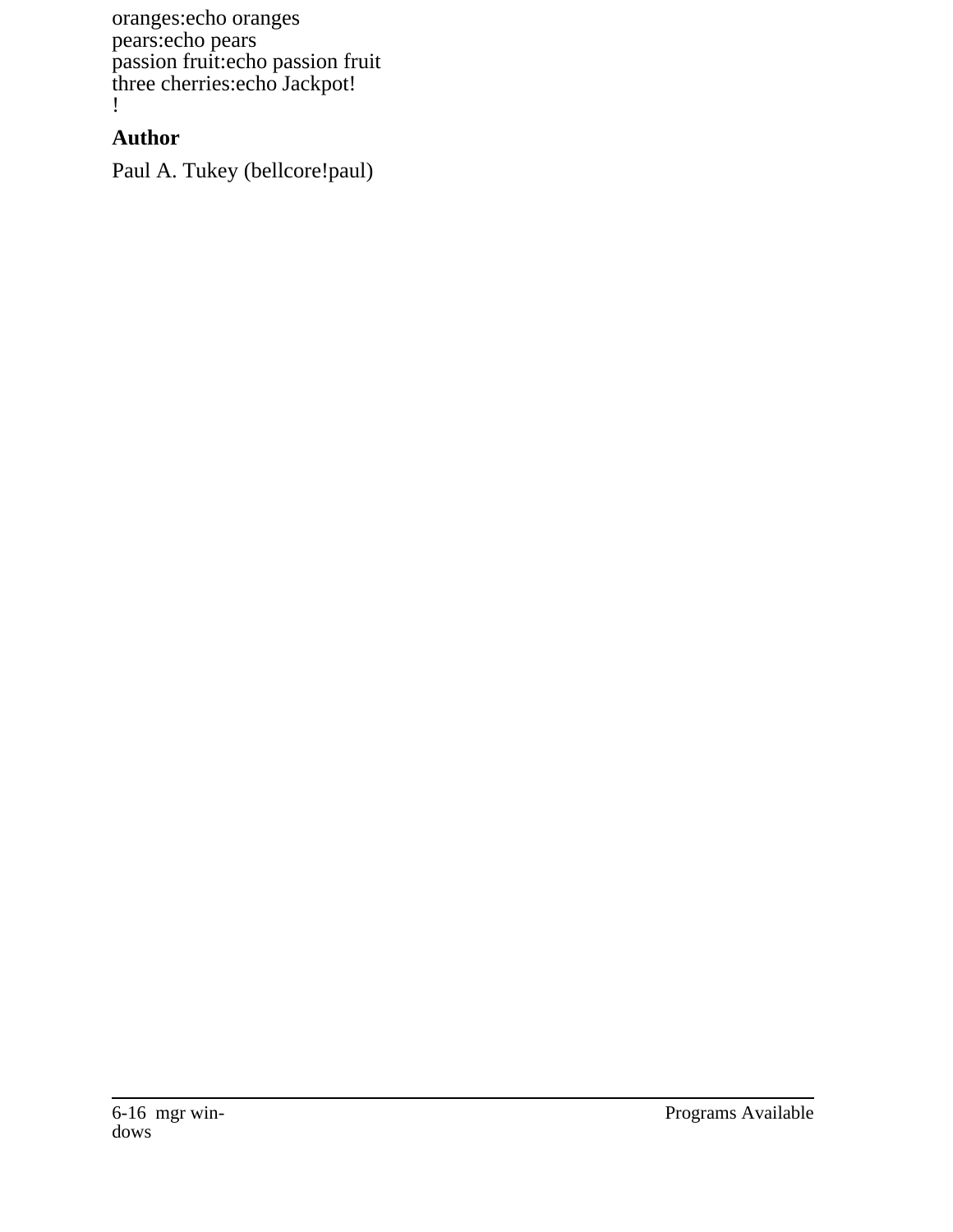# **mgrmail - Notification of mail arrival**

## **Synopsis**

```
mgrmail [ -s ] [ -x<pos> ] [ -y<pos> ] [ -f<font> ] [ -p<poll> ] [ -M<mailer>
]
```
# **Description**

Mgrmail looks for, and announces the arrival of new mail. When initially invoked, mgrmail shrinks its window to the single line Looking for new mail. When new mail arrives, mgrmail rings the bell, and states You have new mail. If the mgrmail window is activated, usually by clicking on it with the mouse, It creates a larger window with readmail running in it.

While in the readmail window, the middle mouse button activates a menu of commonly used mail commands.

Mgrmail recognizes the following command line flags:

-s Don't reshape the window upon mgrmail invocation.

 $-x<$ pos $>$ 

Starting x-coordinate of readmail window.

```
-y<pos>
```
Starting y-coordinate of readmail window.

-f<font\_number>

Font to use for readmail window.

-p<poll interval> Look for new mail every poll interval seconds (defaults to 60).

-M<mailer>

Use mailer to read mail, instead of mail.

## **Bugs**

The readmail window sleeps for a second at its termination to permit mail to indicate new mail arrival while reading mail.

Destroying the mail subwindow is a bad thing to do.

## **Files**

/usr/spool/mail/\$USER

## **See also**

 $mail(1)$  mgr(1L)

## **Author**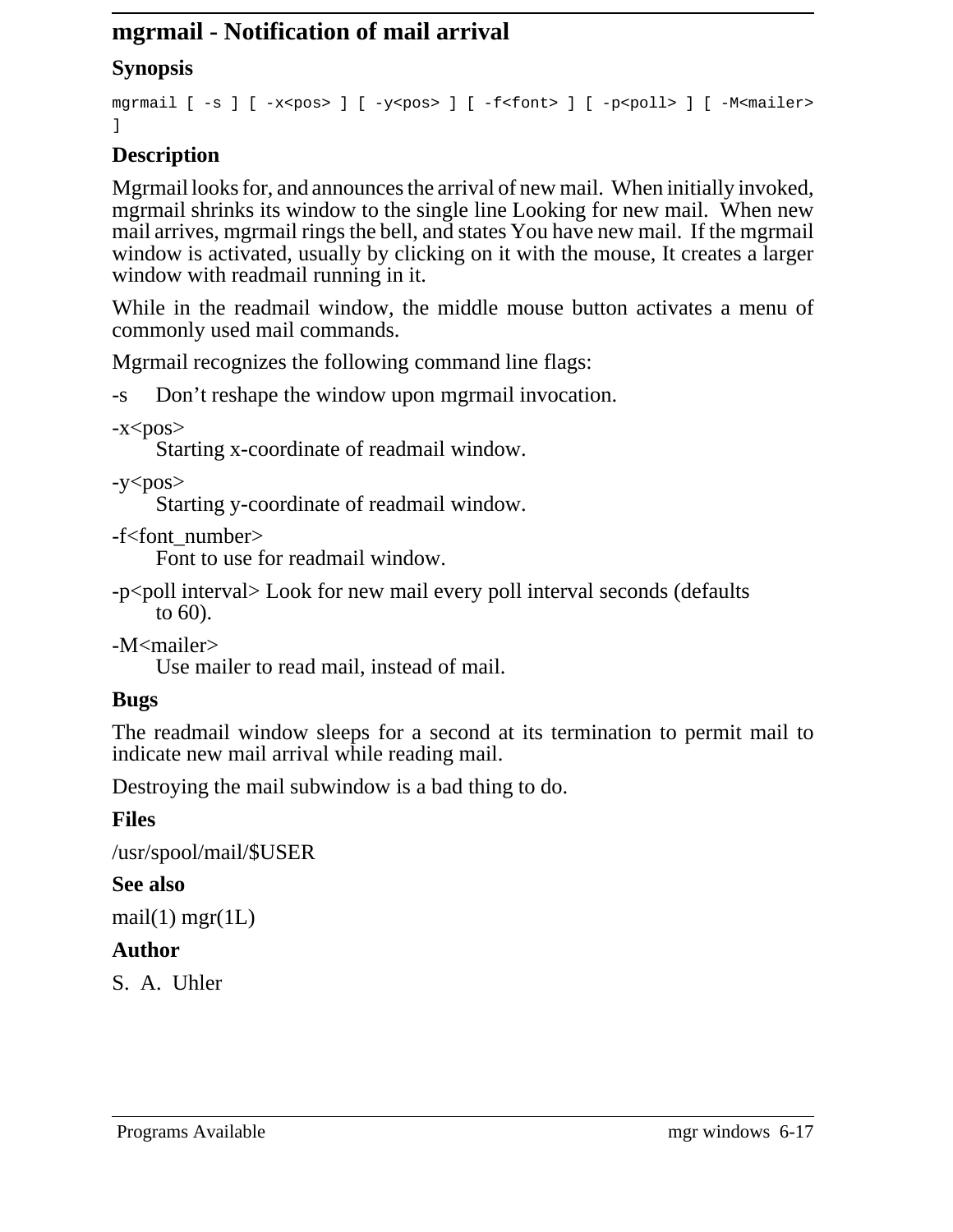## **mgrmsgs - message arrival notification**

# **Synopsis**

mgrmsgs  $[-s]$   $[-x < p < s]$   $[-y < p < s$  ]  $[-f < f < n < s]$   $[-p < p < s]$ 

# **Description**

Mgrmsgs looks for, and announces the arrival of new msgs. When initially invoked, mgrmsgs shrinks its window to the single line displaying the number of pending messages. When new messages arrive, mgrmsgs rings the bell, and updates the current message count. If the mgrmsgs window is activated when messages are pending, usually by clicking on it with the mouse, It changes to a larger window with msgs running in it.

While in the msgs window, the middle mouse button activates a menu of commonly used msgs commands.

Mgrmsgs recognizes the following command line flags:

-s Don't reshape the window upon mgrmsgs invocation.

 $-x<$ pos $>$ 

Starting x-coordinate of msgs window.

 $-y<$ pos $>$ 

Starting y-coordinate of msgs window.

-f<font\_number>

Font to use for msgs window.

p<poll interval>

Look for new messages every poll interval seconds (defaults to 60).

# **Files**

/usr/spool/msgs/bounds

\$HOME/.msgsrc

# **See also**

 $msgs(1)$  mgr(1L)

# **Author**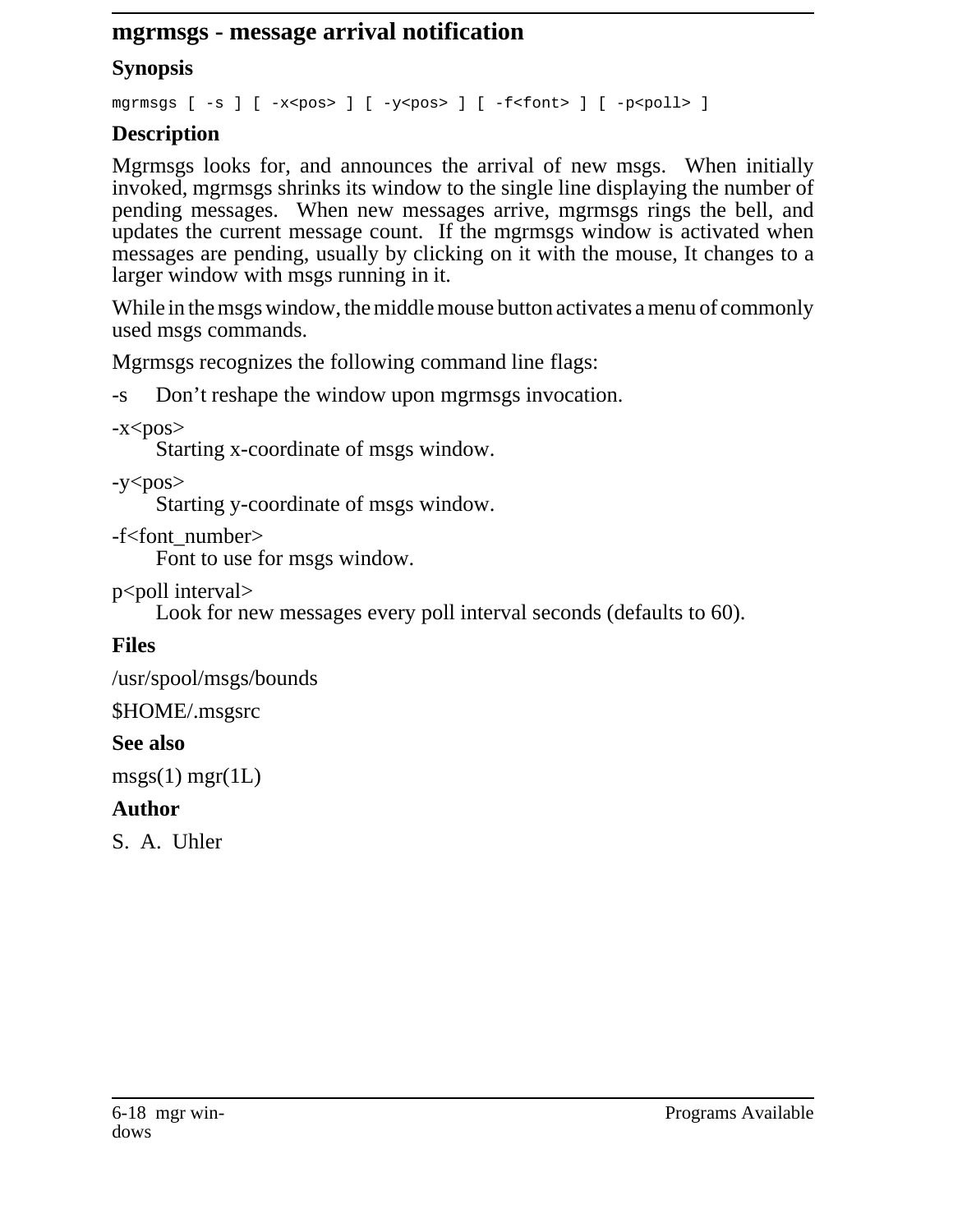## **oclose - Close a mgr window.**

## **Synopsis**

oclose [ <message> ] [ -Fn ]

## **Description**

Oclose makes the current window very small, displays message in it, and moves it to the bottom of the screen. Upon reactivating the window, it returns to its former size and position. If no message is given, the current hostname is displayed instead. An optional font number may be specified to indicate the font in which message is displayed.

# **Bugs**

\* oclose does a poor job of placing the icon.

\* Not all windows on the screen may be closed at once.

## **See also**

 $mgr(1L)$ 

# **Author**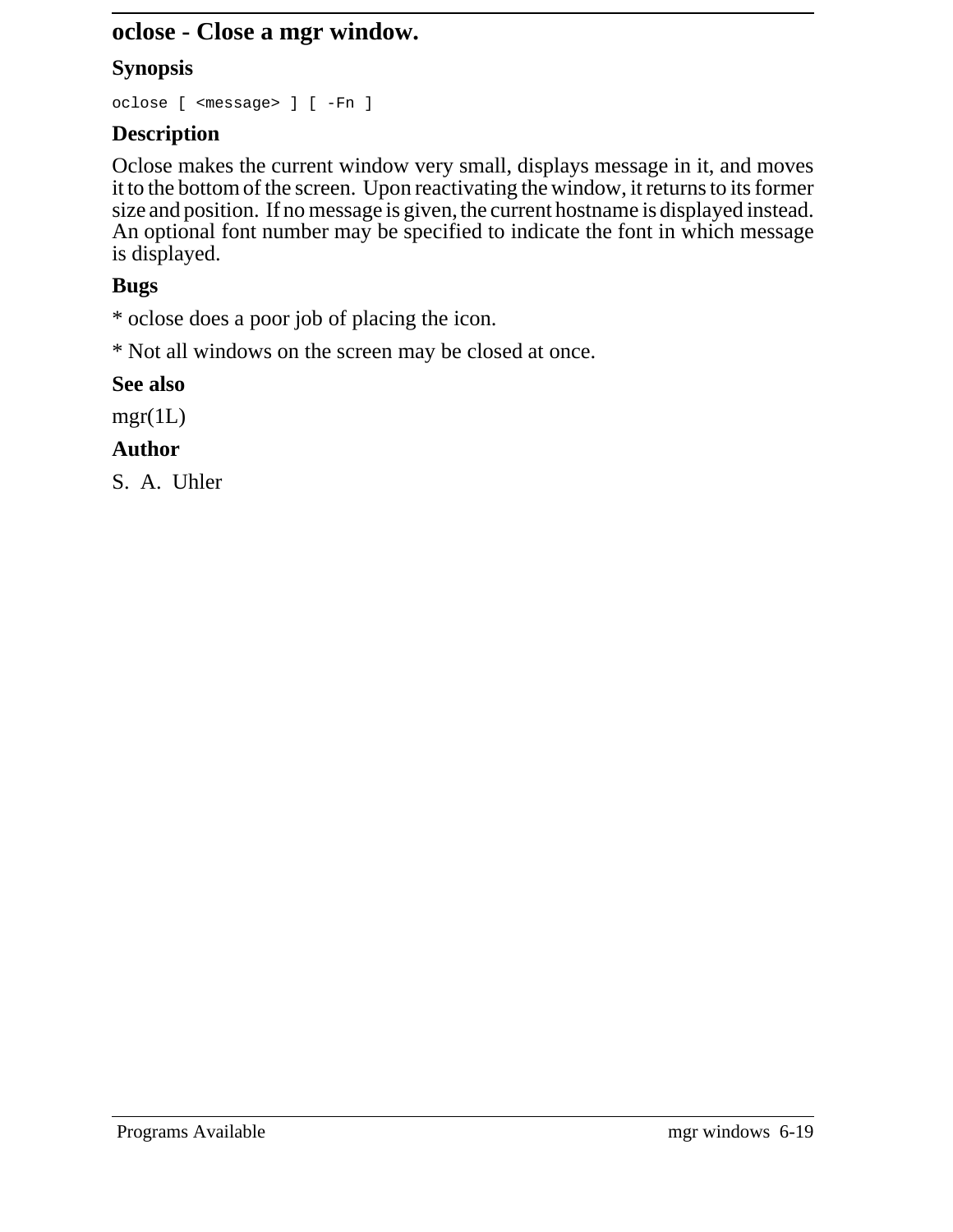# **omgrmail - Notification of mail arrival**

# **Synopsis**

```
omgrmail [ -s ] [ -x<pos> ] [ -y<pos> ] [ -f<font> ] [ -p<poll> ] [ -M<mailer>
]
```
# **Description**

Omgrmail looks for, and announces the arrival of new mail. When initially invoked, omgrmail shrinks its window to the single line Looking for new mail. When new mail arrives, omgrmail rings the bell, and states You have new mail. If the omgrmail window is activated, usually by clicking on it with the mouse, It changes to a larger window with readmail running in it.

While in the readmail window, the middle mouse button activates a menu of commonly used mail commands. The omgrmail window may be relocated on the screen by activating the readmail subwindow, and moving its upper left corner to the desired omgrmail window location.

Omgrmail recognizes the following command line flags:

-s Don't reshape the window upon omgrmail invocation.

```
-x<pos>
```
Starting x-coordinate of readmail window.

```
-y<pos>
```
Starting y-coordinate of readmail window.

-f<font\_number>

Font to use for readmail window.

-p<poll interval>

Look for new mail every poll interval seconds (defaults to 60).

-M<mailer>

Use mailer to read mail, instead of mail.

# **Bugs**

The readmail window sleeps for 2 seconds at its termination to permit mail to indicate new mail arrival while reading mail.

# **Files**

/usr/spool/mail/\$USER

# **See also**

 $mail(1)$  mgr(1L)

# **Author**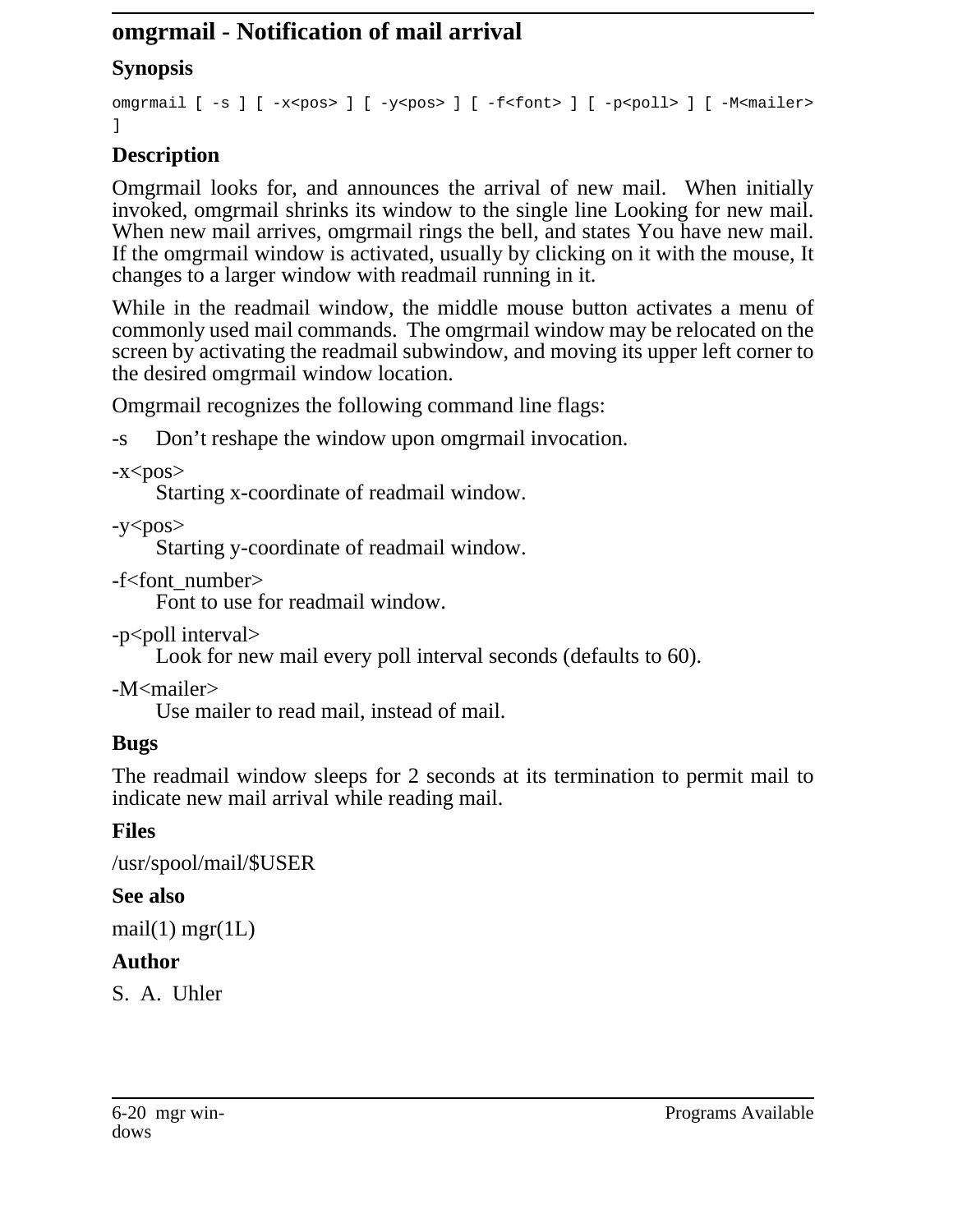### **overlay - Enable or disable the overlay plane on a Sun 110. MGR .**

### **Synopsis**

overlay on|off

### **Description**

Overlay enables or disables the overlay plane on Sun's that have them. Setting the overlay plane on causes the monochrome plane to obscure the color planes. Setting the overlay plane off turns off the monochrome frame buffer, permitting the color frame buffer to be visible.

#### **See also**

 $mgr(1L)$ 

### **Author**

S. A. Uhler

# **rotate - Rotate a bitmap 90 degrees.**

### **Synopsis**

Rotate  $[-w \text{ wide } -h \text{ high } ] [-x ] [-v ]$ 

### **Description**

Rotate is a filter that rotates a 1 bit deep bitmap clockwise by 90 degrees. Normally rotate expects a bitmap in mgr format which uses a bitmap header to specify the width and height. Alternately, the -w and -h flags may be used to indicate the bitmap width and height if no bitmap header is present. If -x is specified, no bitmap header will be produced for the resultant bitmap. The -v flags prints  $\langle$ 's and  $\rangle$ 's to help stave off boredom while rotate is running.

### **Bugs**

Rotate can't currently rotate bitmaps with more than 1200 rows.

### **See also**

bitmap(5L)

### **Author**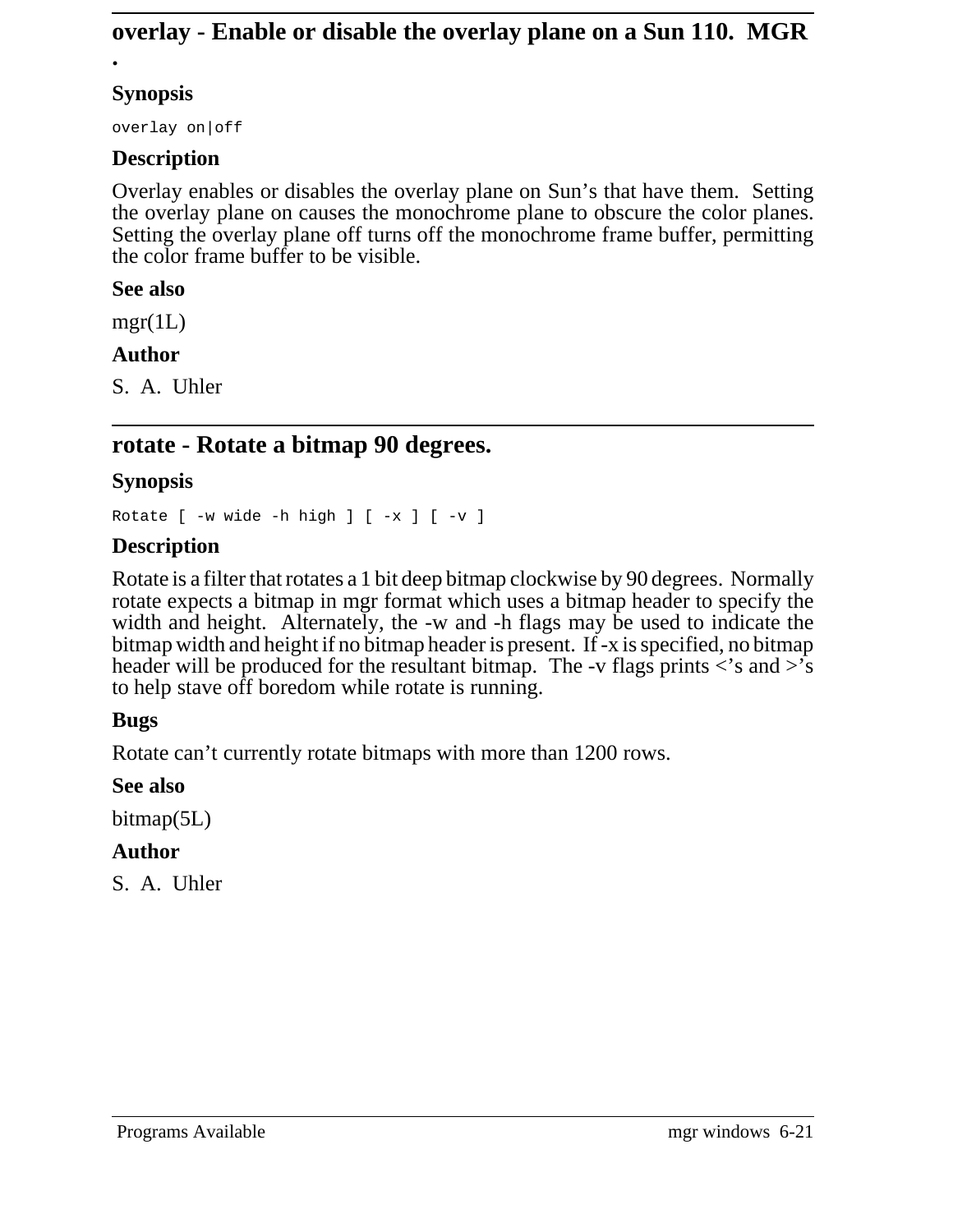# **set\_colormap - initialize colormap entries suitable for MGR.**

# **Synopsis**

set\_colormap

# **Description**

Set\_colormap initializes the first and last 24 colormap entries suitably for color MGR . The first 8 colors are set to white, black, red, green, blue, yellow, cyan, and magenta. The second 8 colors are dark versions of the first 8 colors, whereas the third 8 colors are bright versions of the first 8 colors. The last 24 colors are set to the inverse of the first 24 colors.

# **See also**

mgr(1L) overlay(1L)

# **Bugs**

Set\_colormap is Sun specific, and no provision is made to set the remainder of the colormap.

# **Author**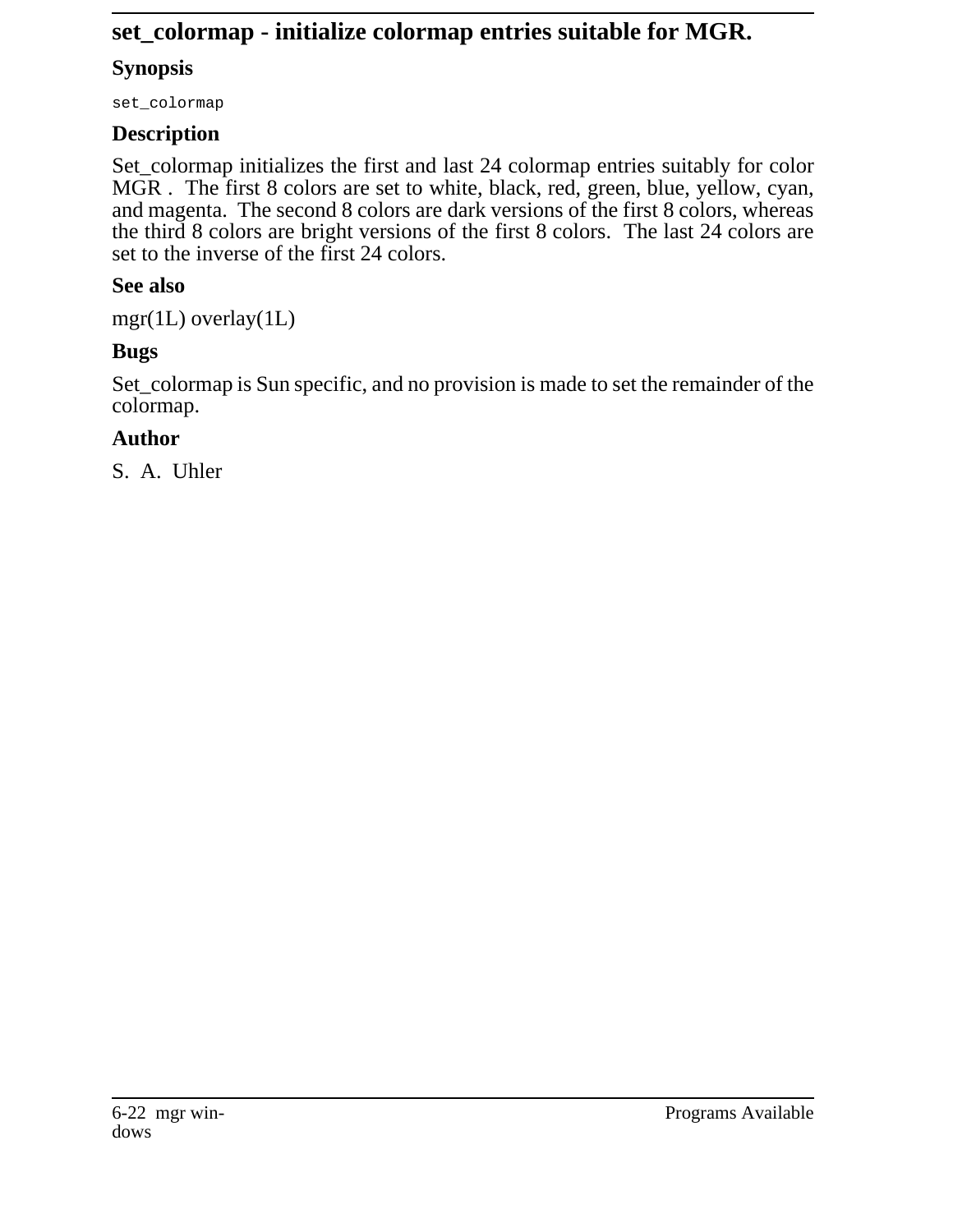# **set\_console - redirect console messages to a MGR window.**

### **Synopsis**

set\_console

## **Description**

Set\_console, when run in a MGR window, redirects console messages to that window.

# **See also**

mgr(1L)

# **Bugs**

\* Redirecting console messages raises havoc if the keyboard is not in direct mode. Set\_console prints a warning message and fails if the keyboard is not in direct mode.

\*Console messages automatically getreset to the consolewhen MGR issuspended. Set\_console should be reissued after resuming a suspended MGR.

# **Author**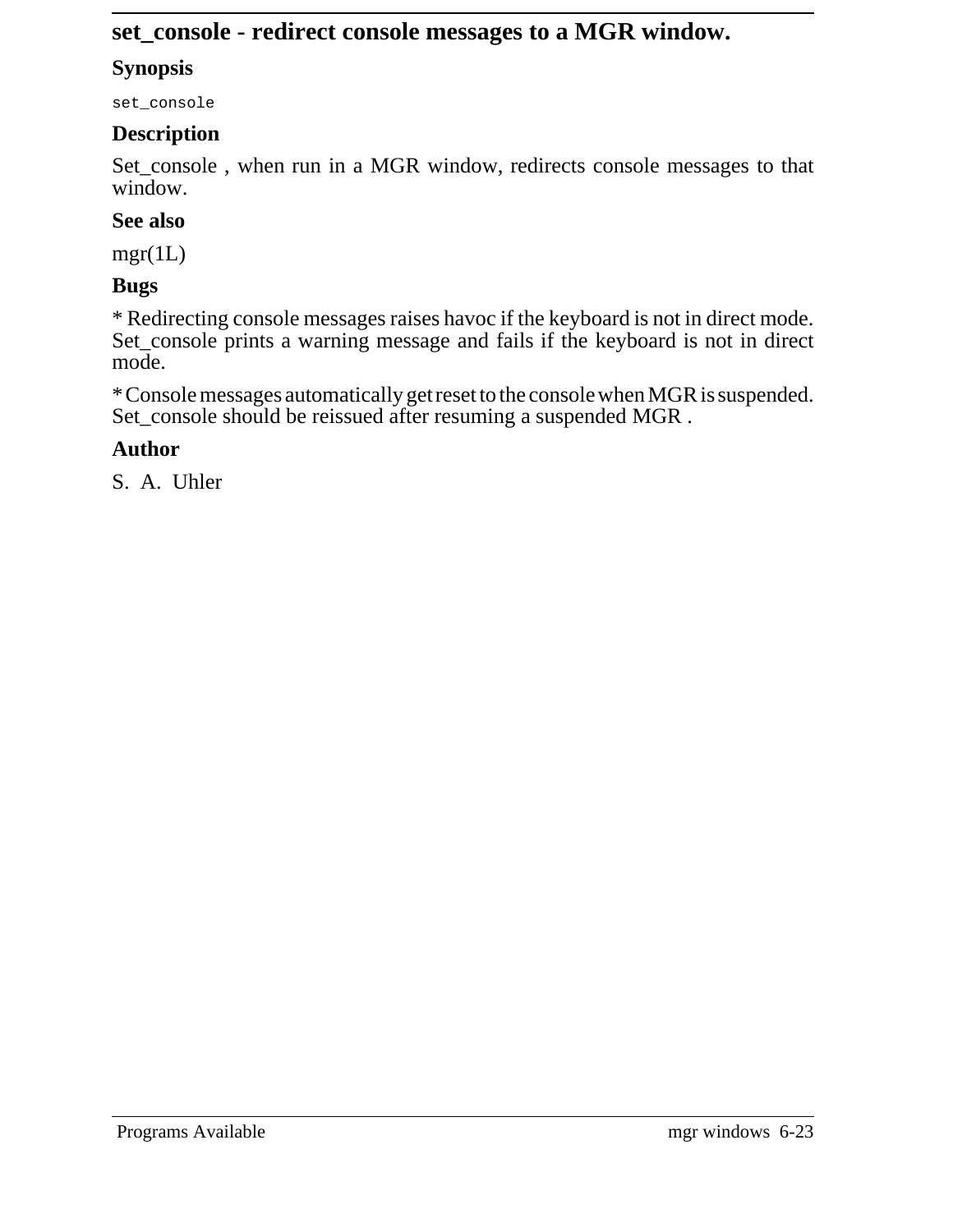# **set\_termcap, set\_emacs - set an appropriate TERMCAP entry for MGR.**

## **Synopsis**

eval 'set\_termcap [ -b ]'

# **Description**

Set termcap Prints on stdout the shell commands required to set the TERMCAP environment variable appropriately for the current window size on a mgr terminal. Set\_termcap looks at the SHELL environment variable to decide what shell commands are appropriate. the command eval 'set termcap' sets the TERM and TERMCAP environment variables appropriately.

Set\_emacs optimizes the termcap entry for GNU-emacs, which knows how to deal with scrolling regions and multiple line inserts and deletes, whereas set\_termcap keeps vi happy.

# **Bugs**

csh usrs need to use: set noglob; eval 'set\_termcap' to keep the shell from getting confused.

## **See also**

 $\operatorname{csh}(1)$  mgr(1L) sh(1)

# **Author**

S. A. Uhler

# **shape - Reshape mgr window.**

# **Synopsis**

shape [ <columns> ] [ <rows> ]

# **Description**

Shape Reshapes the window to the specified number of columns and rows. With no arguments shape makes an 80 column by 24 row window. With one argument, shape changes the number of lines to the number given, leaving the number of columns unchanged.

## **Bugs**

Given unreasonable arguments, shape doesn't guarantee reasonable results

## **See also**

mgr(1L)

# **Author**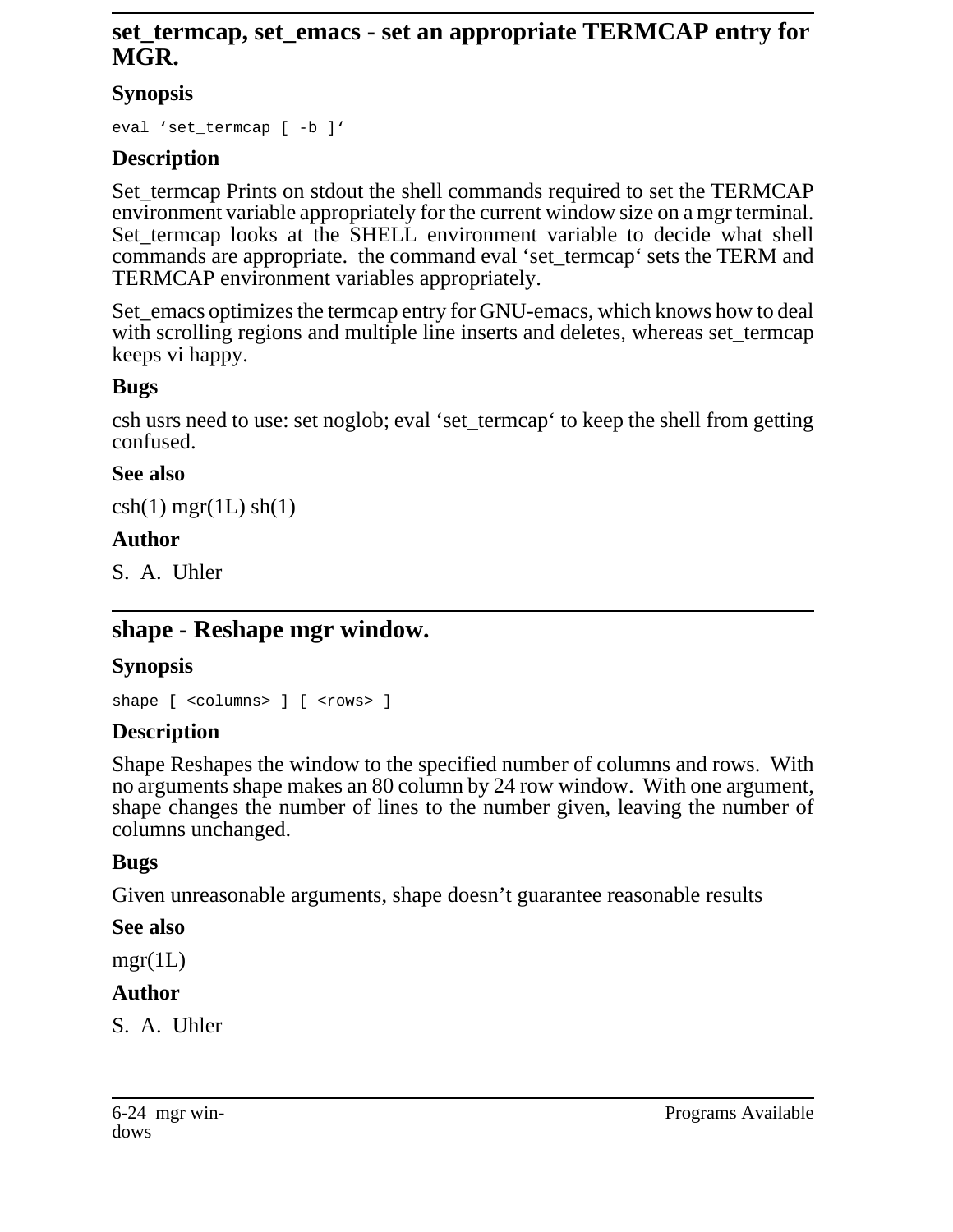# **show - displays a bit-mapped image on a mgr window.**

### **Synopsis**

show  $[-r]$  [  $\langle x \text{ coord} \rangle$  ] [  $\langle y \text{ coord} \rangle$  ] [ $\langle bits \text{ wide} \rangle$ ]

### **Description**

Show copies its standard input, which is assumed to be in MGR bitmap format to the window as a bit mapped image. The starting position of the bit map relative to the top left corner of the window may be given as x coord and y coord respectively. If bits wide is specified on the command line, show assumes no bitmap header is present. Specifying -r changes the sense of black and white.

Bit maps too big to fit on the window are clipped. The incoming data for each row should be rounded up to an even number of bytes. The bits are displayed left to right, then top to bottom.

### **Bugs**

Large bit maps take too long to display.

### **See also**

mgr(1L) bitmap(5L)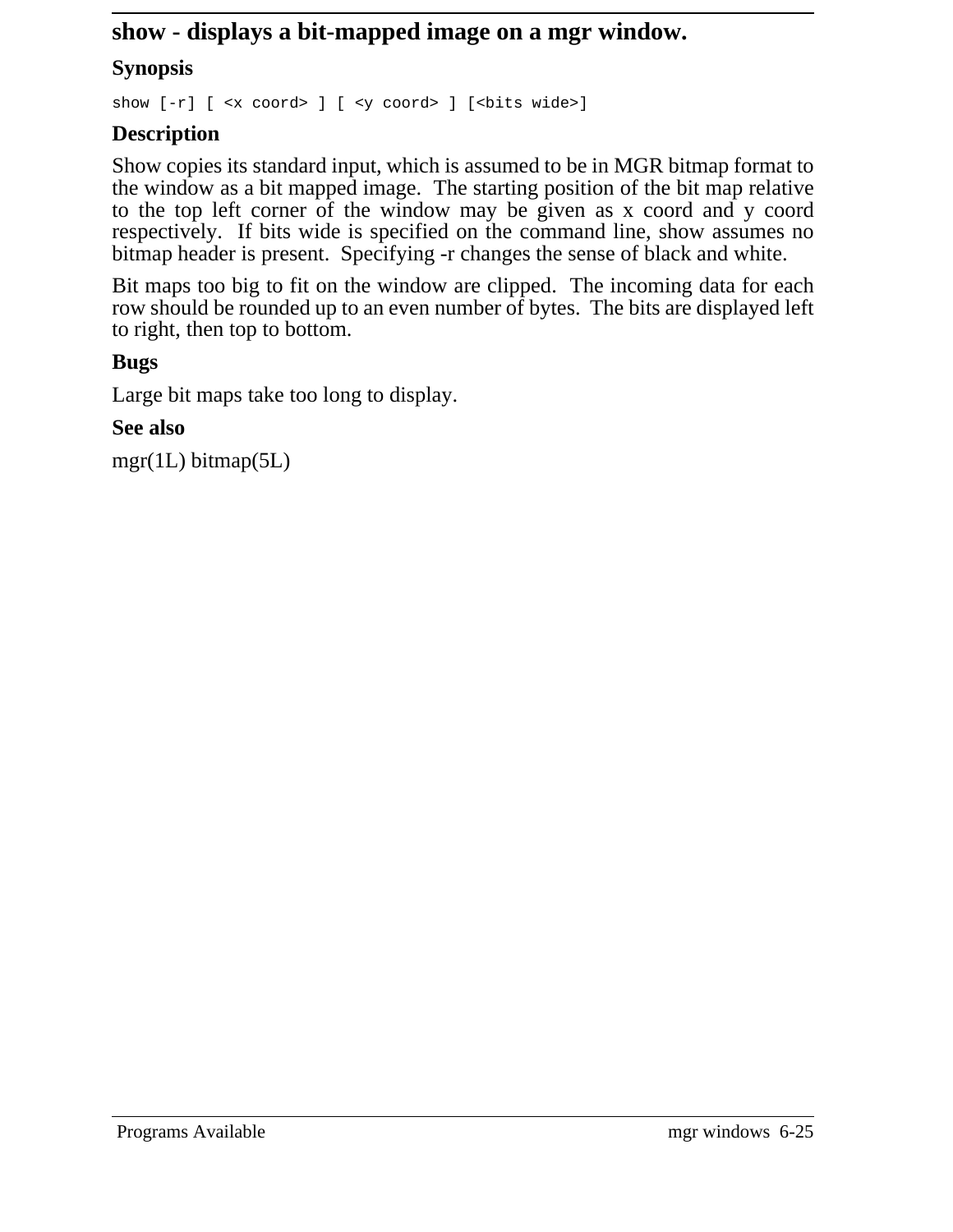# **snap - capture a portion of the display as a bitmap image**

# **Synopsis**

snap [ -n ] <file>

# **Description**

Snap lets a user capture abit image of an arbitrary rectangular portion of the display. This image may be saved in a file, send to a printer, or copied back to the display.

When snap is active, the user may sweep out an image with the 3rd mouse button. Upon releasing the button, this image is captured and remembered by Snap. The middle button pops-up a menu with the following options:

# Print

The image snapped is sent to the printer (via lpr ) in MGR bitmap format with the -v flag set. If the PRINTER environment variable is set, it is used to specify the printer name, otherwise the image is sent to lp .

# File

The last image snapped is saved in the file specified on the command line when snapwas invoked, in MGRbitmap format. Successive invocations of file overwrite any previously stored images.

## Review

Once Review is selected, The user may sweep out (using the 3rd mouse button, as before) an area on which to display the snapped image. If nothing is swept within 10 seconds, snap flashes, rings the bell, and reverts to capture mode. While reviewing in enabled, the snap icon remains inverse video. The displayed image is clipped to fit within the region swept out by the user. If the user simply clicks the 3rd mouse button twice without sweeping, snap copies the entire saved image to the display, starting at the mouse location.

Quit

Snap de-iconifies itself and quits.

When -n is specified on the command line, the new  $(8 \text{ byte header})$  style bitmap format is produced, instead of the old (6 byte header) format.

# **Files**

/dev/bwtwo0 to find the display image.

## **See also**

 $lpr(1)$  window\_print(1L)

# **Diagnostics**

\* Can't find screen The frame buffer won't open.

\* Can't open file The file can't be opened for writing.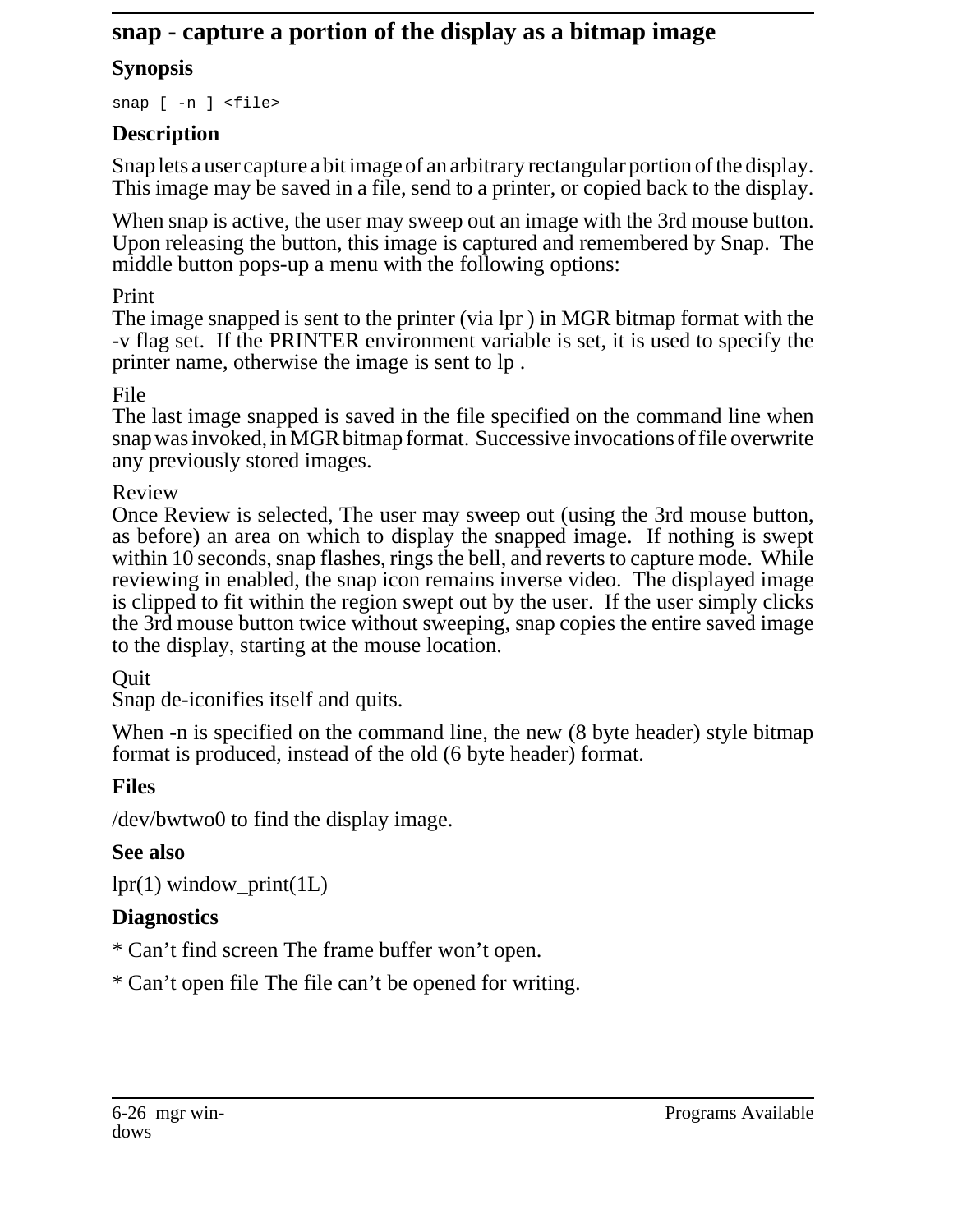### **Bugs**

\* The user interface is overly simplistic.

\* snap only works on the mgr host.

\* The review function can write on the display arbitrarily, destroying its integrity.

# **Author**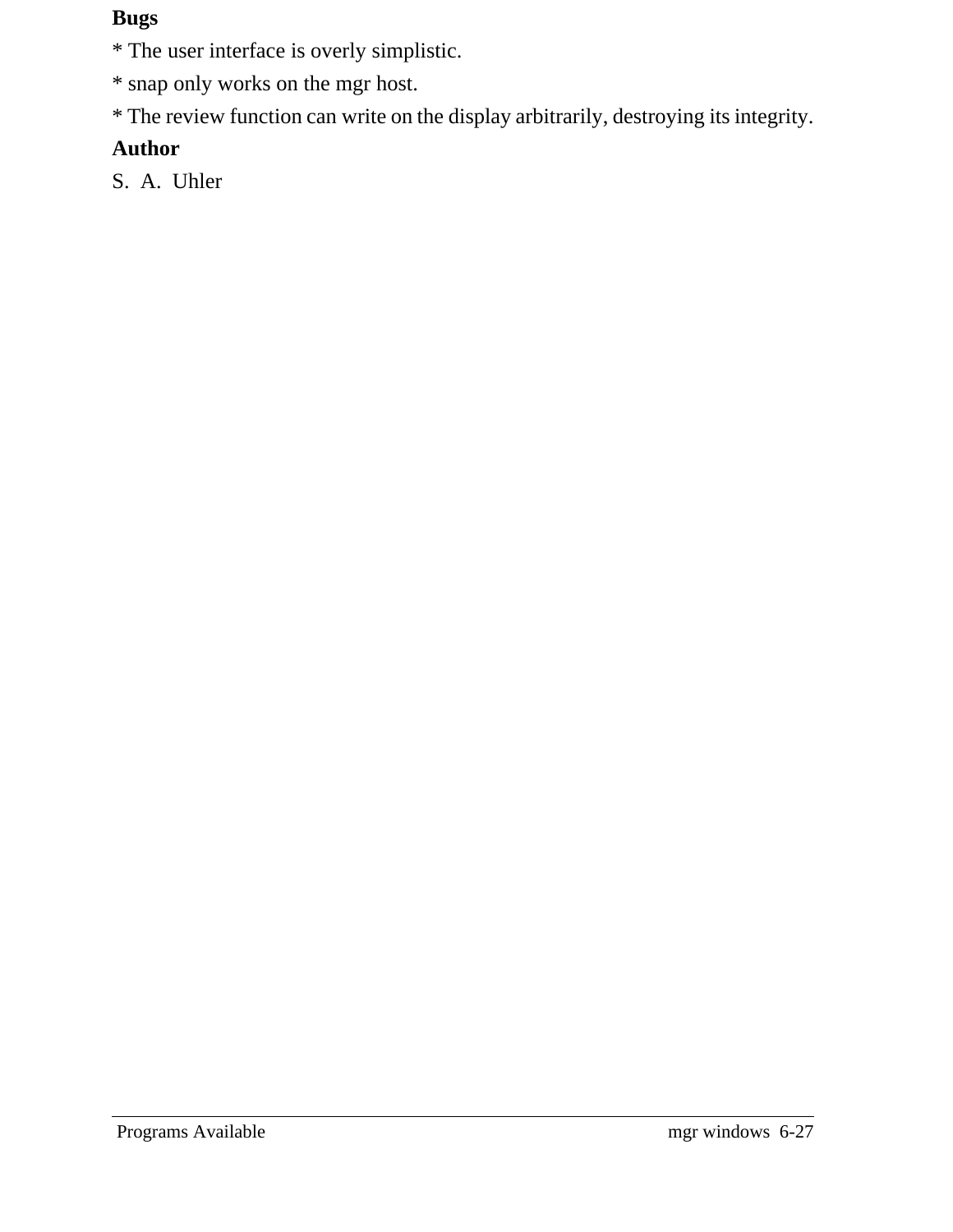# **startup - produce a startup file reflecting the current mgr screen layout.**

### **Synopsis**

startup

# **Description**

Startup produces the current mgr window layout on its standard output, in a form suitable for the mgr startup file, \$HOME/.mgrc.

# **Bugs**

startup produces only the windows positions, neglecting the fonts and commands currently running in the windows.

## **See also**

 $mgr(1L)$ 

# **stat - Display a strip chart of one or more current machine statistics.**

## **Synopsis**

stat [ -bsf<freq> [[ -<max> ] <parameter> ]] ...

# **Description**

Stat is a graphical version of vmstat that runs on mgr terminals. Stat, with no options, displays the list of parameters it will chart.

The following options are recognized on the command line:

-b Do not update the display if the window is obscured. When the window is uncovered, the display rushes to catch up, instead of reflecting reality immediately.

-s Traces are drawn as thin lines, instead of solid filled.

## -f<freq>

The time interval between display updates is freq seconds. The default is 5 seconds.

 $-<$ max $>$ 

specifies the maximum value of the following parameter, in units appropriate for that parameter.

<parameter> is a code that represents a particular statistic to plot. The available parameters are: r jobs in run q b jobs blocked w jobs waiting fre free memory fr freed pages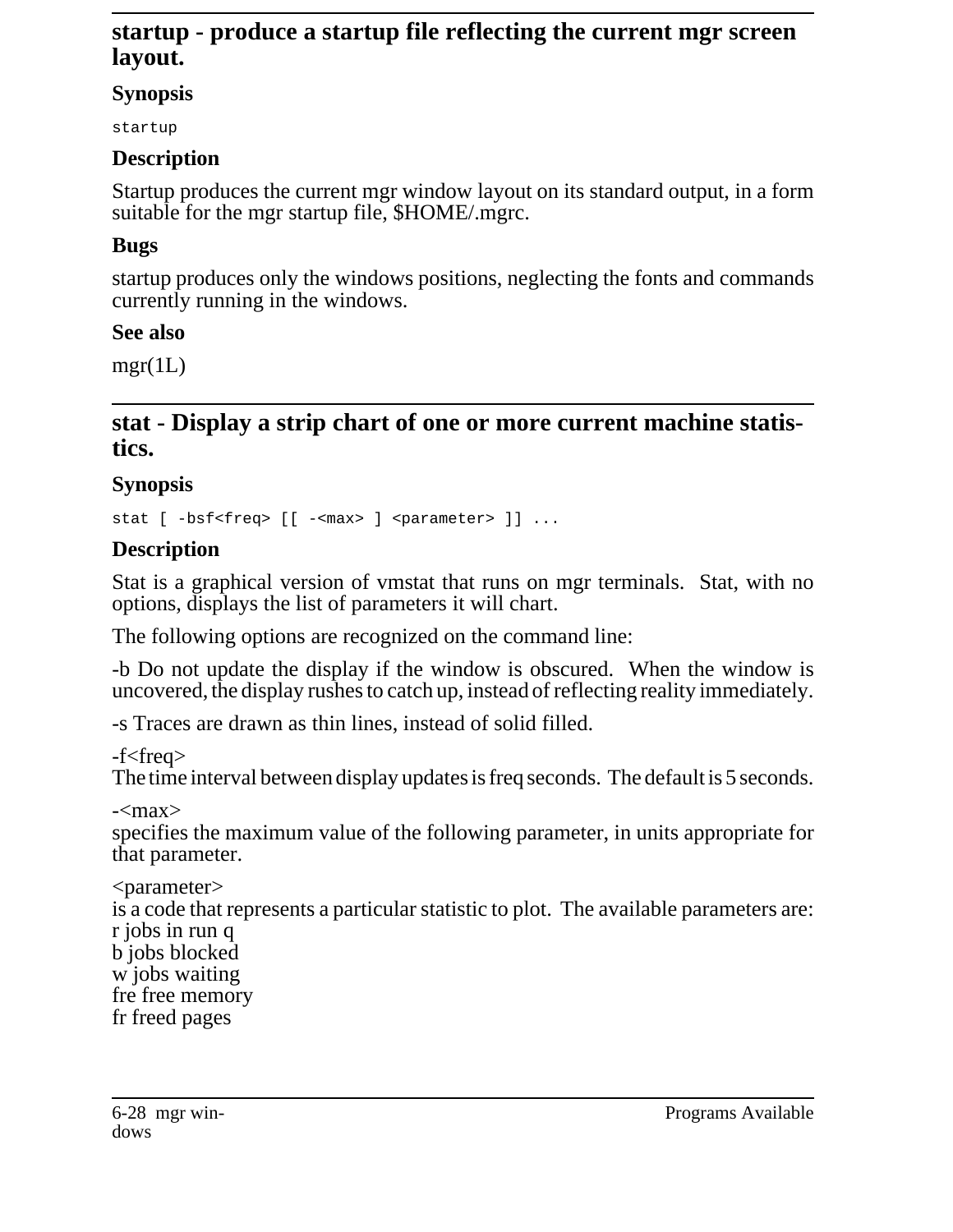d1 disk 1 accesses d2 disk 2 accesses d3 disk 3 accesses d4 disk 4 accesses in interrupts sy system calls cs context switches us % user time kn % system time id % idle time

#### **See also**

 $mgr(1L)$  vmstat $(1)$ 

#### **Diagnostics**

Window is not wide enough Make the window wider and the graph will continue.

Window is not high enough Make the window taller and the graph will continue.

#### **Bugs**

If the window is reshaped, stat requires up to freq (usually 3) seconds to learn about the new window size.

Stat calls vmstat(1), and assumes a particular (i.e. BSD 4.2) output format from vmstat $(1)$ .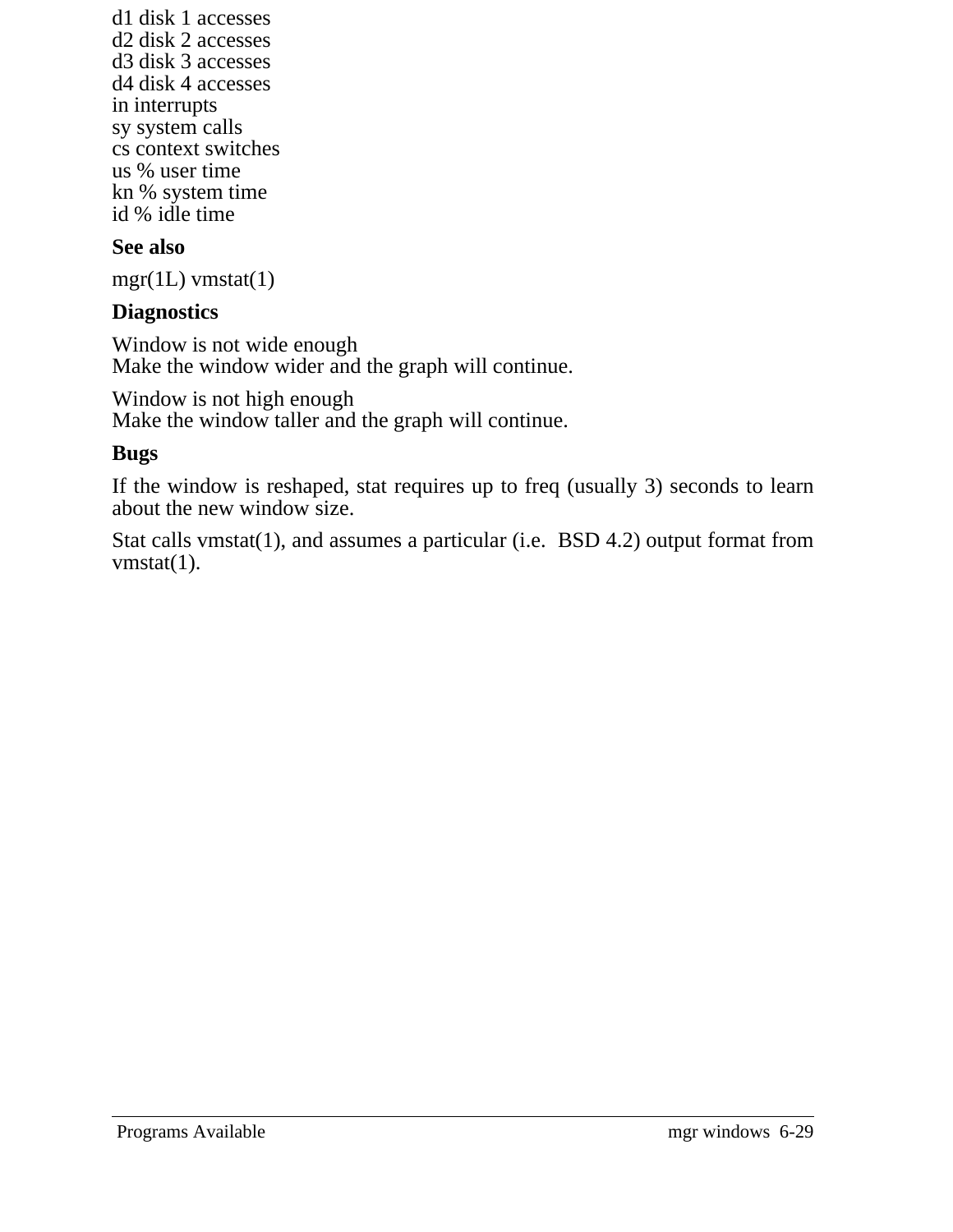# **stringart - A standard graphics demo**

# **Synopsis**

stringart

# **Description**

Stringart draws bunches of lines in a geometric patterns, erases them, and starts again with a different pattern.

# **See also**

 $mgr(1L)$ 

# **tjfilter - Bitmap lpr filter for the HP ThinkJet printer.**

# **Synopsis**

tjfilter [ -r ]

# **Description**

Tjfilter reads its standard input which is expected to be a one bit deep bitmap image in mgr format and transforms it for printing on an HP ThinkJet printer. If -r is specified, the bitmap is reversed (ala a photographic negative). For bitmaps which are wider than 640 dots, but less than 640 dots high, tjfilter calls rotate $(1L)$  in order to fit the bitmap on the printer.

Tjfilter is normally used as the vf filter in the HP ThinkJet printcap entry: ...:vf=/usr/local/bin/tjfilter:...

# **Bugs**

The HP Thinkjet printer can print a maximum of 640 dots per line. Bitmaps that don't fit get truncated.

# **See also**

```
bitmap(5L) rotate(1L) lpr(1L)
```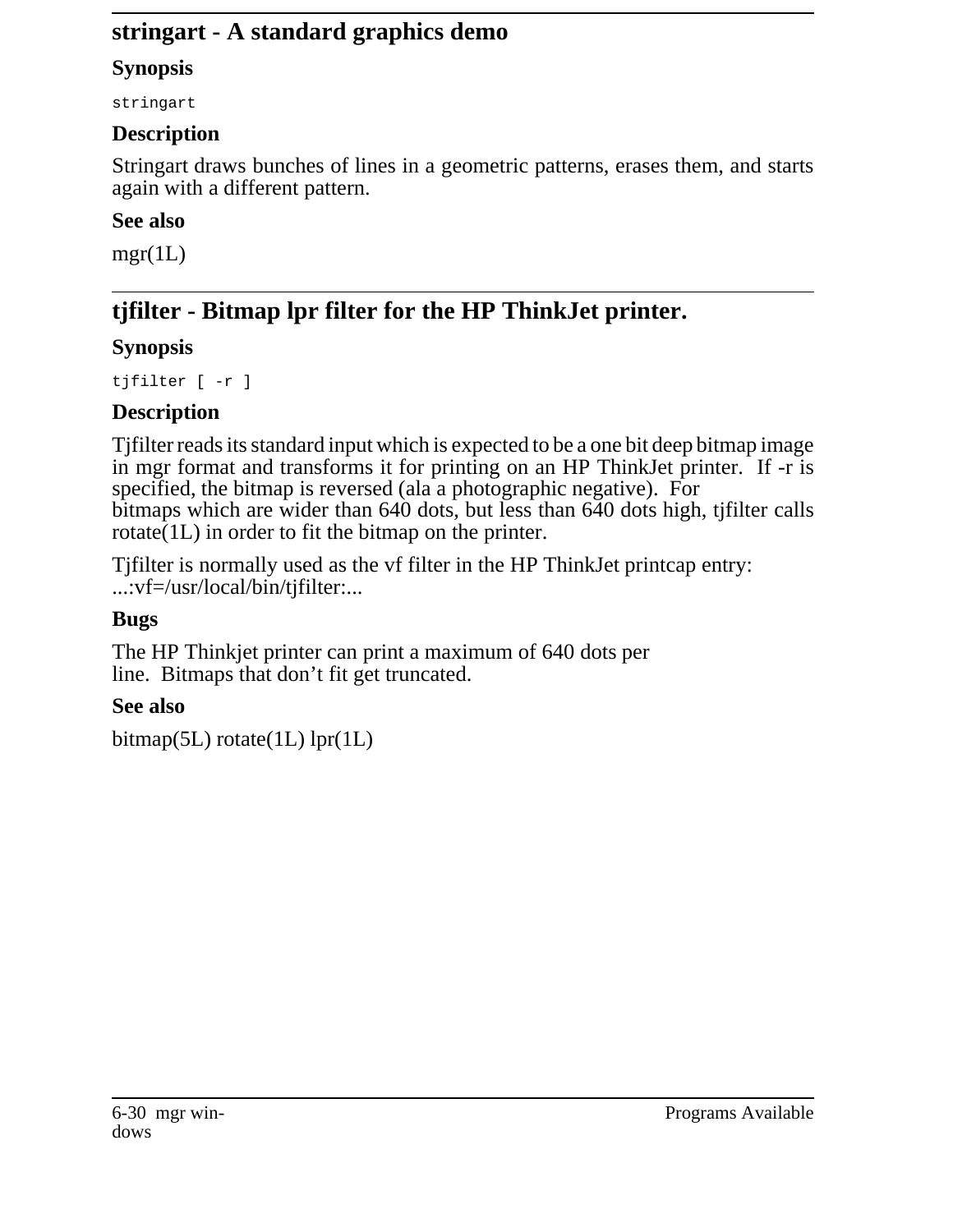# **window\_print - print an image of an MGR window on a printer.**

# **Synopsis**

window\_print [ -f filter ] [ -j name ] [ -m message ] [ -p printer ] [ -o option ] [ -x file ]

# **Description**

Window print prints the images of windows on a printer. When first invoked, Window print iconifies itself with the message Window dump. A hard copy of a window is made by activating the window print window and clicking the third mouse button over the desired window. Window print copies the image of the window onto a file, then invokes lpr to print it.

command options

-f filter

The name of an (optional) unix filter for converting the mgr bitmap format file into a form suitable for lpr.

-[jJ] name

The name printed on the burst page of the printer, normally window.

-m message

The string displayed in the iconified window.

-[pP] printer

The name of the printer, as in lpr.

-v option

Normally lpr is invoked with the -v flag. If option is specified, it is used instead.

-x file

The image files is copied to file instead of being sent to lpr

# **Files**

/tmp/pr\* temporary bit image file

## **See also**

 $lpr(1)$ 

# **Diagnostics**

debugging output may be obtained by setting the environment variable DEBUG.

## **Bugs**

The temporary file is created on the machine which is running mgr, not the machine running window\_print.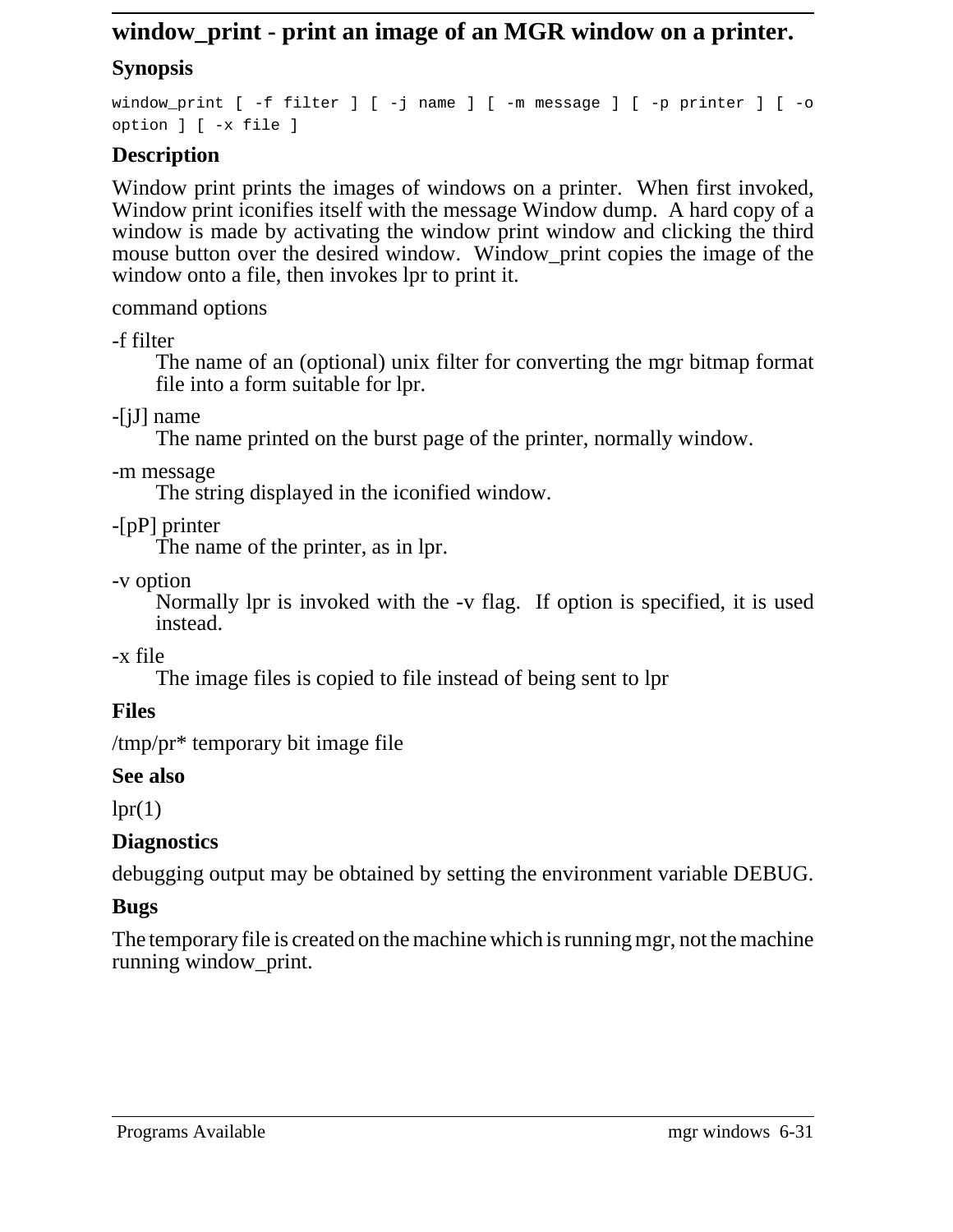### **zoom - an icon editor for mgr**

### **Synopsis**

zoom <icon file> ...

### **Description**

zoom is a mouse driven icon editter for mgr. Zoom divides the window into three regions, a banner line at the top containing four status fields, a message line at the bottom, and the remainder of the window for an enlarged, or zoomed representation of <icon> being editted. If the first file given on the command line is not an icon, zoom prompts for its width and height.

The current state of zoom is indicated by the four status fields in the banner line.

\* The first, or raster function field displays the current raster-op function to be applied to the next edit operation. This function may be changed with the pop-up menu, activated by pressing the middle mouse button while the mouse track is in the raster function field. Normally the choices are set, clear, toggle and grid. The first three are raster-op functions; the grid option toggles the bitmap alignment grid. If the put command is pending (see below), the raster-op choices become copy, paint mask, and exclusive-or.

\* The second, or edit field displays one of the six possible edit functions: Yank, Put, Shrink, Grow, Fix, and Undo. Fix and Undo are performed when selected. Fix changes the window size to give square pixels. Undo un-does the previous edit operation. If any of the other functions is selected, it becomes the pending function, and is highlighted. When a function is pending, the next sweep operation performs that function on the group of pixels enclosed by the sweeping rectangle (the selected pixels).

Yank copies the selected pixels into the yank buffer.

Put combines the yank buffer with the selected pixels in a manner determined by the current raster function field.

Shrink makes the icon smaller by scaling the selected pixels to fill the entire window.

Grow makes the icon bigger by scaling the entire icon to fit into the selected pixel region.

\* The Third or size field displays the current width and height of the icon, in pixels. The size of the icon may be changed by selecting the pop-up menu when the mouse track is in the size field and responding to the prompt. While in the prompt window, the menu permits the selection of several standard icon sizes.

\* The fourth, and final field is the file field. The file field displays the current file name of the icon. The filing options Save, Get, Yank, and Quit are, as usual,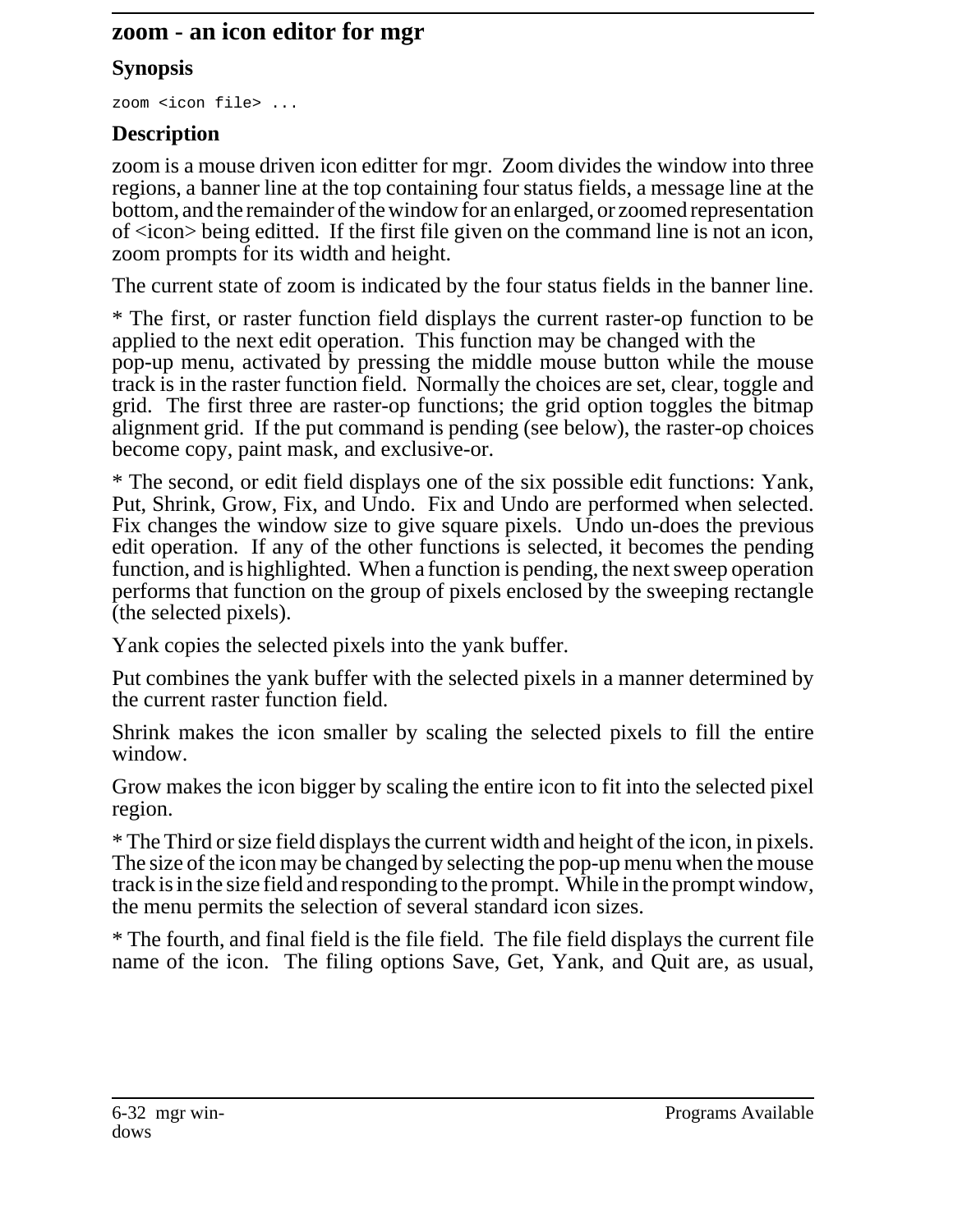accessed by a pop-up menu when the mouse track is in the file field. The file options prompt for a file name. A list of all of the files specified on the command line is available via the pop-up menu within the prompt window.

Save saves the icon by the specified name.

Get edits a new icon , tossing the current icon into the bit-bucket.

Yank copies the specified icon into the yank buffer for use with the put command.

Quit quits Zoom. Quit does NOT save the icon. A save must be explicitly issued first. Zoom may also be terminated by typing "Q\r" to the window, or hitting your favorite interrupt key.

For those who are not particularly font of rodents, all of the zoom commands may be accessed via 1 or 2 letter keyboard commands (followed by a  $\vert r \vert$ ), some of which are:

- R Repaint window
- x toggle alignment grid
- w FIX window aspect ratio
- u UNDO
- s1 select SET mode
- s2 select CLEAR mode
- s3 select TOGGLE mode
- f SAVE file
- g GET a new file
- y YANK a file<br>O OUIT
- **OUIT**
- F1 select YANK function
- F2 select PUT function<br>F3 SHRINK icon
- SHRINK icon
- F4 GROW icon
- P0 set COPY mode<br>P1 set PAINT mode
- set PAINT mode
- P2 set MASK mode<br>P3 set XOR mode
- set XOR mode

Okay, now to edit the icon.

\* Pressing the middle button and moving it either sets or clears the pixels it passes over. If the first pixel it touches is clear, the pixels will be set; if it is set, all touched pixels will be cleared.

\* Holding, moving, then releasing the right mouse button sweeps out a rectangular region of selected pixels. If no function is currently highlighted in the edit field, the current raster-op function is performed on the selected pixels. Otherwise, the highlighted function is performed.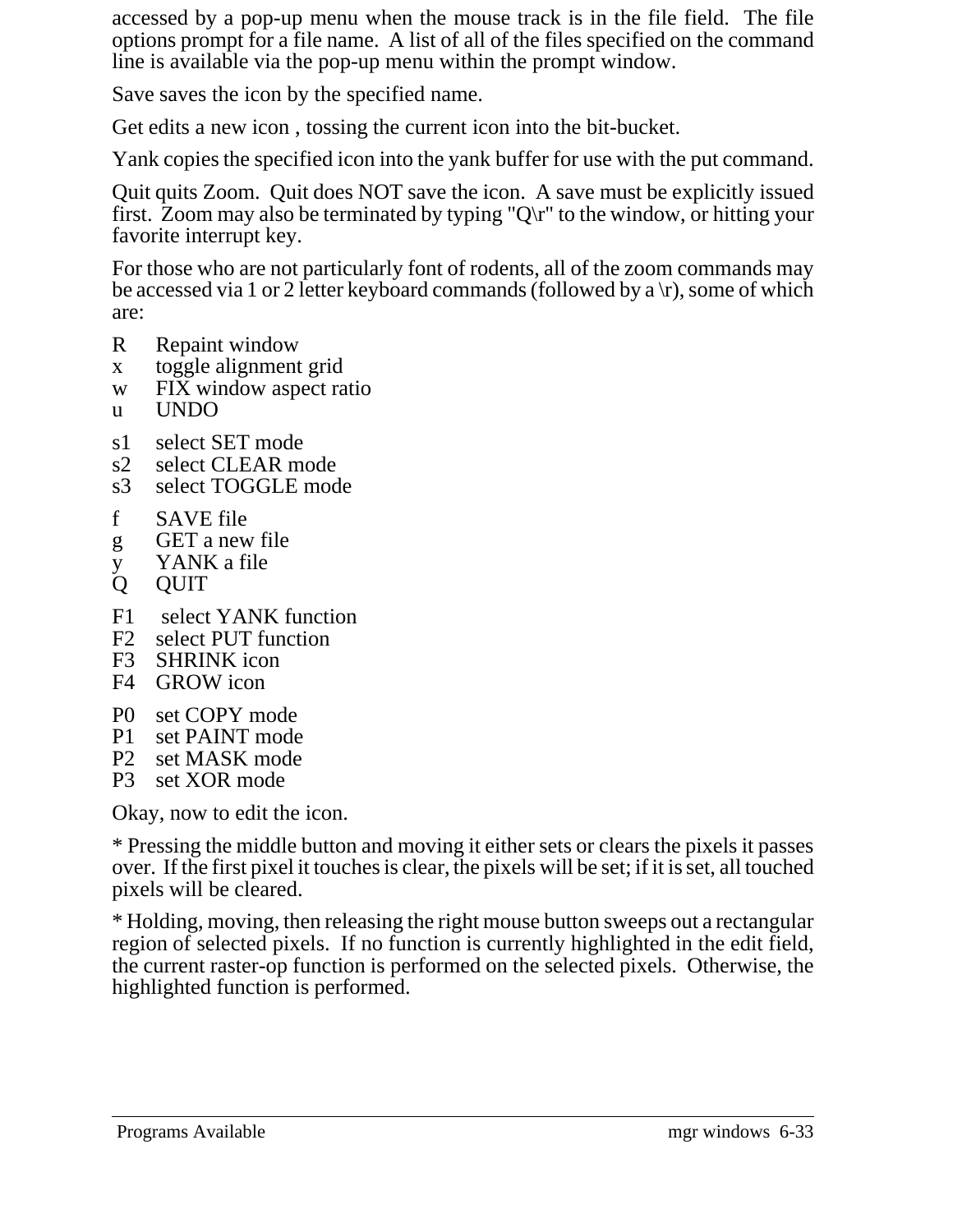### **Bugs**

\* Zoom works best on small icons, running on the local machine.

\* You can't view the actual size of the icon being editted.

\* Icon coordinates must be typed in exactly in the form of x , y with no spaces or tabs.

# **See also**

browse(1L) dump(5L) mgr(1L)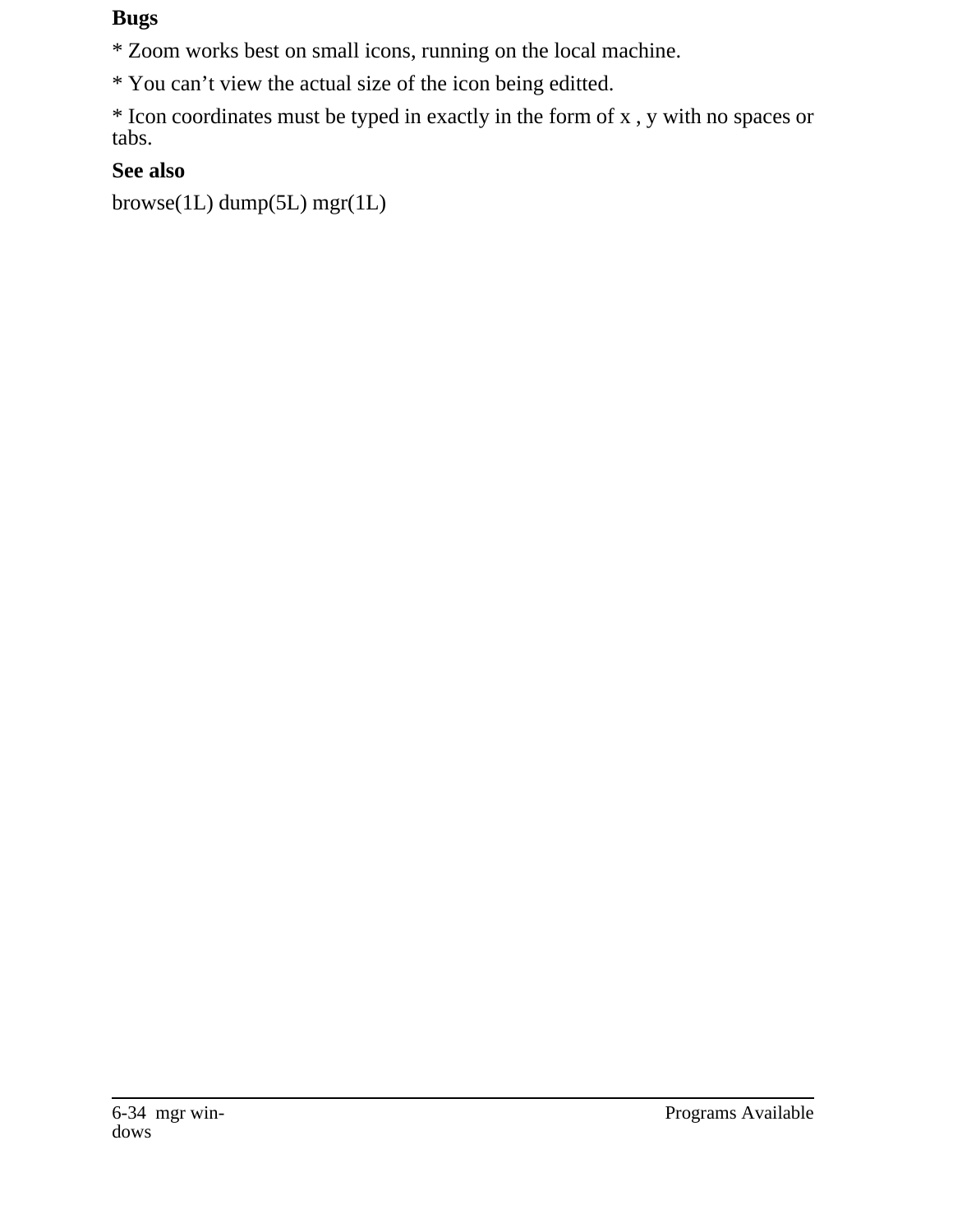# **7 MGR - C Language Application Interface**

Stephen A. Uhler, Bell Communications Research

# **Introduction**

MGR (manager) is a window system for Unix that currently runs on Sun Workstations and the Applix 1616. MGR manages asynchronous updates of overlapping windows and provides application support for a heterogeneous network environment, i.e., many different types of computers connected by various communications media. The application interface enables applications (called client programs)to be written in a variety of programming languages, and run on different operating systems. The client program can take full advantage of the windowing capabilities regardless of the type of connection to the workstation running MGR.

Client programs communicate with MGR via pseudo-terminals over a reliable byte stream. Each client program can create and manipulate one or more windows on the display, with commands and data to the various windows multiplexed over the same connection. MGR provides ASCII terminal emulation and takes responsibility for maintaining the integrity of the window contents when parts of windows become obscured and subsequently uncovered. This permits naive applications to work without modification by providing a default environment that appears to be an ordinary terminal.

In addition to terminal emulation, MGR provides each client window with: graphics primitives such as line and circle drawing; facilities for manipulating bitmaps, fonts, icons, and pop-up menus; commands to reshape and position windows; and a message passing facility enabling client programs to rendezvous and exchange messages. Client programs may ask to be informed when a change in the window system occurs, such as a reshaped window, a pushed mouse button, or a message sent from another client program. These changes are called events. MGR notifies a client program of an event by sending it an ASCII character string in a format specified by the client program. Existing applications can be integrated into the windowing environment without modification by having MGR imitate keystrokes in response to user defined menus or other events.

Copyright (c) 1988 Bellcore All Rights Reserved

Permission is granted to copy or use this program, EXCEPT that it may not be sold for profit, the copyright notice must be reproduced on copies, and credit should be given to Bellcore where it is due.

Bellcore makes no warranty and accepts no liability for this program.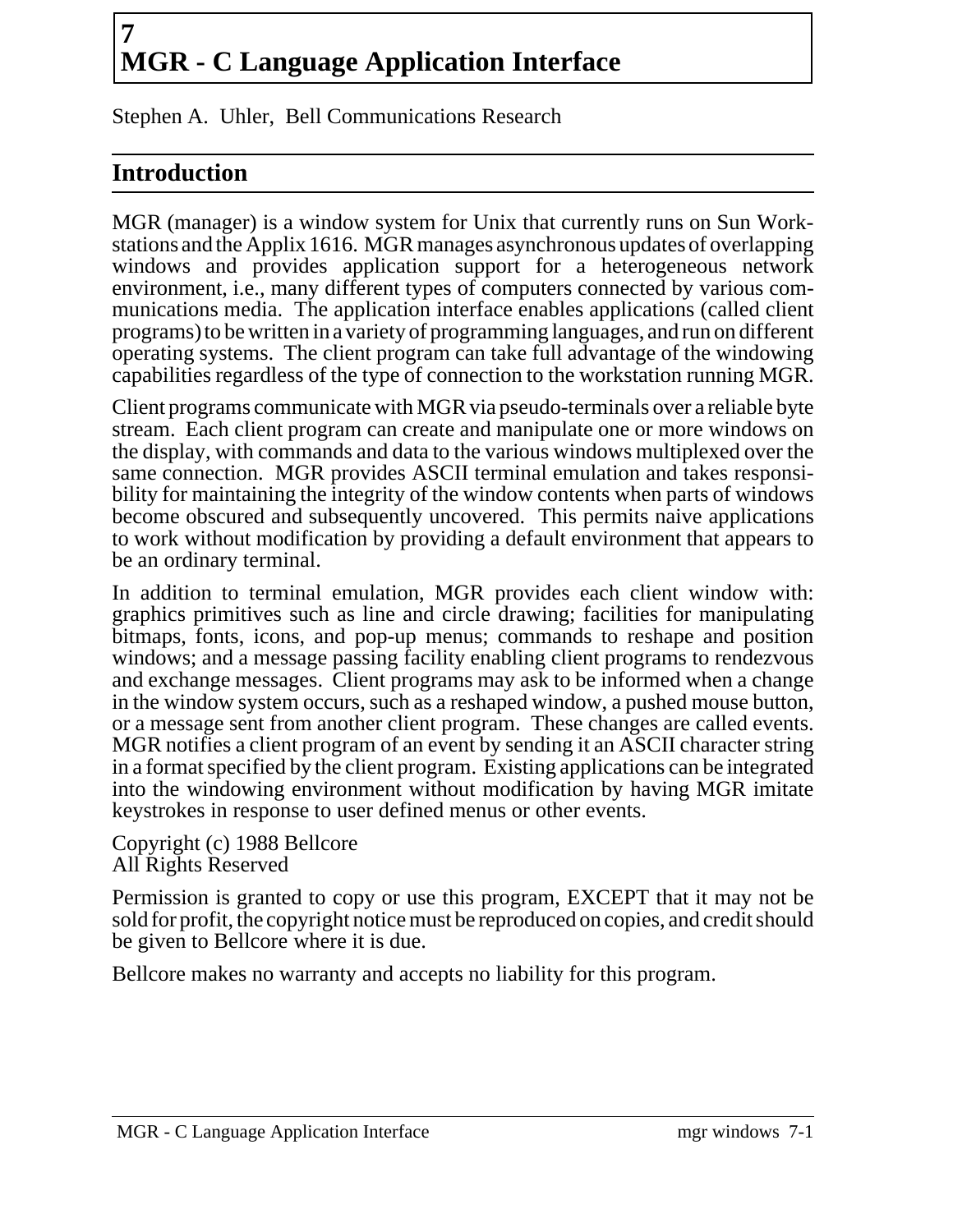The user interface provides a simple point-and-select model of interaction using the mouse with pop-up menus and quick access to system functions through meta-keys on the keyboard. MGR also provides a cut and paste function that permits a user to sweep out and copy text from any window and paste it into any other.

This document describes the low level C interface library for MGR. The C Interface library provides a set of macros and functions which implement the stream protocol and provide clients written in C with a function call interface to MGR. This library provides the lowest level access to MGR functions and represents a direct mapping to the underlying protocol. It is expected that a higher level interface will evolve to support application development at a higher level. The library requires only the UNIX Standard I/O Library for its operation and access to a byte sequential I/O interface from the underlying operating system.

# **Model of Interaction**

The basic unit within MGR is the window. A window is a rectangular region on the display, surrounded by a border, with a single connection to other processes. All interactions among the client program, the user and MGR are defined entirely in terms of the state of a client's window or windows. MGR has no concept of window types; there are no separate graphics windows, text windows, or edit windows. Every window supports exactly the same set of capabilities as every other window. In addition, all windows act independently. Client programs need not know or care about the existence of other clients or windows that happen to coexist on the same display. The management of overlapping windows is handled entirely by MGR. For example, when a window is partially or totally obscured by another window, then subsequently uncovered, MGR restores the integrity of thewindow's contents. There are no sub-windows, windows whose size or position are in some way restricted by a parent window. A client may create and manipulate many windows, each of which may be positioned and sized independently on the display.

At any given time there is one special window on the display, the active window. This is the window that receives keystrokes and mouse data. It is distinguishable to the user from the other windows on the display by its emboldened border. The active window, in addition to receiving all mouse and keyboard data, is also logically in front of the other windows on the display. The active window is, therefore, always completely exposed. Any window can become the active window, but there can only be one active window at a time.

A client program may change its window at any time, write text into it, draw lines, anything, so long as the change is local, that is the change affects just its window. Only the active window may effect global changes to the display, such as changing its shape or position. The only global action a non-active window may perform is to become the active window. This window model provides both the user and application developer with a simple, consistent model of interaction.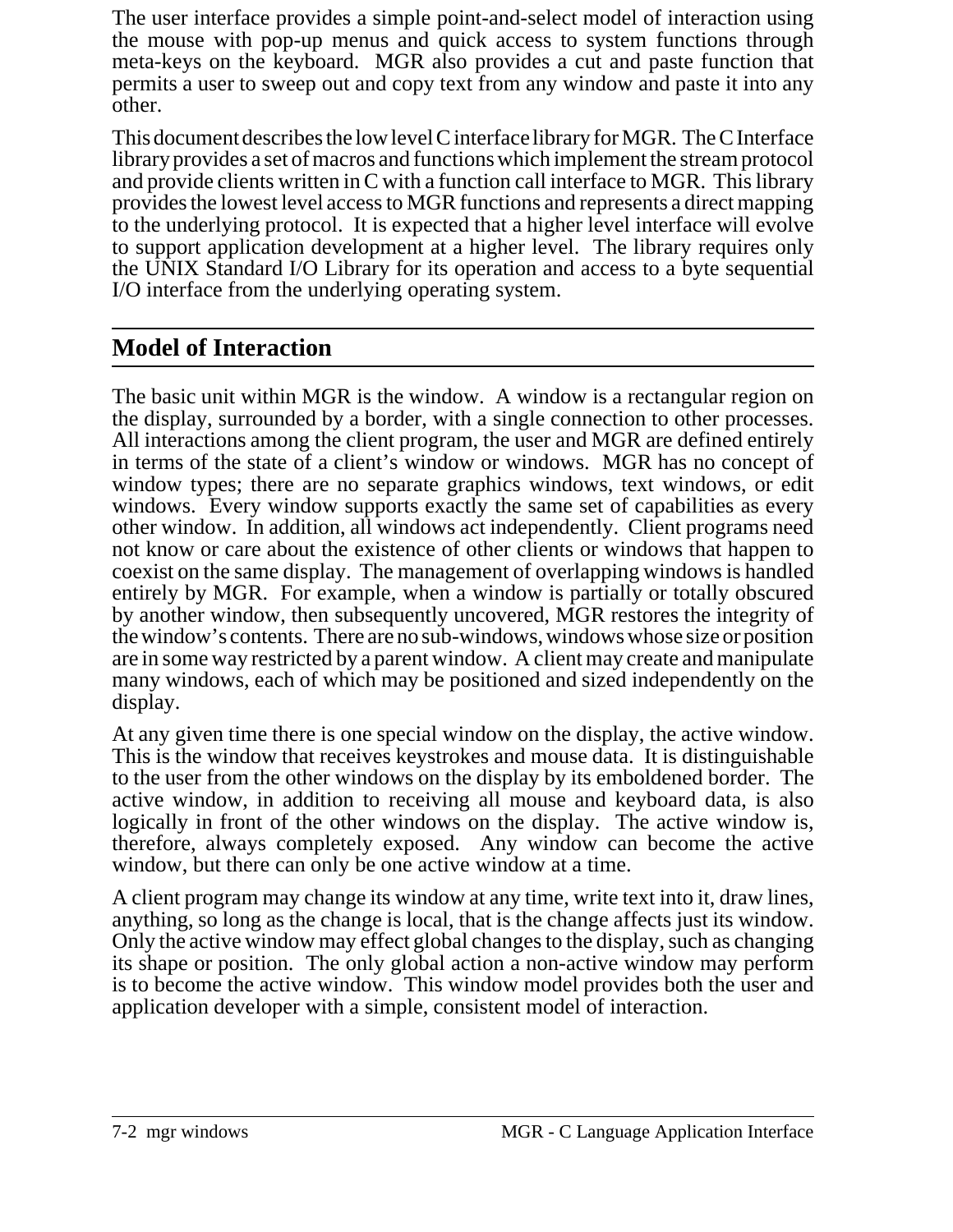# **Coordinate Systems**

MGR uses four different coordinate systems, display coordinates, absolute window coordinates, relative window coordinates, and character coordinates. The entire display is represented by display coordinates whereas each window has its own absolute window, relative window, and character coordinate systems.

Display coordinates are in units of pixels. The coordinate  $(0,0)$  is the top left pixel on the display. The X coordinate increases to the right, the Y coordinate increases down. The maximum X and Y coordinate depend upon the particular display in use, for the SUN-3 they are 1152 by 900. Commands that operate on the context of the entire display, such as reshaping a window are specified in display coordinates. Windows, when measured in display coordinates include their borders.

Absolute window coordinates, as with display coordinates, are measured in units of pixels. The X and Y values increase to the right and down respectively. The origin, coordinate ( 0,0)is at the top left corner of the window, just inside the window border.

Relative window coordinates are measured as a fraction of the window's size and shape. As with absolute window coordinates, each window has its origin, ( 0,0), at the top left corner of the window just inside the border, however the lower right corner of the window is always at coordinate ( 999,999). Graphics commands to a window in relative window coordinates are automatically scaled to the size of the window.

Character coordinates are measured in rows and columns in the current font, just like an ordinary terminal. The coordinate  $(0,0)$  is the top left character position in the window. The maximum row and column in the window depends on both the window and font size.

## **Functional Overview**

The types of commands a client program may issue MGR are divided into 14 categories: terminal emulation, graphics, bit-blts, window positioning, font changes, state inquiry, saved contexts, menus, events, sweep functions, multiple window manipulation, cut and paste, messages, and window modes. What follows is a brief description of those command categories, and some examples of specific functions within the category. A detailed description of each command is provided in the following section.

#### **Terminal Emulation**

At its basic level, every MGR window emulates a CRT terminal. It provides functions for inserting and deleting lines and characters, highlighting text, clearing areas and windows, and arbitrary cursor motion capabilities. Sample MGR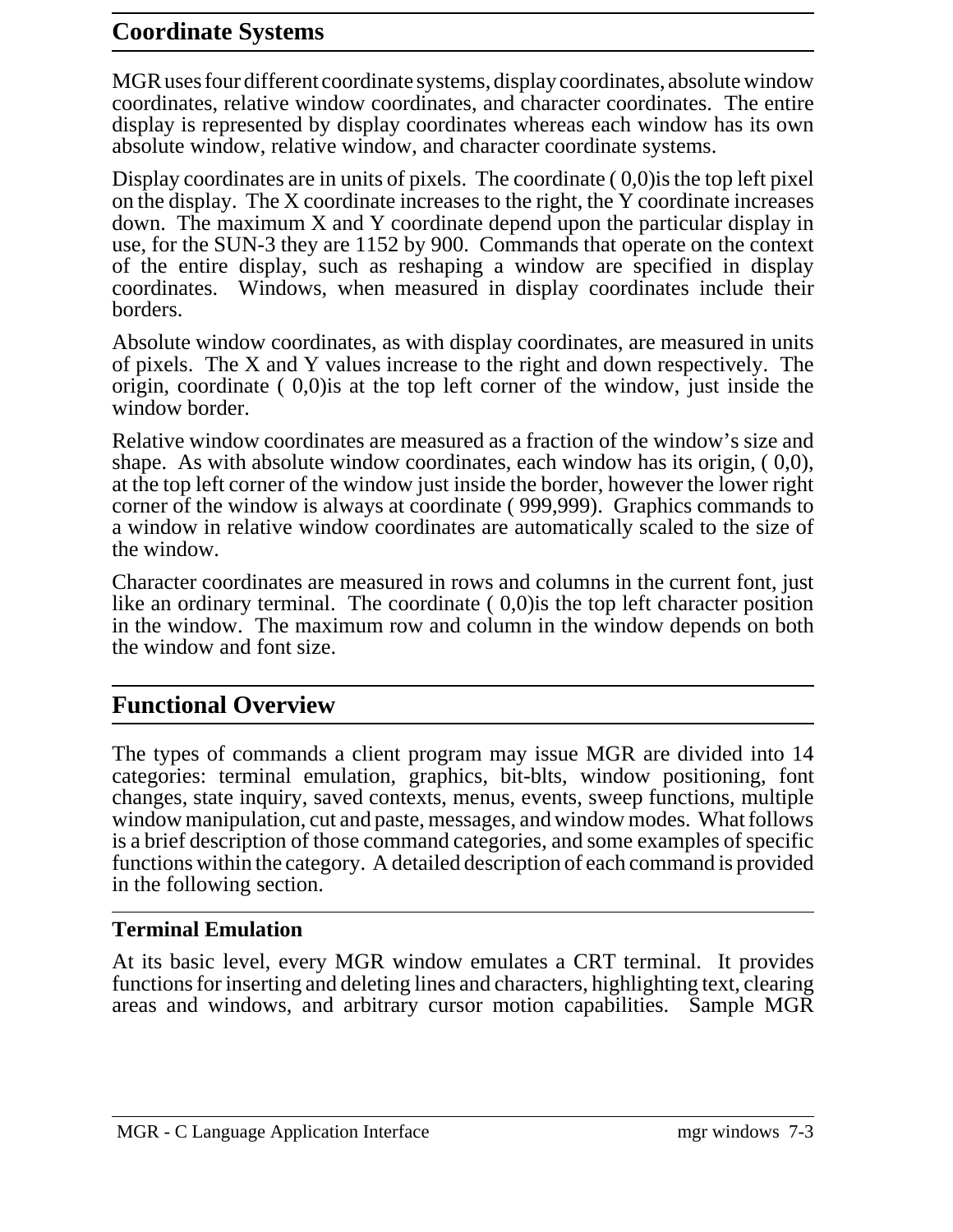TERMCAP and TERMINFO descriptions are given in the tables below. No entries are provided for keyboard key values, as they depend upon the particular keyboard in use.

```
Sample MGR TERMCAP Entry _ Px MGR MGR terminal:\
:am:bs:im=:ta=\text{I:}\setminus:AL=\E\otimes da: al=\Ea::cd=\EC:ce=\Ec:cl=^L:\
:cm=\E%r%d,%dM:\
:co#80:li#24:\
:cs=\E\%d,%dt:\
:DC=\E\setminus dE:dc=\EE:\:DL=\E%dd:dl=\Ed:\
:do=\Ef:up=\Eu:nd=\Er:\
:IC=\E%dA:ic=\EA:\
:se=\En:so=\Ei:\
:ve=\Eve:vs=\Eve:
Sample MGR TERMINFO Entry _ Px | MGR | MGR Terminal,
cols#80, lines#24,
am, msgr, ht="1,
clear={}^{\wedge}L, cr={}^{\wedge}M, bel={}^{\wedge}G,
cub1=\text{H}, cud1=\Ef, cuf1=\Er,
cuu1=\text{Eu}, ind=\text{v}J,
cup=E\%p2\%d;%p1%dM,
\text{csr}=\E\%p1\%d;%p2%dt,
wind=\E%p2%d;%p2%p4%+%d;%p1;%p1%p3%+%d;t,
el=\&c, ed=\&C,il1=\text{Eq}, dl1=\text{Ed},
il=\E%p1%da, dl=\E%p1%dd,
smso=\E i, rmso=\E n,
smcup=\E1664P, rmcup=\E1\E.
```
MGR permits the client program to restrict the terminal emulator to an arbitrary subrectangle within the window, called a text region. For example, a text editor wishing to provide scroll bars or banner lines can still let MGR do the terminal emulation by specifying a text region that excludes the top and sides of the window. This text region may be redefined or moved around at will, permitting multiple terminal sub regions in the same window.

# **Graphics**

In addition to terminal emulation, MGR provides a suite of pen plotter style graphics primitives. A client program may draw lines, circles, ellipses, and elliptical arcs on a window. The graphics objects may either be completely positioned, or located relative to an internal graphics point, maintained by MGR. The objects may also be drawn into undisplayed or scratchpad areas, then copied to the window as a single unit. The graphics point may be aligned with the character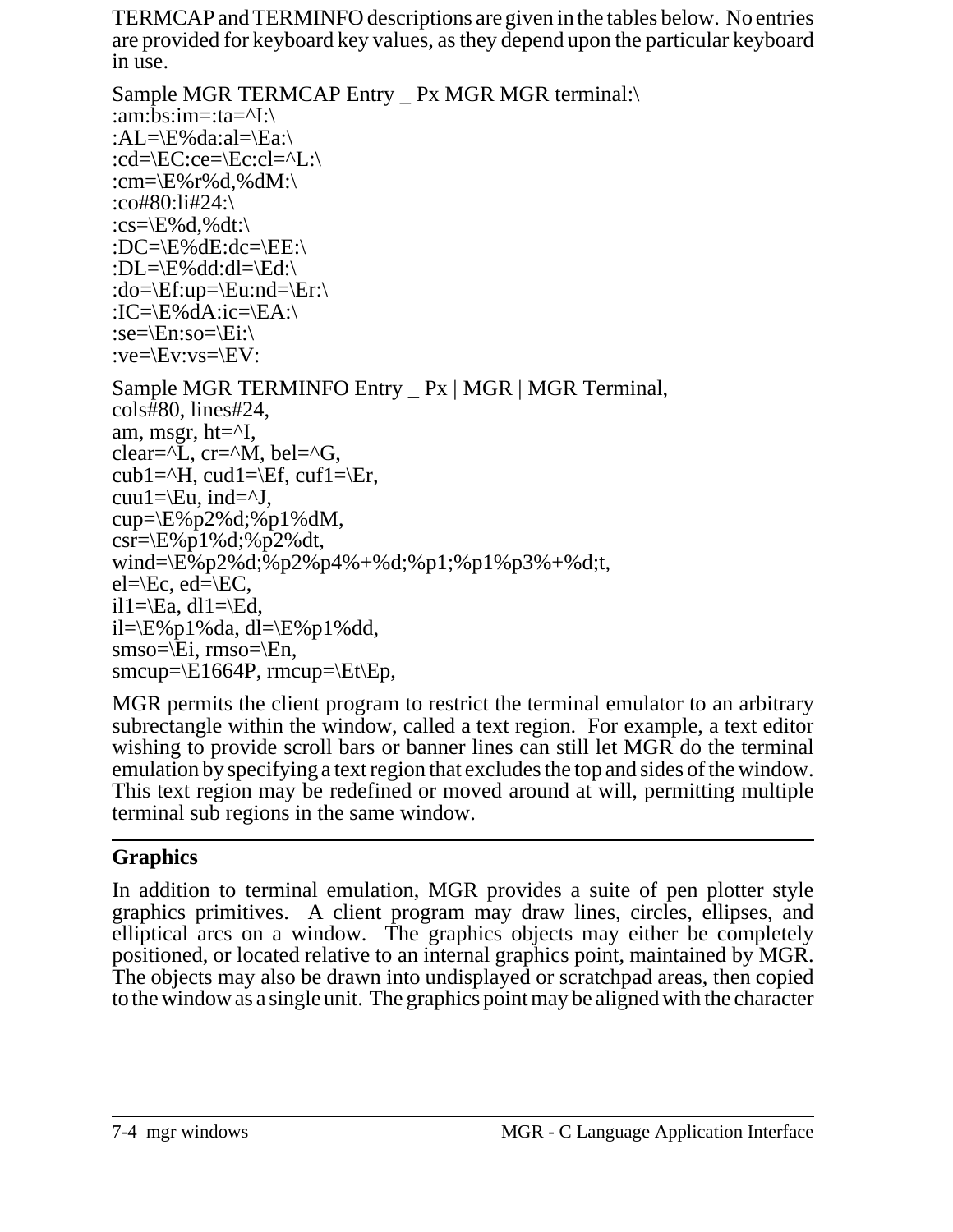cursor, for locating graphic objects relative to character text. Conversely, the character cursor may be aligned with the graphics cursor, permitting character text to be placed at arbitrary positions on the window.

# **Bit-blts**

MGR provides a complete set of functions for dealing with bitmaps, or rectangular arrays of pixels. Bitmaps may be combined with any of the 16 possible bit-blt operations. Non-displayed bitmaps of arbitrary size may be created and destroyed, and bit-blts may be performed on the window, within a scratch-pad bitmap, between two scratch-pad bitmaps, or between a scratch-pad bitmap and the window. Bitmap images may be down-loaded from client programs to MGR, or up-loaded from MGR to the client program. In addition, bitmaps may be saved in files by MGR, or loaded into MGR from files. These last two capabilities permit client programs to manipulate large amounts of bitmap data without the need to send the bits over the communication channel.

### **Window Positioning**

Either the user or client program may move the active window around on the display. Windows may be moved with their size retained, reshaped but remain at the same location, or be both moved and shaped anywhere on the display. If the window is the active window, it may be buried (shoved to the back on the display). If the window is not the active window, it can become the active window and then moved about on the display.

## **Font Changes**

Client programs may change character fonts at any time, even on a character by character basis. MGR comes with scores of different fonts, ranging in size from microscopic to viewgraph size. Client programs are free to create and down-load their own fonts. The fonts supplied by MGR are constant width, that is i's take up the same amount of room as m's do. There are commands to aid client programs that wish to use proportional fonts.

# **State Inquiry**

A client program may ask MGR about the state of its current window, such as its size and position on the display, the name and size of the current font, the position and extent of the text region, and the state of various mode settings. The client may also inquire about the state of the window system as a whole. That includes the position and state of the mouse, the number and sizes of the available fonts, and the organization of windows on the display. The display organization may include the position, size, name, ownership, and spatial ordering for all windows on the display.

### **Saved Contexts**

Certain parts of the current window environment may be pushed on a stack, then restored at some later time. Client programs rarely need to know the context in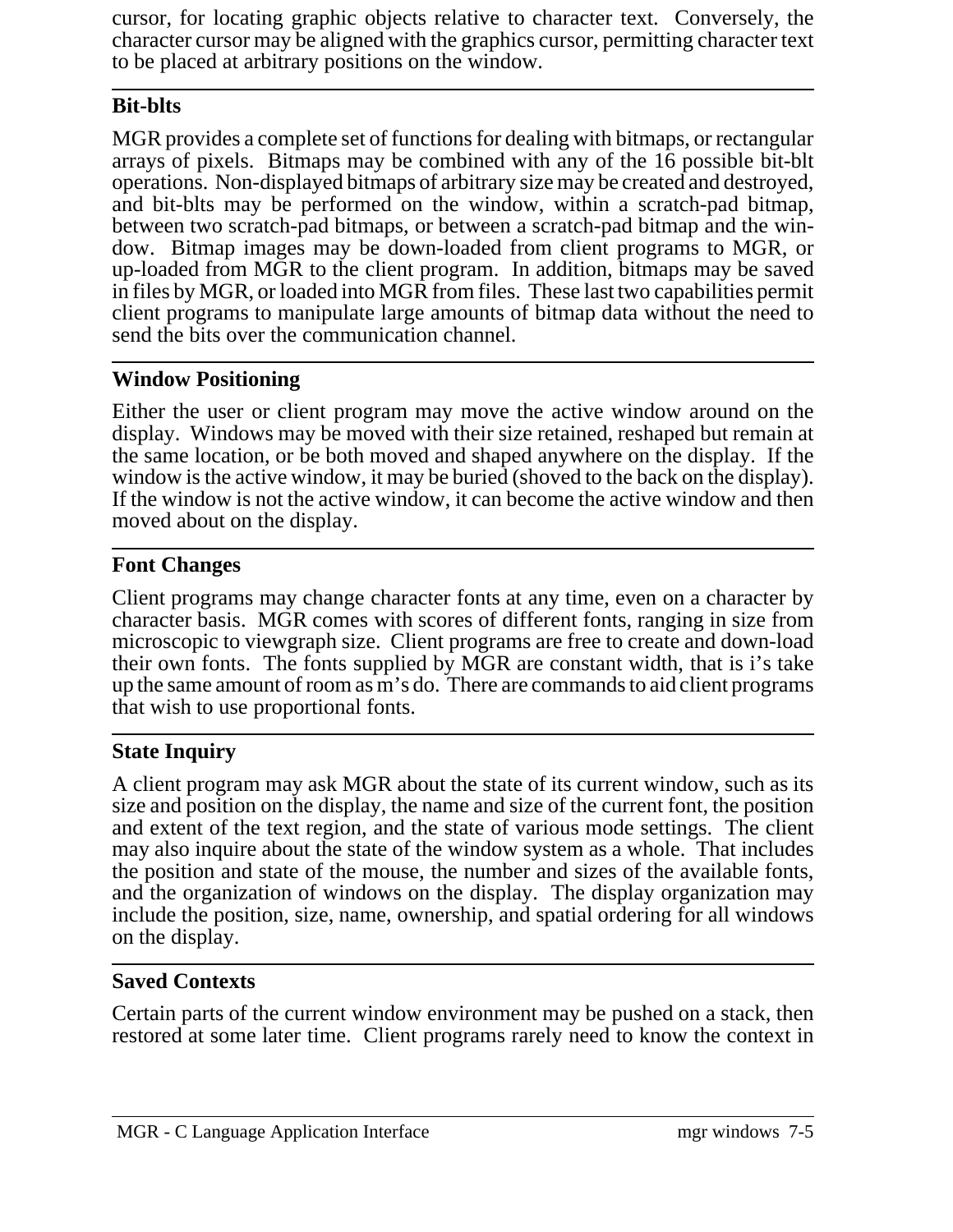which they are called. They simply push those aspects of the environment they will change, then restore them before exiting. About a dozen different parts of the window environment, such as menus, character fonts, window position, etc. may be stacked independently, or in any combination.

### **Menus**

MGR has built in support for pop-up menus. Clients may arrange for menus to pop-up in response to mouse button hits. Up to 50 menus may be down-loaded at once for each window. The client selects which menu will pop-up when a mouse button is pushed. When an item of a pop-up menu is chosen, MGR returns the string previously put into the menu by the client program. The client program may arrange for different menus to pop up depending upon the current mouse position. Menus may also be linked together as a pop-up menu tree. Sliding off to the right of a menu (called a parent menu) while an item is selected can cause another menu (called a child menu) to pop up. Any item of the parent menu may be specified as the entry item for a child menu. Upon selecting an item of a child menu, the client program may arrange for MGR to return ether the action string associated with just the child menu item, or the action strings for the selected items of all the menus. Similar to sliding menus, MGR supports paging menus as well. Long menus may be broken into several pages by the client program. MGR manages the paging automatically, popping up the next page as the user slides off the bottom of a paged menu.

## **Events**

Client programs may arrange to be informed by MGR when some change, called an event, happens to the state of the window system. As with menus, the message informing the client program of a change is formated as specified by the client program. Examples of events include mouse buttons being depressed or released, windows changing shape or moving, and the window becoming the active window or being covered by another window. Window state information, such as the current cursor position, may be returned as part of an event string.

## **Sweep Functions**

It is often convenient for client programs to sweep, or rubber-band simple objects, such as lines or boxes, in response to moving the mouse. MGR provides client programs with a mouse activated sweep function. MGR tracks an edge of the line or box with the mouse and reports the coordinates to the client at the conclusion of the sweep operation, when the user releases the mouse. As usual, the client program specifies the format of the data returned by MGR.

# **Multiple Window Manipulation**

A single client program may create and manipulate additional windows, called alternate windows. The data destined for, or to be received from, an alternate window is multiplexed on the same channel as the main window. The client program selects a window to receive output, and all output goes to the selected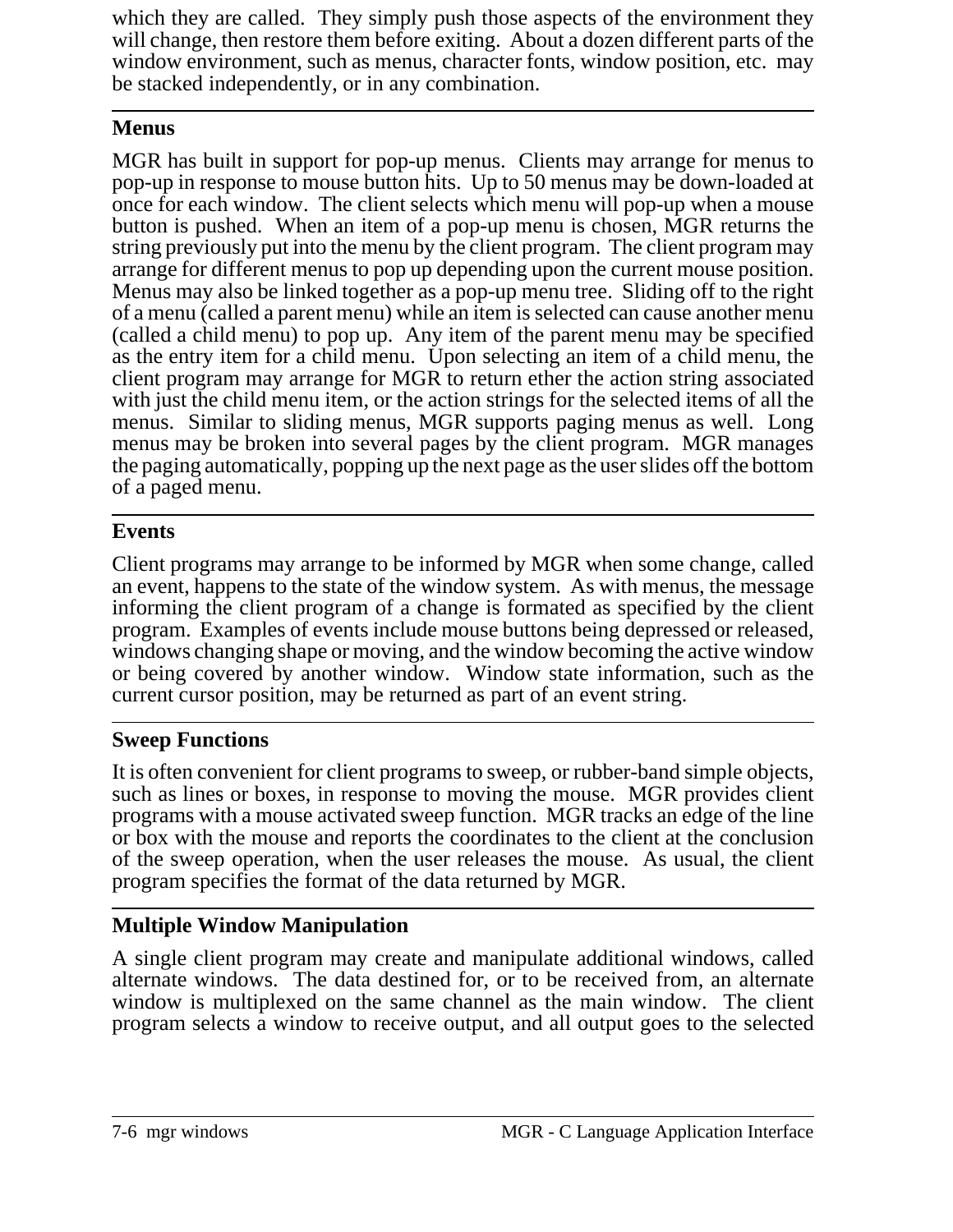window until a different window is selected. For input, the client program uses the event mechanism to determine from which window input arrived. Alternate windows have the same capabilities as the main window. There is currently no limit to the number of alternate windows a client program may have. Up to 100 windows may exist on the display at one time before performance begins to degrade seriously.

### **Cut and Paste**

MGR provides a globally accessible snarf buffer shared among all client programs. Any client program may put data into or read data from this buffer. MGR provides a user initiated cut and paste function from the command menu.

MGR extracts character text from the window and places its ASCII representation into the snarf buffer. Paste copies the contents of the snarf buffer to the input stream of the active window. Client programs, by manipulating the data in the snarf buffer, can interact with the system cut and paste functions.

### **Messages**

Although the snarf buffer gives client programs a simple asynchronous interprocess communication mechanism, MGR has a more general synchronous interprocess message passing scheme. A client program may send a message to another client program, or broadcast the message to all client programs. As a message recipient, the client program may elect to receive messages as an event and encapsulate the message and sender name in the format of its choice. MGR provides the primitives needed to implement server clients by permitting servers to register their names, services and protocols with MGR. Client programs may query MGR for a list of active servers. Server messages may be associated with windows by the server client programs in such a way that the message is automatically received by a client program as part of a mouse button event whenever the mouse button is pressed on the server's window. Using this mechanism, client programs can interact with server clients without any advance knowledge of which servers are available or what services they are providing.

### **Window Modes**

Client programs may select various combinations of window modes. These modes tailor the behavior of the macros described above. Examples of window modes include auto line wrap and character overstrike that affect the terminal emulation, different coordinate system settings that affect graphics commands, or flags that set a window to activate automatically upon receiving input, ignore all keyboard input, or suspend output while a window is obscured.

# **Underlying Protocol**

The purpose of this library package is both to provide a function call interface to the stream protocol, and to document each command understood by MGR. There are two types of MGR commands, as summarized in the table below.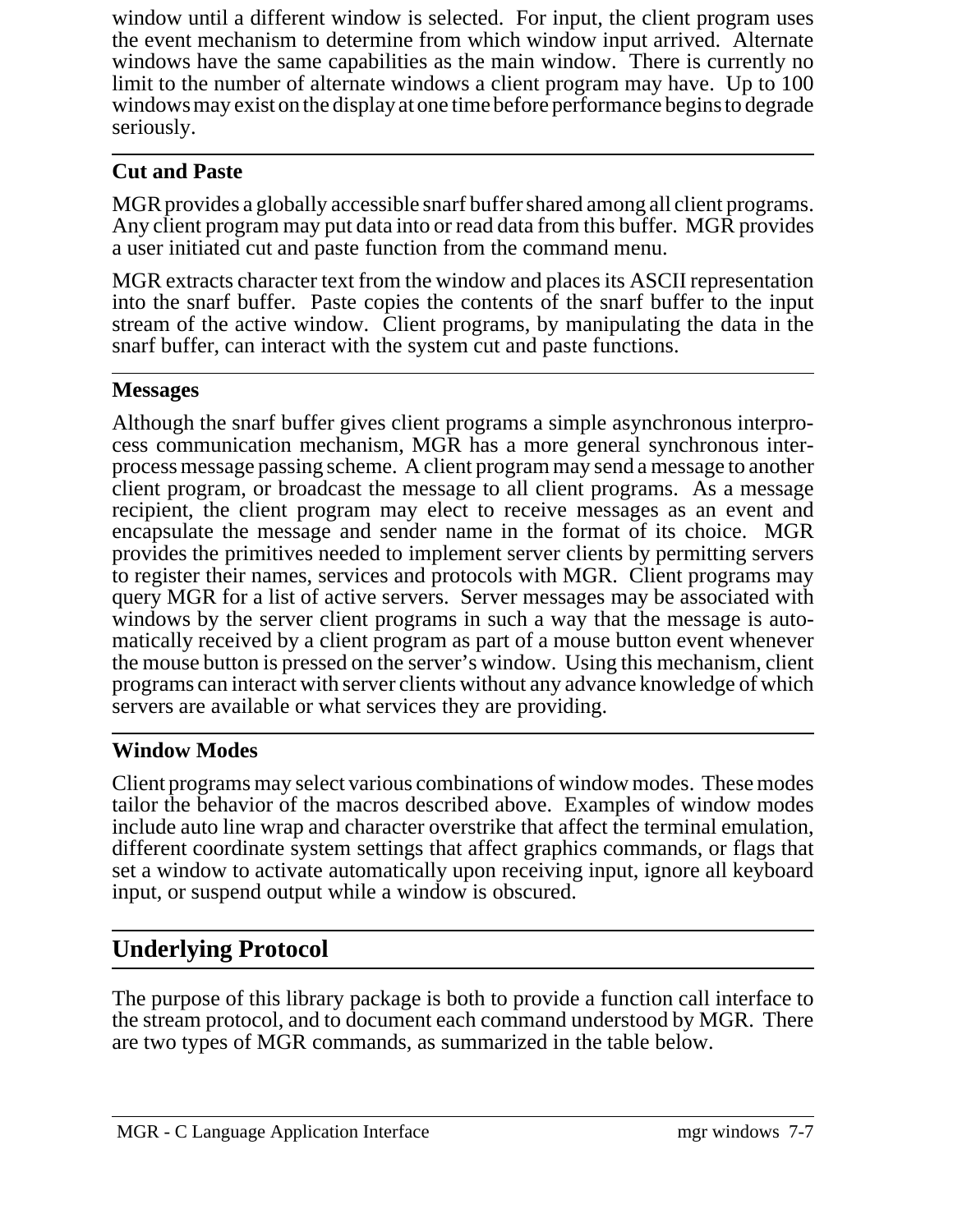MGR command protocol T{ ESC X1, X2,...,

 $Xn$  command T T{ ESC X1, X2,..., Xn length command data T}

In both cases, ESC is the ASCII escape character or '\033', whereas the word command represents a single character command identifier. The X's are optional integers, there can be as few as zero, as in the command center box; c. ESCa which inserts a blank line in the window, or as many as eight, as would be used by the command

ESC0,0,50,100,10,20,3,2b

which is an example of a command to copy images between bitmaps. No spaces may be included between the ESC character and the command identifier character, but the argument separators may be either commas (,) or semicolons (;).

The function of the command is determined both by the command identifier character and n, the number of numeric arguments preceding the command identifier character. All of the commands with the same command identifier character are closely related in function. For example, all the commands in the following table have the same command character, 'o', and all draw ellipses, but have different effects based upon the number of arguments.

Commands that draw ellipses

- 1 ESC100,200o
- 2 ESC100,200,300,400o
- 3 ESC100,200,300,400,2o

All of the ellipses have major and minor axis lengths of 100 and 200 units respectively. Command 1 draws the ellipse at the current graphics location. Command 2 draws the ellipse at the location specified by the third and forth arguments, at ( 300,400). Command 3 draws the ellipse into scratchpad bitmap number 2.

The second form of MGR commands, which is a special case of the first form, is used for downloading data from the client program to MGR. The integer length specifies the number of bytes of data to be downloaded, and data are the length number of data values downloaded. An example of the second type of MGR command is

### ESC11,7bI-moved

which instructs MGR to send the client program the string I-moved any time the client's window is moved to a different location on the display. The 11 refers to the number of the move event and the 7 is the number of characters in the event string, which in this case is I-moved.

All of the command identifier characters are listed in window.h. The command actions, determined by the command identifier and number of command arguments, are described by the macros in this document.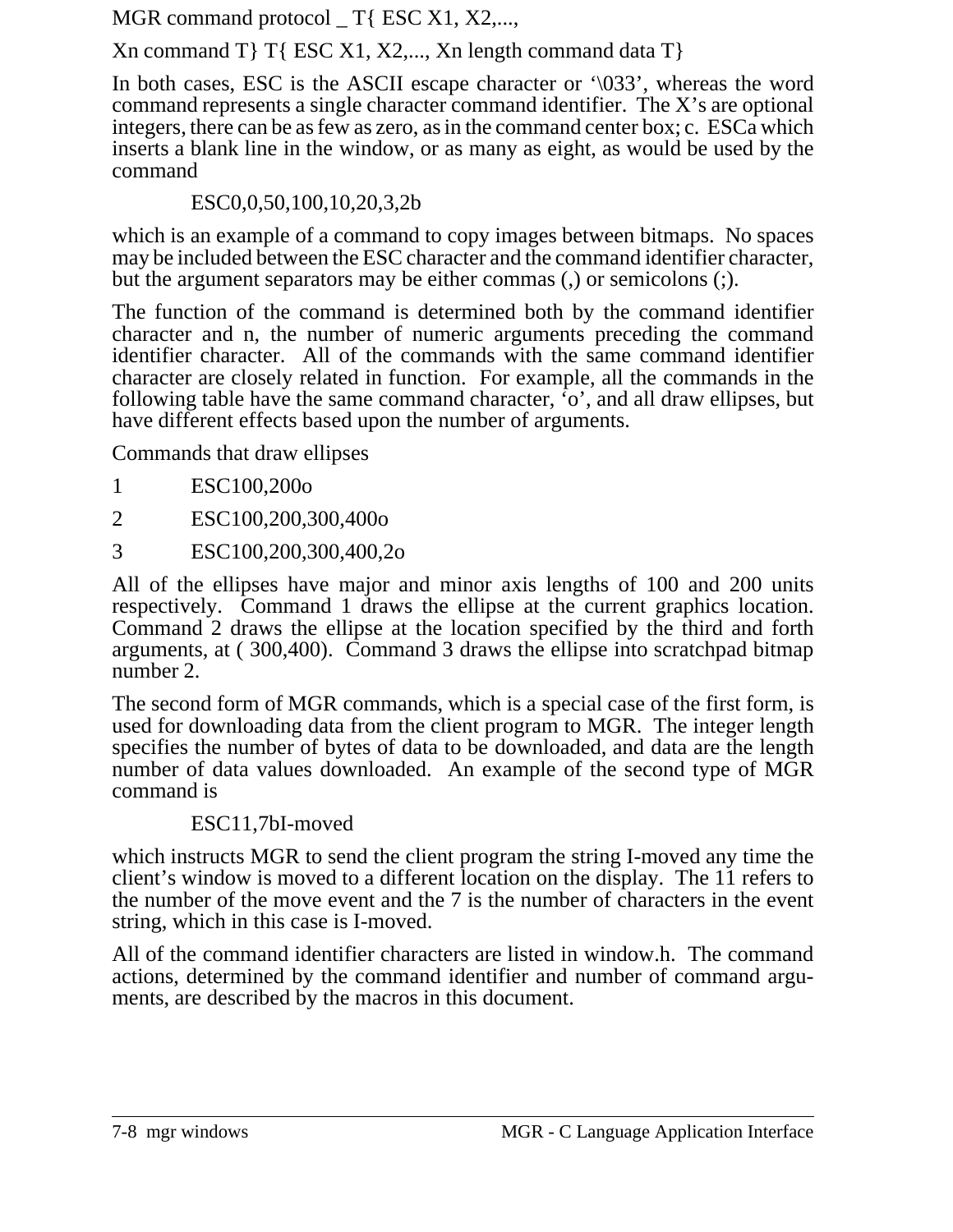### **Conventions and Notation**

All functions and macros and programming examples are shown in a typewriter font to distinguish them from ordinary text. Similarly, function and macro arguments are shown in a bold typewriter font.

The names of often used arguments passed to macros indicate their function, and are defined below.

column,row

The integers column and row refer to a character position in character coordinates even though characters may be placed at arbitrary pixel locations within a window and need not fall on column or row boundaries.

#### Dwidth,Dheight

The integers Dwidth and Dheight represent a width and height in display coordinates.

#### mode

The positive integer mode, represents the bit combination of window modes. Mode is usually an ored list of constants in term.h. A typical use of mode is the argument to m\_push( mode) as in m\_push( P\_FLAGS | P\_EVENT | P\_MENU).

#### n

The small non-negative integer n represents a resource descriptor when describing objects such as windows, fonts, or menus.

#### name

Name is the file name of a bitmap image on the MGR-host machine. File names given with no directory prefix are referenced relative to the icon subdirectory of MGR's home directory. The home directory is installation dependent, and may be determined with the command MGR -V.

#### parent,child

The small positive integers parent and child represent menus. A child menu is linked to a parent menu forming a tree of menus.

#### radius

The positive integer radius along with radius1 and radius2 signifies a radius when referring to circles or major and minor axis when referring to ellipses. They are only referenced in respect to window coordinates.

#### string

An array of characters, string is a null terminated ASCII character string. Except where noted, several ASCII control characters can be included in strings by escaping them with  $X$ , where X is one of the characters shown in the following table.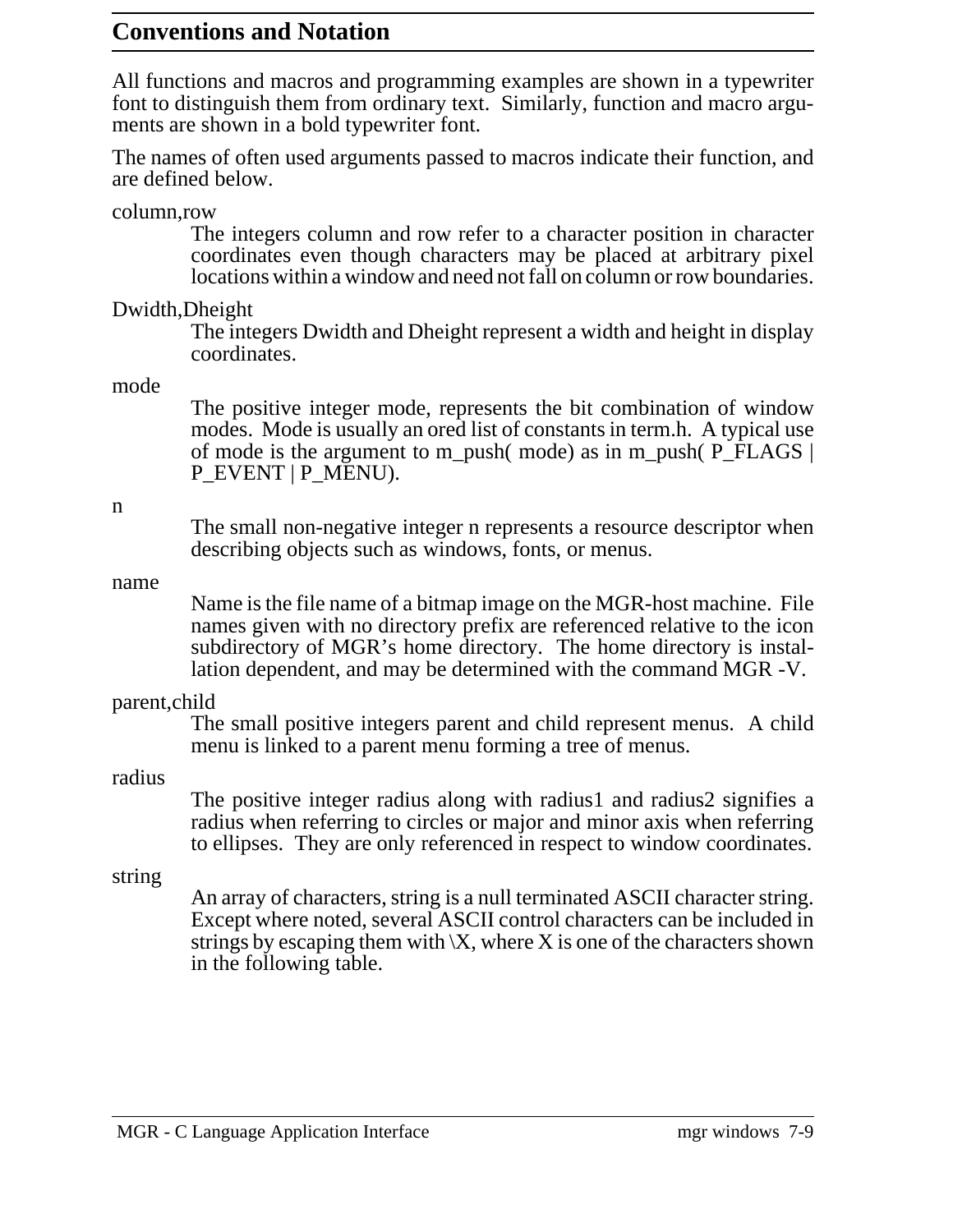Character string control characters

| escape                                               | octal  | Meaning character value $=$ |
|------------------------------------------------------|--------|-----------------------------|
| $\setminus b$                                        | 010    | Back space                  |
| \E                                                   | 033    | Escape                      |
| $\backslash$ e                                       | 033    | Escape                      |
| $\setminus f$                                        | 014    | Form feed                   |
| $\backslash$ g                                       | 007    | Bell                        |
| $\mathcal{M}$                                        | $\ast$ | Turn on 8'th (parity) bit   |
| $\ln$                                                | 012    | New line                    |
| $\sqrt{r}$                                           | 015    | Return                      |
| \S                                                   | 040    | Space                       |
|                                                      | 134    | Back-slash $(\rangle)$      |
| ∗<br>(the next character has its 8'th bit turned on) |        |                             |

#### to,from

The small positive integers to and from identify the destination and source bitmaps for bit-blt operations. The value 0 (zero) represents the current window bitmap; positive integers name scratch-pad bitmap storage.

## width,height

The integers width and height represent a width and height in window coordinates.

# X,Y

The integer pair  $(X, Y)$  represents a point in display coordinates. The suffixes src and dst as in ( $X$ \_src, $Y$ \_src) or ( $X$ \_dst, $Y$ \_dst) are used to indicate source and destination coordinates respectively. Similarly, the suffixes 1 and 2 as in ( X1,Y1) refer generically to the first or second coordinate.

### x,y

The integers ( x,y) represent a point in window coordinates. Whether that is relative (i.e. 0-999) or absolute depends upon the current coordinate setting of the window. As with  $(X, Y)$  above, the modifiers src,dst, 1, and 2 refer respectively to the source, destination, first, and second coordinates.

# **Macros**

All of the C library interface macros expand into printf expressions that convert their command specification into the MGR stream protocol. Compile time and run time options are available that globally alter the behavior of these macros to the specific needs of the client program. The options are detailed in the Using the Library section of this document. The returned value of the macro expressions are not meaningful. The macros described here attempt to reflect the actual state of the system, and may include some inconsistencies that should be cleaned up in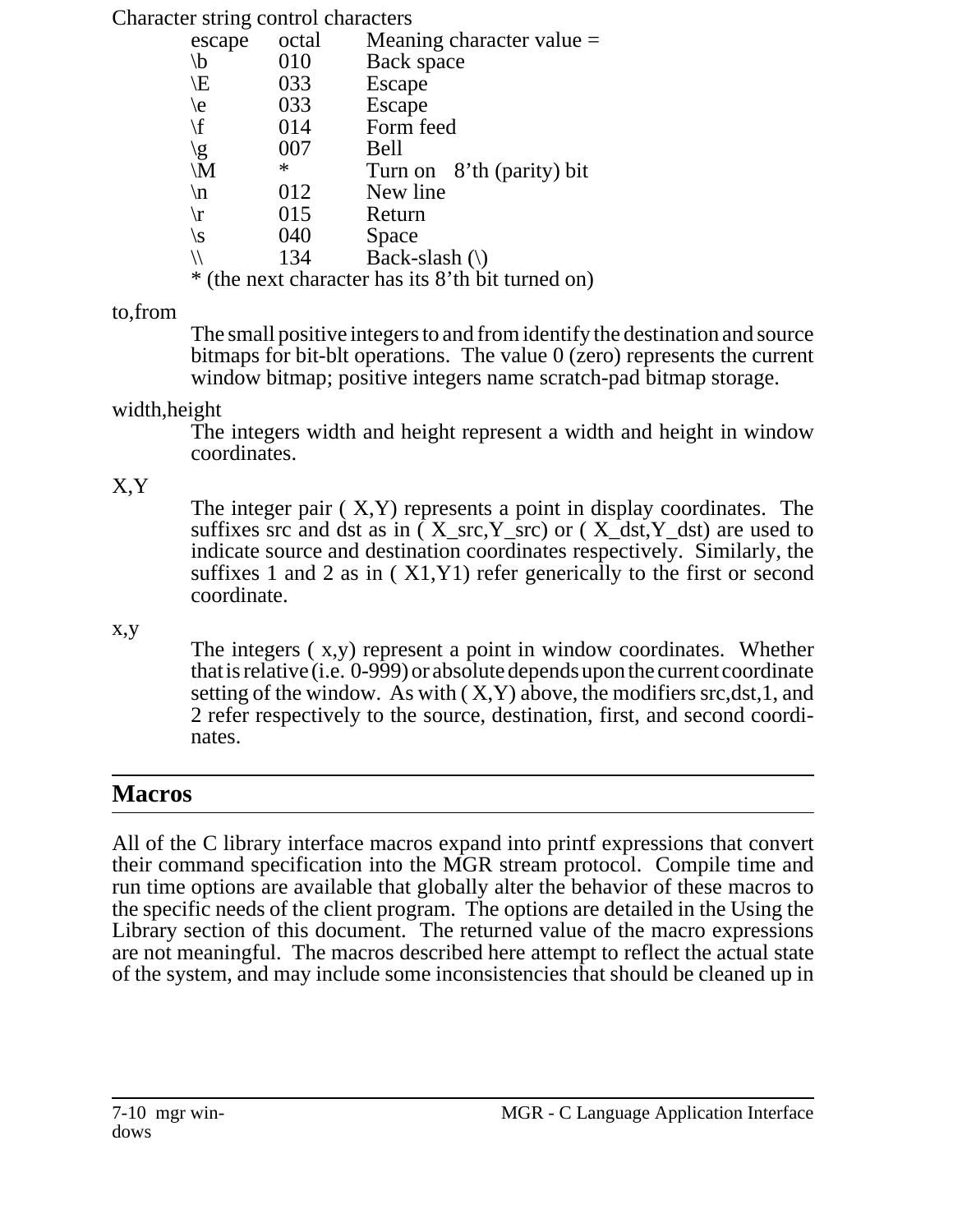future releases of the software. Every MGR command (a command identifier argument count combination) that is accepted by MGR has a macro describing its function.

m\_addchar()

Inserts a space character at the current character cursor position. The remaining characters on the line, if any, are shifted to the right.

m addchars(n)

Inserts n space characters at the current character cursor position. The remaining characters on the line, if any, are shifted to the right.

### m\_addline()

Inserts a blank line at current row. The current row, and any below it, are shifted down one line. The bottom line of text is scrolled off the window.

### m addlines(n)

Inserts n blank lines at current row. The current row, and any below it are shifted down. The bottom n lines of text are scrolled off the window. It is much more efficient to call m\_addlines( n) once, than it is to call m addline()n times.

### m aligntext()

Moves the current character cursor coincident with the current graphics point. The current graphics point is set with  $m_g$  (x,y). This permits client programs to position characters at arbitrary pixel locations on the window.

### m\_arc( $x,y,x1,y1,x2,y2$ )

An arc centered at  $(x,y)$  is drawn counter clockwise from  $(x1,y1)$  to  $(x2,y2)$  using the current drawing function (see m\_func()).

### m bell()

The window flashes and the bell, if there is one, rings. Even if the window is totally obscured, its flashing is made visible to the user.

## m\_bcolor( color)

The background color for text operations is set to color, which is an index into the color lookup table. This command is ignored on a monochrome display. See also m\_fcolor()and m\_linecolor().

## m\_bitcopy( x\_dst,y\_dst,wide,high,x\_src,y\_src)

Copy a rectangle from one place on the window to another with the copy function set by m\_func( n). The rectangular area at  $x\_src, y\_src$  of size wide by high is combined with the rectangle at x\_dst,y\_dst according to the last function set by m\_func(). The resultant rectangle is placed at x\_dst,y\_dst.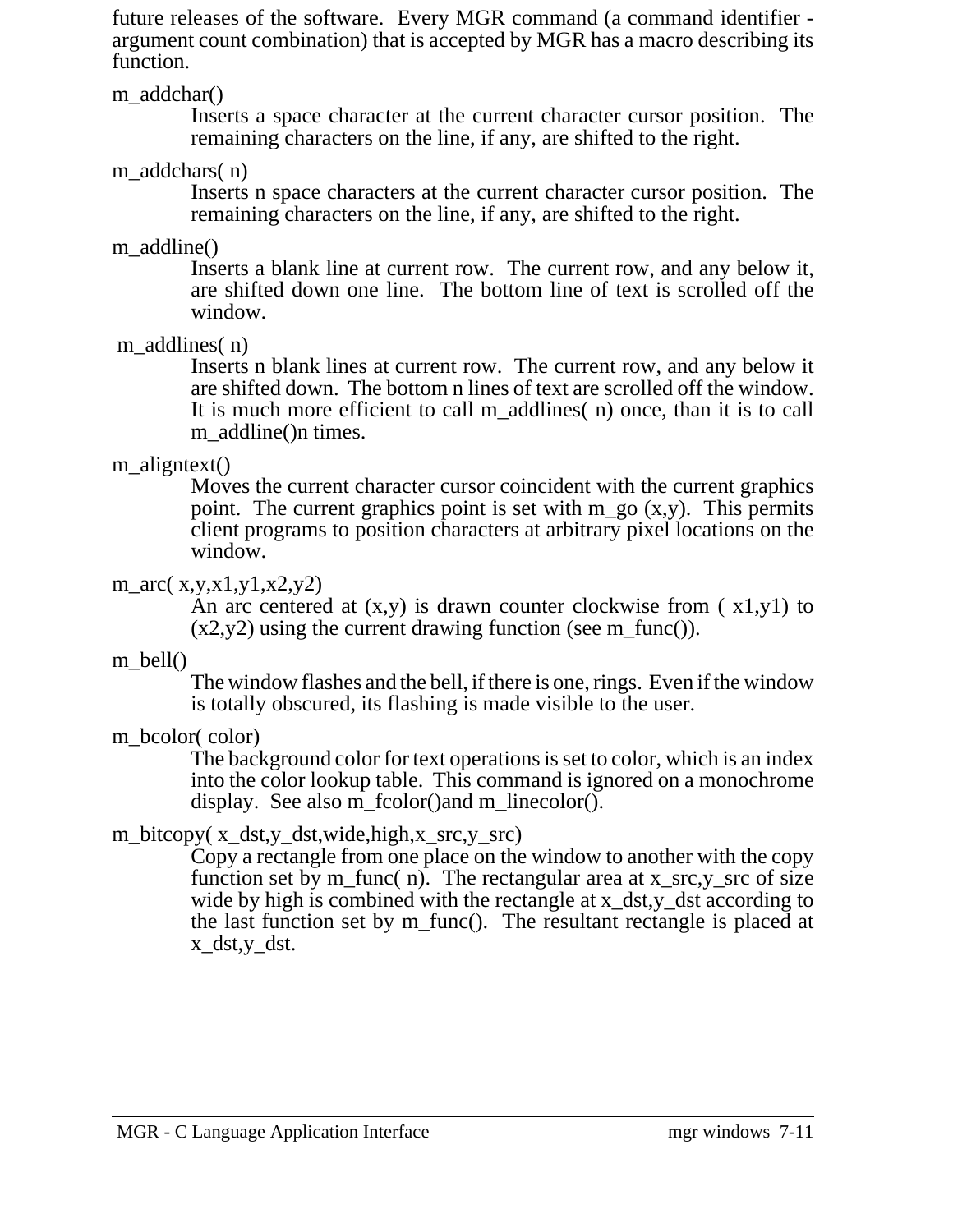m\_bitcopyto( x\_dst,y\_dst,wide,high,x\_src,y\_src,to,from)

Combine the rectangle at position x\_src, y\_src of size wide by high of bitmap from with the rectangle of the same size at x\_dst ,y\_dst of bitmap to. The bit-blt function used to combine the two rectangles is set by m func(). From and to are scratch-pad bitmap descriptors. Scratchpad bitmap 0 (zero) represents the current window contents and may be used for the source , destination or both. If the scratchpad bitmap to does not already exist, it is created with a size of wide+x\_src by high+y\_src.

### m\_bitcreate( n,wide,high)

Create the scratchpad bitmap n of size wide by high. The contents of the bitmap are undefined. The macro m\_bitwriteto() can be used to initialize the scratchpad bitmap. If the bitmap already exists, the old one is first discarded. Scratchpad bitmaps may also be created implicitly by specifying a non-existent bitmap as the destination of m\_bitwriteto(), m\_bitcopyto(), m\_bitld(), or m\_stringto().

## m\_bitdestroy( n)

Destroys scratchpad bitmap n and frees all the resources associated with it. If n does not exist, this macro is ignored.

# m\_bitfromfile( to, name)

Copy the file name on the MGR-host machine into the scratchpad bitmap to. The scratchpad bitmap to is created if it does not already exist. MGR returns a single line containing the width and height of the bitmap, or a blank if the file could not be found or loaded. If name does not start with / or ./, The file name is prefixed with MGR's home directory and /icon/. Names starting with ./ are evaluated relative to the directory current when MGR was invoked. The format of the bitmap file is described in dump.h.

# m\_bitget( from, size, offset)

Upload part of a scratchpad bitmap. Size bytes of scratchpad bitmap from, starting offset bytes from the beginning of the bitmap are sent to the client program from MGR. After this call, the client is expected to read size bytes from the input stream. The image data is sent in raster scan order, 8 pixels to a byte, padded at the right of every line to 16 bits. Size should be kept small (about 80 bytes), to avoid potential flow control problems, with bitmaps uploaded in multiple passes. (See also m\_bitsave()). The data sent by MGR for this macro requires an eight bit data channel, so its use is discouraged. The macro m\_bitfromfile() should be used instead when possible.

## m\_bitld( wide,high,x,y,size)

Prepare MGR to download a bitmap to the window. This macro instructs MGR that the next size bytes received will be interpreted as a bitmap image to be displayed on the window starting at location ( x,y), and of size wide by high. Downloading bitmaps requires an eight bit channel between MGR and the client program. Large bitmaps are best sent in several pieces. The macro m\_bitfromfile()should be used instead, where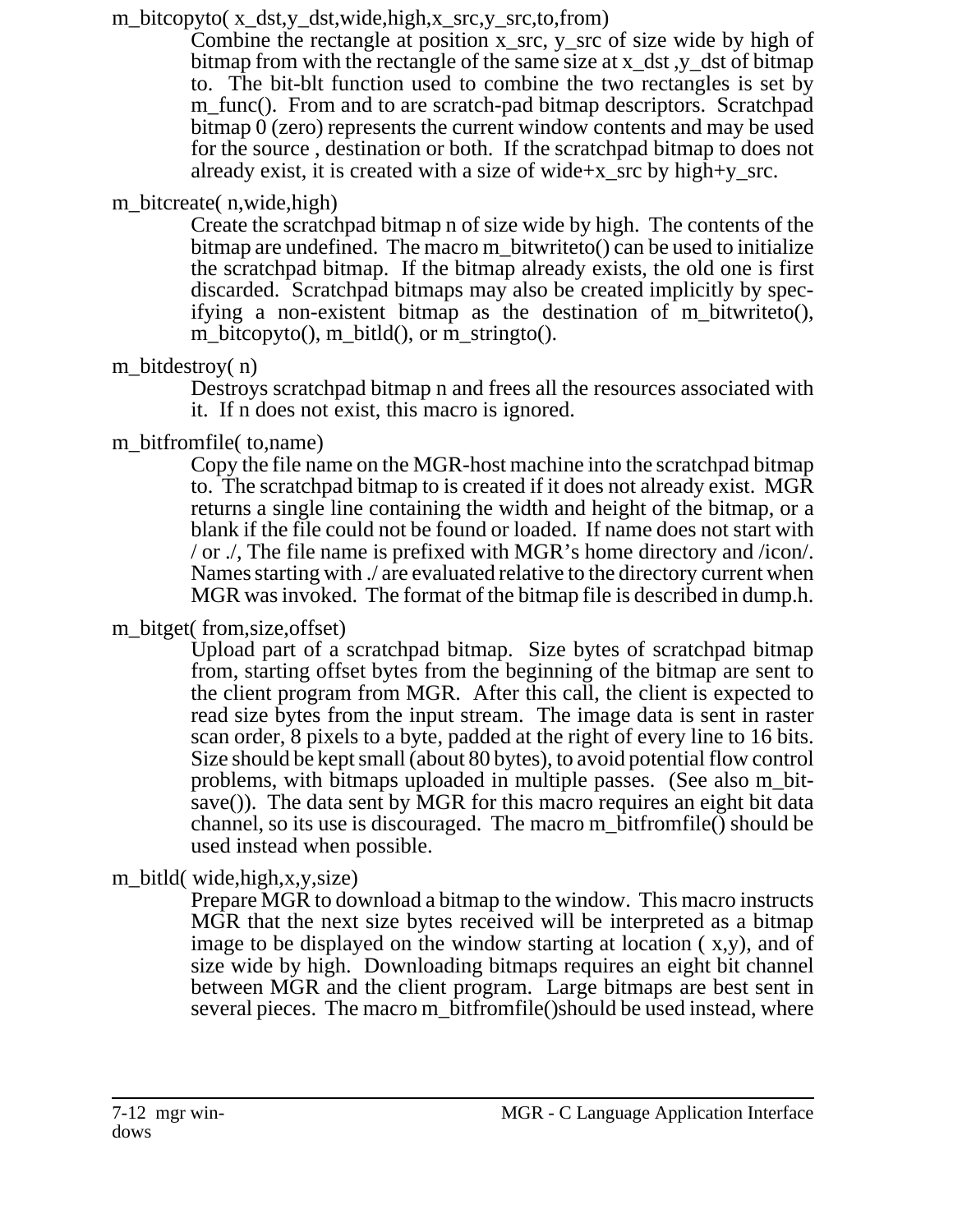possible, as it only requires a seven bit data channel and avoids the movement of large amounts of data through the channel. If more bytes are specified than required by the size of the bitmap, they are discarded. If the number specified by size is insufficient to fill the entire bitmap, the remainder of the bits are set to undetermined values.

m\_bitldto( wide,high,x\_dst,y\_dst,to,size)

Prepare to download a bitmap to the scratchpad bitmap to. If to does not already exist, (see m\_bitcreate()), it is created automatically with size wide by high. This function instructs MGR that the next size bytes received will be interpreted as a bitmap image to be copied to scratchpad bitmap to at location x\_dst,y\_dst. This function requires an eight bit channel between MGR and the client program. If more bytes are specified than required by the size of the bitmap, they are discarded. If the number specified by size is insufficient to fill the entire bitmap, the remainder of the bits are set to undetermined values.

m\_bitsave( from, name)

Save a scratchpad bitmap from on the file name on the MGR-host file system. If name does not start with / or ./, name is prefixed with MGR's home directory and /icon/. Names starting with ./ are evaluated relative to the directory current when MGR was invoked. Specifying from to be 0 (zero) saves the entire display contents to the file. The functions m\_windowsave() and m\_othersave() are used to save contents of entire windows.

m\_bitwrite( x\_dst,y\_dst,wide,high)

The rectangular region of the window, starting at x\_dst,y\_dst of extent wide by high, is set, cleared or inverted as determined by the previous call to m\_func().

## m\_bitwriteto( x\_dst,y\_dst,wide,high,to)

The rectangular region of scratchpad bitmap to, starting at x\_dst,y\_dst of extent wide by high, is set, cleared or inverted as determined by the previous call to m\_func(). If the destination to does not exist, it is created with the dimensions wide by high.

m\_broadcast( string)

The message string is broadcast to all windows that are listening. Listening is turned on by setting the ACCEPT event for a window. (See m\_setevent()). Messages can only be sent to windows whose controlling terminals have general write permission disabled (i.e. mode 0400) as a security measure to prevent malicious foreign processes from sending shells messages that get interpreted and executed as commands.

## m\_circle( x\_dst,y\_dst,radius)

A circle of radius radius is drawn, centered at x\_dst,y\_dst. The points at the edge of the circle are set, cleared or inverted depending upon the last call to m\_func(). Circles are never scaled, they always appear as circles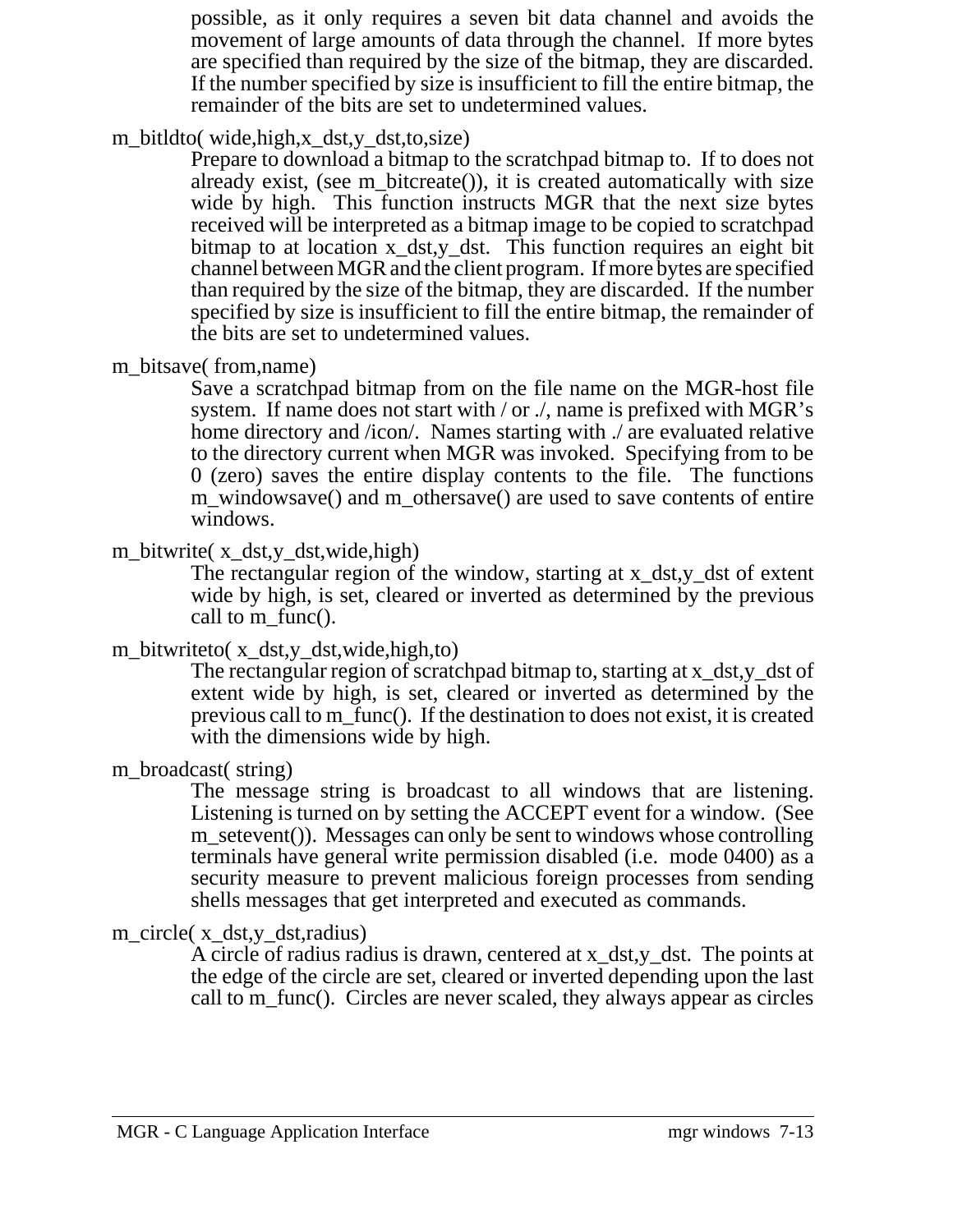on the display, regardless of the window shape. The radius is scaled based upon the average width and height of the window. Use m ellipse()to obtain a scaled circle.

m\_clear()

The current text region is cleared, and the character cursor is moved to position  $(0,0)$ . If no text region is set, m\_clear() clears the entire window.

m\_cleareol()

All of the characters on the current line, starting with the current character to the end of the text region, are cleared. If no text region is set, m cleareol() clears to the edge of the window.

### m cleareos()

All of the characters in the current text region, from the current character to the end of the text region, are cleared. If no text region is set, m\_clear() clears to the end of the window.

### m\_clearevent(n)

Event n is cleared. The integer n is one of: ACCEPT, ACTIVATE, BUTTON\_1, BUTTON\_1U, BUTTON\_2, BUTTON\_2U, COVERED, DEACTIVATE, DESTROY, MOVE, NOTIFY, PASTE, REDRAW, RESHAPE, SNARFED, STACK, or UNCOVERED. See m\_setevent() for a description of the events.

### m\_clearmenu(n)

If menu n exists, it is cleared.

### m\_clearmode( mode)

Clear one of the following window modes. Except where noted, these are the default settings. The mode settings are more fully explained in m\_setmode().

## M\_ABS

Absolute window coordinate mode is turned off. The window is now in relative window coordinates. All window coordinates range from ( 0,0) in the upper left corner to ( 999,999) at the lower right.

## M\_ACTIVATE

Bury the window. Unlike the other window modes, bury has no state associated with it, just a one time action. A window is buried by visually pushing it to the bottom of the display; any window intersecting it will appear in front of it.

## M\_AUTOEXPOSE

Do not automatically activate the window the next time it receives output.

## M\_BACKGROUND

MGR does not permit the window to update if it is partially or totally obscured. Data destined for the window is held until the window is uncovered, or M\_BACKGROUND is turned on.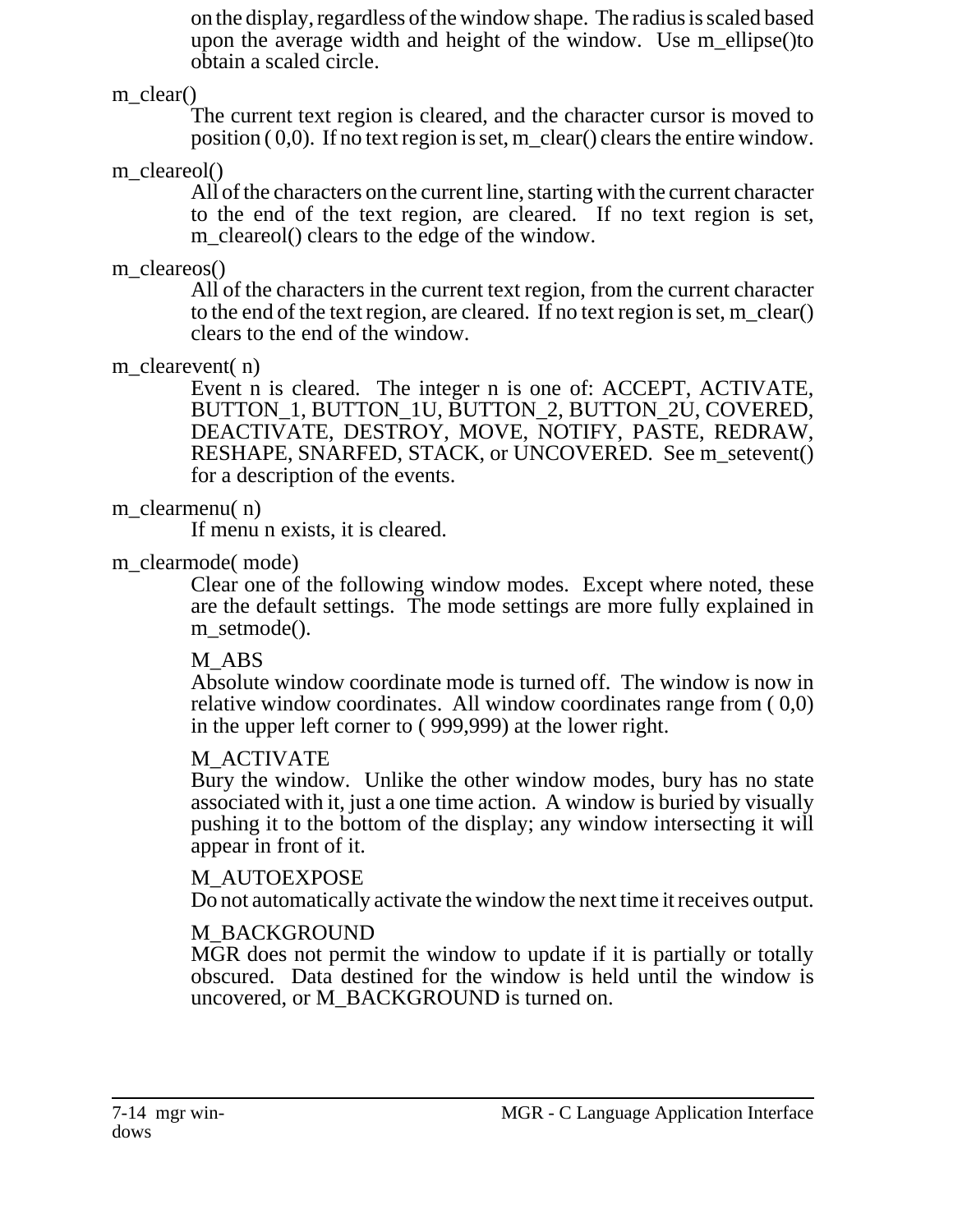#### M\_NOINPUT

Accept keyboard input if the window is active.

#### M\_NOWRAP

Wrap the character cursor to the next line when it reaches the right margin of the text region.

#### M\_OVERSTRIKE

Do not overstrike characters. Text is copied to the window as if m\_func( B SRC) is set.

#### M\_SNARFHARD

The system cut function fails if any errors are found. This is indicated by flashing the window. The contents of the cut buffer are left undisturbed. Normally this only happens if some process unknown to MGR scribbles into the region being cut.

#### M\_SNARFLINES

Sets the system cut function to cut individual characters, instead of entire lines only.

#### M\_SNARFTABS

The system cut function cuts text exactly as it appears on the window. All interior white space is converted to spaces, all trailing white space is treated as a new line.

#### M\_STACK

Eventstacking is turnedoff. Event strings are only returned for the current window context and not for any contexts stacked with m\_push().

#### M\_STANDOUT

Characters are drawn in black with a white background.

#### M\_WOB

The window foreground color is set to black, and the window background is set color to white.

#### M\_DUPKEY

The keyboard escape character is turned off. This mode is turned on by calling m\_dupkey(). There is no corresponding call to m\_setmode().

#### m\_deletechar()

The character at the cursor position is deleted. Any characters on the line to the right of the cursor are shifted left one character position. The last character on the line is set to a space.

#### m\_deletechars(n)

The next n characters are deleted, starting at the character cursor position. Any characters on the line to the right of the cursor are shifted left n character positions. The last n characters on the line are set to space.

#### m\_deleteline()

The line at the cursor position is deleted. Any lines below the cursor are shifted up one line. The last line is cleared.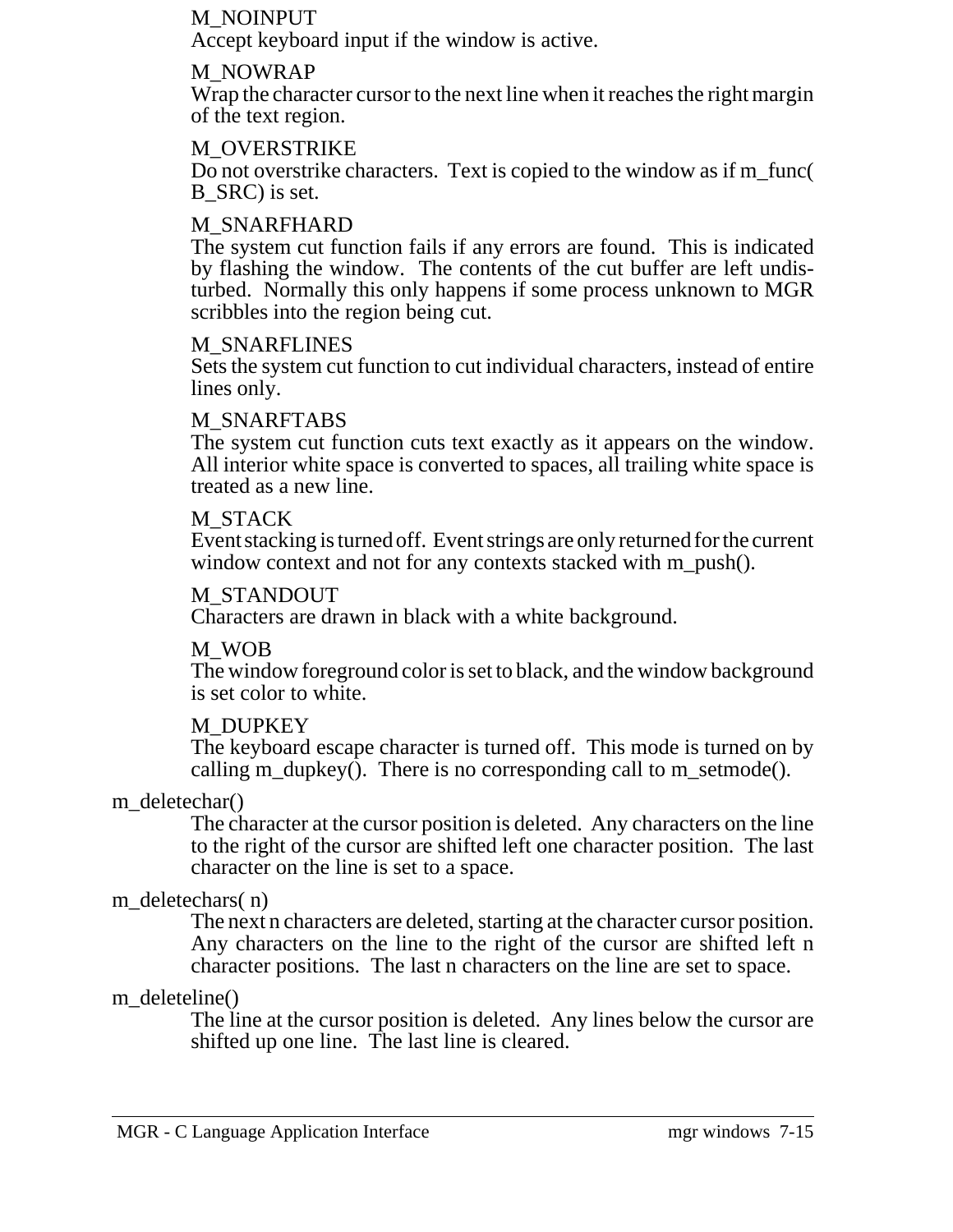#### m deletelines(n)

The next n lines starting at the cursor position and toward the bottom of the window are deleted. Any lines below the deleted ones are shifted up n lines. The last n lines are cleared. It is more efficient to make one call to m\_deletelines() than to call m\_deleteline()n times.

#### m\_destroywin( n)

Destroy alternate window n, created by calling m\_newwin(). If output is currently directed to this window, it is automatically re-directed to the main window. See also m\_selectwin().

#### m\_down( n)

Move the character cursor down n tenths of a character height. This may cause the window to scroll. See also m\_left()m\_right()and m\_up().

### m\_draw( x,y)

Draw a line from current graphics point to  $(x,y)$ . The macro m\_go() is used to move the graphics point. The graphics point is left at  $(x,y)$ , the end point of the line.

### m\_dupkey( char)

Every time the character char is typed at the keyboard for this window, it is sent to the client program twice. This enables clients to reliably distinguish keyboard input from that generated by menu selections or events by starting every event and menu string with a two character code whose first character is char and whose second character is anything but char.

### m\_ellipse(x,y,radius1,radius2)

Draw an ellipse centered at  $(x,y)$ . The values for radius1 and radius2 are the major and minor axis radii. The ellipse is either set, cleared or inverted determined by the last call to m\_func(). The values for radius1 and radius2 are scaled based upon the average width and height of the window.

### m\_ellipseto( to,x,y,radius1,radius2)

Draw an ellipse on scratchpad bitmap to centered at  $(x,y)$  where radius1,radius2 are the major and minor axis radii. The ellipse is either set, cleared or inverted determined by the last call to m\_func(). The values for radius1 and radius2 are scaled based upon the average width and height of the window. If the offscreen bitmap to does not exist, this call is ignored.

## m\_fastdraw( x,y,count,data)

The next count bytes of data are sent to MGR are to be interpreted as lines drawn in fast draw mode, starting at ( x,y). Fast draw mode permits the rapid drawing of short vectors by encoding an x,y displacement location in a single byte. The x coordinate is contained in the most significant 4 bits, the y coordinate in the least significant 4 bits. Values for x and y represent displacements from the previous location, and range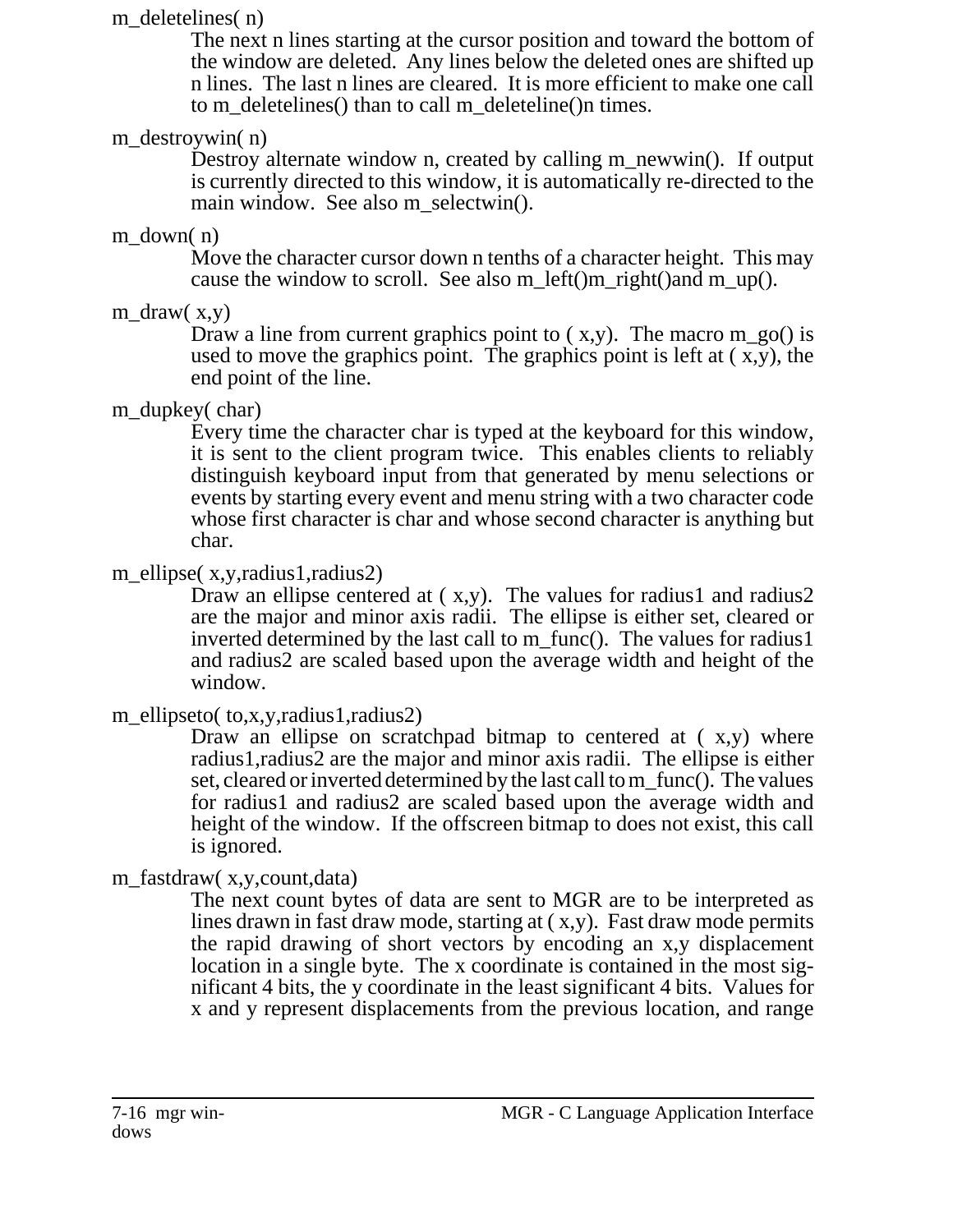from  $+7$  to  $-8$ . A 7 is coded as 0xff, a  $-8$  as 0x00. If both x and y are zero (i.e. 0x8080). The next coordinate is taken to be a move instead of a draw. An eight bit channel between MGR and the client program is required for fast draw mode. See also m\_rfastdraw().

m\_fcolor( color)

The foreground color for text operations is set to color , which is an index into the color lookup table. This command is ignored on a monochrome display. See also m\_bcolor()and m\_linecolor().

m  $flush()$ 

Flush the MGR output buffer. This is equivalent to the stdio function fflush() and is needed only when the M\_FLUSH flag is not specified in the call to m\_setup().

m\_font $(n)$ 

Change to font n. The line positioning is adjusted to keep the baseline of the new and old fonts the same. Font numbers are small integers (currently no more than 15). Font  $0$  (zero) always refers to the built-in or default font. The actual fonts associated with the font numbers may be set in the MGR startup file, or changed by clients on the fly (see m\_loadfont()).

## m\_func( mode)

Set the drawing mode. This specifies the drawing mode for all graphics and bit-blt operations. The integer mode is one of 16 possible boolean combinations of the source and destination bit patterns. Combinations of bit patterns for which there is no source bitmap, such as m\_bitwrite() or m  $\overline{\text{line}}$  use the modes shown in the middle column of the following table. Several common modes are specified for the bit patterns in which the source bitmap is relevent.

Names for bit-blt modes \_ source no source comments = B\_OR B\_SET default B\_COPY B\_CLEAR B\_COPYINVERTED B\_INVERT B\_XOR B\_AND

Alternately, mode may be derived with a boolean combination of B\_SRC and B\_DST, thus B\_OR is equivalent to  $(B\_SRC \mid B\_DST)$ .

## m\_getchar()

The macro m\_getchar()is equivalent to the stdio routine getchar(), except the character is retrieved from MGR via the file pointer m\_termin instead of stdin.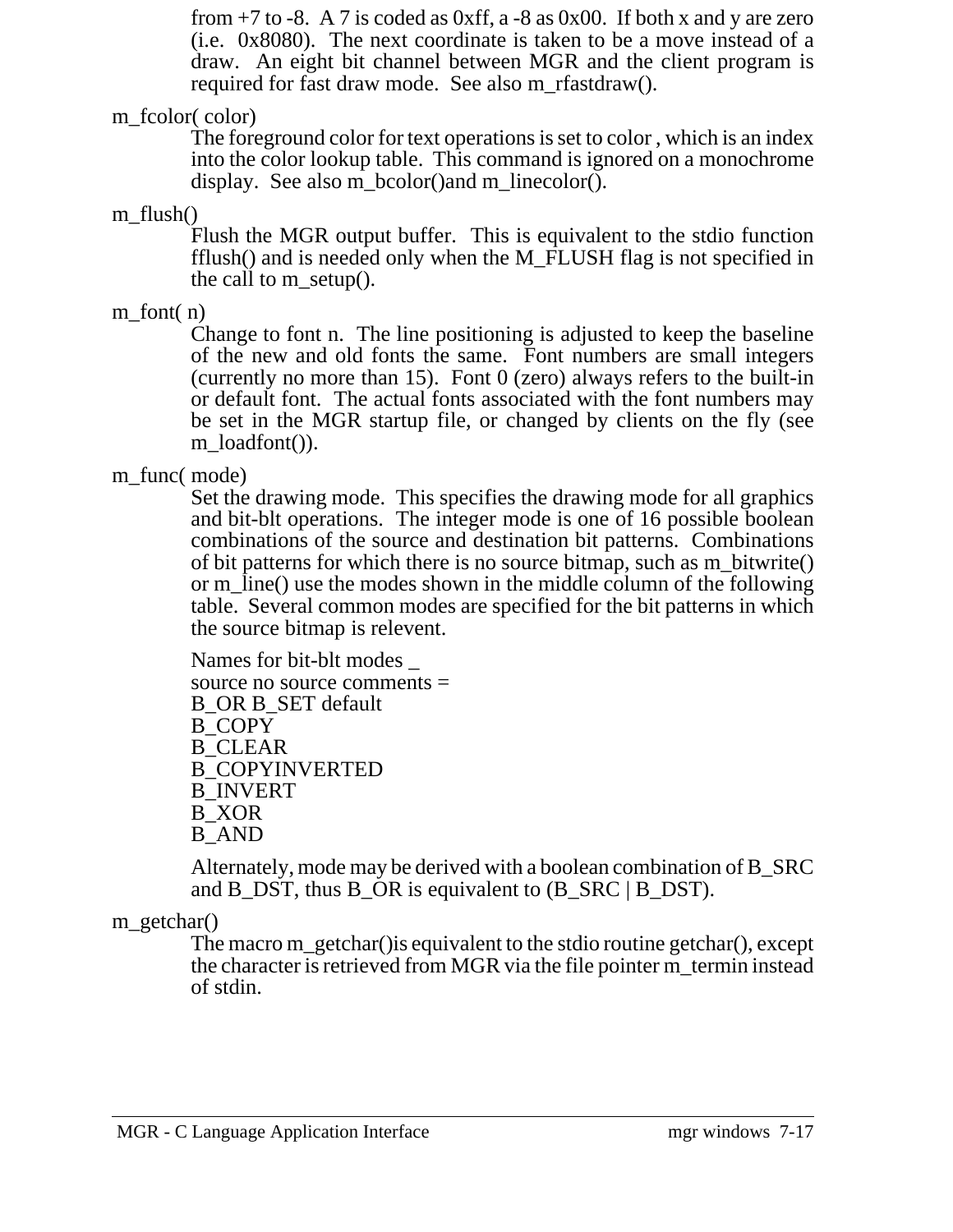#### m\_gets( buff)

A line of characters is read from MGR and placed into buff. The macro m gets() returns NULL if the connection to MGR is severed. The macro m\_gets()is equivalent to the stdio fgets() call except input is retrieved from MGR.

#### m getinfo(mode)

This function requests MGR to return information back to the client program. Mode specifies one of (currently) 16 different requests. Responses are always terminated with a new line for single line responses, and with a pair of new lines for multi-line responses. Consequently, clients can request and process information requests using normal line mode processing. The following list of information requests is understood.

#### G\_ALLMINE

Information about each window that may be written to by the client program is returned, one line of information per window, as a list of space separated items. The first two items give the location of the top left corner of the window in display coordinates. The second two items give the height and width of the window, also in display coordinates. The next field contains the last two characters of the pseudotty associated with each window. Normally the pseudotty is the same for each window reported. The next field contains the window id, which is 0 (zero) for the primary window, and the value returned by the call to m\_makewindow()for the other windows (if any). The final field contains the visual status of the window, which is either C\_EXPOSED ('e') if the window is completely visible, or C\_OBSCURED ('o') if the window is partly or completely obscured. The window information is printed in order from front to back. A sample line might look something like: center box; c. 492 2 652 570 p6 2 o which indicates that the window at ( 492,2) is 652 pixels wide and 570 pixels high, has a controlling pseudotty of /dev/ttyp6, is alternate window number 2, and is at least partially obscured.

## G\_ALL

Information about all windows is returned, one line of information per window, as a list of space separated items. The first two items give the location of the top left corner of the window in display coordinates. The second two items give the height and width of the window, also in display coordinates. The next field contains the last two characters of the pseudotty associated with each window. Normally the pseudotty is the same for each window controlled by the same client. The next field contains the window id, which is 0 (zero) for a primary window, and the value returned by the call to m\_makewindow()for alternate windows. The final field contains the visual status of the window, which is either C\_EXPOSED ('e') if the window is completely visible, or C\_OB-SCURED ('o') if the window is partly or completely obscured. The window information for each window is printed in order from front to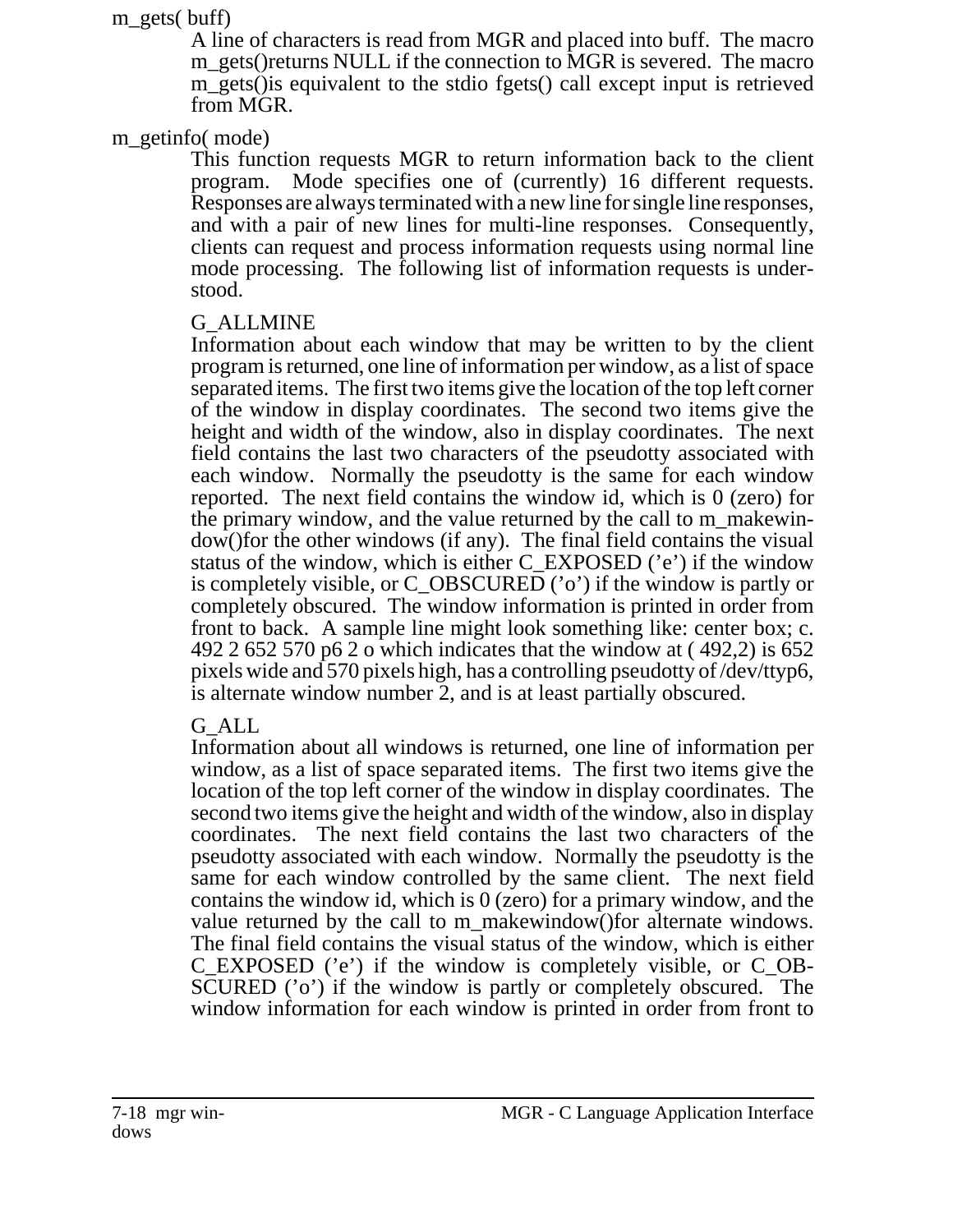back. Thus the first line returned is currently the active window. A sample line might look something like:

center box; c. 492 2 652 570 p6 0 o

Which indicates that the window at ( 492,2) is 652 pixels wide and 570 pixels high, has a controlling pseudotty of /dev/ttyp6, is a main window, and is at least partially obscured.

## G\_COORDS

A single line is returned containing the location and size of the window in display coordinates. The first pair of numbers is the position of the top left corner of the window, the second pair of numbers is the window's width and height in pixels.

## G\_CURSOR

A single line is returned containing the position of the character and the graphics cursor. The first pair of numbers is the current column and row in character coordinates and the second pair of numbers is the current graphicslocation in window coordinates. The graphics cursor location is reported in either absolute or relative window coordinates, depending upon the window coordinate mode setting.

## G\_FONT

A single line is returned which contains current font information. The first pair of numbers is the character width and height, in pixels. The next number is the font number as would be used in a call to m\_font, and the final field is the ascii name of the font.

## G\_ID

A single line is returned containing the window's alternate window id ( 0 for the main window), followed by the number of windows controlled by the client program.

G\_MOUSE The mouse position, in display coordinates are returned, followed by the most recent button transition, which is one of 1,-1,2,-2. The numbers 1 and 2 represent buttons one and two on the mouse respectively. The third mouse button is reserved for system use and is not accessible to client programs. A negative value means the button was released; a positive value indicates the button is still depressed.

## G\_MOUSE2

The mouse coordinates, in window coordinates are returned, followed by the most recent button transition, which is one of 1,-1,2,-2. The numbers 1 and 2 represent buttons one and two respectively. A negative value means the button was last released; a positive value indicates the button is still depressed. If the mouse is above or to the left of the window, a negative coordinate value is returned. In addition if the window is in relative coordinate mode, coordinate values between 0 and 999 will be reported only if the mouse is within the window.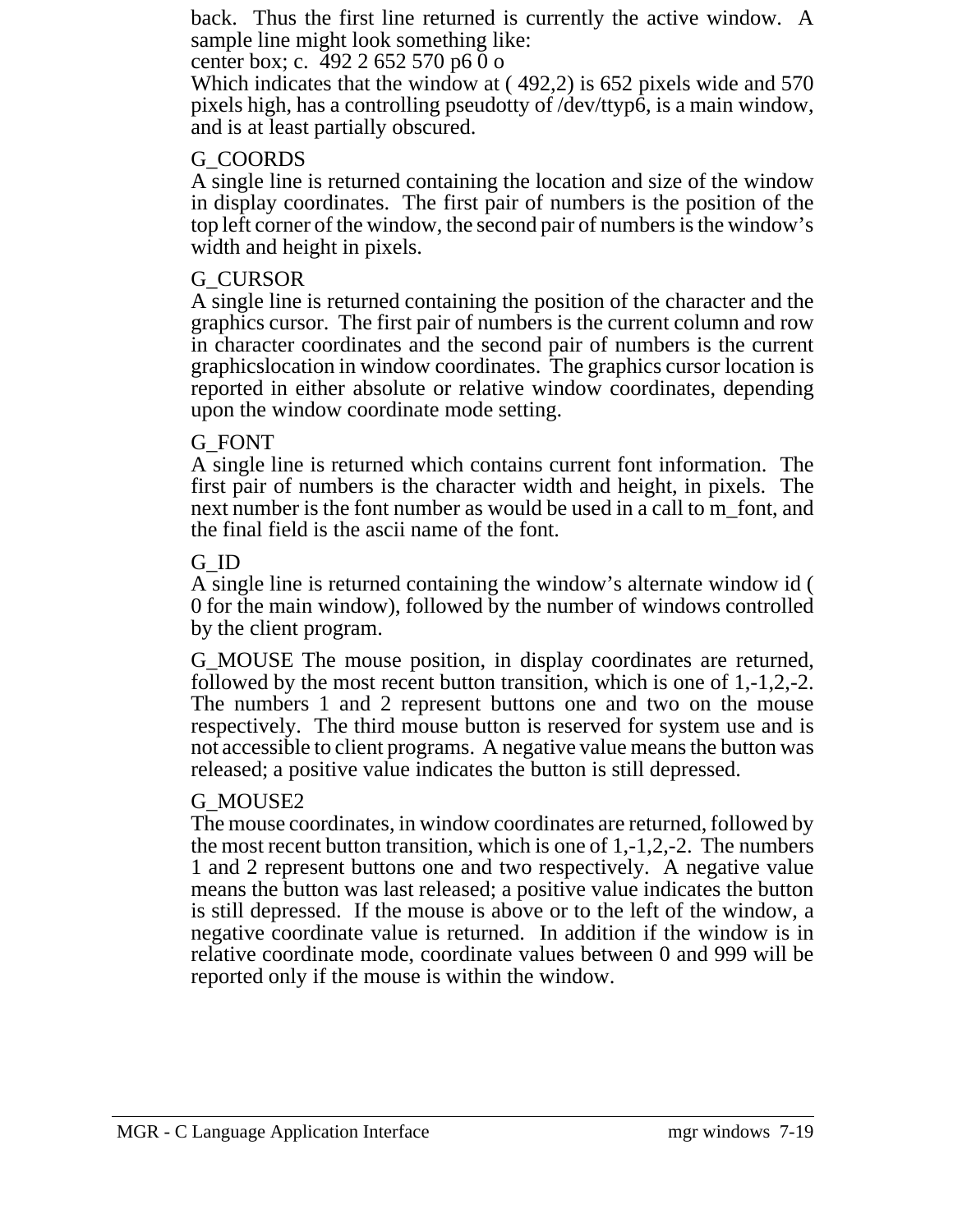#### G\_STATUS

A line is returned containing a single character, either C\_EXPOSED ('e'), C\_OBSCURED ('o'), or C\_ACTIVE ('a') depending upon whether the window is exposed but not the active window, partially or totally obscured, or exposed and the active window.

## G\_SYSTEM

A single line containing constant global information is returned. There are currently four fields:

1) The hostname of the machine MGR is running on, as returned by gethostname().

2) The width of the display in pixels.

3) The height of the display in pixels.

4) The size of the window borders in pixels.

# G\_TERMCAP

A single line is returned which contains a TERMCAP entry for MGR. The TERMCAP entry is always the same, except for lines and columns entries (li# and co#), which vary to reflect the current window size.

G\_TEXT A single line containing four integers is returned with the current text region size. The first pair of numbers is the top left corner of the text region, in window coordinates, the second pair of numbers is the width and height of the text region. If no text region is defined, implying the entire window is the text region, all four numbers are returned as 0 (zero).

# G\_WINSIZE

A single line is returned containing the current number of columns and rows in the text region. If no text region is defined, the number of lines and columns for the entire window is returned.

# G\_FLAGS

A single line is returned containing a hexadecimal number representing the current window mode bits. Each mode is represented by a bit in the word. Many of the modes may be set or cleared with m\_setmode() or m\_clearmode(). See the discussion of m\_setmode() for a detailed discussion of these flags. The meaningful mode bits are:

0x000001 The window is completely exposed.

0x000004 It is possible to use the system cut function in this window. This mode is restored by clearing the window. See m\_clear().

0x000008 The window is white text on a black background.

0x000010 The window is in standout mode. Individual characters are printed in reverse.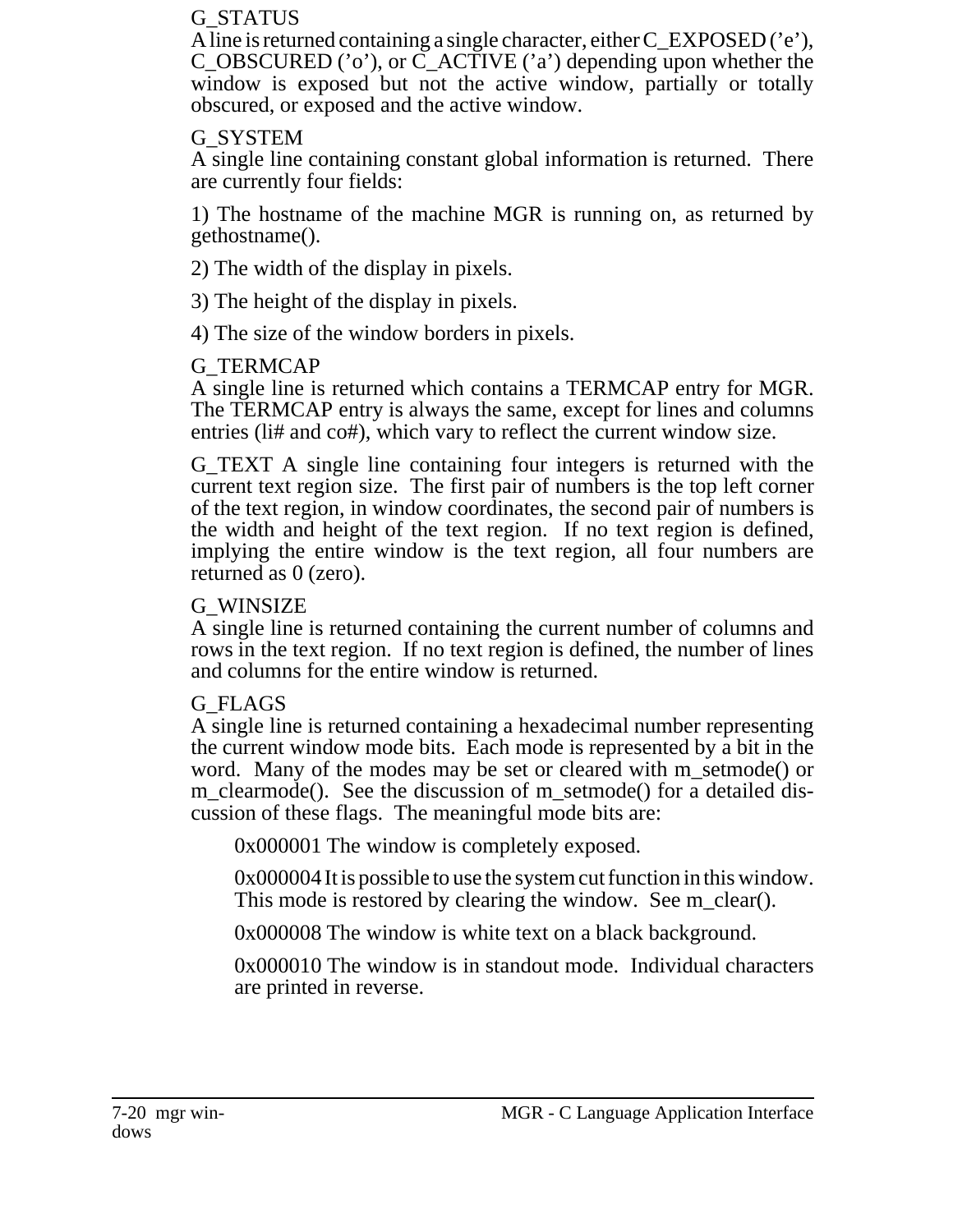0x000020 The window has died. If a client sees this flag, the window is about to go away.

0x000040 Expose the window upon shell output. The window will be automatically activated when the next character arrives for output on the window.

0x000080 Permit a partially or totally obscured window to update.

0x000100 Do not kill the window when the original process started in it dies. This flag may only be set from the startup file.

0x000200 Vi mode is turned on. Pushing the right mouse button sends the characters:

row column

where row and column specifies the character location the mouse is sitting on. This has the effect of aligning vi's notion of the current character position with the mouse.

0x000800 Keyboard input is refused when the window is active.

0x001000 Auto wrap mode is turned on. The character cursor automatically wraps to the beginning of the next row when it reaches the right margin of the text region.

0x002000 Overstrike mode is turned on. Characters are written to the window using the the current drawing mode, as set by m\_func().

0x004000 The window is in absolute window coordinate mode.

0x010000 The system cut function snarfs complete lines only.

0x020000 The system cut function changes spaces to tabs whenever possible. Tabs are assumed to be every 8 spaces.

0x040000 The system cut function will attempt to snarf text even if errors occur.

Move the graphics point to the window position  $(x,y)$  in the current window coordinates.

m\_gotext()

The graphics point is moved to the bottom left corner of the current character cursor location.

## m\_halfwin( X, Y,Dwidth,Dheight)

A window is created at X,Y of size Dwidth by Dheight with no process connected to it. MGR returns the name of the file, a pseudo-tty, that must be opened in order to talk to the new window. A process which opens that pseudo-tty becomes a client program, communicating with MGR and the new window in the usual fashion. For a single process managing multiple windows, use m\_newwin().

 $m_{.}g$ o( x,y)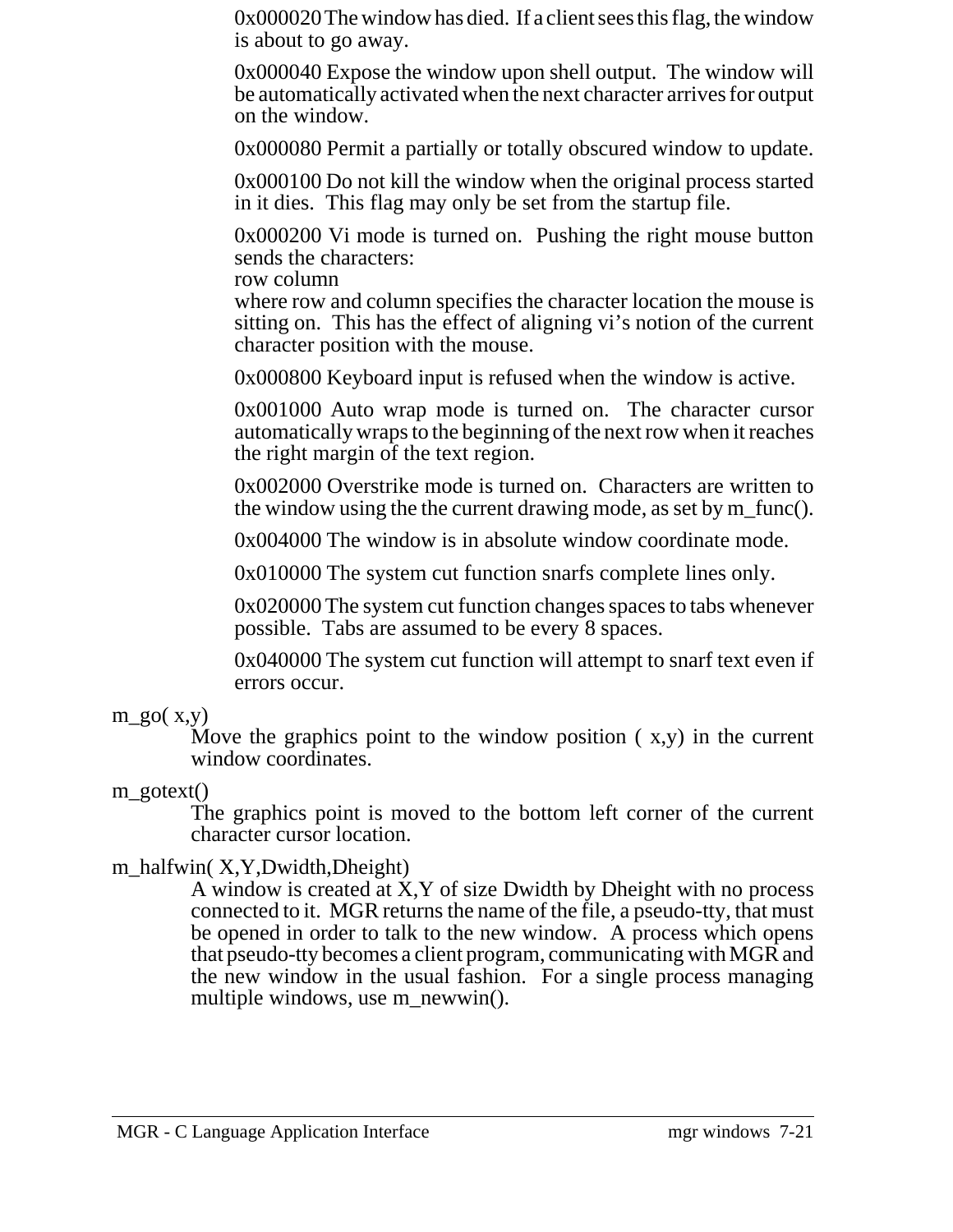## m\_highlight( X, Y,Dwidth,Dheight)

MGR flashes the rectagular portion of the display starting at X,Y of size Dwidth by Dheight. This is an experimental capability and may be removed in the future.

# $m$  incr( $n$ )

The current character position is adjusted to the left or right n units in window coordinates. The argument n may be signed to indicate movement to the left (if negative) or to the right (if positive or unsigned). This is useful for client programs dealing with proportionally spaced text.

## m\_left(n)

Move the character cursor left n tenths of a character width. See also m\_down()m\_right()and m\_up().

m\_line( $x1,y1,x2,y2$ )

Draw a line in the current window from the coordinate  $(x1,y1)$  to the coordinate ( x2,y2). The line is either set, cleared or inverted as determined by the last call to m\_func().

# m\_linecolor( mode,color)

The drawing mode and color is set for all graphics and bit-blt operations. The integer mode sets the drawing mode, in the manner of m\_func(). The integer color is the index into the color lookup table for the drawing color. This command is equivalent to m\_func()on a monochrome display. See also m\_fcolor()and m\_linecolor().

# m\_lineto( $\text{to,x1,y1,x2,y2}$ )

Draw a line on the scratchpad bitmap to from the coordinate  $(x1,y1)$  to the coordinate  $(x2,y2)$ . The line is either set, cleared or inverted as determined by the last call to m\_func().

# m\_linkmenu( parent,item,child,mode)

The menus parent and child are linked together. When menu parent is popped up and item number item (starting from zero) is highlighted, sliding off to the right of the parent menu causes the child menu to pop up. When an item is chosen, MGR sends the concatenation of the action strings associated with each of the popped-up menus, from left to right (i.e. parent to child). An arbitrary tree of menus may be created by linking successive menus together in this manner. It is up to the application to indicate on the parent menu item that sliding to the right will pop up a child menu. Typically "->" is used.

The mode argument, if not zero, changes the menu options for the parent menu. The flag settings, which may be or-ed together (except for MF\_CLEAR ) are:

# MF\_SNIP

By default, when an item in a child menu is selected, the values associated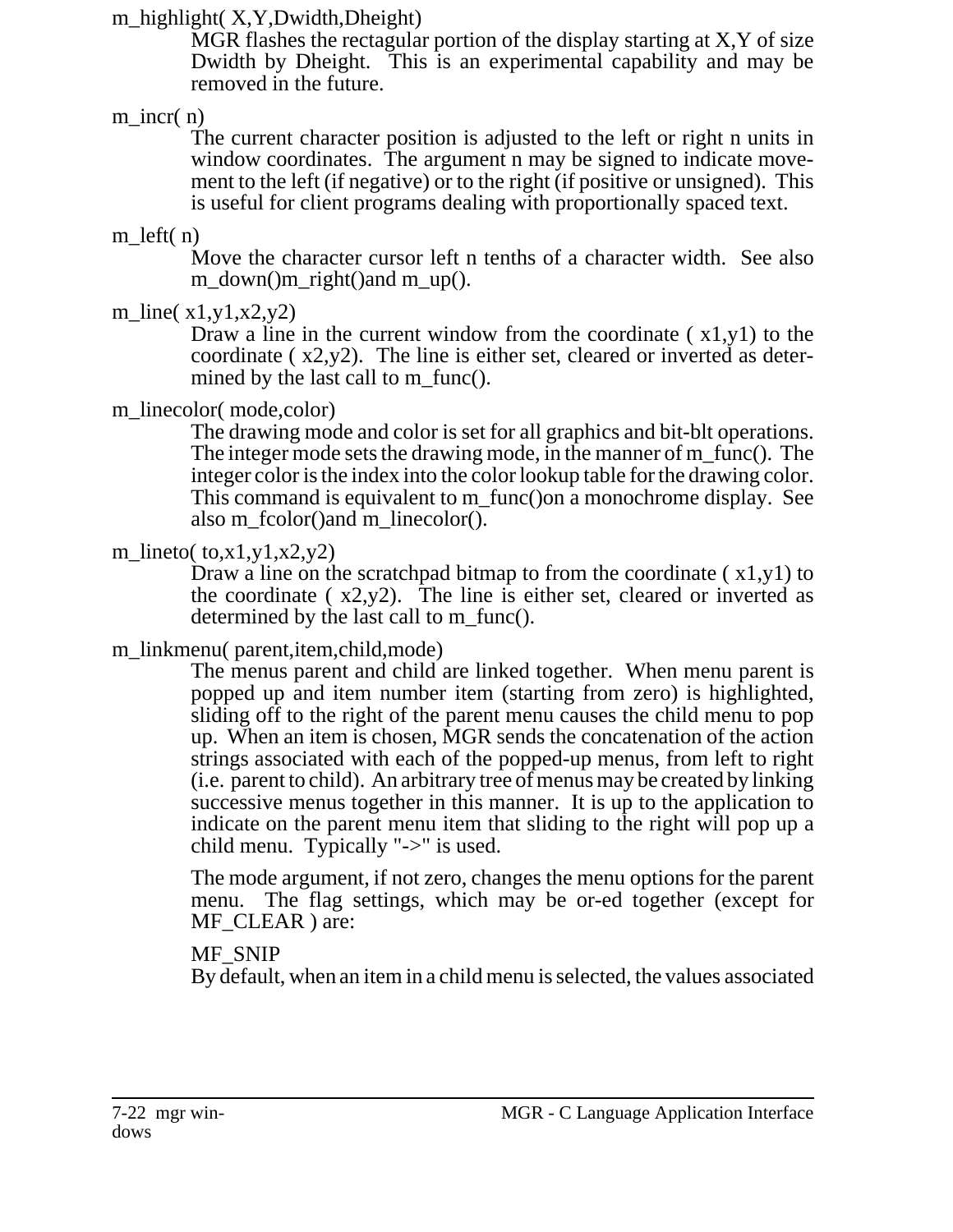with the highlighted items for all of the ancestor menus are concatenated to the child's item value. When MF\_SNIP is enabled, only the string associated with the child menu is returned.

#### MF\_PAGE

Normally, whenever a menu is popped-up, the previously chosen item is initially highlighted. If MF\_PAGE is enabled, this behavior is extended to paged menus. MGR automatically pages through a set of paged menus to highlight the currently selected item.

## MF\_AUTO

MGR will automatically slide to the right and pop up a child menu to highlight the previously selected item.

## MF\_CLEAR

Clears the mode MF\_SNIP, MF\_PAGE, and MF\_AUTO. See also m\_loadmenu(), m\_selectmenu(), and m\_unlinkmenu().

m\_loadfont( n,name)

The MGR font whose pathname is name is downloaded into MGR, replacing the font currently located at position n. Any subsequent calls to m\_font()will select the newly downloaded font. The font that used to be at position n remains available to windows that are already using it, but is unavailable for future use. The format of MGR font files is described in font.h.

## m\_loadmenu( n,string)

The text string is downloaded into menu position n. The first character of string is the menu delimiter character. All of the menu item strings are concatenated, followed by all of their action strings. The menu delimiter character separates all of the items and actions and terminates the list. Menus are downloaded at once, as a single entity. The macro m\_selectmenu() is used to have the menu pop-up when a mouse button is pushed.

## m\_move( column,row)

The character cursor is moved to character location column,row , where ( 0,0) is the top left character position on the window, or on the current text region if one is specified (see m\_textregion()).

## m\_movecursor $(x,y)$

Move the character cursor to the position  $(x,y)$  in window coordinates. This permits characters to be placed at arbitrary pixel locations, not just on character boundaries. Use m\_move()to move to a row and column position.

## m\_movemouse $(X, Y)$

Move the mouse to position  $(X, Y)$  in display coordinates. Excessive use of this macro is anti-social.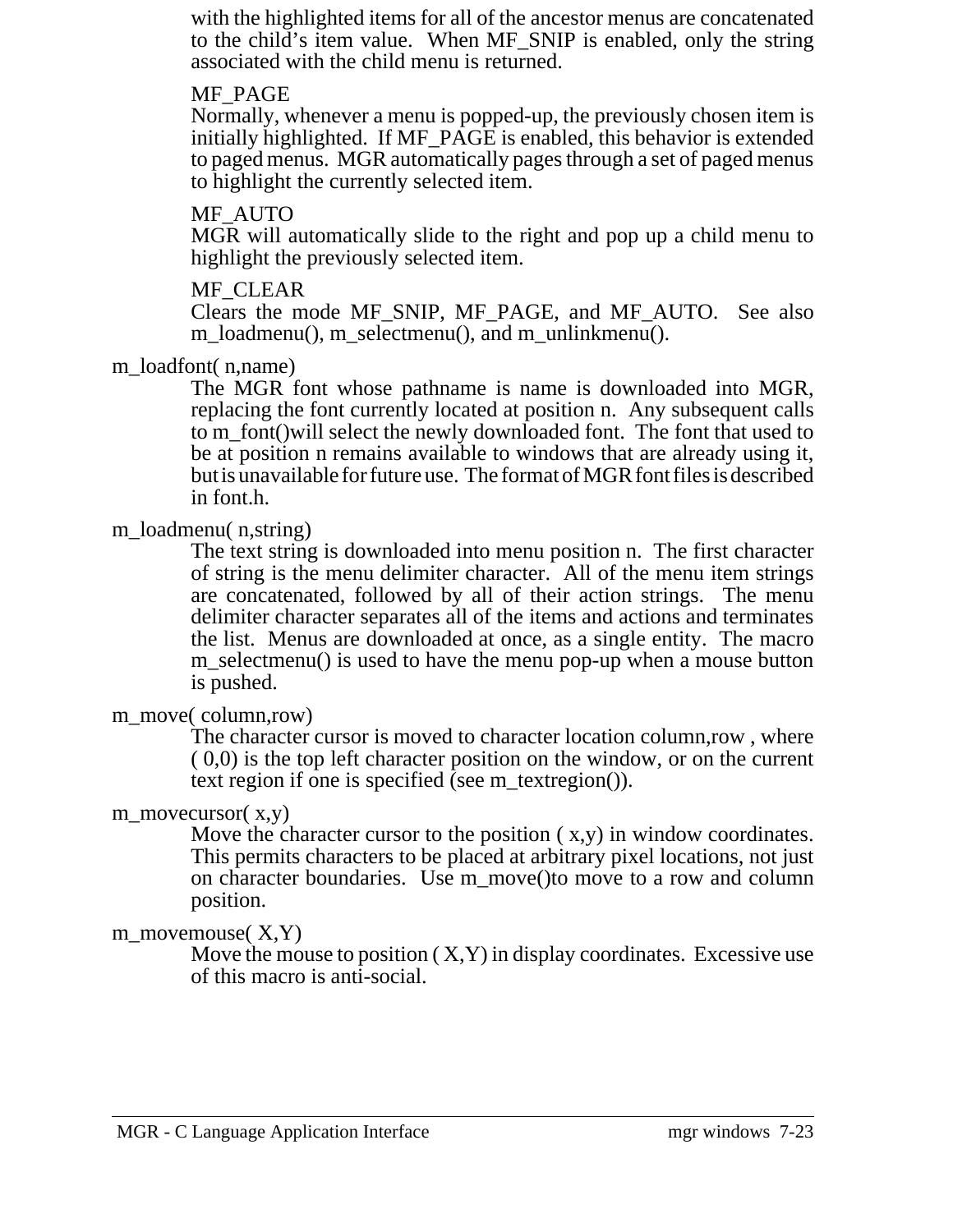## m\_moveprint( x,y,string)

Print string at the window coordinate  $(x,y)$ . This macro is equivalent to calling m\_movecursor() followed by m\_printstr().

## m\_movewindow $(X, Y)$

Move the window to the display location  $(X, Y)$  in display coordinates. If the new position is too close to the edge of the display for the window to fit entirely at the requested location, the right edge or bottom of the window is truncated at the boundary of the display. An alternate window is created with the size and location indicated. The arguments X and Y specify the upper left corner of the window, Dwide and Dhigh the size. If the window is to be to fit at the requested location, its size is truncated appropriately. MGR will return a window number if the creation is successful, or a newline if the window could not be created. The newly created window is made the active window. The macro m\_selectwin()is used to enable writing on the newly created window.

## m\_nomenu()

Deselect all menus. No menu will pop-up when the middle mouse button is pressed. This call does not delete the menu, it simply disassociates it from the button.

## m\_nomenu2()

Deselect all menus. No menu will pop-up when the right mouse button is pressed. This call does not delete the menu, it simply disassociates it from the button. This macro should be combined with m\_nomenu() but is separate for historical reasons.

## m\_othersave( id, sub, name)

The bitmap contents of the window identified as id.sub is saved in the file name in bitmap format (see dump.h for a description of the bitmap format). The window id can be determined either by calling m\_getinfo( G\_ALL) or from the event M\_ACCEPT (see m\_setevent()). See also m\_windowsave() and m\_bitsave().

## m\_pagemenu( parent,child)

Connect menu child to the bottom of menu parent to permit a long menu to be paged. Mousing off the bottom of the parent menu automatically pops up the child menu, which in turn may be the parent of another menu. See also m\_unpagemenu(), m\_linkmenu() and m\_unlinkmenu().

## m\_pop()

Pop the window context. The last window context saved by calling m\_push() or m\_pushsave() is restored. If no environments have been pushed, m\_pop()is ignored.

# m\_popall()

Like m\_pop()above, except all environments pushed since the first call to m\_setup()are popped. The macro m\_popall() is typically used as part of the clean up before client program termination.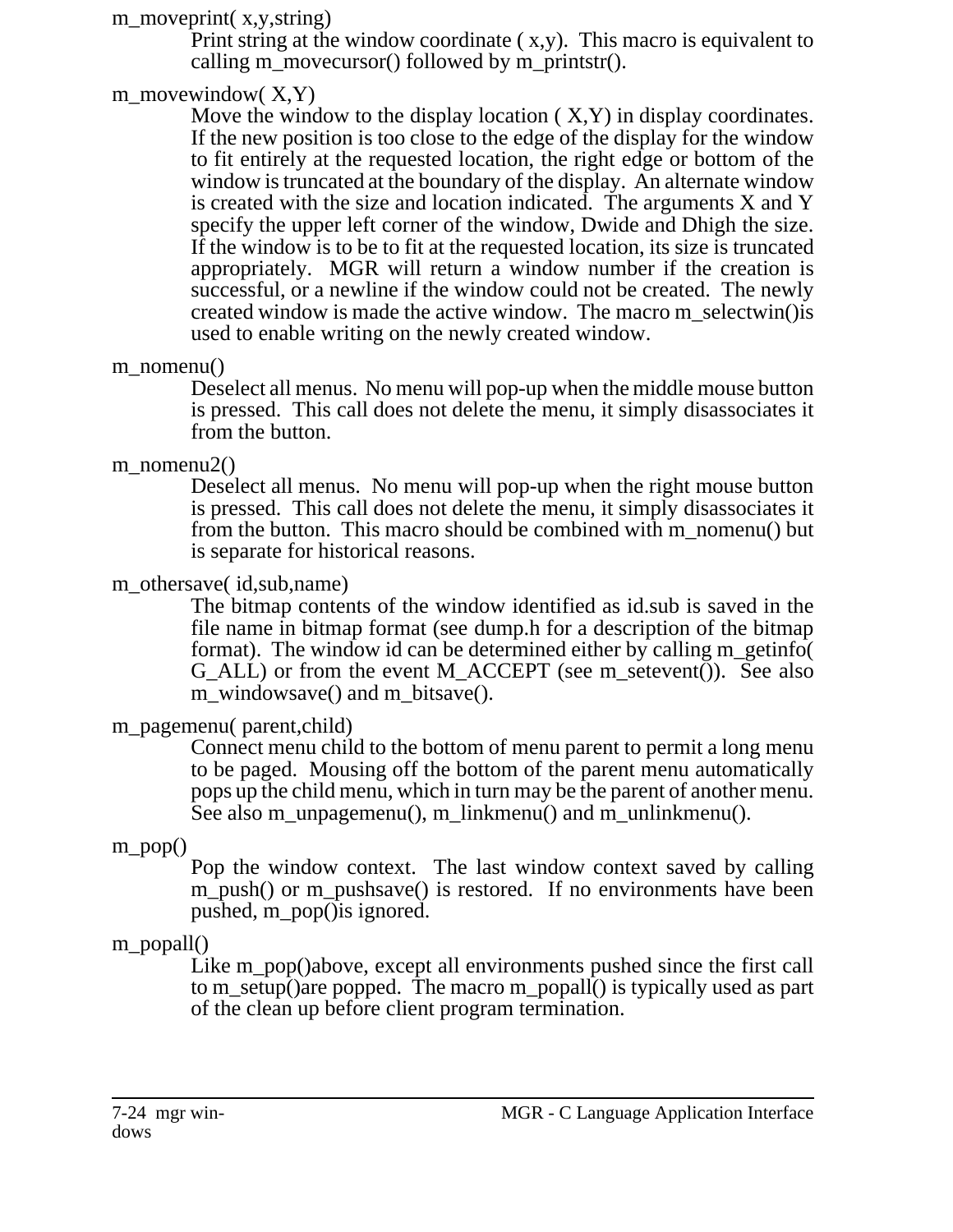#### m\_printstr( string)

Print string on the window at the current character cursor location. This is equivalent to the stdio function printf with a %s format specified and the output directed toward the file pointer m\_termout instead of stdout.

## m\_push( mode)

Certain parts (stack modes) of the current window environment may be moved to a stack, to be restored at a later time with m\_pop()or m\_popall(). Any combination of the following pieces of the window environment, called a window context, may be placed on the window stack.

## P\_BITMAP

All currently defined scratchpad bitmaps are moved to the stack and become undefined in the current window context.

## P\_CURSOR

The current character cursor and graphics point positions are saved on the stack.

## P\_EVENT

All currently defined events are moved to the stack and become undefined in the current window context.

P\_FLAGS The window modes, as set with m\_setmode()are moved to the stack. The modes revert to their default settings in the current window context.

#### P\_FONT

The current font setting is copied to the stack. If this font is subsequently deleted, by writing over it with a different font, the original font setting is retained, even if it can no longer be accessed using m\_font().

## P\_MENU

All downloaded menus and menu links are moved to the the stack along with the currently selected menu number. The menus become undefined in the current context.

#### P\_MOUSE

The mouse cursor location is saved on the stack. Its current location remains the same.

#### P\_POSITION

The window size and location is saved on the stack. The current size and location are maintained.

#### P\_TEXT

The text region location and size are saved on the stack. The text region in the current context is reset to the entire window.

#### P\_WINDOW

The current image contents of the window is copied to the stack. This is done without altering the current contents of the window. Stack modes are combined by or-ing them together to form a saved window context,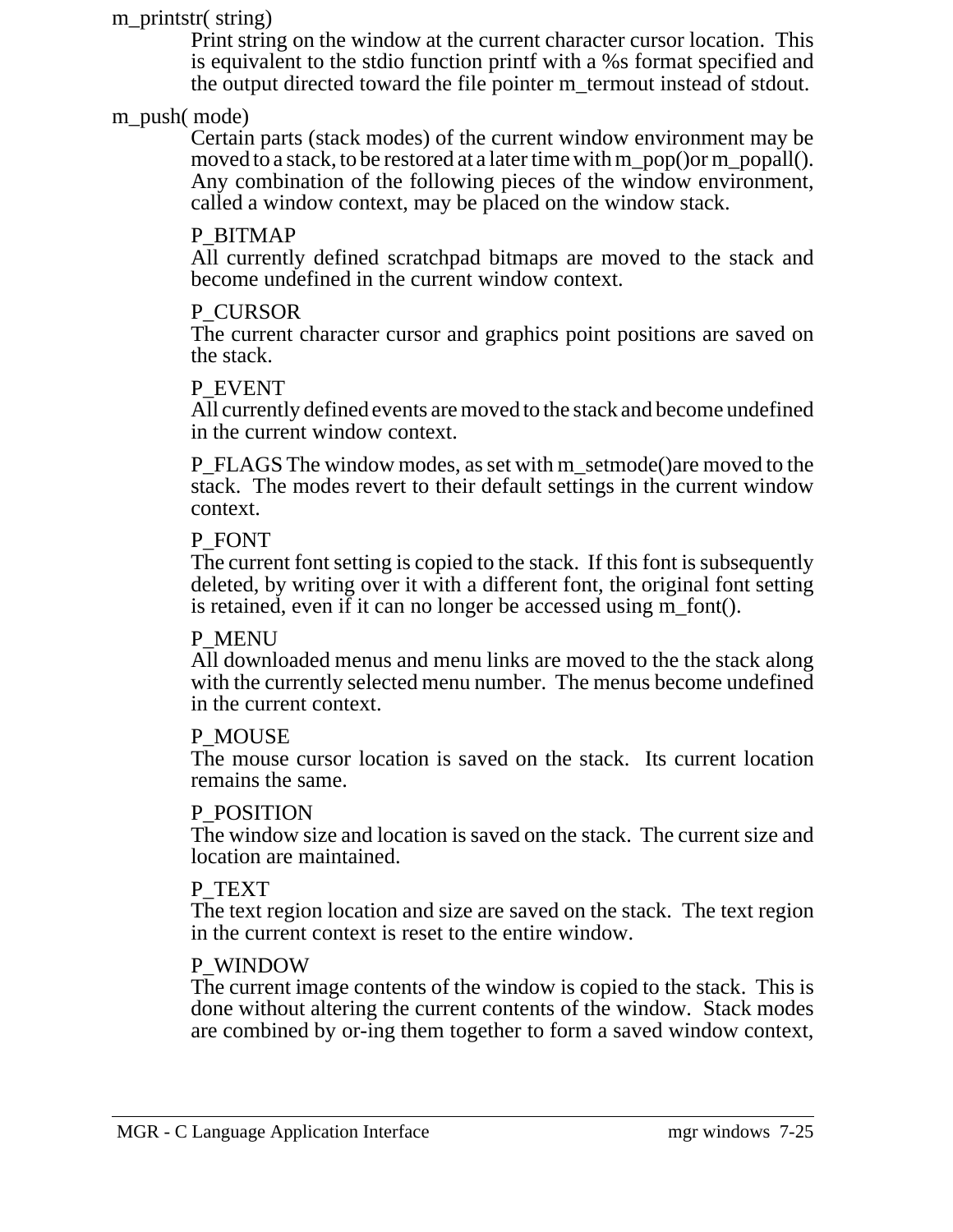such as: m\_push( P\_MENU|P\_EVENT) which will save all events, and menus but leave everything else alone. All stack modes that require client download data revert to their default settings when they are pushed. For example, after m\_push( P\_MENU|P\_EVENT|P\_MOUSE) is called, no events or menus are currently defined, but the mouse remains where it is. The defined constant P\_ALL refers to all of the modes.

## m\_pushsave( mode)

Certain parts (stack modes) of the current window environment may be copied to a stack, to be restored at a later time with m\_pop()or m\_popall(). The macro m\_pushsave() differs from m\_push()in that downloaded data, such as menus events or scratchpad bitmaps are copied to the stack instead of moved, and thus remain in effect after the call to m\_pushsave(). The current window context is thus unaffected. Any combination of the following pieces of the window environment may be copied to the window stack.

## P\_BITMAP

All currently defined scratchpad bitmaps are copied to the stack.

## P\_CURSOR

The current character and graphics cursor positions are saved on the stack.

## P\_EVENT

All currently defined events are copied to the stack.

## P\_FLAGS

The window modes, as set with m\_setmode(), are copied to the stack.

## P\_FONT

The current font setting is copied to the stack. If this font is subsequently deleted, by writing over it with a different font, the original font setting is retained, even if it can no longer be accessed using m\_font().

## P\_MENU

All downloaded menus and menu links are copied to the the stack along with the currently selected menu number.

## P\_MOUSE

The mouse cursor location is saved on the stack.

## P\_POSITION

The window size and location are saved on the stack.

## P\_TEXT

The text region location and size are saved on the stack.

# P\_WINDOW

The current image contents of the window is copied to the stack. Stack modes are combined by or-ing them together to form a saved window context, such as: m\_push( P\_MENU|P\_EVENT) which will save all events, and menus but leave everything else alone.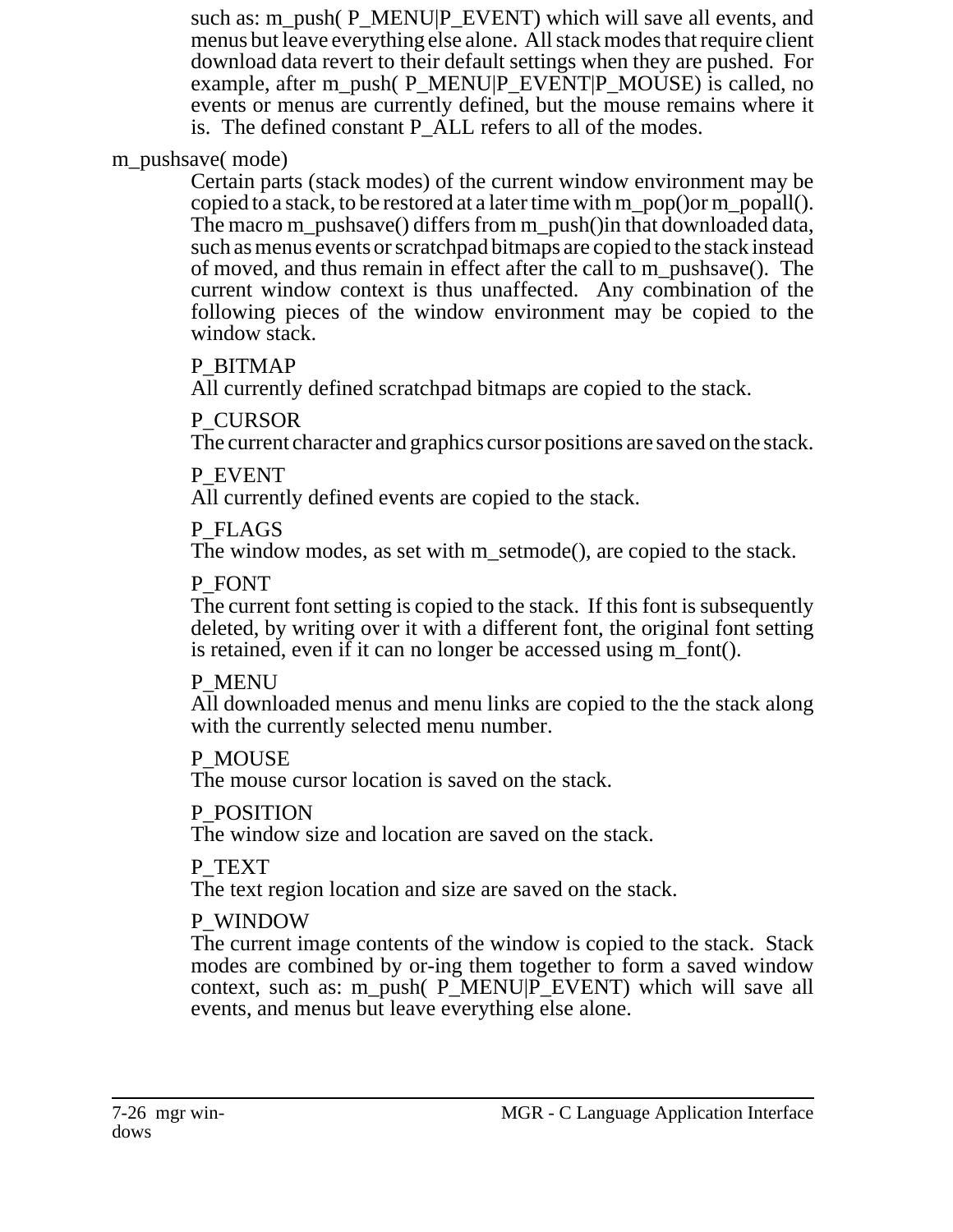#### m\_put( string)

String is put into the global snarf buffer. There is one common buffer for all clients programs. The macro m\_snarf() is used to retrieve the contents of the buffer. The MGR system cut function places text in this buffer, whereas the system paste function pastes text from this buffer.

## m\_putchar( c)

The character c is written in the window at the current character cursor location. This function is like the stdio putchar(c), only directed toward the client's window.

## m\_rcircle( radius)

A circle of radius radius is drawn, centered at the current graphics point. The points at the edge of the circle are set, cleared or inverted depending upon the last call to m\_func(). Circles are always drawn as circles, both in absolute and in relative window coordinates. The radius is scaled based upon the average width and height of the window.

## m\_rellipse( radius1,radius2)

Draw an ellipse centered at the graphics point. The two radii, radius1 and radius2 specify the major and minor axis. The ellipse is either set, cleared, or inverted determined by the last call to m\_func(). If the window is in relative coordinate mode, radius1 and radius2 are scaled based upon the average width and height of the window.

#### m\_resetesc()

The MGR escape character is reset to its to default value  $(\sqrt{033})$ . This turns off the debugging mode turned on by m\_setesc().

## m\_rfastdraw( count,data)

The next count bytes of data are sent to MGR are to be interpreted as lines drawn in fast draw mode, starting at The current graphics point. Fast draw mode permits the rapid drawing of short vectors by encoding an x,y displacement location in a single byte. The x coordinate is contained in the most significant 4 bits, the y coordinate in the least significant 4 bits. Values for x and y represent displacements from the previous location, and range from  $+7$  to  $-8$ . A 7 is coded as 0xff, a  $-8$  as 0x00. If both x and y are zero (i.e. 0x8080). The next coordinate is taken to be a move instead of a draw. An eight bit channel between MGR and the client program is required for fast draw mode. See also m\_fastdraw().

## m\_right( n)

Move the character cursor right n tenths of a character width. See also m\_left()m\_down()and m\_up().

## m\_scrollregion( first\_row,last\_row)

This sets up a text region as a VT100-like scrolling region. The entire width of the window from lines first\_row to last\_row inclusive becomes the text region. See also m\_textregion().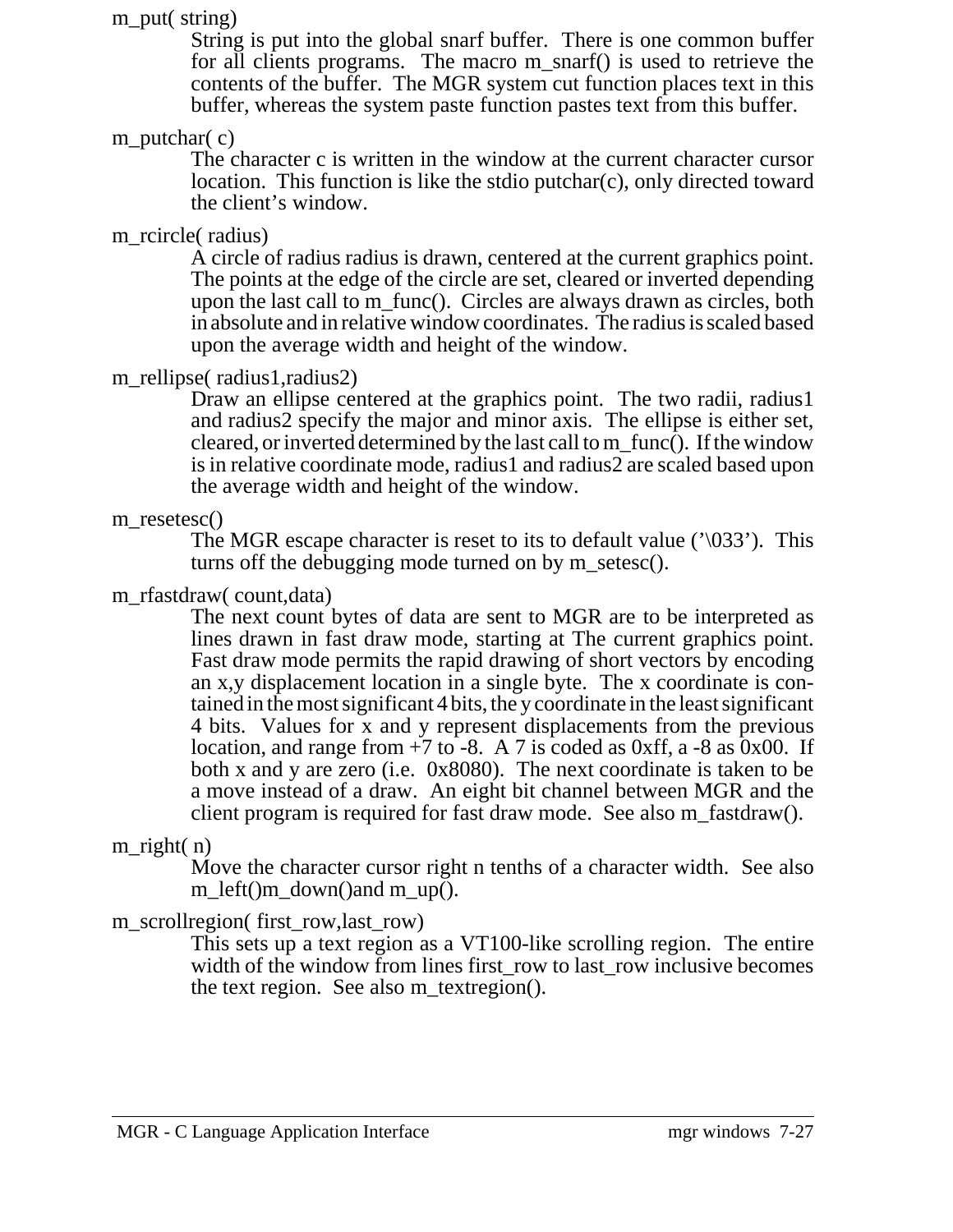#### m\_selectmenu( n)

This macro is used to indicate menu n pops-up in response to pressing the middle mouse button. Menus are downloaded (with m\_loadmenu()) first, then selected. Only one menu may be selected at a time on each button. If the button is already down when this call is made, and there is not currently a menu associated with the button, then the menu just selected pops-up immediately. This last feature may be used to pop up different menus in a context sensitive way.

## m\_selectmenu2( n)

This macro is used to indicate menu n pops-up in response to pressing the right mouse button. Menus are downloaded (with m\_loadmenu()) first, then selected. This macro functions the same as, and should be combined with m\_selectmenu() above, but exists separately for historical reasons.

## m selectwin(n)

Select alternate window n for output. Alternate windows are first created by m\_newwin(). All output goes to the selected window until either m selectwin() is called to change windows, or the selected window is destroyed. If n is 0 (zero) or the currently selected window is destroyed, the main, or original window is selected. Input from all windows is send to the client program on the same input channel. The macro m\_setevent( ACTIVATE) may be used to help decide what window generated the input by associating a unique string with each window's ACTIVATE event. The selected window and the active window are specified independently. Selecting a window does not make it the active window, and creating a new window, although it is created as the active window, is not automatically selected.

## m\_sendme( string)

The argument string is sent back to the client process as if it was typed in at the keyboard.

## m sendto( n, string)

The message string is send to window n. A unique window identifier, n is determined with either m\_setevent() using the %w option, or with m getinfo(). In general, the window id n is the process id (pid) of the client program started by MGR when the window was created. If the target window has turned on ACCEPT with m\_setevent(), string is received by the client program associated with the target window as part of the ACCEPT event. General write permissions must be disabled on the target client's pseudotty in order for the message to be received, to prevent unsuspecting shells from interpreting messages sent by unscrupulous processes as commands. See also m\_broadcast().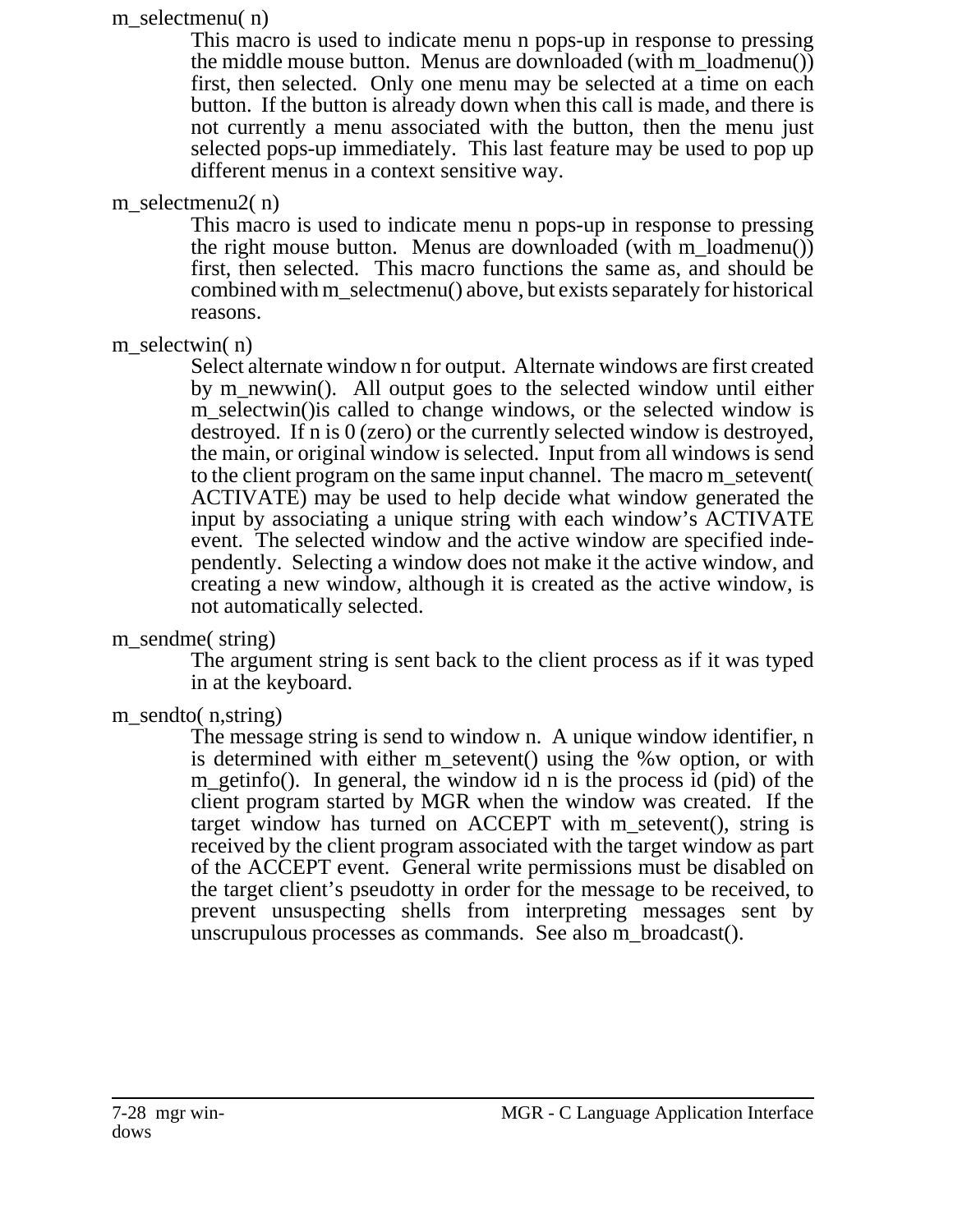#### m setesc $(c)$

This macro call causes the character c to be used as the MGR escape character by the library package (instead of '\033'). This permits viewing the output stream to MGR without causing the commands to be executed.

m\_setecho()

Turn on character echoing, if possible. Character echoing is normally disabled by clients to inhibit information from MGR, as from calls to m\_getinfo(), from echoing on the window.

## m\_setevent( n,string)

An event string, string is sent to the client program by MGR upon the occurrence of the specified event n. The event string is typically read by the client program using m\_gets(). Event strings are never sent in response to an event unless specifically requested by the client program. Events are one of the following types.

## ACTIVATE

The window became the active window. It is at the front of the display, and is currently receiving both mouse and keyboard input.

## BUTTON\_1

The right mouse button was depressed. This event is sent only to the active window.

## BUTTON\_1U

The right mouse button was released. This event is sent only to the active window.

## BUTTON\_2

The middle mouse button was depressed. This event is sent only to the active window.

## BUTTON\_2U

The middle mouse button was released. This event is sent only to the active window.

## COVERED

The window was partially or completely obscured by another window.

## DEACTIVATE

The window was deactivated, it is no longer the active window.

## REDRAW

The display was redrawn, either by selecting the redraw option from the system menu, or by keying LEFT-r from the keyboard. Only windows that are exposed receive the REDRAW event. The images of obscured windows are restored automatically by MGR. The client program is expected to regenerate the contents of its window in response to the REDRAW event.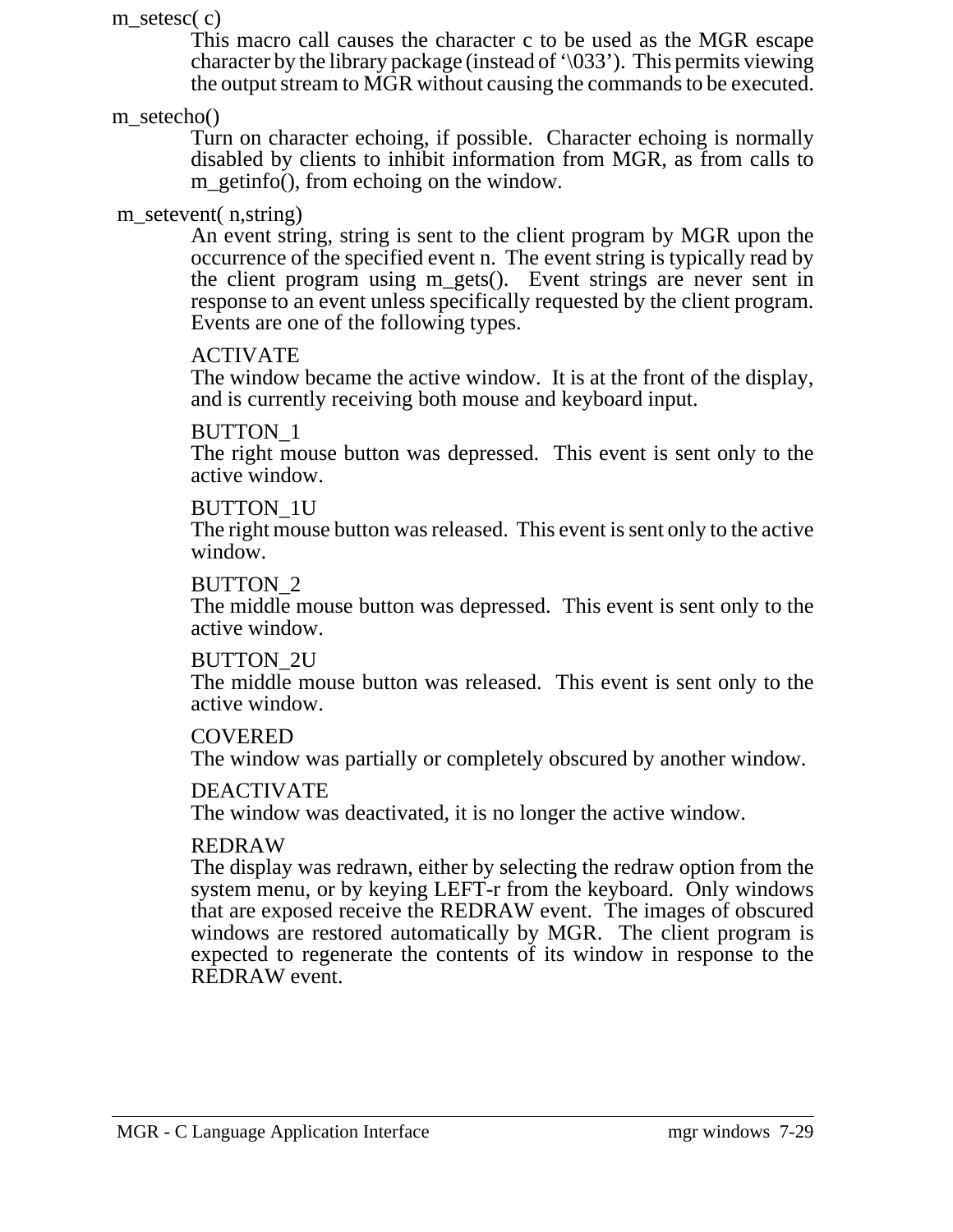#### RESHAPE

The window was reshaped. If the user selects the system reshape option, the RESHAPE event is sent, even if the window stays the same shape.

## UNCOVERED

The window, previously obscured, was uncovered. If the window also became the active window, the UNCOVERED event is sent before the ACTIVATE event.

## **MOVE**

The window was moved.

# **DESTROY**

The window was destroyed. Only alternate windows (as created by m\_newwin()) cause DESTROY events to be sent. If the main window is destroyed, the client program is sent a hangup signal, and its connection to MGR is severed.

# ACCEPT

Messages are accepted from client programs running in other windows (see m\_sendto()). The content of the message is obtained by specifying the %m parameter as part of the event string, as is fully described below.

# NOTIFY

Register a name with MGR, and make this name available to client programs. This name is available to other clients, either by a call to m\_getinfo( G\_NOTIFY) or with the %n parameter described below. Unlike the other events, the notify string is never sent back to the client program by MGR, but is used to register a name for the window.

## SNARFED

Text was put into the snarf buffer either by a client program with m\_put() or by use of the system cut function.

# PASTE

Text is about to arrive as a result of the system pastefunction.

Some event strings may contain substitutable parameters in the manner of printf format specifiers (i.e.  $\%X$ ). These parameters are applicable only to certain types of events. In any case, the % character may be forced by doubling it, as in  $\sqrt[6]{8}$ . Where more than one data item replaces the format specifier, the items are separated by a space character. For the event strings BUTTON 1 and BUTTON 2, several parameters cause MGR to sweep out some object in response to mouse movement, and report back the size of the swept object when the button is released. Any one of lines, boxes, text, or rectangles may be swept out with this mechanism. Initial parameters may be associated with a sweep event by listing them as comma separated integers following the % and preceding the sweep command character. The parameters (if any) set the initial size of the object to be swept, in the same coordinate system in which the sweep extend is reported.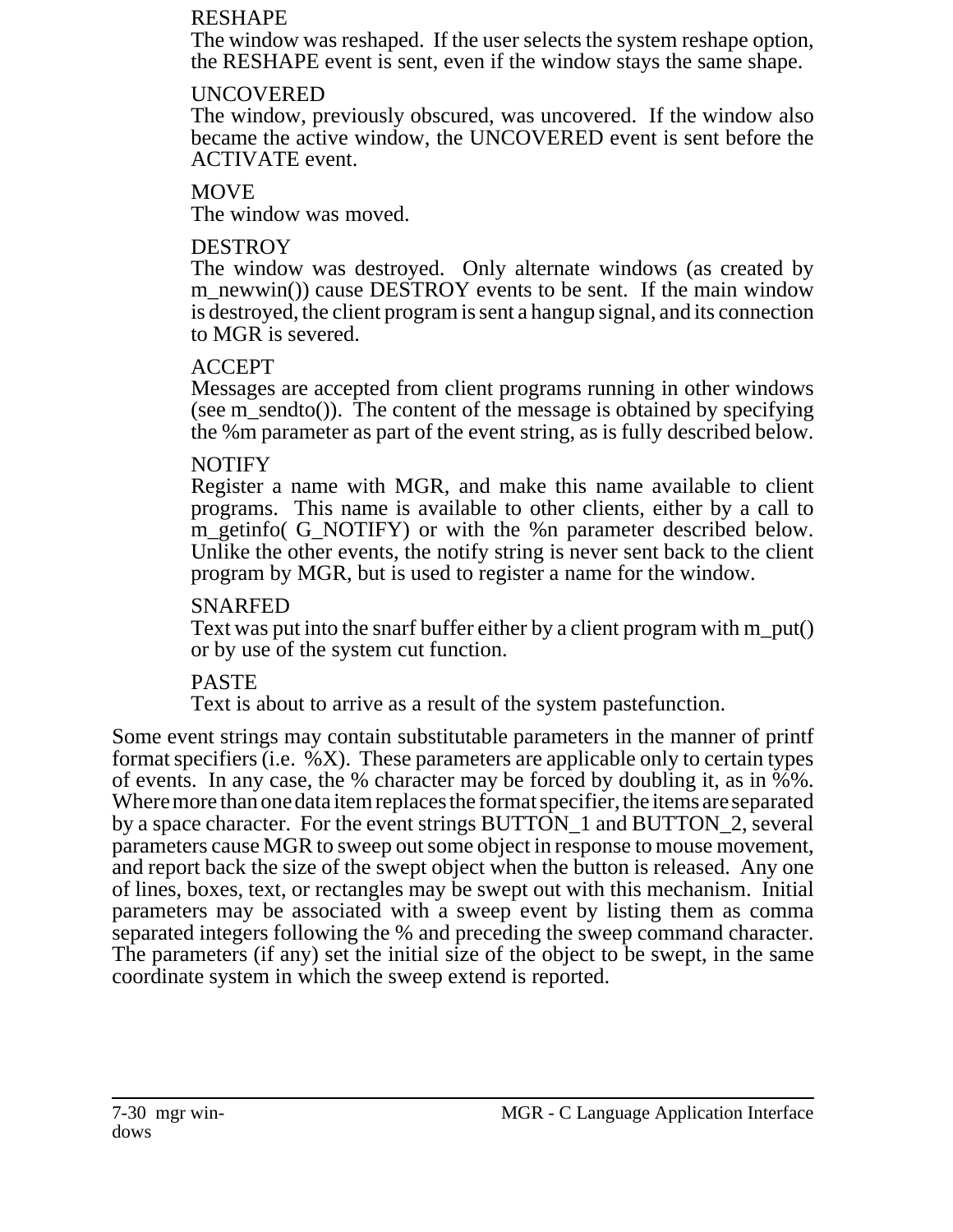- %r Depressing the button causes MGR to sweep out a rectangle in response to moving the mouse, in a manner similar to the system reshape function. The initial parameters set the initial width and height of the rectangle. When the button is released, the coordinates of the starting and ending points of the rectangle in response to moving the mouse, in window coordinates, are substituted for the %r.
- %R Depressing the button causes MGR to sweep out a rectangle, as in %r above, only the the result is in displaycoordinates.
- %b Depressing the button causes MGR to move a rectangle in response to moving the mouse, in a manner similar to the system move function. The initial parameters set the initial width and height of the rectangle to be moved. When the button is released, the current coordinates of the box's corner is returned in window coordinates, substituted for the %b.
- %B Depressing the button causes MGR to move a rectangle in response to moving the mouse, in a manner similar to the system move function. The initial parameters set the initial width and height of the rectangle to be moved. When the button is released, the current coordinates of the box's corner is returned in display coordinates, substituted for the %b.
- %l Depressing the button causes MGR to sweep out a line. One end of the line remains fixed at the graphics point while the other end of the line tracks the mouse position. The initial end point of the line may be specified as a displacement from the graphics point as part of the initial parameters. When the button is released, the coordinates of the starting and ending points of the line, in window coordinates, are substituted for the %l.
- %t Depressing the button causes MGR to sweep out text, in a manner equivalent to the system cut function. Upon the release of the button, the %t is replaced by the starting character coordinate of the cut region, followed by character distance to the ending point in columns and lines respectively. For example, The event string sweep[%t] might return sweep[17 5 6 0], indicating the user swept out a six character word on a single line, starting on column 17, row 5. An inital size may ber specified in number of rows and number of columns. The remaining format specifiers are replaced by the information described below No sweep action is performed.
- %p The %p is replaced by the current mouse coordinates, in window coordinates.
- %P The %P is replaced by the current mouse coordinates, in character coordinates.
- %n If the mouse cursor is over a window whose NOTIFY event is set, the text of that message is substituted for the %n.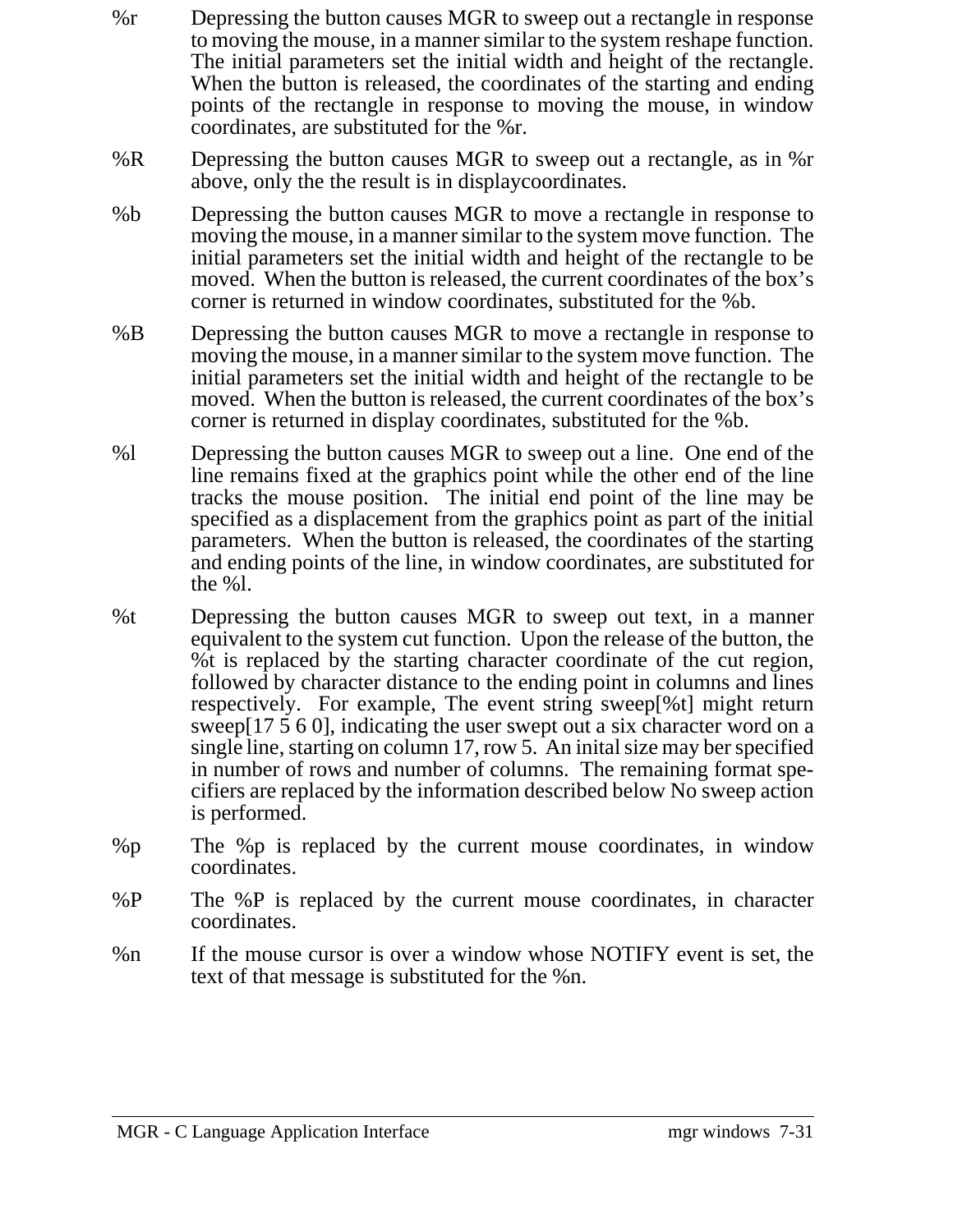- %w If the mouse cursor is over a window whose NOTIFY event is set, the window id of the clicked on window is substituted for the %w. This window id may be used by m\_sendto()to send the clicked-on window a message.
- %S If the mouse cursor is over a window whose NOTIFY event is set, the length of that message is substituted for the %S.

The ACCEPT event is used to receive messages from other client programs. The following substituteable parameters may be used as part of the event string.

- %f The window\_id of message sender, as used in m\_sendto(), replaces the  $%f.$
- %m The text of message sent by the other client program replaces the %m
- %s The length of the message, in characters, replaces the %s. For example, a call to center box; c. m\_setevent(ACCEPT,"Message from (%f), (%s) long is: %m") might cause MGR to return center box; c. Message from (3214), (2) long is: HI after the client program whose window id is 3214 uses m\_sendto()to send the message "HI".
- %p As with the BUTTON events above, %p is replaced by the current mouse position in window coordinates.
- %P As with the BUTTON events above, %P is replaced by the current mouse position in character coordinates. For the SNARFED event string, the following substitution parameters are recognized.
- %f The window id of the window filling the snarf buffer replaces the %f.
- %c The current length of the snarf buffer, in characters, replaces the %c.
- %C The contents of the snarf buffer replaces the %C. At present, only the first 250 characters of the snarf buffer may be returned via the %C parameter. Use m\_snarf()to read the entire buffer.

The PASTE event string, recognizes the %c specifier as described under SNARFED above.

## m\_setmode( mode)

Various window modes may be set or cleared (see m\_clearmode()) independently. These modes are:

# M\_STANDOUT

The window is put in standout mode. All characters are written with their foreground and background colors reversed.

M\_WOBThe sense of white and black is reversed for the entire window, not just for characters as is M\_STANDOUT.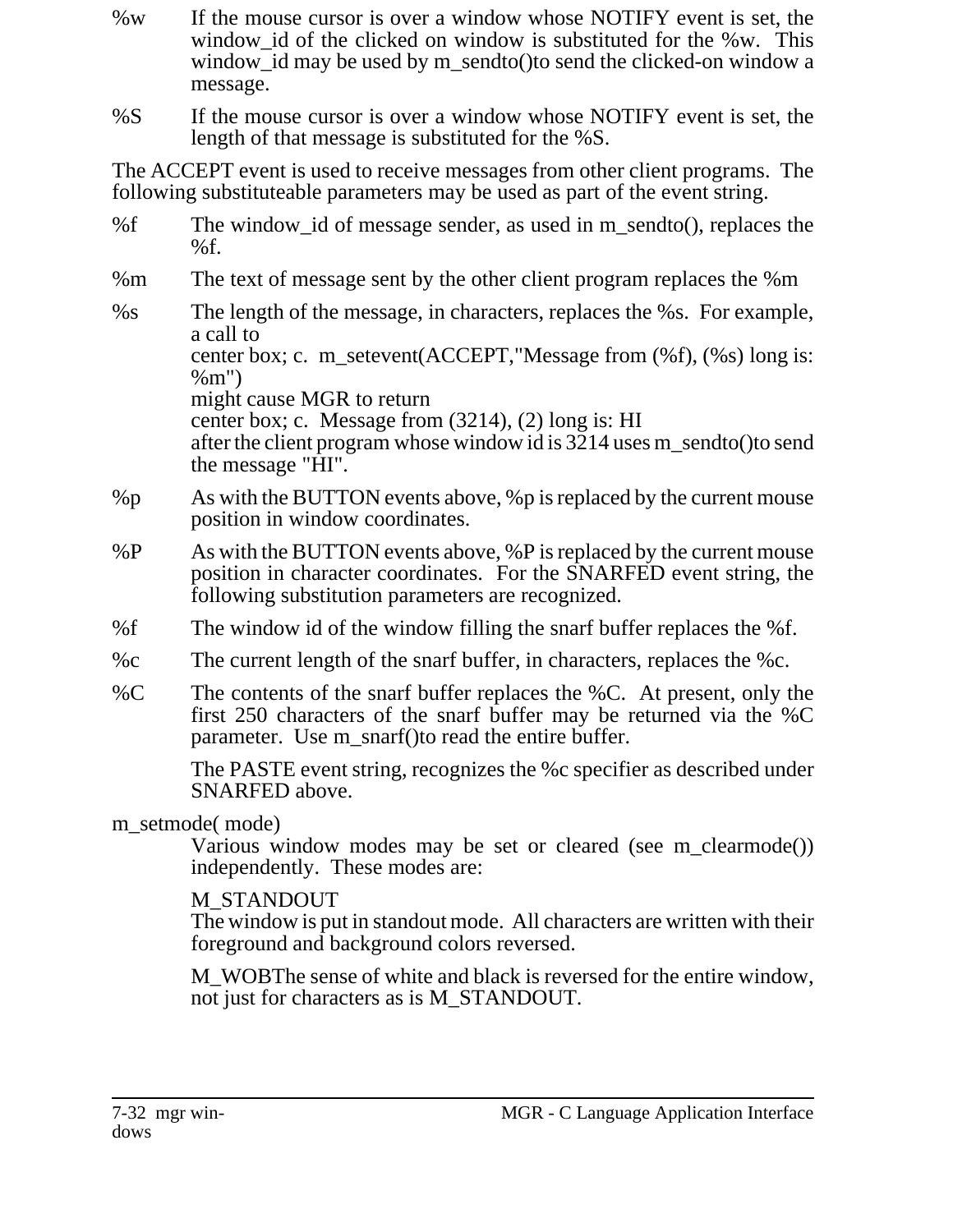#### M\_AUTOEXPOSE

The next character to be typed on the window causes it to automatically become the active window.

#### M\_BACKGROUND

Output goes to the window even if it is partially or totally obscured. The data in exposed portions of the window is seen immediately. Data in covered portions of the window is saved by MGR and restored when the covered portions are exposed.

## M\_NOINPUT

Keyboardinput isprohibited. All inputfrom the keyboard is held buffered by MGR until either M\_NOINPUT is cleared, or a different window is made the active window. In the latter case the input goes to the newly activated window. This flag is automatically turned off when the user activates the window. This feature is for client programs that want one of their windows to come to the front just long enough to notify the user of some event, but do not want to accidently intercept keyboard input while the user is merrily typing to some other client.

#### M\_NOWRAP

The character cursor does not automatically jump to the left edge of the next line as it reaches the right edge of its text region. After the right margin is passed, the cursor and any subsequent text disappear past the right edge of the window.

#### M\_OVERSTRIKE

Text is written to the window with the mode specified by m\_func() instead of the normal copy mode. In copy mode, the characters completely obliterate their destination instead of combining with it.

#### M\_ABS

The window is set to absolute coordinate mode. The upper left edge of the window, just inside the border is at position  $(0,0)$ . All other locations are measured relative to that corner in pixels.

## M\_ACTIVATE

The window is made the active window, pops to the front of the display, and obtains all keyboard and mouse input.

## M\_SNARFLINES

The system cut function only cuts entire lines. If any text on a line is swept out, the entire line of text is included.

#### M\_SNARFTABS

The system cut function attempts to turn white space into a minimal combination of spaces and tabs. Tab are set at every 8 columns.

## M\_SNARFHARD

The system cut function attempts to cut text even if the window contents have been corrupted. Unidentifyable characters are returned as C\_NO-CHAR $('?)$ .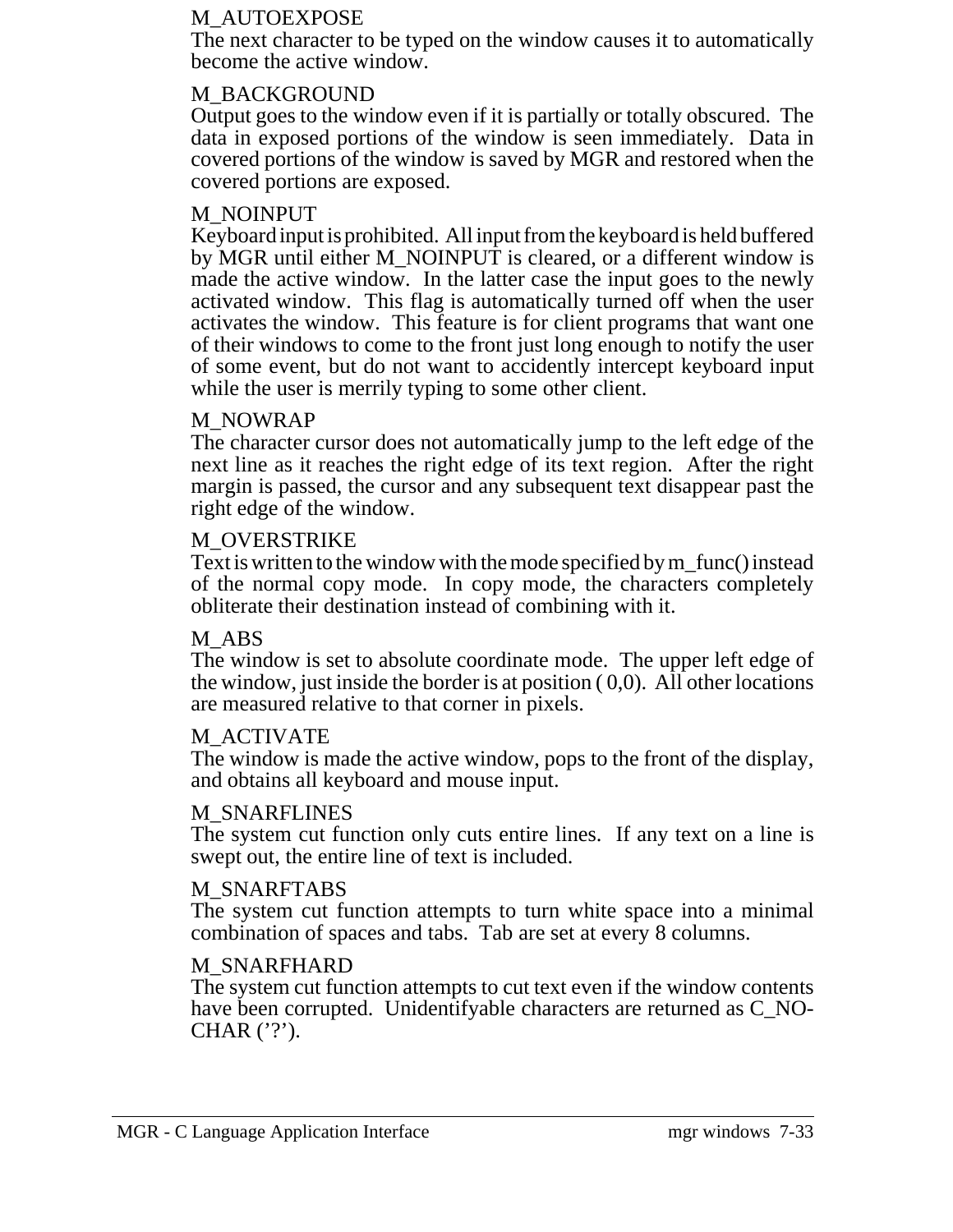#### M\_STACK

Any events pushed on the window stack when this flag is set will be sent in addition to any currently active events. This setting is useful for filters which need to receive events, yet still permit clients running under them to receive events as well.

#### m\_setnoecho()

Character echoing to the window is disabled if possible. Character echoing is normally disabled by clients to inhibit information from MGR, as from calls to m\_getinfo() from echoing on the window.

#### m\_setnoraw()

Normal terminal input processing is in effect. Input is buffered by lines, and all normal line editting and keyboard interrupt generation is in effect.

m\_setraw()

Every character is available as entered, no input processing is done. This is typically called raw mode. Raw mode is not always available, in which case the macro call is ignored.

## m\_shapewindow( X,Y,Dwidth,Dheight)

The window is reshaped to position  $(X, Y)$  and with size Dwidth by Dheight. As only the active window may be reshaped, m\_shapewindow()activates the window if it is not already active. The new size of the window is not guaranteed; the width or height may be truncated to the right or bottom edges of the display. The macro m\_getinfo()can be used to determine the actual window size.

## m\_size( columns,rows)

The size of the window is changed so that it fits exactly columns by rows of characters in the current font. The window may be truncated at the right or bottom edge of the display if it is too large to fit on the display at its current position.

## m\_sizeall( X, Y, columns, rows)

The window is reshaped to position  $(X, Y)$  on the display, and resized to fit columns and rows of text. As only the active window may be reshaped, m shapewindow() activates the window if it is not already active. The new size of the window is not guaranteed; the width or height may be truncated to the right or bottom edges of the display. The macro m\_getinfo()can be used to determine the actual window size.

## m\_snarf()

The application is sent the contents of the global snarf buffer, if any, as specified by the last call by a client programs call to m\_put() or by use of the system cut function.

## m\_sleep()

This call causes MGR to suspend the processing of characters to the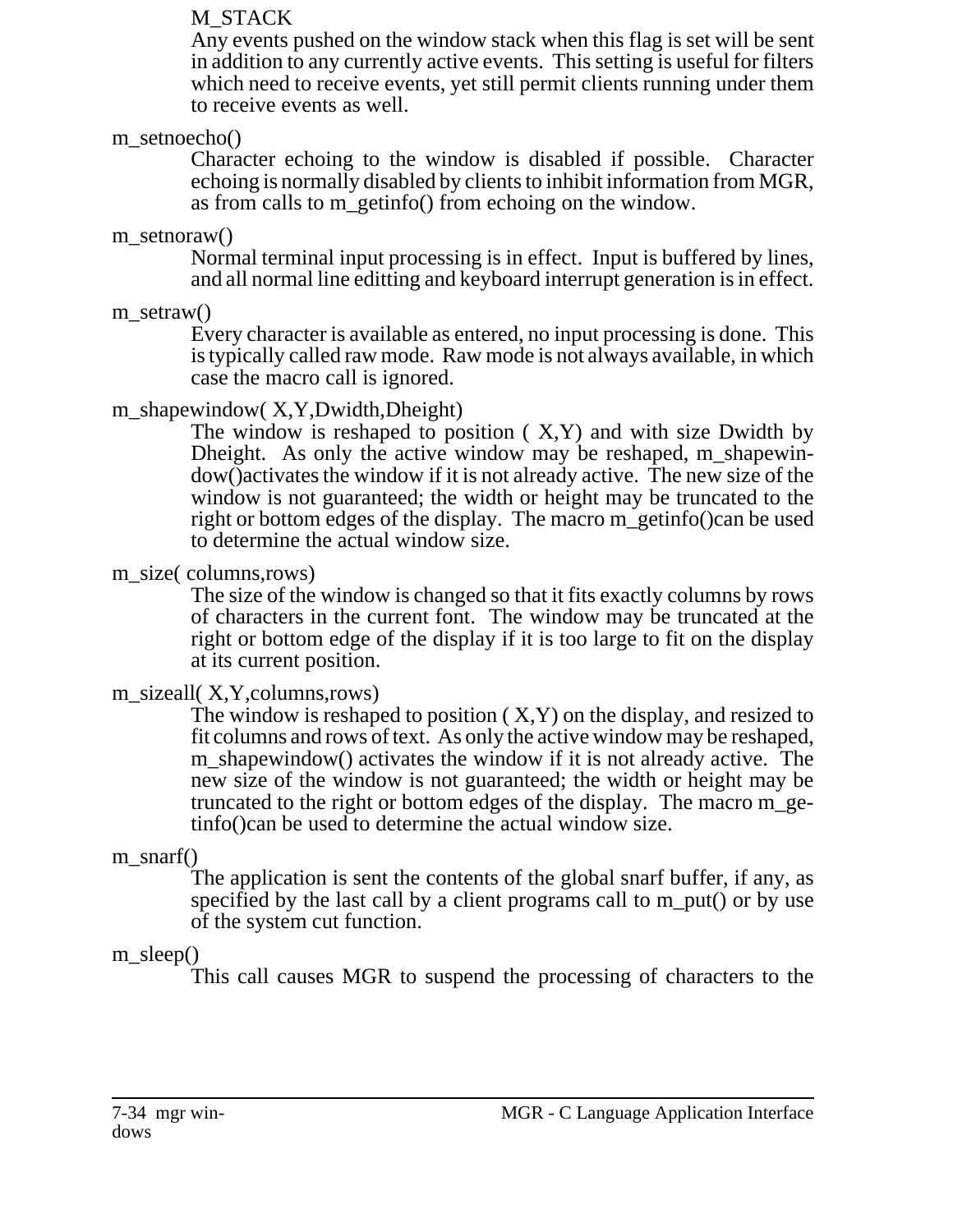window. After a chunk of output for all other windows has been processed, output processing resumes. This does not normally take very long, making m\_sleep() almost a no-op.

#### m standend()

Inverse video mode as set by m\_standout() is turned off. This is exactly equivalent to m\_clearmode( M\_STANDOUT).

#### m\_standout()

Inverse video mode isturned on. This is exactly equivalentto m\_setmode( M\_STANDOUT). The color of the characters and their backgrounds are interchanged.

## m\_stringto( to,x\_dst,y\_dst,string)

The text string is printed starting at the location  $(x_d, y_d, ds)$  on scratchpad bitmap to. The text is clipped to fit in the bitmap, and no special command processing is done on string. If to is 0 (zero), The text is printed on the window, but text region boundaries are ignored. This is the only way to get text into a window outside of the text region.

## m\_textregion( x,y,wide,high)

A subregion within the current window starting at ( x,y) and of size wide by high is defined within which all text is restricted. All functions and information that deals in character coordinates views the text region as if it was the entire window. As soon as the text region is defined, the character cursor is moved to row and column ( 0,0), which is now located at the point ( x,y). Graphics output is not affected by text regions.

#### m\_textreset()

The text region (defined by a call to m\_textregion()) is reset to be the entire window. This is the default setting.

## m\_unlinkmenu( parent, item)

The menu link associating a child menu with the menu parent at item (counting from zero) is removed (see also m\_linkmenu()). This function does not change the menus, only their connections.

## m\_unpagemenu( parent)

The link associating the menu parent with a child menu is removed. See also m\_pagemenu().

## $m$ \_up( $n$ )

Move the character cursor up n tenths of a character height. This may cause the window to scroll down. See also m\_left()m\_right()and m\_down().

## m\_whatsat $(X, Y)$

MGR returns to the client program a line indicating what is at the display coordinates  $(X, Y)$ . If that location is occupied by a window, a line containing the window's controlling terminal, alternate window number, and window id is returned in a space separated list. If the location  $(X, Y)$ is not in a window, MGR returns a newline.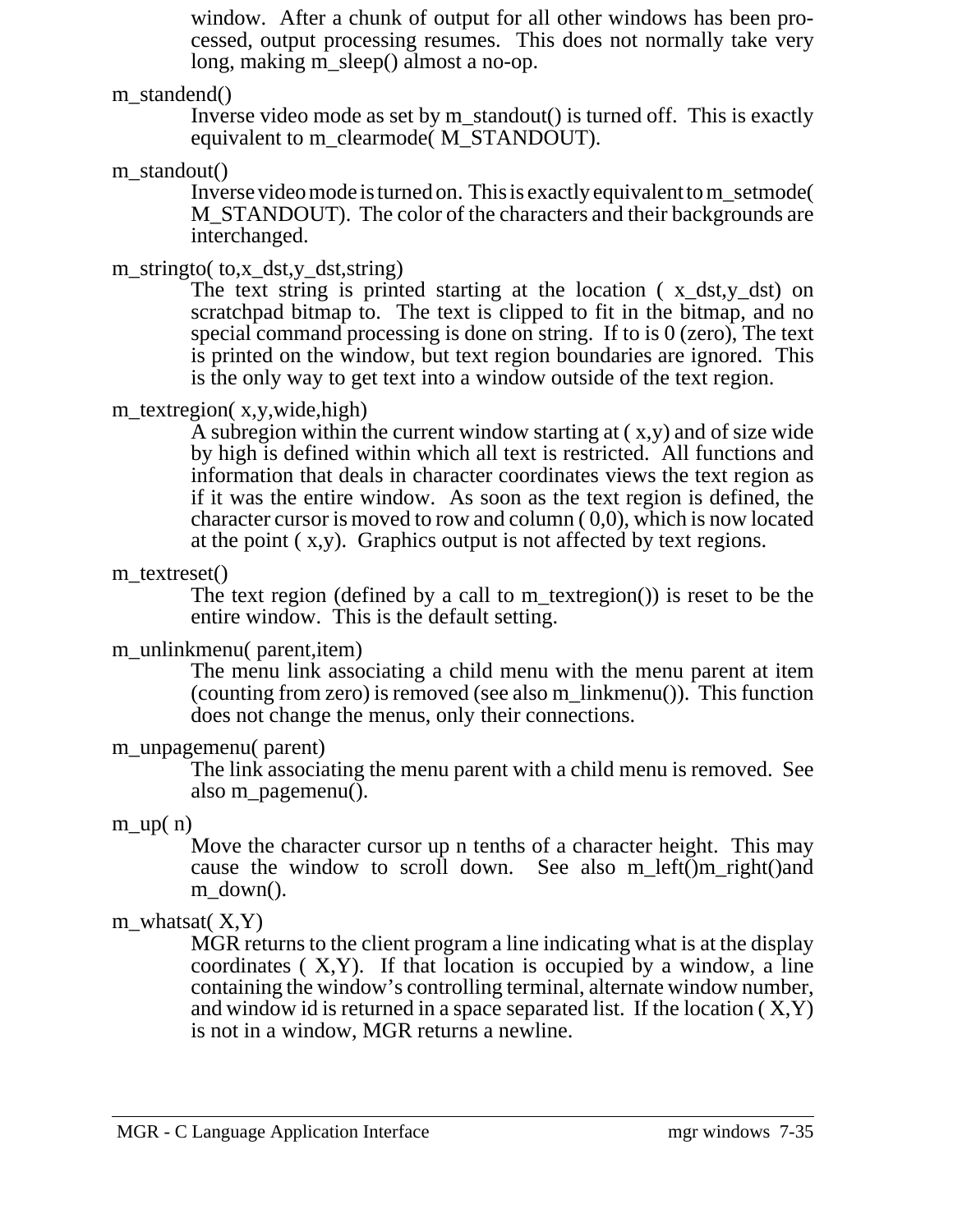m\_windowsave( name)

The current image contents of the window is saved in the file name on the MGR-host machine in MGR bitmap format. File names beginning with "./" are evaluated relative to the current directory when MGR was started. See also m\_othersave() and m\_bitsave().

# **Functions**

The functions listed below have packaged common sequences of macro calls together to provide a slightly higher level of interface than the macros alone. They are still low level, and have no pretense of completeness. Except where noted, all of the functions return a value greater than zero on success, and a value less than zero upon failure. The functions fail only if they read an unexpected value from MGR. Client programs may use the function m\_lastline() in an attempt to determine what input caused the failure. Those functions which expect data from MGR automatically flush any pending output before reading, and unless the M\_MO-DEOK flag is set, attempt to turn off character echoing to prevent data returned by MGR from echoing back on the window.

int

get\_all( list) struct window data \*list;

> The current position size and status of all windows on the display is returned in list. The number of in windows on the display is returned. List should be large enough to hold a status entry for each window. The window data structure is defined in term.h.

int

get\_client( list) struct window\_data \*list;

> The current position size and status of the client programs main and alternate windows is returned in list. The number of windows owned by the client program is returned. List should be large enough to hold a status entry for each window. The window\_data structure is defined in term.h.

int

get\_colrow( columns,rows) int \*columns, \*rows;

> The number of columns and rows in the current text region is returned in columns and rows respectively. For any NULL argument, no value is returned.

int get\_cursor( column,row) int \*column, \*row;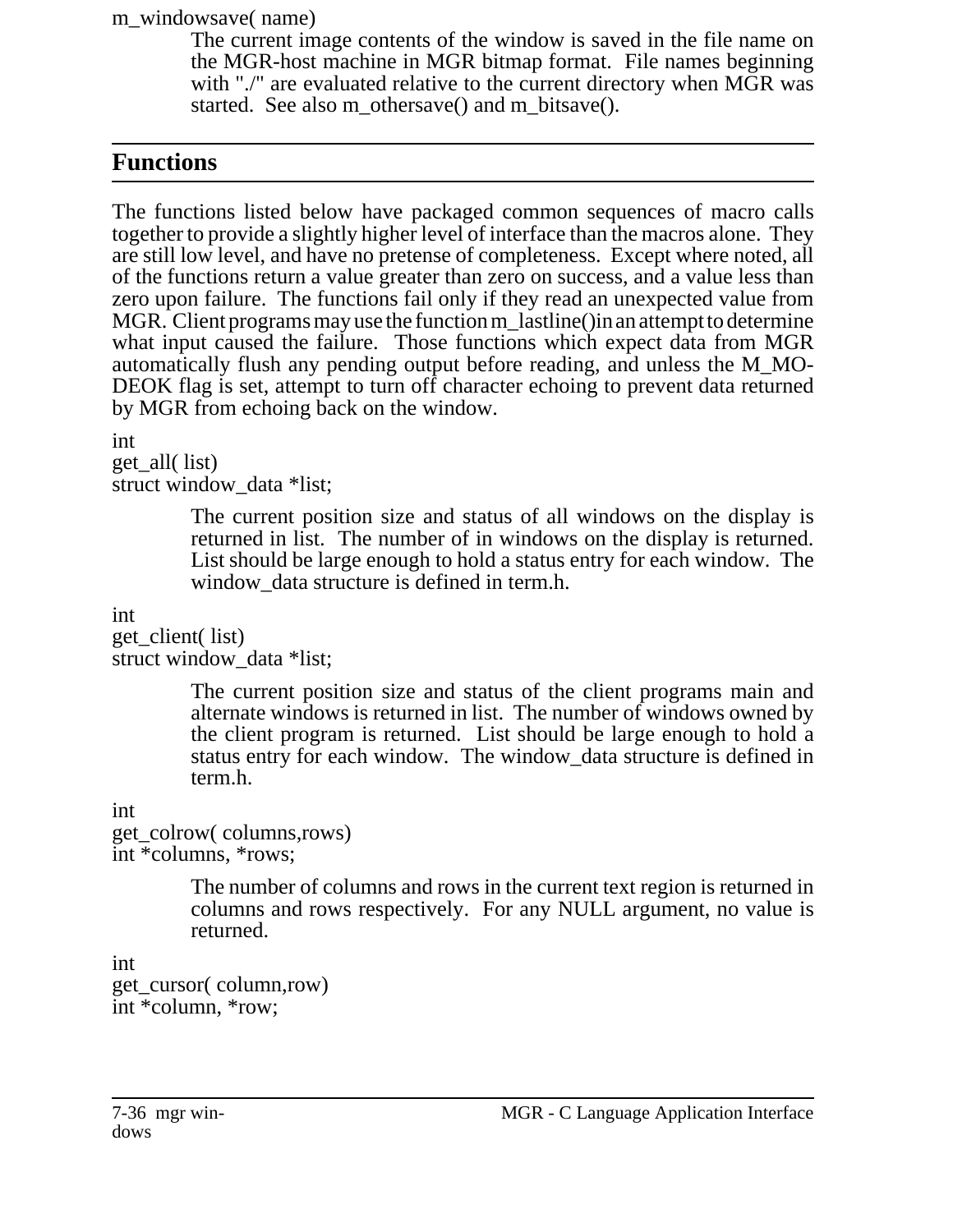The current character cursor position is placed in column and row. For any NULL argument, no value is returned.

int

```
get_eachclientwin( windatap)
```
struct window\_data \*windatap;

Get the window parameters for each window in the current window set, one window at a time. This function returns 1 if window\_data structure has been filled, 0 otherwise. It is important to call get\_eachcleintwin() in a tight loop that doesn't exit until it returns 0, so that all the data is picked up. This function is preferred to get\_client() because you don't need to know the maximum number of windows you are likely to see.

int

get\_eachwin( windatap) struct window data \*windatap;

> Get the window parameters for all the windows, one window at a time. This function returns 1 if window data structure has been filled, 0 otherwise. It is important to call get\_eachwin() in a tight loop that doesn't exit until it returns 0, so that all the data is picked up. This function is preferred to get\_all() because you don't need to know the maximum number of windows you are likely to see.

int

get\_font( wide,high) int \*wide, \*high;

> The character size of the current font, in pixels is placed in wide and high. For any NULL argument, no value is returned. The function returns the current font number, as would be used in a call to m\_font().

int

```
get_mouse( x,y)
int *_{X}, *_{V};
```
The current mouse position, in window coordinates, is placed in x and y. For any NULL argument, no value is returned. The function returns the current mouse button state, which is in the range of  $-2$  to  $+2$  upon success, a value less than -2 upon failure. See m\_getinfo( G\_MOUSE) for a discussion of the return values.

int

get\_param( host,xmax,ymax,border) char \*host; int \*xmax, \*ymax, \*border;

> The MGR-host, display size (in pixels) and window border size (in pixels) is placed in the arguments host,xmax,ymax, and border. For any NULL argument, no value is returned.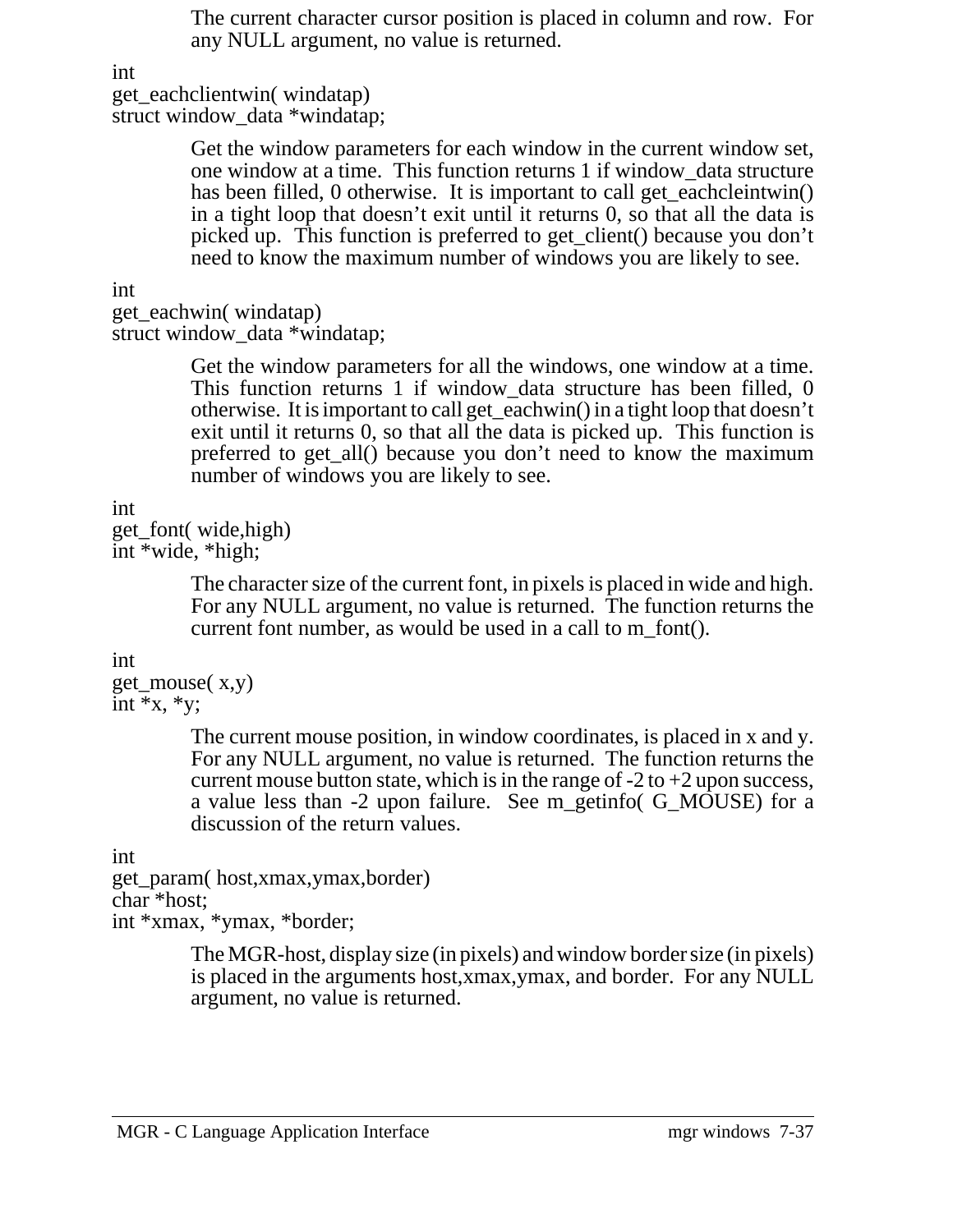int get\_size( X,Y,Dwidth,Dheight) int \*X, \*Y, \*Dwidth, \*Dheight;

> The position of the window on the display, in display coordinates is placed into X,Y,Dwidth and Dheight. For any NULL argument, no value is returned.

char \*

get termcap()

A string containing a TERMCAP entry, suitable for placing into the TERMCAP environment variable is returned. The function get\_termcap() returns NULL upon failure.

int

is\_active()

The function is active() returns TRUE if the window is the active window.

void

```
menu_load( n,count,text)
int n;
int count;
struct menu_entry *text;
```
A menu is downloaded to MGR at position n. The integer count is the number of menu items to be down-loaded, and text is an array of menu item/value pairs. The structure menu\_entry is defined in term.h.

int

```
m_bitfile( to,name, widep,highp)
int to;
char *name;
int *widep, *highp;
```
Given a bitmap id, to and an icon name, have MGR load that icon into that scratchpad bitmap, returning the icon width and height, in pixels, via the given integer pointers. Return a positive number if successful. If the icon is not loaded, set the width and height values to 0 and return 0. This function is identical to m\_bitfromfile()plus the needed interception of the line returned from MGR.

void m\_bitload(x,y,wide,high,data) int x,y; int wide,high; register char \*data;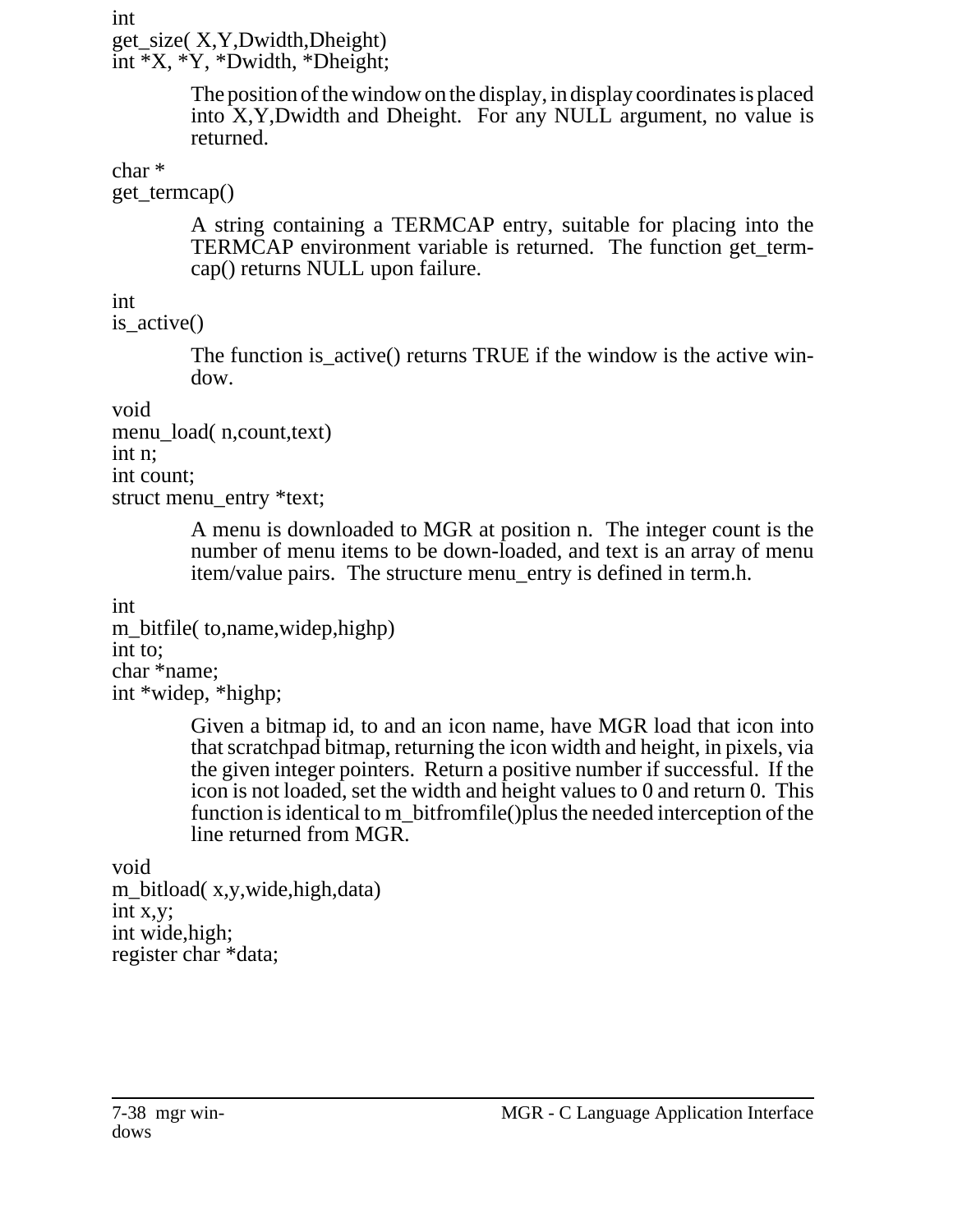The bitmap image pointed at by data is down-loaded to the window at position ( x,y) in window coordinates. It is up to the client program to insure an 8 bit channel exists between the client and MGR. The integers wide and high specify the size of the bitmap in pixels.

char \*

m\_lastline()

The last input from MGR to a library function is returned. The data is kept in a static buffer which is overwritten at each request.

#### int

m\_makewindow( X,Y,Dwidth,Dheight) int X, Y, Dwidth, Dheight;

> An alternate window is created as the active window, at display coordinates ( X,Y) and of size Dwidth by Dheight pixels. If the window is too big to fit on the display, its width and height are truncated. The alternate window's window-id is returned if the window was created successfully. The macro m\_selectwin() is used to write on the newly created window.

int

m\_setup( mode) int mode;

> This function initializes the library. It must be called before any other function or macro. The argument mode is one or more of the flags M\_FLUSH, M\_DEBUG, or M\_MODEOK or-ed together. If M\_FLUSH is present, all macros and function flush output to MGR after each macro call. This is slightly less efficient than letting the client program flush the data (see m\_flush() ) but prevent inadvertent buffering problems. The M DEBUG flag forces the macro package to read and write from stdin and stdout respectively. Normally /dev/tty is opened for reading and writing to permit standard input or output redirection while still maintaining a connection to MGR. If /dev/tty can not be opened, as would be the case for clients invoked through rsh, the M\_DEBUG flag is turned on, and stdin and stdout are used instead. The M\_MODEOK flag instructs those functions which expect data from MGR to assume the terminal modes are set appropriately. Otherwise, the functions attempt to turn off character echoing and turn on line mode before fetching data from MGR. The functions m\_ttyset() and m\_ttyreset() can be used to set and reset the terminal modes. The function m\_setup() returns its argument, with the M\_DEBUG flag or-ed in if /dev/tty can not be opened.

void

m\_ttyreset()

The terminal modes are restored to their state just prior to the last call to m\_ttyset(). Calls to m\_ttyset() and m\_ttyreset() may be stacked up to ten levels.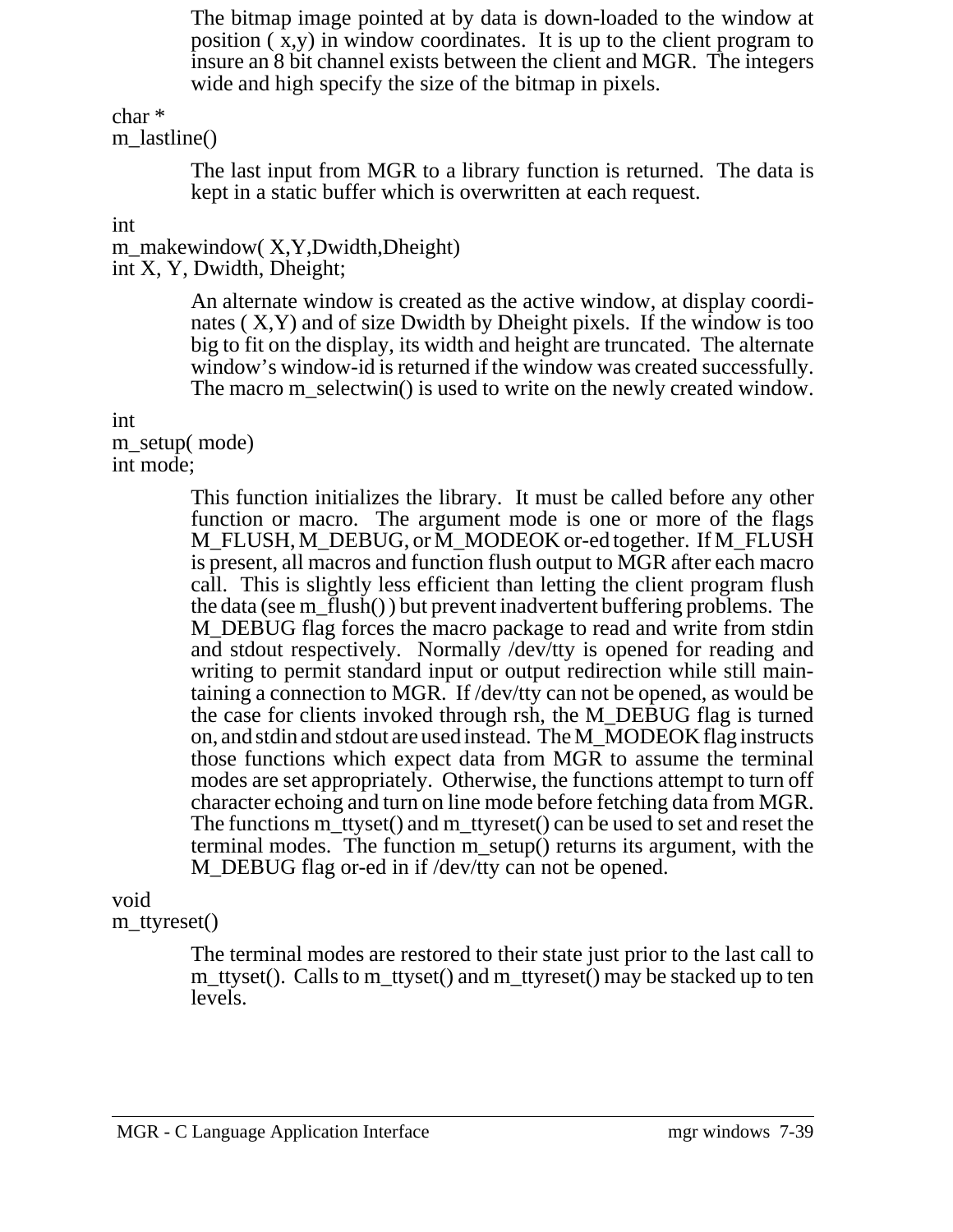int m\_ttyset()

> The terminal is set in a state suitable for data exchange with MGR. Character echoing is turned off, and line processing mode is enabled. The function returns zero (0) if it successfully retrieves the terminal modes, -1 otherwise.

# **Using the Library**

Clients using The C Interface Library should specify:

#include "term.h"

which also includes <stdio.h>

if it has not already been included. Programs are compiled either with

cc -o foo foo.c term.o -I\$(lib)

where  $$(lib)$  is the MGR include directory or simply

cc -o foo foo.c -lmgr

if the library is installed in a standard location. The file term.o contains the functions listed in the last section. Several compile time options are available to the client program using the library. Normally, the library setup routine, m\_setup() attempts to open /dev/tty to communicate with MGR. Client programs may define the C preprocessor symbols M\_DEVICEIN or M\_DEVICEOUT to override the selection of /dev/tty for input or output respectively. After each macro call, the flush flag M\_FLUSH is tested to see if output should be flushed to MGR. If the C preprocessor symbol M\_NOFLUSH is defined, before the client program includes term.h, The flush flag is never tested, and it becomes the responsibility of the client program to insure output is flushed at the appropriate times.

Several external variables maintained by the library are accessible to client programs. The stdio FILE pointers m\_termin and m\_termout are used for directing output to, and receiving input from MGR. These file pointers are initialized in m\_setup(), and may be changed by client programs after m\_setup() is called. The integer m\_flags contains the current library mode settings, as returned by m\_setup(). The M\_MODEOK and M\_FLUSH bits of m\_flags may also be changed at any time after m\_setup() is called. The integer m\_envcount contains the current window context depth, and is used by m\_popall() to pop the appropriate number of contexts. M\_envcount should not be changed by client programs. Finally, the character m\_menuchar defines the menu separator character used by menu\_load(). This character, set to '\005' by the library package, can be changed to any character that will not appear as part of a menu item or action.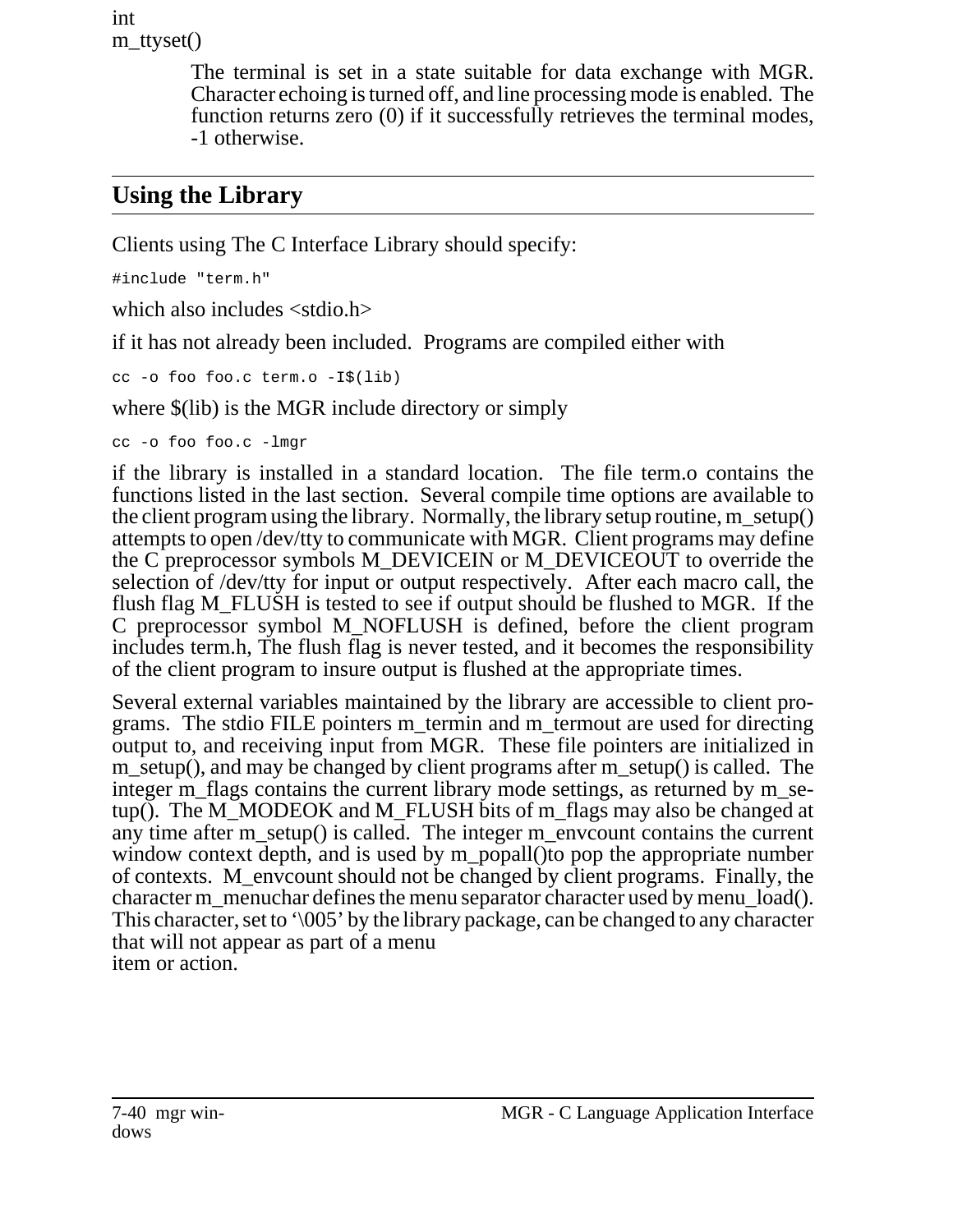## **Glossary**

absolute coordinates

Absolute coordinates is a coordinate system used in windows measured in units of pixels.

#### active window

The active window is the window logically in the front of the display, which is receiving keyboard and mouse input.

#### alternate window

An alternate window is an additional window created by a client program that shares the communication channel with the main window.

#### bitmap

A bitmap is a rectangular array of bits, or pixels if the bitmap is currently on the display.

#### channel

The channel is the bidirectional byte stream connecting MGR with the client program. The channel is usually the program's standard input and output.

#### character coordinates

Character coordinates is the coordinate system used in windows for counting characters in columns and rows.

#### character cursor

The character cursoristhe locationin thewindowwhere the next character will be placed. The cursor location is always highlighted on the active window.

#### child menu

A child menu is the menu that will pop up when the user slides off to the right of a popped up parent menu.

## client program

A client program is any Unix command that is running in an MGR window. Client programs may be existing programs, as might be found in /bin or new applications written specifically to take advantage of the windowing environment.

#### client-host

The client-host is the computer that the client program is running on. It is often the same as the MGR-host machine, but it does not need to be.

## display coordinates

Display coordinates is a coordinate system used to measure pixels on the display. The top left corner of the display is at  $(0,0)$ , with x increasing to the right, and y increasing down.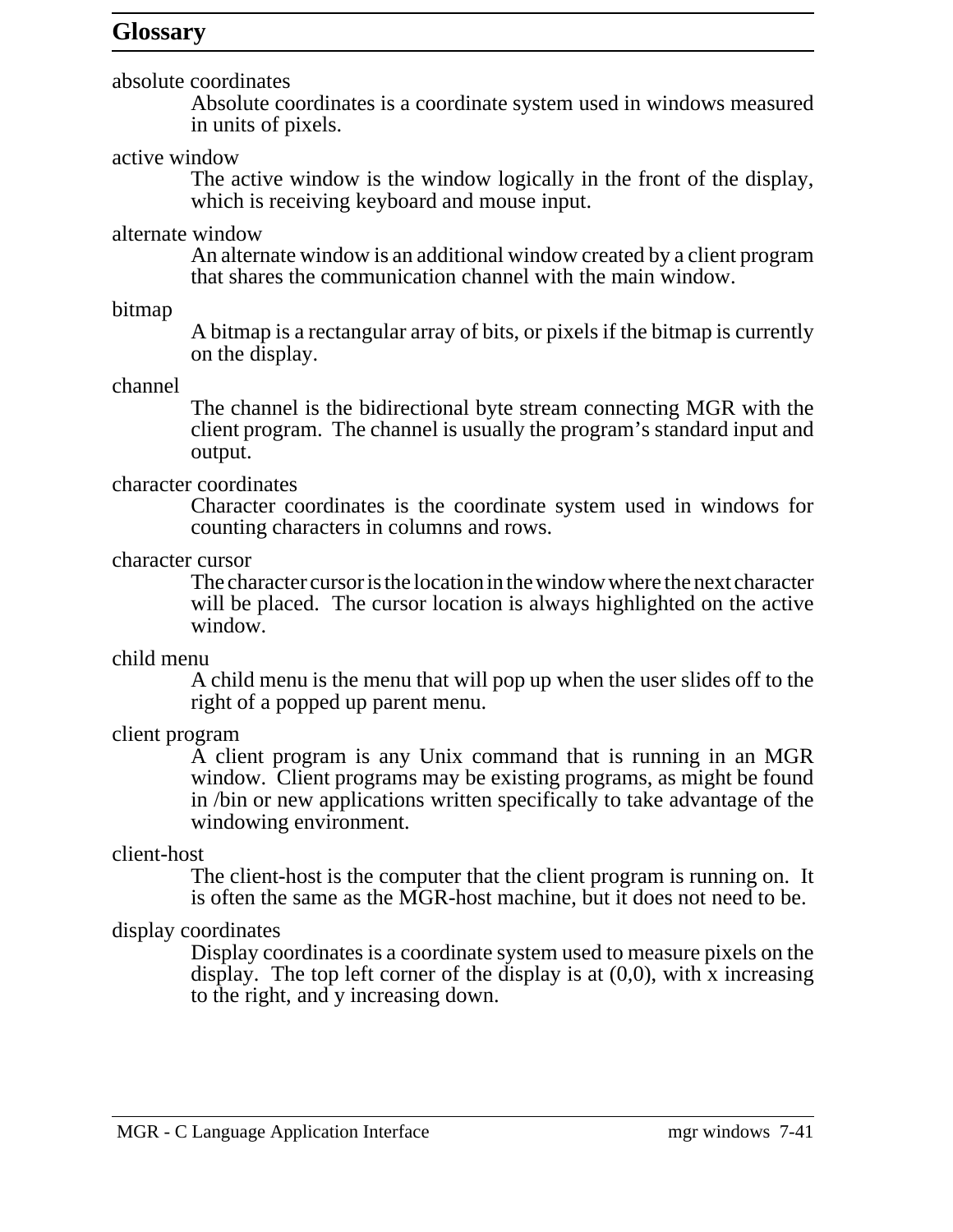#### exposed

A window is exposed if it is entirely visible.

graphics point

The graphics point is a location on the window, measured in the prevailing window coordinate system, that may serve as a reference location or origin for many of the graphics operations.

## listener

A listener is a window that has turned on the ACCEPT event and is willing to receive messages from other client programs.

## main window

A client program's main window is the window the program was started in. The client program may create and destroy alternate windows, but not its main window. If the user destroys a client program's main window, the connection to MGR is severed, and the client program receives a hangup

# signal.

## MGR-host

The MGR-host is the computer that MGR is running on.

## mouse cursor

The mouse cursor is a small bitmap or icon that tracks the movement of the mouse on the display. Normally the mouse cursor is a small arrow pointing north west.

## obscured

A window is obscured when it is partially or totally covered by another window.

## parent menu

A menu is called a parent menu when sliding off to the right of a selected item causes another menu or child menu to pop up.

## relative coordinates

Relative coordinates is a coordinate system for windows where a single unit represents one thousandth of the way across (or down) the window.

## scratchpad bitmap

A scratchpad bitmap is a chunk of memory, allocated by MGR for use by a client program, that may hold a bitmap image that is not on the display.

## snarf buffer

The snarf buffer is a buffer maintained by MGR of arbitrary size that is accessible by all client programs.

## target window

A target window is a window that is to receive a message from another window.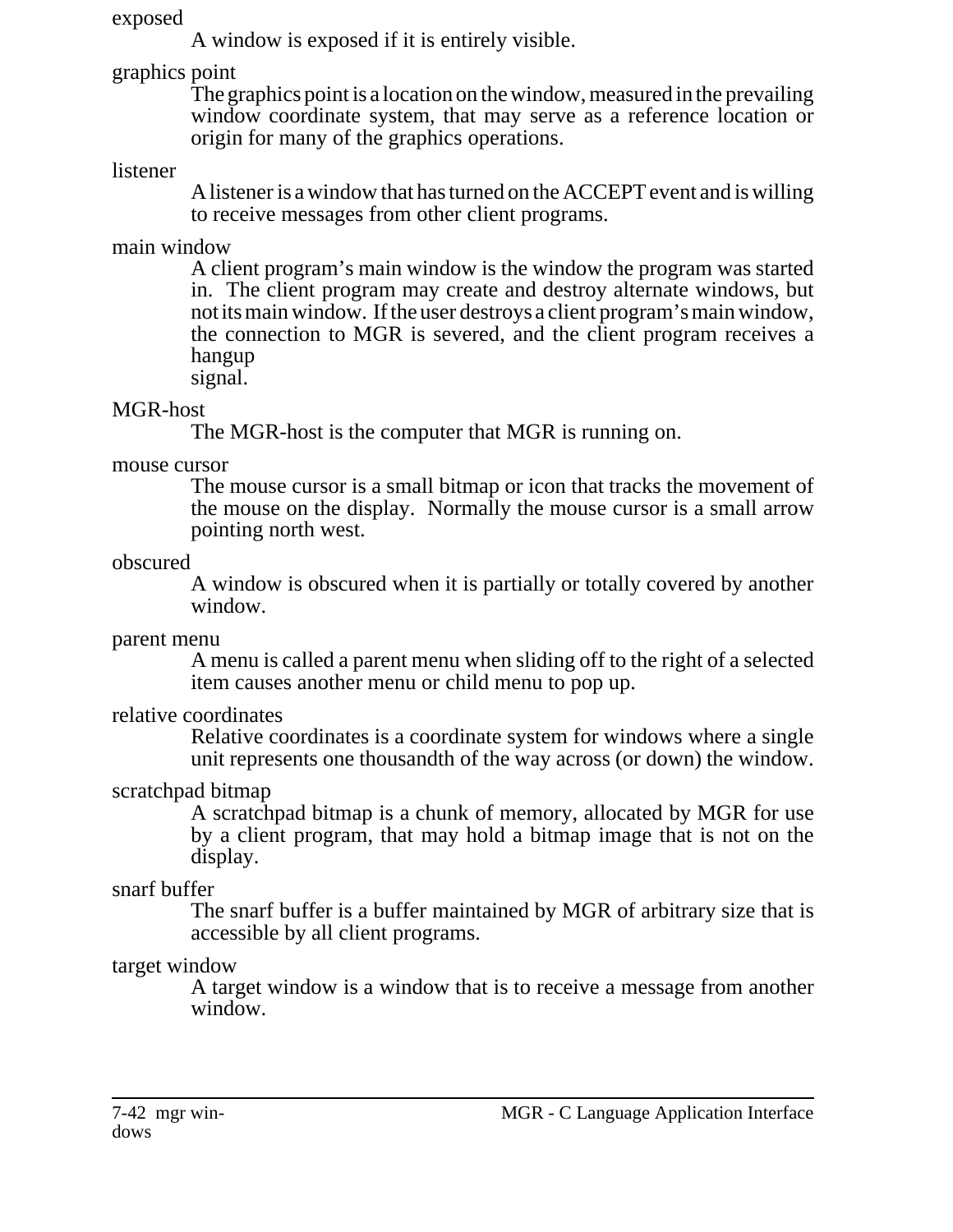text region

A text region is the part of the window in which character text and the functions that operate on characters work. The text region may be the entire window (the default) or a rectangular subregion within the window.

window border

The window border is a thin black border around every window that separates the window from the rest of the display.

window context

A window context contains the values for one or more aspects of the window's state. Window context a may be saved on a stack, and then restored at some later time.

window id

A window id is a unique number assigned to every window that may be used as an identifier when sending a message to the window. Window ids have two parts, the first part is the process number of the client program that was started when the window was created, the second part is the windows alternate window number, or zero for a main window.

# **Sample Client Program**

This program, called close, closes, or iconifies a window. It is not a terribly useful application in its own right, but it does exercise several of the library calls. When close starts up, it makes the window smaller, moves it toward the top of the display, then writes the word "closed" in it. If the window is covered by another window, it changes the word "closed" to "hidden", then flashes its window every 15 seconds as long as the window is covered. If the window is then uncovered, the word "hidden" gets changed back to "closed". Activating the window causes close to restore the window's original shape and contents, then exit.

```
/* iconify a MGR window */
#include <signal.h>
#include "term.h"
#define TIME 15 /* time interval for reminder */
#define CONTEXT P_POSITION | P_WINDOW | P_FLAGS | P_EVENT | P_CURSOR
static char line[80]; /* event input buffer */
main()
{
int clean(), timer(); /* interrupt routines */
int x,y; /* window position on display */
char *_{\text{msg}} = "closed"; /* closed window "icon" */
/* setup the window environment */
m_setup(M_FLUSH); /* setup i/o, turn on flushing */
m_push(CONTEXT); /* save current window context */
m_setmode(M_NOWRAP); /* don't auto-wrap at right margin */
m_tttyset(); /* set up tty modes */
/* catch the appropriate signals */
signal(SIGTERM, clean); /* in case we get terminated */
signal(SIGALRM,timer); /* for the reminder service */
```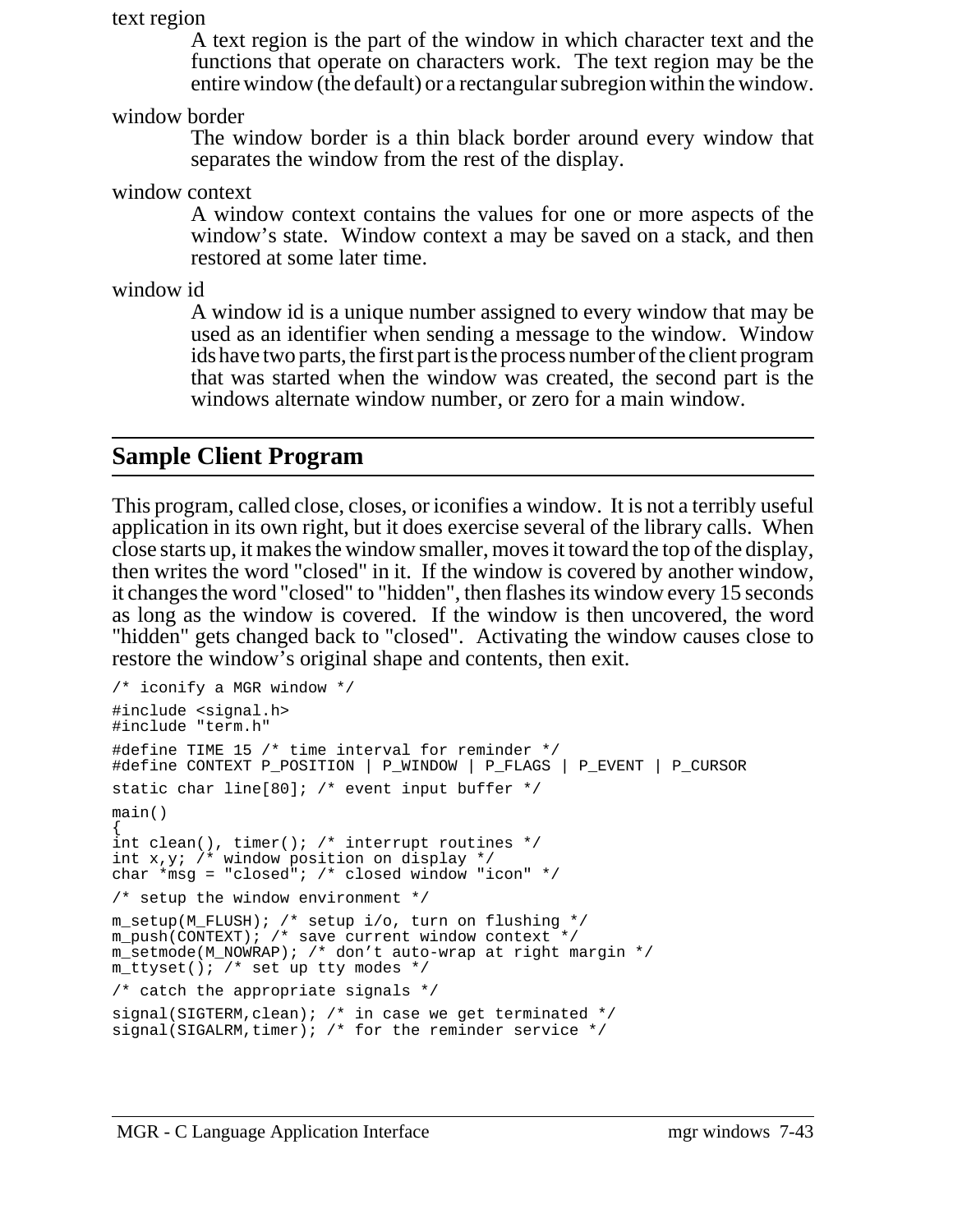```
/* iconify the window */
get_size(&x,&y,0,0); /* fetch window coordinates */
m_sizeall(x,10,strlen(msg),1);/* move and resize window */
m_clear(); /* clear the window */
m_printstr(msg); /* print message in the window */
/* catch events */
m_setevent(ACTIVATE, "A\r"); /* window is now the active window */
m_setevent(COVERED, "C\r"); /* covered by another window */
m_setevent(UNCOVERED,"U\r"); /* completely visible */
m_setevent(REDRAW, "R\r"); /* redraw requested */
m_clearmode(M_ACTIVATE); /* bury the window */
/* wait for an event */
while(m_gets(line) != NULL) /* read a line from MGR */
switch (*line) {
case 'A': /* window is activated */
clean(); /* clean up and exit */break;
case 'C': /* window is covered */
m_clear();
m printstr("hidden");
alarm(TIME); /* turn on reminder */
break;
case 'R': /* system 'redraw' */
case 'U': /* window is uncovered */
m clear();
m_printstr(msg);
alarm(0); /* turn off reminder */
break;
case 'T': /* send reminder */
m_setmode(M_WOB); /* highlight window */
m_bell(); /* ring the bell */
sleep(1);
alarm(TIME); /* reset reminder timer */
m_clearmode(M_WOB); /* reset window highlighting */
break;
}
}
clean() /* clean up and exit */
{
m_ttyreset(); /* reset tty modes */
m_popall(); /* restore window context */
exit(0);
}
timer() /* called at reminder timeout */
{
m_sendme("T\r"); /* send timeout message */
}
```
# **Macros and Functions by Category**

# **Macro and Function Index**

These are the pages where macros and functions are referenced. The italic page numbers are the defining references.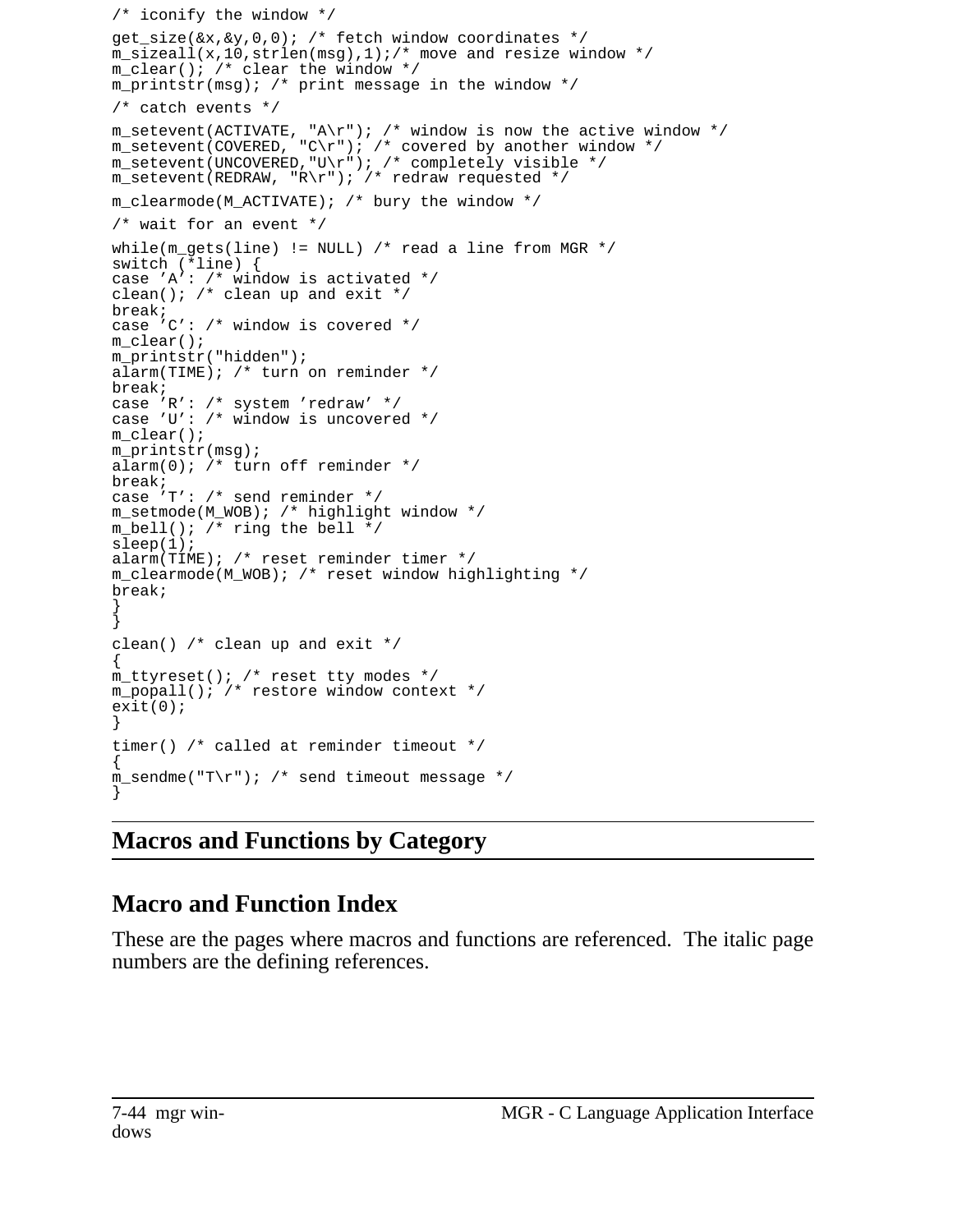\* The routines marked with a dagger (|) are functions, the other routines are macros. The page number on which the macro or function is defined is printed in bold face after the name. Unfortunately, I haven't got round to indexing this document in this fashion as yet.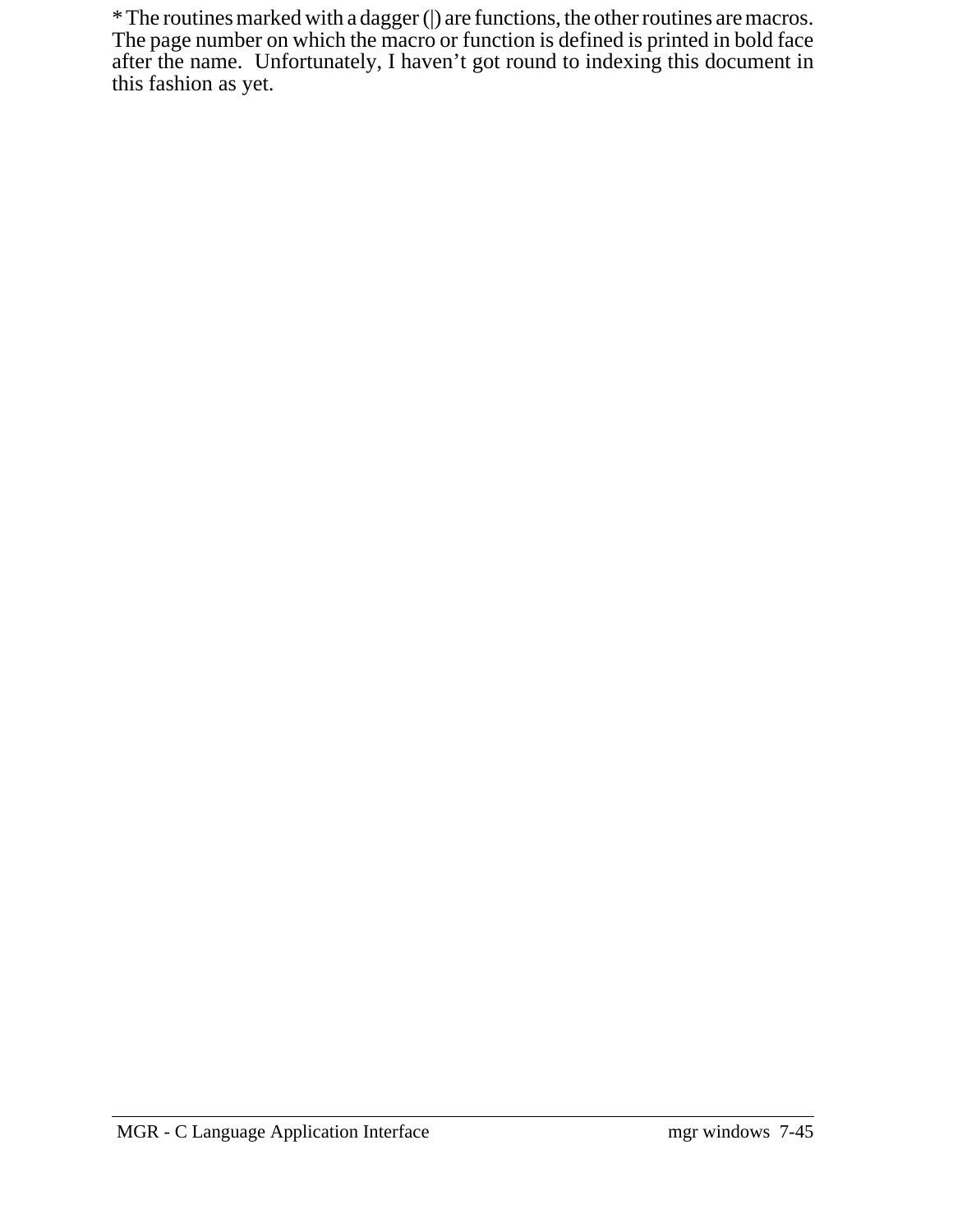# **Index**

.mgrc, 1-3 active window, 7-2 alt keys, 2-1 assign, 1-1 child, 7-9 co-ordinates, 7-3 column, 7-9 control characters, 7-10 ctrl S, 2-2 debug, 1-2 default fonts, 2-1 Dheight, 7-9 Dwidth, 7-9 environment, 1-1 escape sequences, 3-1 files, 5-6 files used, 1-3 fonts, 1-1 fonts for mgr, 5-3 from, 7-10 functions, 7-36 get\_all( ), 7-36 get\_client( ), 7-36 get colrow( $)$ , 7-36 get\_cursor( ), 7-36 get\_eachclientwin( ), 7-37 get\_eachwin( ), 7-37 get font( ),  $7-37$ get\_mouse( ), 7-37 get\_param( ), 7-37 get\_size( ), 7-38 get\_termcap( ), 7-38 height, 7-10 high, 1-2 home, 1-2 icons, 1-1 install hardware, 4-1 is\_active( ), 7-38 joystick, 1-2 key usage, 5-5 libraries, 1-1

library, 7-40

m\_addchar(), 7-11 m  $addline()$ , 7-11 m\_aligntext(), 7-11 m\_arc(), 7-11 m\_bcolor( ), 7-11 m\_bell(), 7-11 m\_bitcopy( ), 7-11 m bitcreate( $)$ , 7-12 m\_bitdestroy( ), 7-12 m\_bitfile( ), 7-38 m\_bitfromfile( ), 7-12 m\_bitget( ), 7-12 m\_bitld( ), 7-12 m\_bitload( ), 7-38 m\_bitsave( ), 7-13 m\_bitwrite( ), 7-13 m\_broadcast( ), 7-13 m\_circle( ), 7-13 m\_clear( ), 7-14 m\_deletechar( ), 7-15 m\_destroywin( ), 7-16 m\_down( ), 7-16 m\_draw( ), 7-16 m\_dupkey( ), 7-16 m\_ellipse( ), 7-16 m\_fastdraw( ), 7-16 m\_fcolor( ), 7-17 m\_flush(), 7-17 m\_font( ), 7-17 m func( ), 7-17 m\_getchar( ), 7-17 m\_gets( ), 7-18 m\_go( ), 7-21 m\_gotext( ), 7-21 m\_halfwin( ), 7-21 m\_highlight( ), 7-22 m\_incr( ), 7-22 m\_lastline( ), 7-39 m\_left( ), 7-22 m\_line( ), 7-22 m linecolor( $)$ , 7-22 m\_lineto( ), 7-22 m\_linkmenu( ), 7-22 m\_loadfont( ), 7-23 m\_loadmenu( ), 7-23 m\_makewindow( ), 7-39 m\_move( ), 7-23 m\_movecursor( ), 7-23 m\_movemouse( ), 7-23 m\_moveprint( ), 7-24 m\_movewindow( ), 7-24 m\_nomenu( ), 7-24 m\_othersave( ), 7-24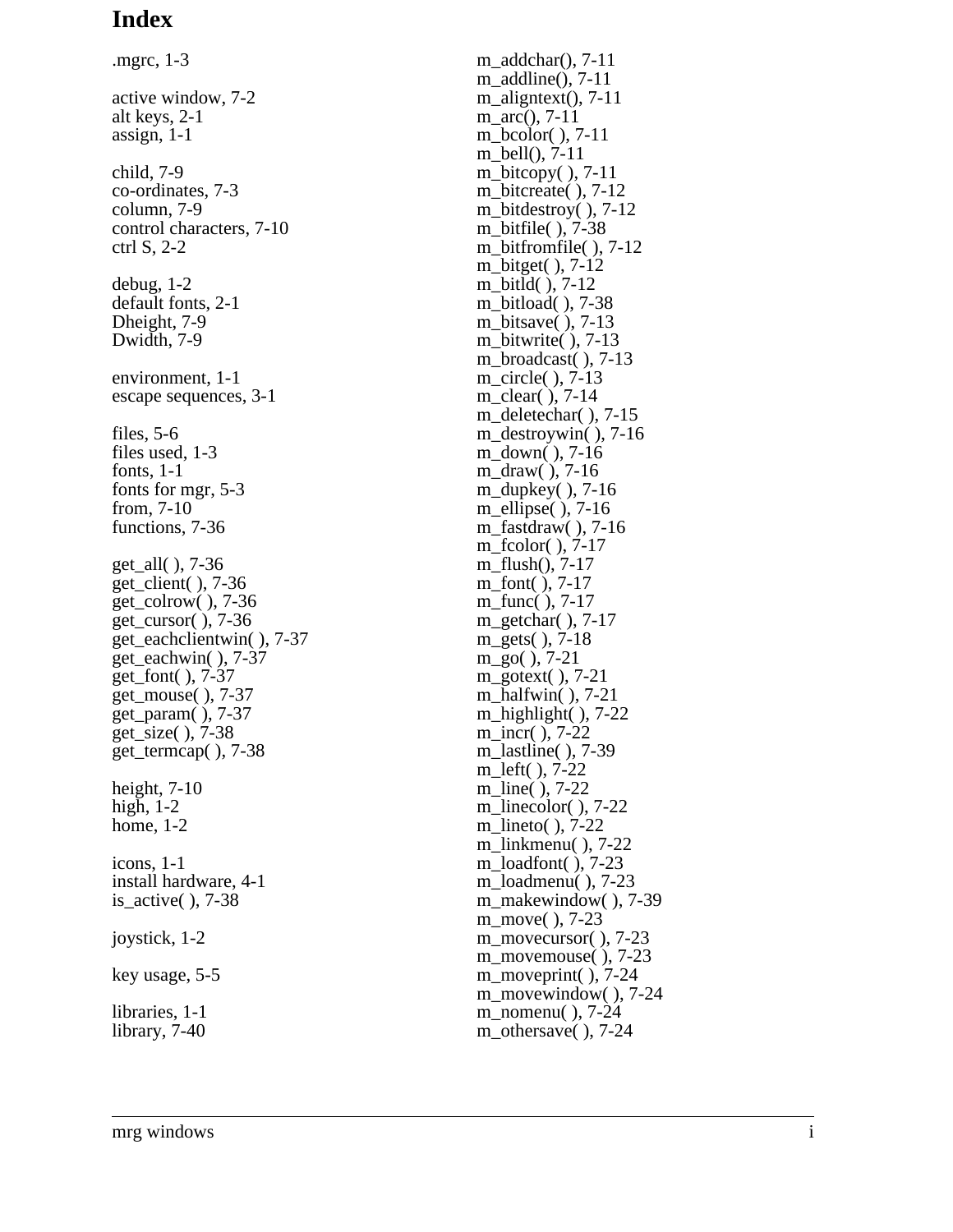m\_pagemenu( ), 7-24 m\_pop( ), 7-24 m\_popall( ), 7-24 m\_printstr( ), 7-25 m\_push( ), 7-25 m\_pushsave( ), 7-26 m\_put( ), 7-27 m\_putchar( ), 7-27 m\_rcircle( ), 7-27 m\_rellipse( ), 7-27 m\_resetesc( ), 7-27 m\_rfastdraw( ), 7-27 m right( ), 7-27 m\_scrollregion( ), 7-27 m\_selectmenu( ), 7-28 m\_selectwin( ), 7-28 m\_sendme( ), 7-28 m\_sendto( ), 7-28 m\_setecho( ), 7-29 m setesc( ), 7-29 m\_setevent( ), 7-29 m\_setmode( ), 7-32 m\_setnoecho( ), 7-34 m setnoraw( $)$ , 7-34 m\_setraw( ), 7-34 m\_setup( ), 7-39 m\_shapewindow( ), 7-34 m\_size( ), 7-34 m\_sizeall( ), 7-34 m\_sleep( ), 7-34 m\_snarf( ), 7-34 m\_standend( ), 7-35 m\_standout( ), 7-35 m\_stringto( ), 7-35 m\_textregion( ), 7-35 m\_textreset( ), 7-35 m\_ttyreset( ), 7-39 m\_ttyset( ), 7-40 m\_unlinkmenu( ), 7-35 m\_unpagemenu( ), 7-35 m\_up( ), 7-35 m\_whatsat( ), 7-35 m\_windowsave( ), 7-36 macros, 7-10 max\_x, 1-1 max\_y, 1-1 menu\_load( ), 7-38 mgetinfo( ), 7-18 mgrcleanup, 1-2 mgrscreeninit, 1-2 microsoftmouse, 1-2 mode, 7-9 mouse, 1-2 mouse usage, 5-4 mousexscale, 1-2

n, 7-9 name, 7-9 nonlinear mouse, 1-2 parent, 7-9 pc systems mouse, 1-2 pseudo terminals, 7-1 radius, 7-9 row, 7-9 setenv, 1-2 startup file, 2-1 stop output, 2-2 string, 7-9 termcap entries, 7-4 terminal emulations, 3-1 to, 7-10 wide, 1-2 width, 7-10 x,y, 7-10 X,Y, 7-10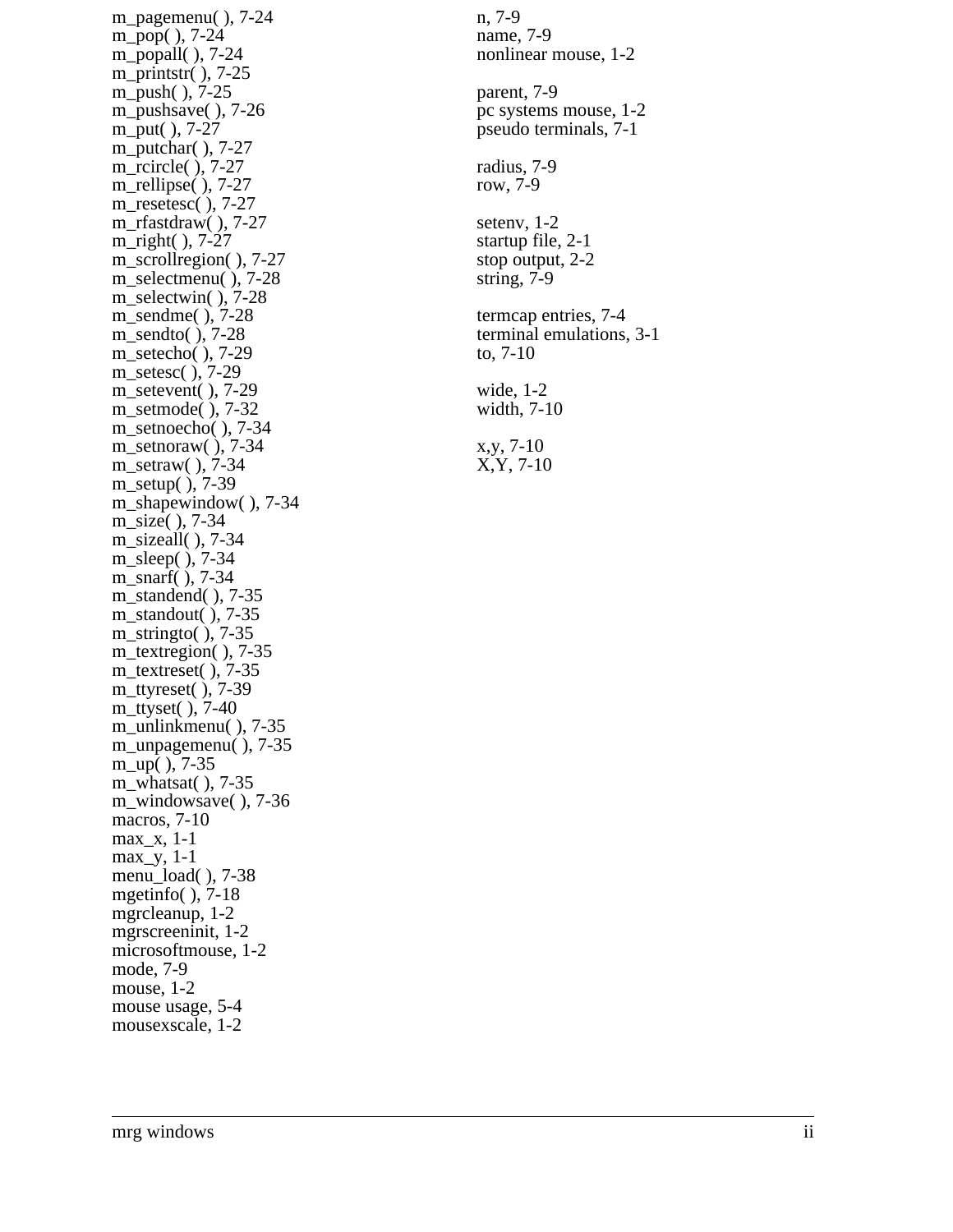# **Table of Contents**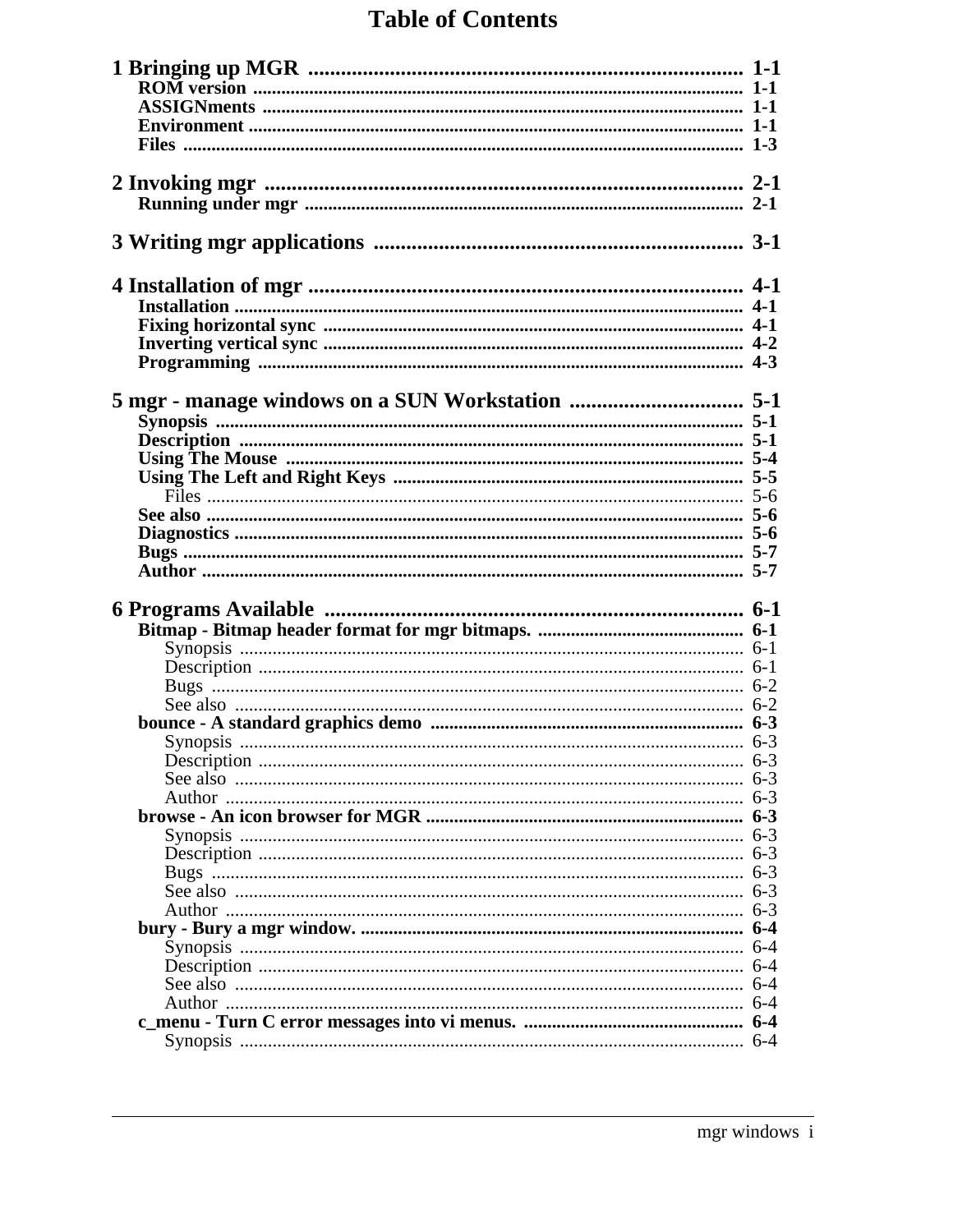|                                                                           | 6-6     |
|---------------------------------------------------------------------------|---------|
|                                                                           |         |
|                                                                           |         |
|                                                                           |         |
|                                                                           |         |
|                                                                           |         |
|                                                                           |         |
|                                                                           |         |
| color - set the forground and background color for text in an Mgr window. |         |
|                                                                           | $6 - 7$ |
|                                                                           |         |
|                                                                           |         |
|                                                                           |         |
|                                                                           |         |
|                                                                           |         |
|                                                                           |         |
|                                                                           |         |
| cut - cut text from a MGR window and send it to a program.  6-7           |         |
|                                                                           |         |
|                                                                           |         |
|                                                                           |         |
|                                                                           |         |
|                                                                           |         |
|                                                                           |         |
|                                                                           |         |
|                                                                           |         |
|                                                                           |         |
|                                                                           |         |
|                                                                           |         |
|                                                                           |         |
|                                                                           |         |
|                                                                           |         |
|                                                                           |         |
|                                                                           |         |
|                                                                           |         |
|                                                                           |         |
|                                                                           |         |
|                                                                           |         |
|                                                                           |         |
|                                                                           |         |
|                                                                           |         |
|                                                                           |         |
|                                                                           |         |
|                                                                           |         |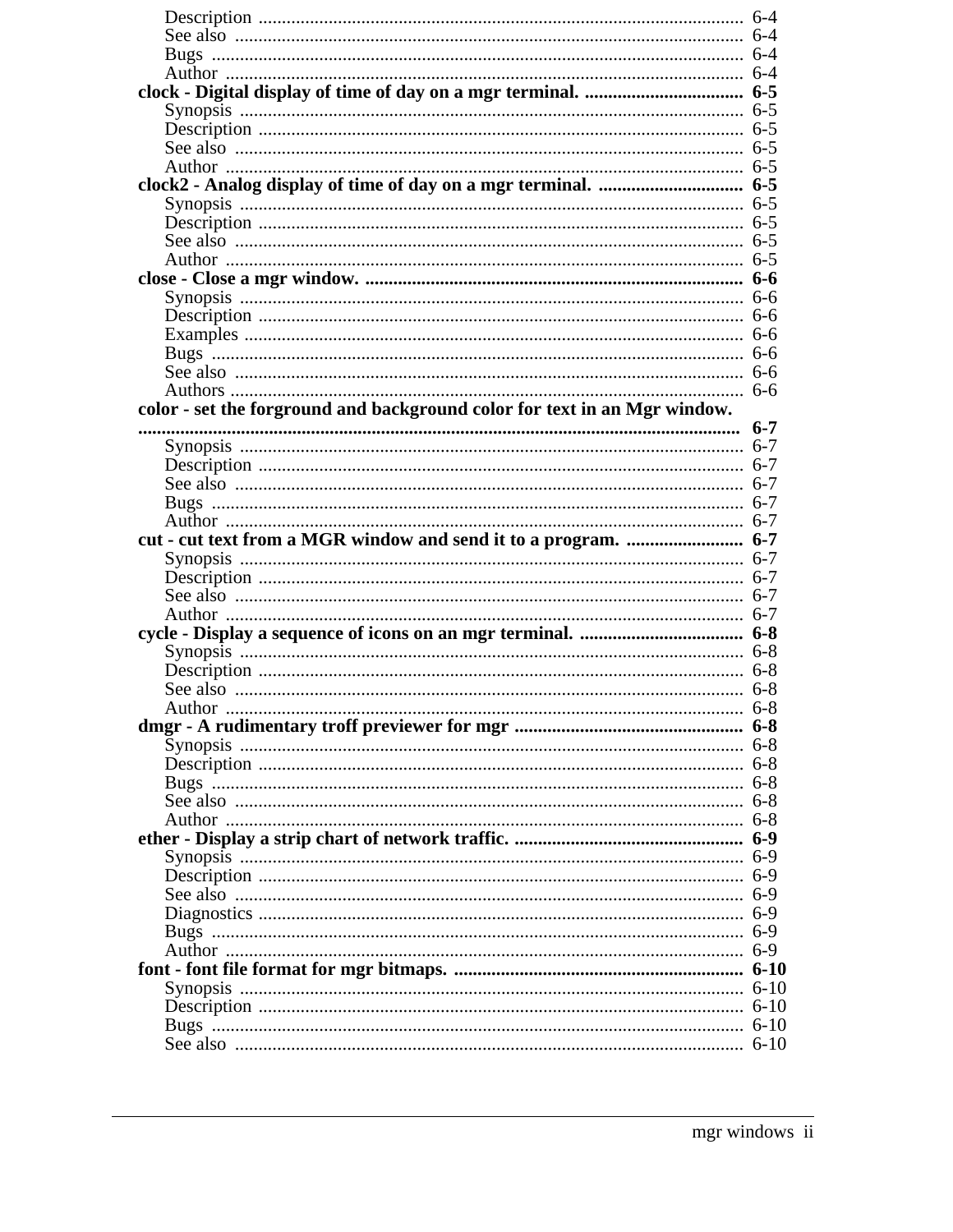| invert_colormap - inverts the colormap on a SUN color display MGR.  6-13 |  |
|--------------------------------------------------------------------------|--|
|                                                                          |  |
|                                                                          |  |
|                                                                          |  |
|                                                                          |  |
|                                                                          |  |
|                                                                          |  |
|                                                                          |  |
|                                                                          |  |
|                                                                          |  |
|                                                                          |  |
|                                                                          |  |
|                                                                          |  |
|                                                                          |  |
|                                                                          |  |
|                                                                          |  |
|                                                                          |  |
|                                                                          |  |
|                                                                          |  |
|                                                                          |  |
|                                                                          |  |
|                                                                          |  |
|                                                                          |  |
|                                                                          |  |
|                                                                          |  |
|                                                                          |  |
|                                                                          |  |
|                                                                          |  |
|                                                                          |  |
|                                                                          |  |
|                                                                          |  |
|                                                                          |  |
|                                                                          |  |
|                                                                          |  |
|                                                                          |  |
|                                                                          |  |
|                                                                          |  |
|                                                                          |  |
|                                                                          |  |
|                                                                          |  |
|                                                                          |  |
|                                                                          |  |
|                                                                          |  |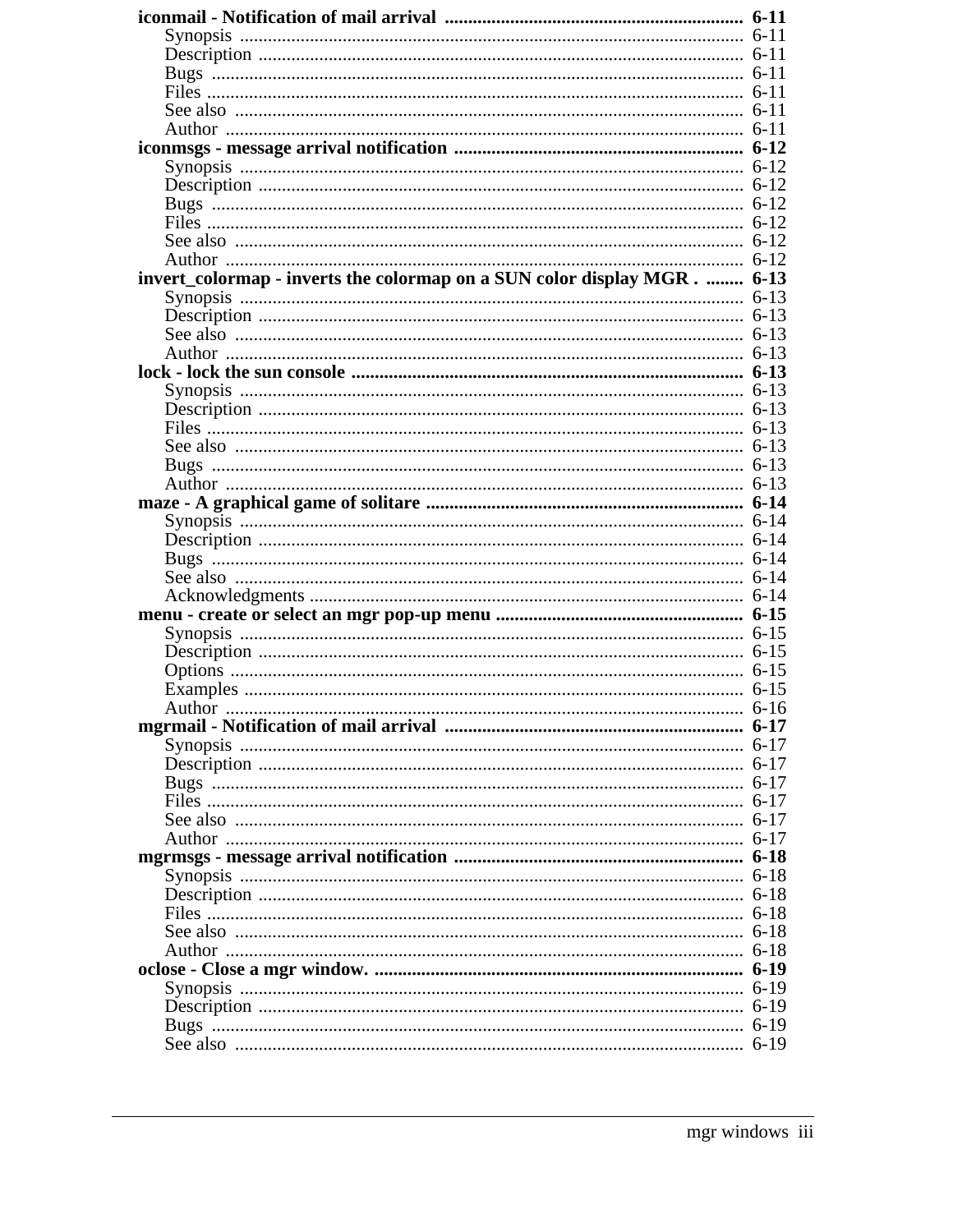| overlay - Enable or disable the overlay plane on a Sun 110. MGR.  6-21   |  |
|--------------------------------------------------------------------------|--|
|                                                                          |  |
|                                                                          |  |
|                                                                          |  |
|                                                                          |  |
|                                                                          |  |
|                                                                          |  |
|                                                                          |  |
|                                                                          |  |
|                                                                          |  |
|                                                                          |  |
|                                                                          |  |
| set_colormap - initialize colormap entries suitable for MGR.  6-22       |  |
|                                                                          |  |
|                                                                          |  |
|                                                                          |  |
|                                                                          |  |
|                                                                          |  |
|                                                                          |  |
|                                                                          |  |
|                                                                          |  |
|                                                                          |  |
|                                                                          |  |
|                                                                          |  |
|                                                                          |  |
| set_termcap, set_emacs - set an appropriate TERMCAP entry for MGR.  6-24 |  |
|                                                                          |  |
|                                                                          |  |
|                                                                          |  |
|                                                                          |  |
|                                                                          |  |
|                                                                          |  |
|                                                                          |  |
|                                                                          |  |
|                                                                          |  |
|                                                                          |  |
|                                                                          |  |
|                                                                          |  |
|                                                                          |  |
|                                                                          |  |
|                                                                          |  |
|                                                                          |  |
|                                                                          |  |
|                                                                          |  |
|                                                                          |  |
|                                                                          |  |
|                                                                          |  |
|                                                                          |  |
|                                                                          |  |
|                                                                          |  |
|                                                                          |  |